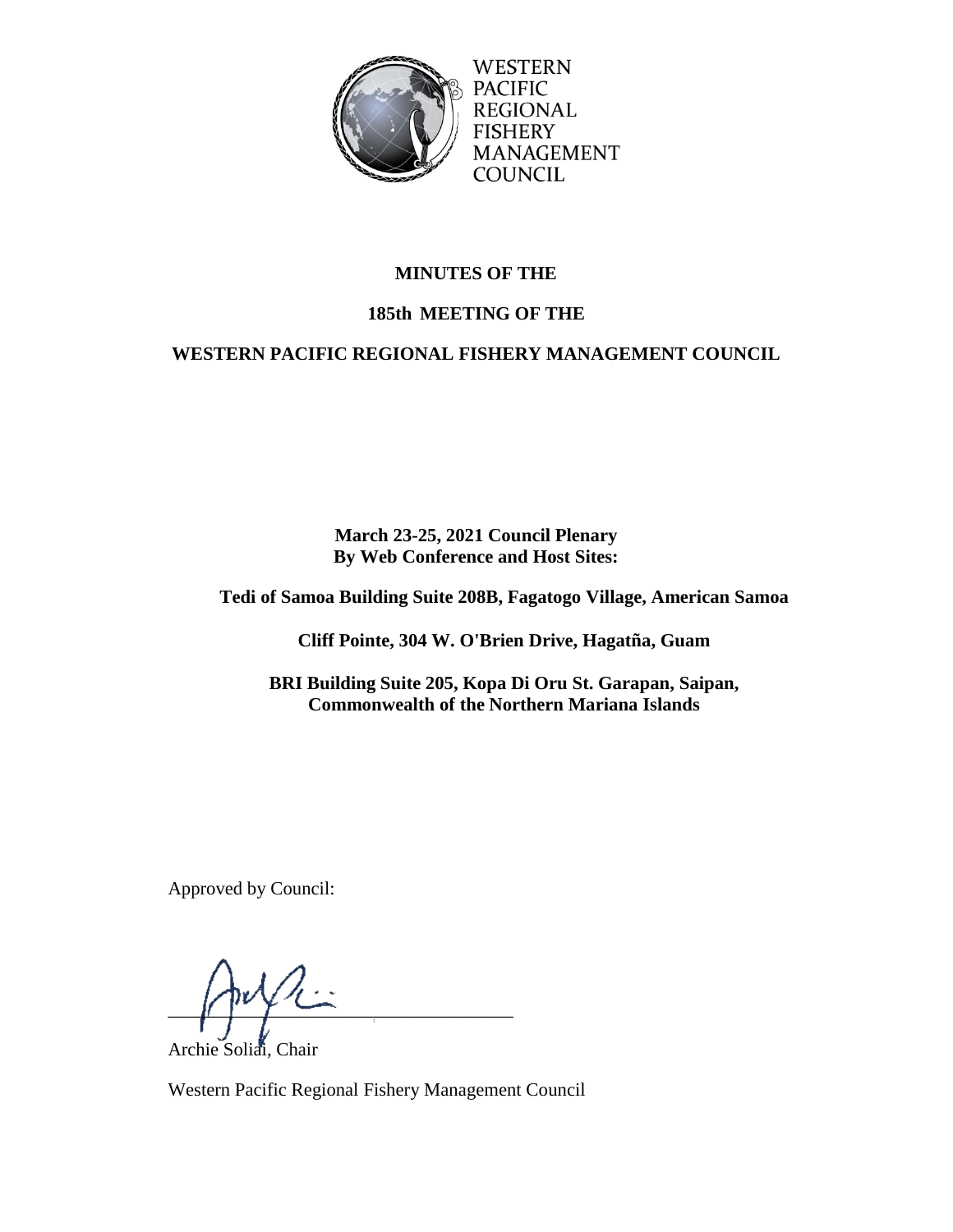## **Table of Contents**

| I.   |           |                                                                     |                                                                         |  |  |  |
|------|-----------|---------------------------------------------------------------------|-------------------------------------------------------------------------|--|--|--|
| II.  |           |                                                                     |                                                                         |  |  |  |
| III. |           |                                                                     |                                                                         |  |  |  |
| IV.  |           |                                                                     |                                                                         |  |  |  |
| V.   |           |                                                                     |                                                                         |  |  |  |
|      | A.        |                                                                     |                                                                         |  |  |  |
|      |           | 1.                                                                  |                                                                         |  |  |  |
|      |           | 2.                                                                  |                                                                         |  |  |  |
|      | <b>B.</b> |                                                                     |                                                                         |  |  |  |
|      | $C$ .     |                                                                     |                                                                         |  |  |  |
|      |           | 1.                                                                  |                                                                         |  |  |  |
|      |           | 2.                                                                  |                                                                         |  |  |  |
|      |           | 3.                                                                  | NOAA Office of General Counsel Enforcement Section  11                  |  |  |  |
|      | D.        |                                                                     |                                                                         |  |  |  |
|      | Ε.        |                                                                     |                                                                         |  |  |  |
|      | F.        |                                                                     |                                                                         |  |  |  |
|      | G.        |                                                                     |                                                                         |  |  |  |
| VI.  |           |                                                                     |                                                                         |  |  |  |
|      | A.        |                                                                     |                                                                         |  |  |  |
|      | <b>B.</b> |                                                                     |                                                                         |  |  |  |
|      | C.        | Oceanic Whitetip Shark Working Group Report and Options Document to |                                                                         |  |  |  |
|      |           |                                                                     |                                                                         |  |  |  |
|      | D.        |                                                                     | Wire Leader Regulatory Amendment in Hawai'i Longline Fisheries (Initial |  |  |  |
|      |           |                                                                     |                                                                         |  |  |  |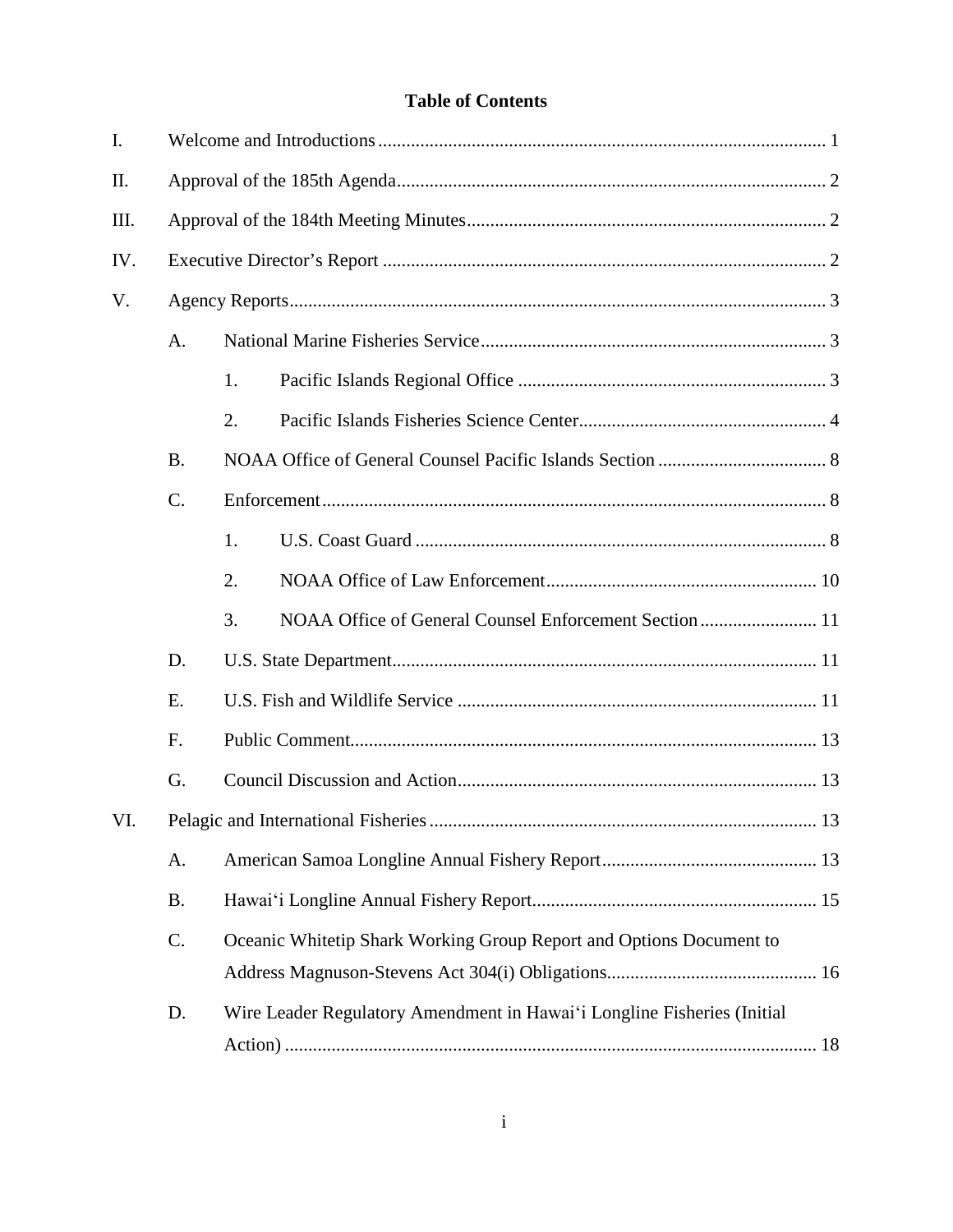|       | E. | Addressing Magnuson-Stevens Act 304(i) Obligations for Western and Central |                                                                        |  |
|-------|----|----------------------------------------------------------------------------|------------------------------------------------------------------------|--|
|       |    |                                                                            |                                                                        |  |
|       |    | 1.                                                                         | Addressing Mitigation Measures to Move Towards Ending International    |  |
|       |    |                                                                            |                                                                        |  |
|       |    | 2.                                                                         | U.S. Catch Limits for Western and Central North Pacific Striped Marlin |  |
|       |    |                                                                            |                                                                        |  |
|       | F. |                                                                            |                                                                        |  |
|       |    | 1.                                                                         | Report on the Outcomes of the South Pacific Regional Fisheries         |  |
|       |    |                                                                            |                                                                        |  |
|       |    | 2.                                                                         | Report of Outcomes of the 17th Session of the Western and Central      |  |
|       |    |                                                                            |                                                                        |  |
|       |    | 3.                                                                         | Conceptual Frame for Workshop on Bigeye Tuna Management In Western     |  |
|       |    |                                                                            |                                                                        |  |
|       |    | 4.                                                                         | Outcomes of the 34th Food and Agriculture Organization of the United   |  |
|       |    |                                                                            |                                                                        |  |
|       | G. |                                                                            |                                                                        |  |
|       |    | 1.                                                                         |                                                                        |  |
|       |    | 2.                                                                         |                                                                        |  |
|       |    | 3.                                                                         |                                                                        |  |
|       |    | 4.                                                                         |                                                                        |  |
|       |    | 5.                                                                         |                                                                        |  |
|       | H. |                                                                            |                                                                        |  |
|       | I. |                                                                            |                                                                        |  |
|       | J. |                                                                            |                                                                        |  |
| VII.  |    |                                                                            |                                                                        |  |
| VIII. |    |                                                                            |                                                                        |  |
|       | A. |                                                                            |                                                                        |  |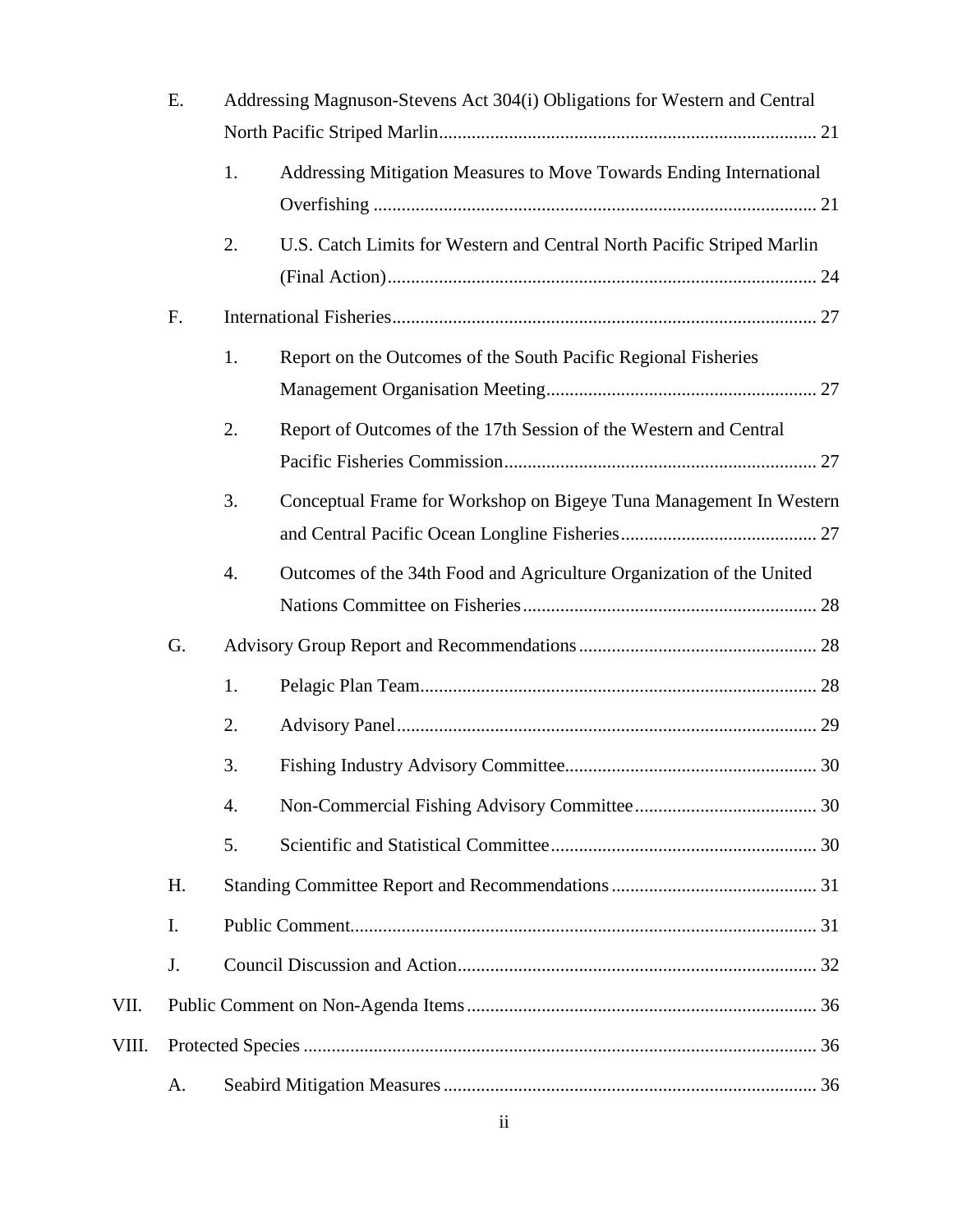|     |           | 1.                                                                  | Options for Modifying Shallow-Set Longline Fishery Seabird Mitigation     |  |  |  |
|-----|-----------|---------------------------------------------------------------------|---------------------------------------------------------------------------|--|--|--|
|     |           | 2.                                                                  | Draft Tori Line Specifications for Deep-Set Longline Fishery  37          |  |  |  |
|     | <b>B.</b> |                                                                     | Shallow-Set Longline Reasonable and Prudent Measures Working Group Update |  |  |  |
|     |           |                                                                     |                                                                           |  |  |  |
|     | $C$ .     |                                                                     | Endangered Species Act Consultations for the Hawai'i Deep-Set Longline    |  |  |  |
|     |           |                                                                     | Fishery, American Samoa Longline Fishery and Bottomfish Fisheries  39     |  |  |  |
|     | D.        | Endangered Species Act and Marine Mammal Protection Act Updates  40 |                                                                           |  |  |  |
|     | Ε.        |                                                                     | Coral Critical Habitat Working Group and Council Response 43              |  |  |  |
|     | F.        |                                                                     |                                                                           |  |  |  |
|     |           | 1.                                                                  |                                                                           |  |  |  |
|     |           | 2.                                                                  |                                                                           |  |  |  |
|     |           | 3.                                                                  |                                                                           |  |  |  |
|     |           | 4.                                                                  |                                                                           |  |  |  |
|     |           | 5.                                                                  |                                                                           |  |  |  |
|     | G.        |                                                                     |                                                                           |  |  |  |
|     | H.        |                                                                     |                                                                           |  |  |  |
| IX. |           |                                                                     |                                                                           |  |  |  |
|     | A.        |                                                                     |                                                                           |  |  |  |
|     | <b>B.</b> |                                                                     |                                                                           |  |  |  |
|     |           | 1.                                                                  |                                                                           |  |  |  |
|     |           | 2.                                                                  |                                                                           |  |  |  |
|     | C.        |                                                                     |                                                                           |  |  |  |
|     | D.        |                                                                     |                                                                           |  |  |  |
|     | Ε.        |                                                                     |                                                                           |  |  |  |
|     |           | 1.                                                                  |                                                                           |  |  |  |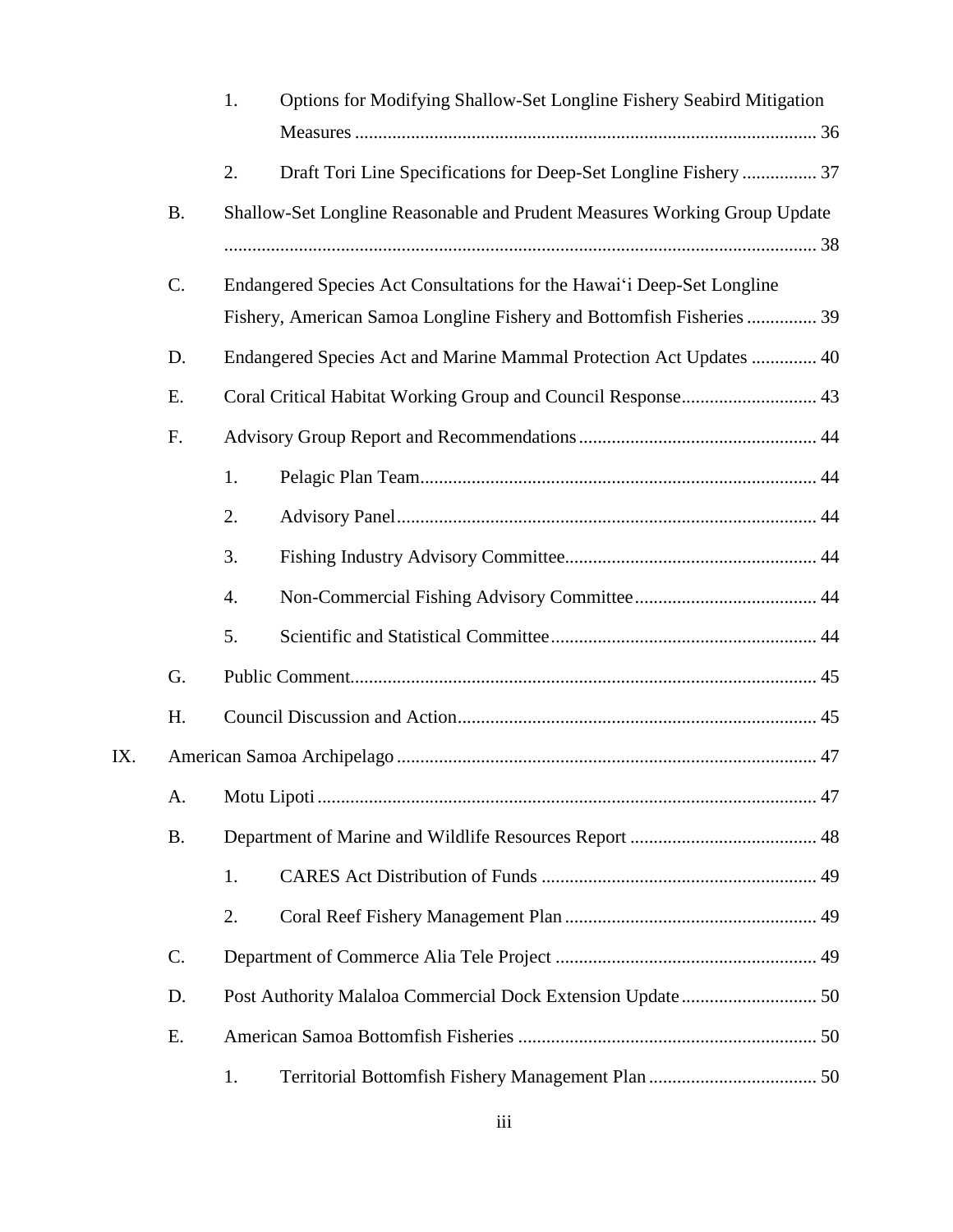|    |           | 2. |               |                                                                       |  |  |
|----|-----------|----|---------------|-----------------------------------------------------------------------|--|--|
|    | F.        |    |               |                                                                       |  |  |
|    |           | 1. |               |                                                                       |  |  |
|    |           | 2. |               |                                                                       |  |  |
|    |           | 3. |               |                                                                       |  |  |
|    |           | 4. |               |                                                                       |  |  |
|    | G.        |    |               |                                                                       |  |  |
|    | H.        |    |               |                                                                       |  |  |
| X. |           |    |               |                                                                       |  |  |
|    | A.        |    |               |                                                                       |  |  |
|    |           | 1. |               |                                                                       |  |  |
|    |           | 2. |               | Department of Agriculture/Division of Aquatic and Wildlife Resource   |  |  |
|    |           |    |               |                                                                       |  |  |
|    |           |    | a)            |                                                                       |  |  |
|    |           |    | b)            |                                                                       |  |  |
|    |           |    | $\mathbf{c})$ |                                                                       |  |  |
|    |           | 3. |               | Environmental Assessment of the Guam Bottomfish Stock Rebuilding      |  |  |
|    |           |    |               |                                                                       |  |  |
|    |           | 4. |               | Socioeconomic Context for Fisher-Shark Interaction in the Marianas 62 |  |  |
|    | <b>B.</b> |    |               |                                                                       |  |  |
|    |           | 1. |               |                                                                       |  |  |
|    |           | 2. |               | Department of Lands and Natural Resources /Division of Fish and       |  |  |
|    |           |    |               |                                                                       |  |  |
|    |           |    | a)            |                                                                       |  |  |
|    |           |    | b)            |                                                                       |  |  |
|    | C.        |    |               |                                                                       |  |  |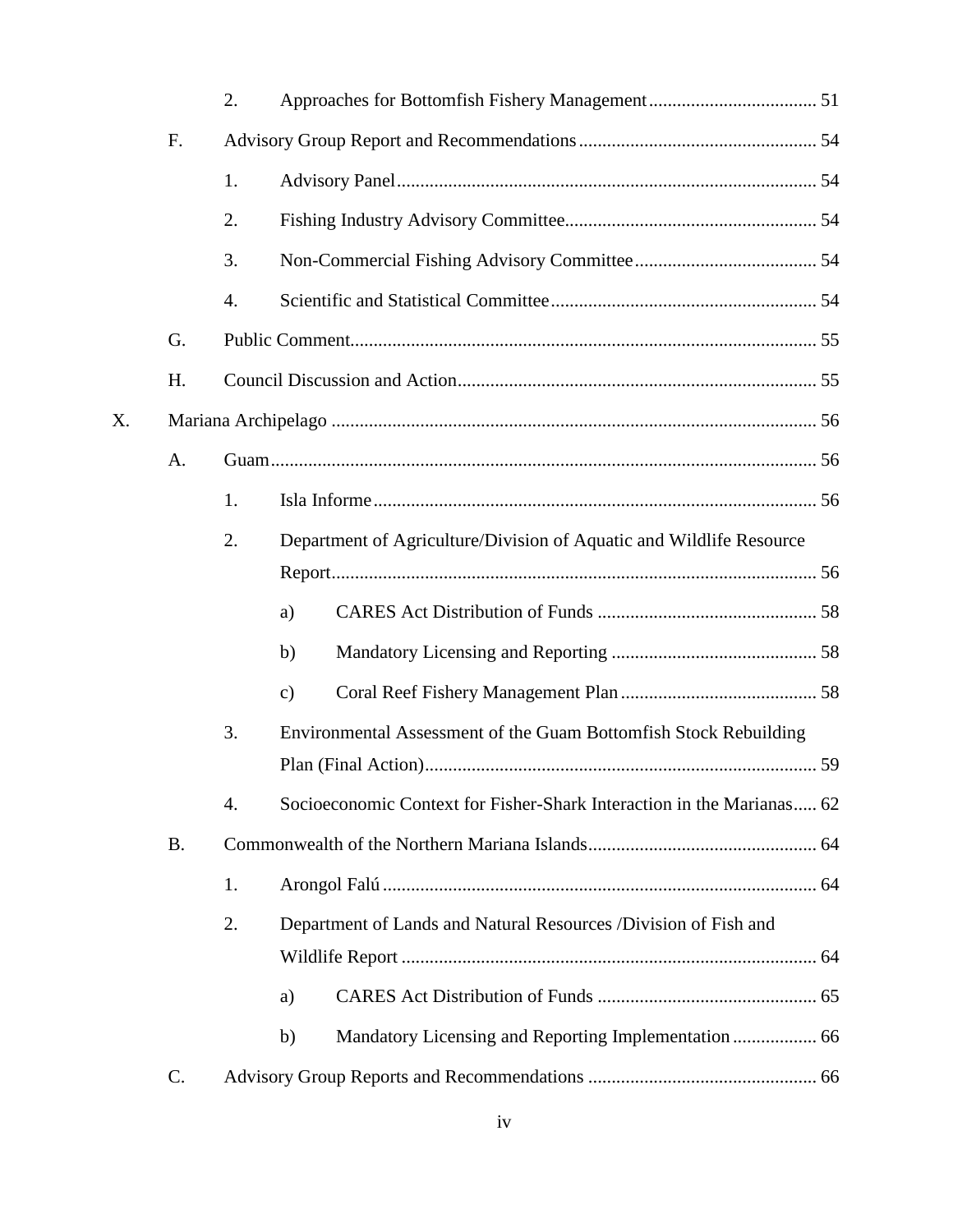|      |           | 1.                                                                              |  |  |  |  |  |
|------|-----------|---------------------------------------------------------------------------------|--|--|--|--|--|
|      |           | 2.                                                                              |  |  |  |  |  |
|      |           | 3.                                                                              |  |  |  |  |  |
|      |           | 4.                                                                              |  |  |  |  |  |
|      | D.        |                                                                                 |  |  |  |  |  |
|      | E.        |                                                                                 |  |  |  |  |  |
| XI.  |           |                                                                                 |  |  |  |  |  |
|      | A.        |                                                                                 |  |  |  |  |  |
|      | <b>B.</b> | National Marine Fisheries Service Briefing on Executive Order 14008 on          |  |  |  |  |  |
|      |           |                                                                                 |  |  |  |  |  |
|      | C.        |                                                                                 |  |  |  |  |  |
|      | D.        |                                                                                 |  |  |  |  |  |
|      | E.        | Integration of the Catchit Logit App Information into Fisheries Assessments and |  |  |  |  |  |
|      |           |                                                                                 |  |  |  |  |  |
|      | F.        |                                                                                 |  |  |  |  |  |
|      | G.        |                                                                                 |  |  |  |  |  |
|      | H.        |                                                                                 |  |  |  |  |  |
|      | I.        |                                                                                 |  |  |  |  |  |
|      |           | 1.                                                                              |  |  |  |  |  |
|      |           | 2.                                                                              |  |  |  |  |  |
|      |           | 3.                                                                              |  |  |  |  |  |
|      |           | $\overline{4}$ .                                                                |  |  |  |  |  |
|      |           | 5.                                                                              |  |  |  |  |  |
|      | J.        |                                                                                 |  |  |  |  |  |
|      | K.        |                                                                                 |  |  |  |  |  |
| XII. |           |                                                                                 |  |  |  |  |  |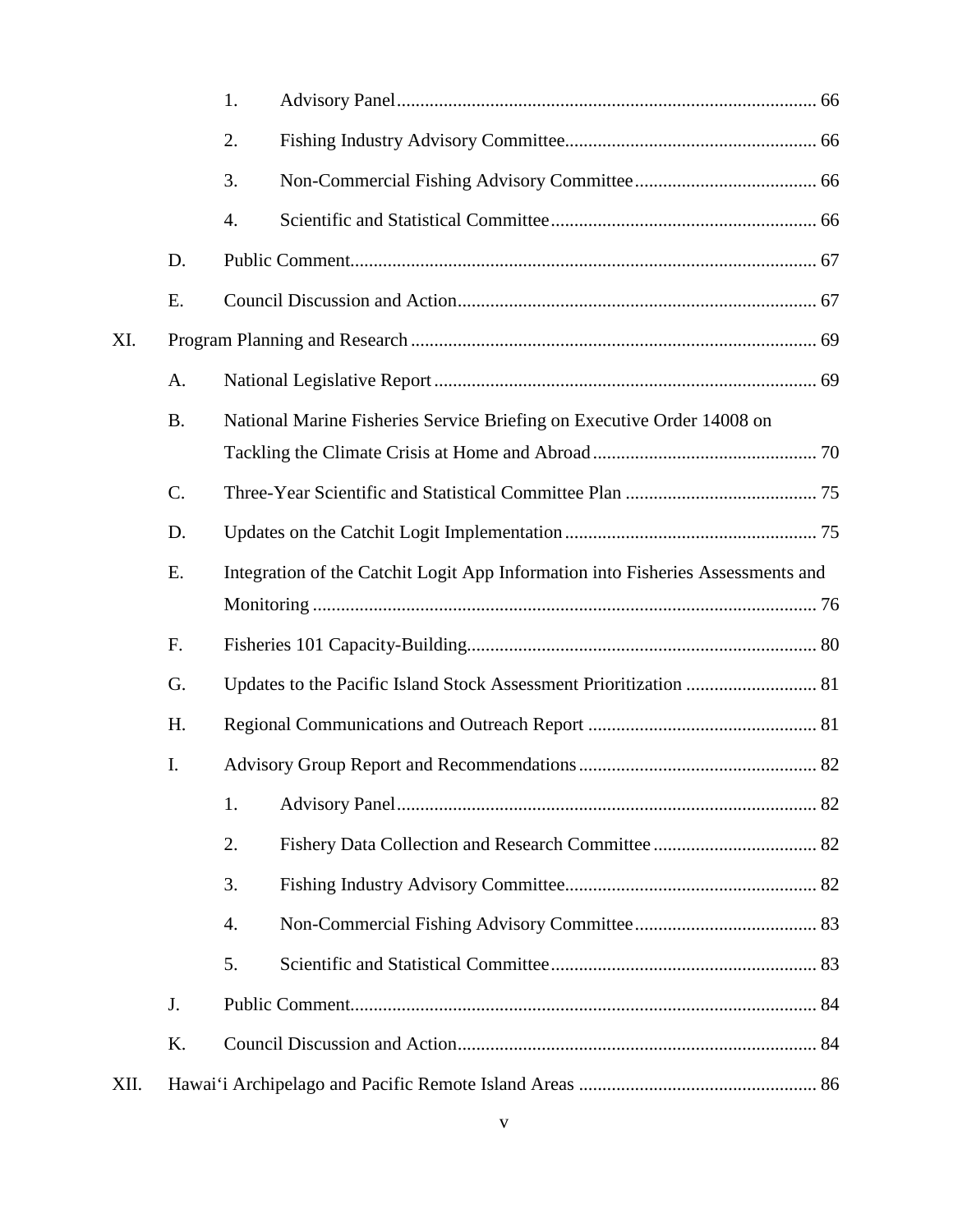|       | A.        |                                                                         |                                                                    |  |  |
|-------|-----------|-------------------------------------------------------------------------|--------------------------------------------------------------------|--|--|
|       | <b>B.</b> | Department of Land and Natural Resources /Division of Aquatic Resources |                                                                    |  |  |
|       |           |                                                                         |                                                                    |  |  |
|       |           | 1.                                                                      |                                                                    |  |  |
|       | C.        |                                                                         |                                                                    |  |  |
|       |           | 1.                                                                      | Updates to the Deep-Seven Bottomfish Complex Stock Assessment  89  |  |  |
|       |           | 2.                                                                      | Report on the Western Pacific Stock Assessment Review of the Deep- |  |  |
|       |           | 3.                                                                      | Update to the Deep-Seven Bottomfish Annual Catch Limits (Initial   |  |  |
|       | D.        |                                                                         |                                                                    |  |  |
|       | E.        |                                                                         |                                                                    |  |  |
|       |           | 1.                                                                      |                                                                    |  |  |
|       |           | 2.                                                                      |                                                                    |  |  |
|       |           | 3.                                                                      |                                                                    |  |  |
|       |           | 4.                                                                      |                                                                    |  |  |
|       | F.        |                                                                         |                                                                    |  |  |
|       | G.        |                                                                         |                                                                    |  |  |
| XIII. |           |                                                                         |                                                                    |  |  |
|       | A.        |                                                                         |                                                                    |  |  |
|       | <b>B.</b> |                                                                         |                                                                    |  |  |
|       | C.        |                                                                         |                                                                    |  |  |
|       | D.        |                                                                         |                                                                    |  |  |
|       | Ε.        |                                                                         |                                                                    |  |  |
|       | F.        |                                                                         |                                                                    |  |  |
|       | G.        |                                                                         |                                                                    |  |  |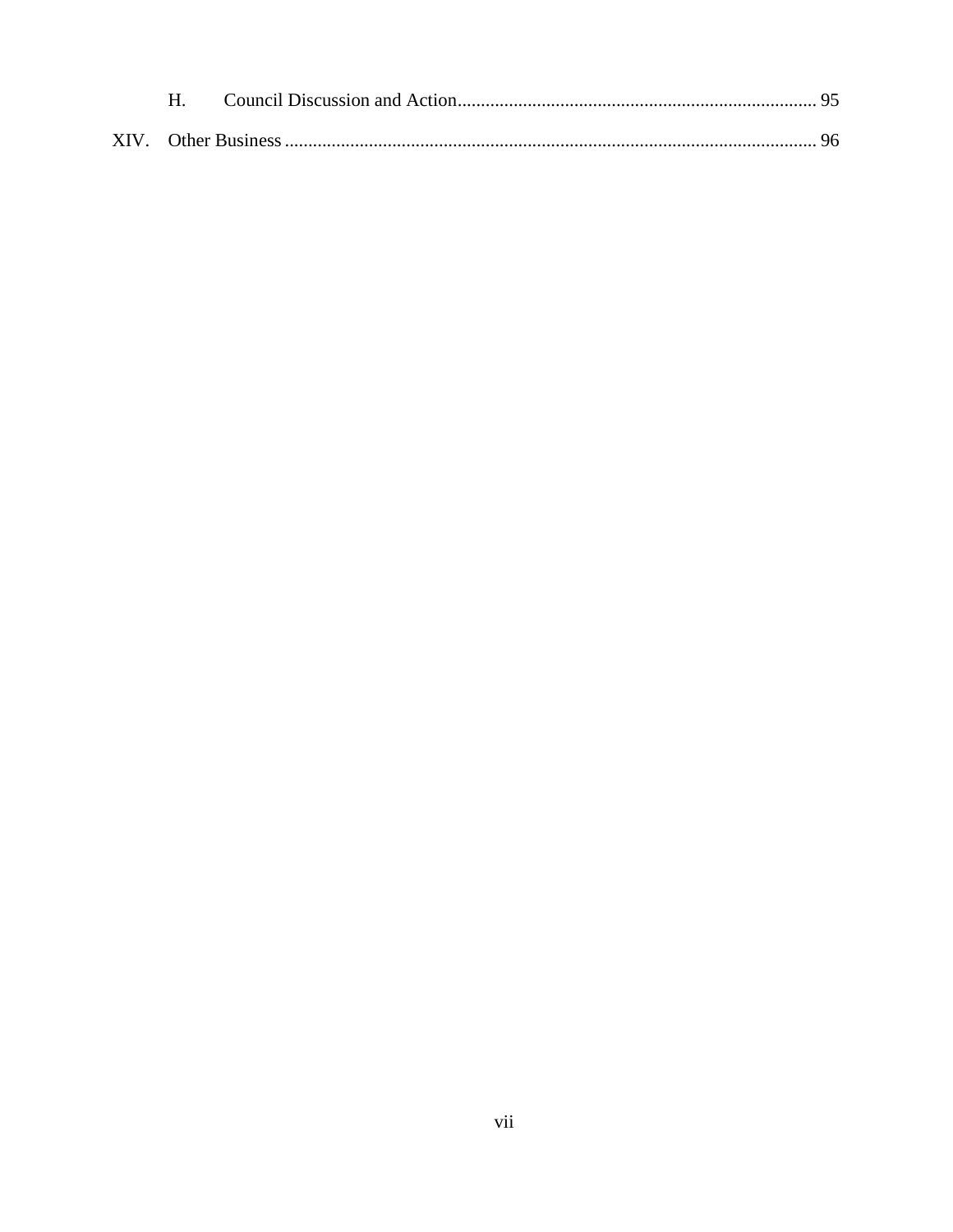## **I. Welcome and Introductions**

The following members of the Western Pacific Regional Fishery Management Council were in attendance:

- Taotasi Archie Soliai, chair (American Samoa) and American Samoa Department of Marine and Wildlife Resources (DMWR)
- John Gourley, vice chair (Commonwealth of the Northern Mariana Islands [CNMI])
- Michael Dueñas, vice chair (Guam)
- Howard Dunham, vice chair (American Samoa)
- Ed Watamura, vice chair (Hawai'i)
- Roger Dang (Hawai'i)
- Monique Amani (Guam)
- McGrew Rice (CNMI)
- David Sakoda, Hawai'i Department of Land and Natural Resources (Hawai'i DLNR) (designee for Suzanne Case)
- Michael Tenorio, CNMI Department of Lands and Natural Resources (CNMI DLNR) (designee for Anthony Benavente)
- Chelsa Muña-Brecht, Guam Department of Agriculture (DOAg) (and designee Jay Gutierrez)
- Michael Tosatto, National Marine Fisheries Service (NMFS) Pacific Islands Regional Office (PIRO)
- Brian Peck, U.S. Fish and Wildlife Service (USFWS)
- LCDR Jason Holstead, U.S. Coast Guard (USCG) (designee for Rear Adm. Matthew Sibley, commander for USCG District 14)

Also in attendance were Council Executive Director Kitty M. Simonds; Fred Tucher, Elena Onaga, Kristen Johns and Sarah Sheffield from NOAA Office of General Counsel Pacific Islands (GCPI); and the Scientific and Statistical Committee (SSC) Chair James Lynch. Council member Michael Brakke, U.S. State Department, was absent.

Soliai opened the 185th Council meeting with a prayer.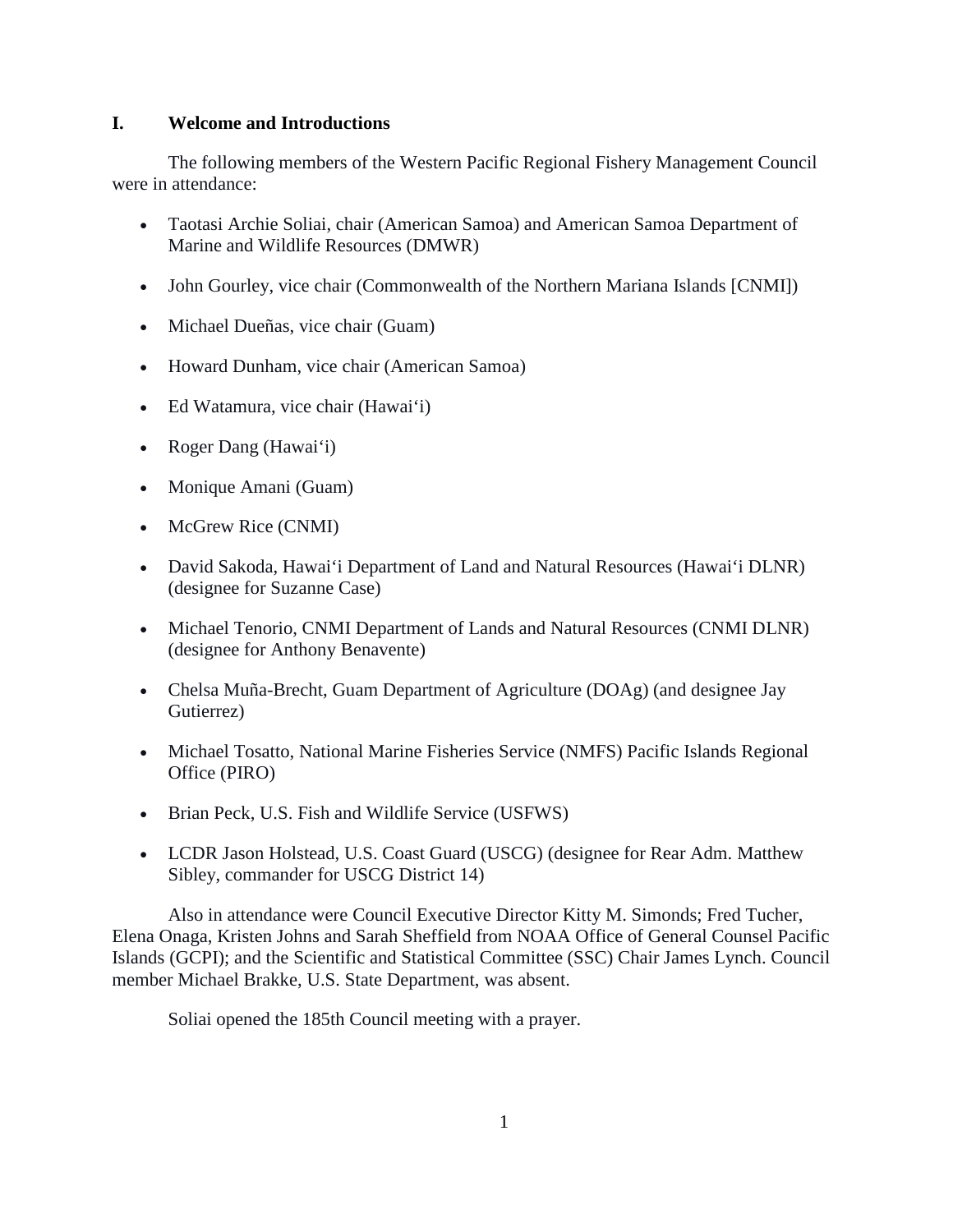#### **II. Approval of the 185th Agenda**

Soliai announced that agenda item 10.B, NMFS Briefing on the Executive Order (EO) 14008, will be taken up after agenda item 3.

The 185th meeting agenda was approved by general consent.

#### **III. Approval of the 184th Meeting Minutes**

The 184th meeting minutes was approved by general consent.

## **IV. Executive Director's Report**

Simonds reported that the Western Pacific Region has continued to carry the burden of the 30x30 initiative. This initiative recommends that the United States "conserve" 30% of U.S. land and waters by 2030. The Council has wonderful suggestions for the Secretary of Commerce and the Interior on how they should deal with the 30x30 in other parts of the nation since the Western Pacific has achieved this goal.

The Council's working group members and staff have been reviewing and addressing the NMFS proposed rule to establish critical habitat in the U.S. Pacific Territories. The territory agencies and the Council working group have asked NMFS to postpone the consideration of the designation until the five-year review has been complete. This extension would allow the territories to complete their maps and take their time to properly address the designation. The territories have raised concerns on local projects that are federally funded, permitted and/or authorized within the same areas of the designations. Simonds pointed out that action similar to this coral critical habitat designation can really impact the island areas and they have to continuously reiterate that they are just dots in the Pacific and any small reach is a big reach. The Council looks forward to the continued work and Simonds believed that NMFS will work closely with the territories on this issue.

The staffs have been working on the Regional Operating Agreement, which describes the working relationship between the Council and NMFS in support of the development, review, process and implementation of Council actions.

Simonds said that the draft Environmental Impact Statement for developing an aquaculture management framework for the Western Pacific Region is currently with GCPI for review and clearance. If GCPI approves and clears this Environmental Impact Statement, then NMFS will forward the document to the U.S. Environmental Protection Agency for publication in the *Federal Register*. Once it is published, the Council could take final action on its management plan and transmit it to NMFS for review and approval for final rule.

The Council will discuss the rebuilding plans for bottomfish for American Samoa and Guam this week. Development of these plans has been difficult since the catch for rebuilding is low. The Council continues to look for ways to alleviate the potential impacts, but has yet to find a solution. Simonds said that Congress could exempt data-poor, data-limited areas from annual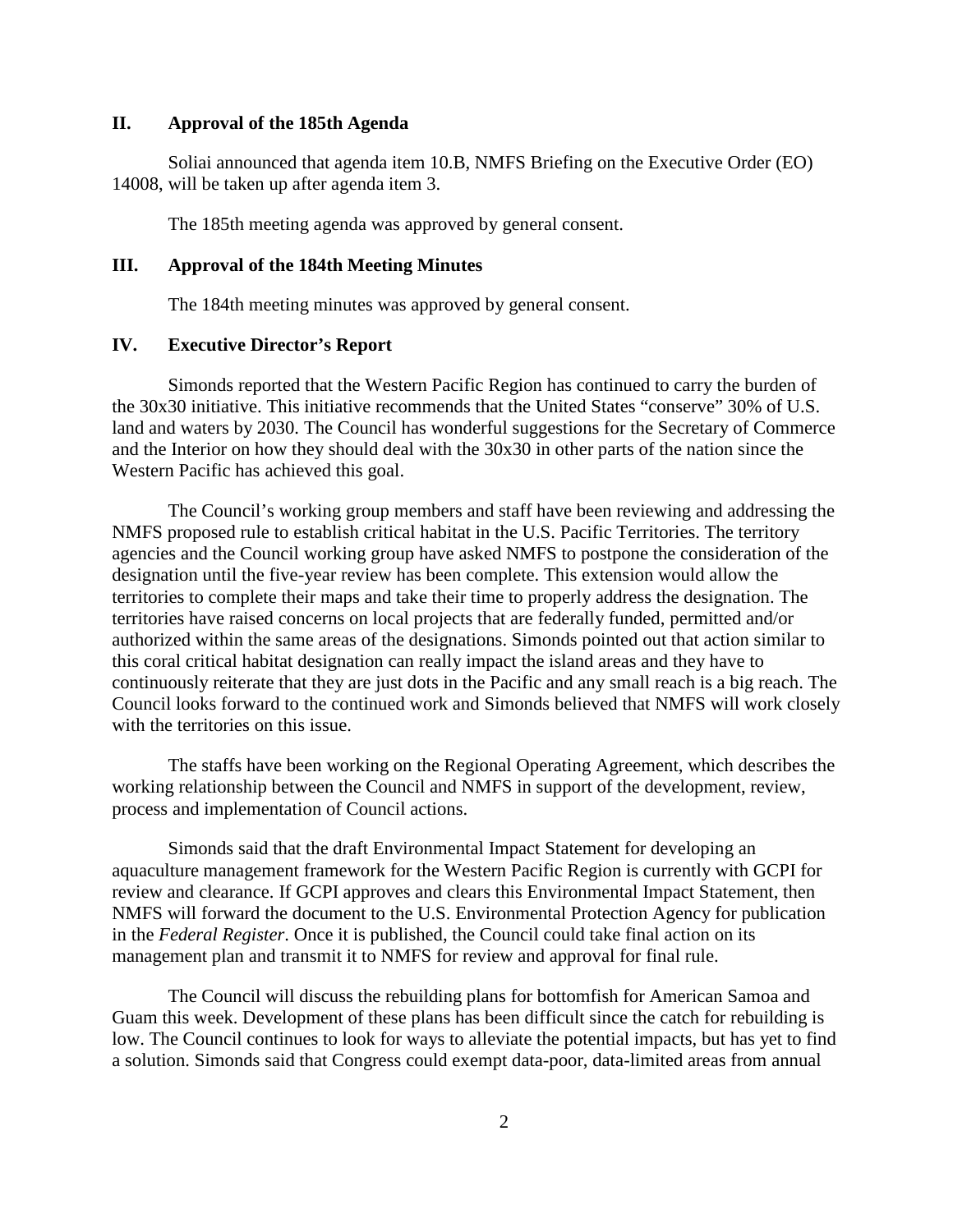catch limits (ACLs). Simonds asked NMFS leadership and GCPI what the consequences may be if the Council decides to close federal waters and walk away.

The staff continues to work on the Fishery Ecosystem Plan (FEP) transition to a living document, which is an effort that started several years ago but has not been a top priority as priorities continuously shift. Although this living document does not have a deadline, it will help the public better understand the work of the Council and the measures it has taken.

Watamura reiterated his concerns about the American Samoa bottomfish and how it should be treated differently in the data-poor system.

#### **V. Agency Reports**

#### **A. National Marine Fisheries Service**

#### **1. Pacific Islands Regional Office**

Tosatto presented the PIRO report. He noted that some items will be discussed later in the protected resources and international sections of the agenda.

NMFS published a temporary rule Nov. 16, 2020, implementing an interim catch limit of 13,000 pounds of American Samoa bottomfish for fishing years 2020 and 2021.The rule expires May 17, 2021. NMFS is considering extending the temporary rule for another six-month time frame, which will require a rule-making.

Tosatto highlighted the new framework for the bigeye tuna limit for the territories. This framework maintains a 2,000 metric ton (mt) catch limit for each of the territories and allows them to allocate up to 1,500 mt toward a specified fishing agreement with a total of 3,000 mt cap per agreement. Having the framework in place has ensured there will be no regulatory gap in pursing the bigeye tuna this year.

Tosatto said that the Marianas Trench Marine National Monument (MTMNM) Management Plan and Environmental Assessment is available to the public and PIRO is working on scheduling public sessions to request input in the Mariana Archipelago.

Gourley asked Tosatto the status for reconvening the Marianas Trench Monument Advisory Council (MTMAC) and when the first meeting will be.

Tosatto said he had no update on the timeline but had received nominations for MTMAC from the CNMI governor. The deliberation process is hindered by transition associated with the new Administration. PIRO wants to see the approval process of the MTMAC membership streamlined by delegating the process to PIRO and USFWS counterpart. Currently, PIRO is working on vetting the names and getting approval at the Secretarial level. He said he could make the commitment that the final plan would not proceed until the MTMAC is approved.

Gourley said he agreed and suggested extending the public comment period until after the MTMAC is reconstituted. The MTMAC will represent the people, communities and governments, so their involvement is important.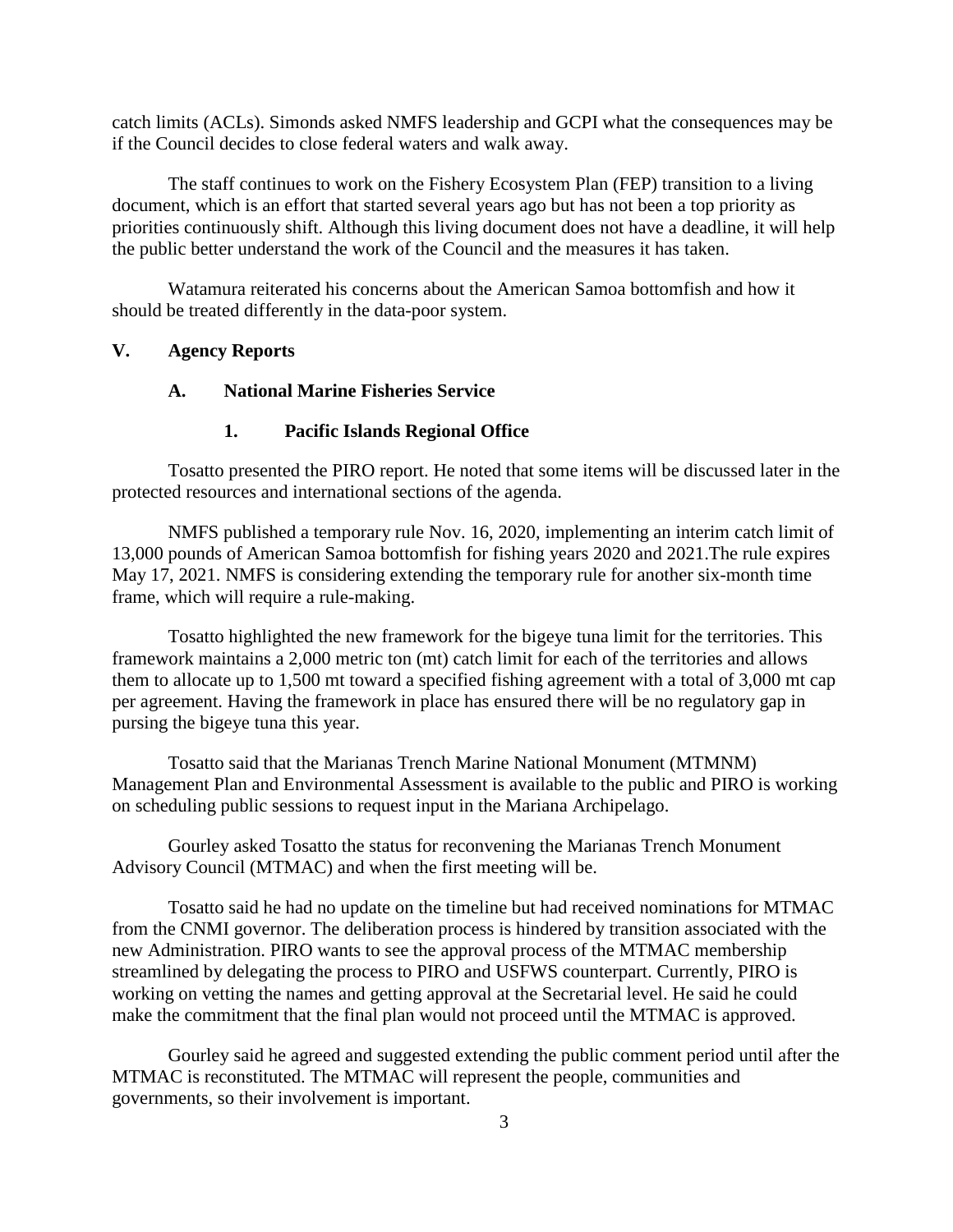Soliai asked for clarification on the six-month extension of the interim measure.

Tosatto said that a Magnuson-Stevens Fishery Conservation and Management Act (MSA) provision allows PIRO to take emergency action, which is limited to six months with a one-time extension for an additional six months. This is why it is termed an interim catch limit versus an ACL. This gives the Council more time to deliberate on how to best address overfishing of the American Samoa bottomfish. As the deadline nears, Tosatto said he will engage with the Council and check the status of the fishery and decide whether or not to extend.

Sakoda asked who the point-of-contact is for the Coral Reef Sustainable Fisheries Management Plans.

Tosatto said Gerry Davis's group in PIRO's Habitat Conservation Division. The division has also been engaging with the territories to improve their coral reef fisheries management plans.

Watamura asked if any of the Endangered Species Act (ESA)-listed coral species are found in Hawaiʻi.

Tosatto said none of the listed coral species are historically present in Hawaiʻi.

#### **2. Pacific Islands Fisheries Science Center**

Michael Seki, Pacific Islands Fisheries Science Center (PIFSC) director, presented the PIFSC report. Many field activities have been postponed due to COVID-19, such as the Marianas coral surveys and life history work that have been pushed to Fiscal Year '22. The NOAA ship *Oscar Elton Sette* was able keep the schedule for the cetacean survey for 2021, although that effort was challenged by the Office of Marine and Aviation Operations and the University of Hawaiʻi having different COVID-19 protocols that did not always align. This pushed the schedule back and the *Sette* will not be able to conduct the life history survey. This year, the *Sette* will operate for 94 days. Staff participating in the cetacean survey are required to do a 7-day Hawaiʻi quarantine starting on April 6. Then staff will head to the Mariana Archipelago on April 13, where they will do another 14-day quarantine before the *Sette*'s May 3rd departure.

Last year, NMFS was unable to have seal and turtle field work camps due to COVID-19 restrictions. This year, the turtle field camp made it out to the French Frigate Shoals and the marine debris field camp will soon be joining them.

NMFS completed multiple small-boats surveys such as a bleaching recovery, Kahekili Watershed Monitoring with the State of Hawaiʻi, West Hawai'i Integrated Ecosystem Assessment and some data collecting for the U.S. Economic Development Administration. These will continue to increase as the State of Hawai'i continues to open up COVID-19 restrictions.

NMFS restructured its Fisheries Research and Monitoring Division to increase efficiency and enhance its cross-program collaboration into two parts—Data-In and Data-Out programs. This does not impact the Stock Assessment or Life History programs. The Data-In program will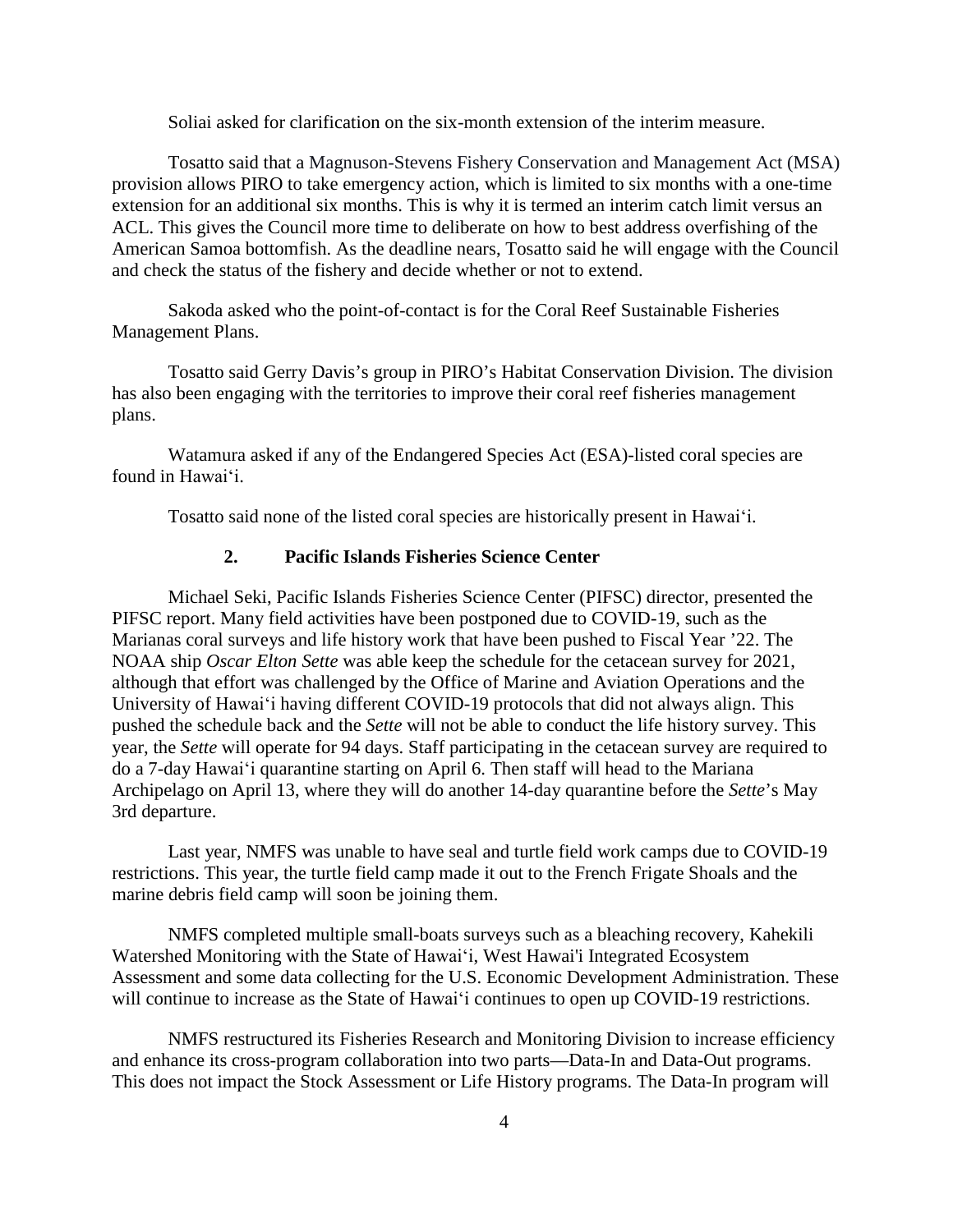manage the fisheries-dependent data received from partners and fishermen who are subject to federal reporting requirements. The program will provide partners with technical expertise, data management support and programming codes to meet federal data requirements. The division will maintain and modernize the fishery-dependent data systems and provide technical support to the longline and purse seine fishermen. In addition, the program will administer the funds to local and federal fishery monitoring projects to maintain efficiency. The Data-Out program is responsible for sharing U.S. fisheries data to support the domestic international management of highly migratory species in the Pacific and insular fisheries managed within the U.S. exclusive economic zone (EEZ). It is also responsible for conducting both domestic and international research aimed to mitigate fisheries bycatch of sharks and protected species.

NMFS completed a main Hawaiian Islands (MHI) onaga reproduction study to update a previous 1989 assessment and provide contemporary estimates for stock assessments and identify any temporal changes to the onaga life history. NMFS worked directly with the fishing industry and traveled to Mauʻi to collect samples, but travel was halted due to COVID-19 restrictions before staff had collected enough samples. With the help of Mama's Fish House and local fishermen Layne Nakagawa and Roy Morioka, who gathered and shipped samples directly to NMFS, staff were able to complete the project. Samples included the new state record onaga caught by Marvin Lum and donated by Kevin DeSilva. A general publication with finalized estimates will be available soon.

PIFSC's Electronic Reporting (ER) Team and PIRO Communications group completed an instructional tutorial video for eLog-It. The video complements the in-person and phone training to help fishers to do ER on the eLog -It app. The video covers common troubleshooting procedures such as what to do if eLog -It or the tablet stop working. As of March 11, 2021, 94 vessels have been equipped with ER tablets.

The Hawaiian Monk Seal Program has reported fewer cases of toxoplasmosis so far this year. In January, the program was able to rescue a small female monk seal, RM90, whose condition in the wild was not improving. RM90 was moved to the Hawaiian Monk Seal Hospital in Kona and is recovering.

NMFS continues conducting passive acoustic assessments using towed hydrophone arrays for their cetacean surveys. The towed array data are used to track and localize cetacean groups to assist the visual observers and can be used to estimate perpendicular distance estimates, a key parameter in abundance estimates. Recently, Yvonne Barkley and co-authors developed a new model-based localization approach for towed array data to improve the localization of deep-divers by accounting for animal depth, the effects of sound propagation and other sources of error not previously incorporated. This allowed them to estimate a sperm whale's location and distance. The continued effort for continuing application of passive acoustic data will hopefully turn into direct estimates of cetacean abundance.

The Marine Turtle Biology and Assessment Program has increased its efforts in the deployment of satellite tags on loggerhead turtles by the Hawaiʻi shallow-set fleet. All shallowset observers are equipped with satellite tagging kits and have successfully tagged three turtles since the start of the calendar year. The tags will provide movement data and could help establish spatial and temporal regions of potential high sea turtle bycatch. The program also examined sex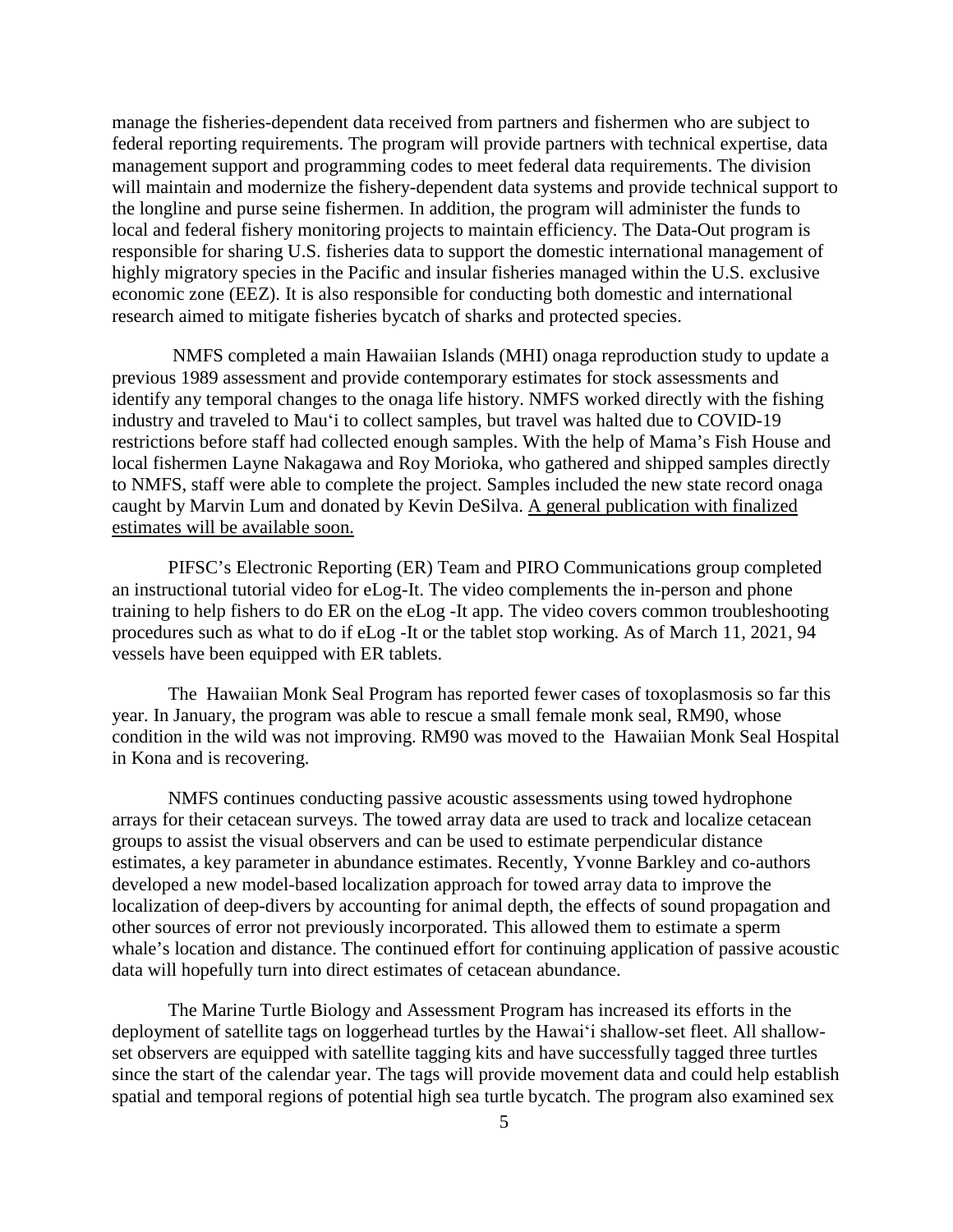ratios to determine the extent of feminization in incidentally captured olive ridley sea turtles. The ratio of female to male was 2.2:1 with an average carapace size of 55-65 centimeters for those taken between 2006 to 2018, but the program also found an increase in the number of males captured in recent years. This ratio data will provide a baseline for future examination of sea turtle sex ratios and possible effects of climate change.

Seki highlighted a recently published technical memorandum on including human wellbeing in resource management with cultural ecosystem services. This study included human well-being in resource management with cultural ecosystem services. They used interviews with community members and identified a range of potential place-based biocultural indicators that are critical to human well-being. The study highlights that human well-being depends not only on abundant ecosystems, but on the opportunity for reciprocity between people and place.

NMFS completed the fall annual bottomfish management unit species (BMUS) survey for the MHI in November 2020. This effort was possible because of the dedication and perseverance of the Hawaiʻi fishing community and cooperative research partners who were responsible for 100% of the sampling efforts. Between Aug. 15 and Nov. 20, 2020, they completed 453 researched fishing survey stations and 47 Modular Optical Underwater Survey System camera sampling stations. Preliminary biomass estimates are expected by the beginning of April 2021.

Seki gave an update on the ongoing efforts in the current Territorial Bottomfish Stock Assessment Improvement. Some of the improvements will not be realized in this round of assessments. There is a planned Center for Independent Experts review of the boat-based expansion algorithm. Any necessary changes will be implemented in the data collection and managed work flow and these changes may also be applied to the shore-based algorithm. NMFS will hold data workshops with the fishing community as a new step before finalizing data input for the assessments.

The Center for Independent Experts has started the multi-year process of modernizing the creel survey and commercial landing by first creating an app that will have a tablet interface for creel surveyors. This will revise data validation procedures, allow input from stock assessment data workshops, and the data will flow directly to collection staff. The rollout of this project will be coordinated with the advancement of the territorial licensing and reporting requirements. Second, the Marine Recreational Information Program will review the creel surveys as part of its Pacific Island Regional implementation plan. Third, Western Pacific Fisheries Information Network (WPacFIN) will support territorial agencies in increasing sample size, improving species-level identification and making adjustments to the creel survey sampling framework to ensure it is reflective of the sample fisheries, as resources allow. Fourth, incorporate revised life history information into the assessment, as available. The Mariana Archipelago life history program has been restructured to target BMUS. The stock assessment program is looking at alternative models for relevant species and adding to the BMUS list.

NMFS is exploring the feasibility of conducting fishery-independent surveys. The first step is understanding the bathymetric and backscatter data that is currently available.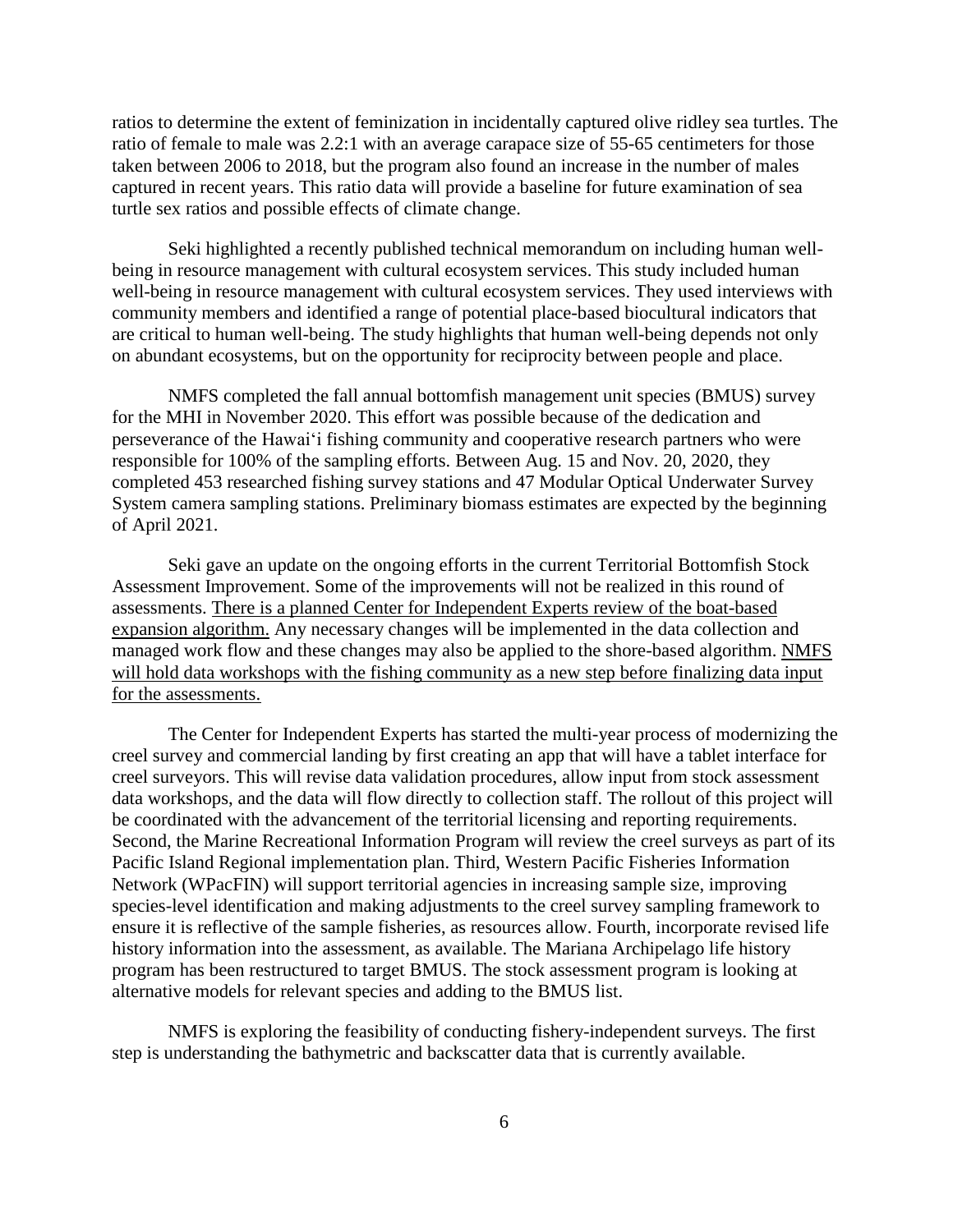PIFSC's Annual Guidance Memorandum is a high level document that identifies work flow for a given fiscal year and which activities will be carried out. Seki noted that the memo in the briefing materials provides guidance for fiscal year 2022, starting in October 2021.

Seki provided PIFSC staff updates, noting that Tia Brown is the new PIFSC deputy director and Stuart Merrill is the new Operations, Management and Information Division director.

Simonds thanked NMFS for its diversity for hiring a Brown, a woman of color, as the PIFSC deputy director. Simonds also asked what the costs of the territorial bottomfish stock assessment improvements are, how it is budgeted and over what time period.

Seki said NMFS used previously allocated territorial science funds and is actively seeking additional funding. Current funding is from temporary funds through proposal requests, base funds and staff. NMFS did not receive extra funds and is utilizing available center resources.

Rice asked if the eLog-It app has worked and been efficient for the 94 boats using it.

Seki deferred to Keith Bigelow who is presenting during the pelagic section of the agenda.

Dueñas said Guam has been advocating for improvements on territorial bottomfish stock assessment and the creel survey and said he is happy that NMFS is moving forward.

Soliai said that he became aware last week that the PIFSC Life History Program engaged the local fishermen without his knowledge. While he understands that there was communication to the previous DMWR director, Soliai asked that PIFSC be mindful that American Samoa is in a new Administration and include DMWR when engaging with the local fishermen, as it behooves the parties to work together and be as transparent as possible.

Seki apologized and said he was also not aware of PIFSC staff engaging fishermen, but said he would get the word out and fix it.

Soliai said will be sending an official communication to NMFS.

Watamura commended PIFSC on working with the local fishermen and Mama's Fish House for the life history project. He asked for more information about the human resource project in West Hawaiʻi and who conducted the interviews.

Seki said the people who worked the project are listed in the appendix of the publication and said he would send an electronic copy.

Simonds said to send it to Council staff, who will distribute to the members.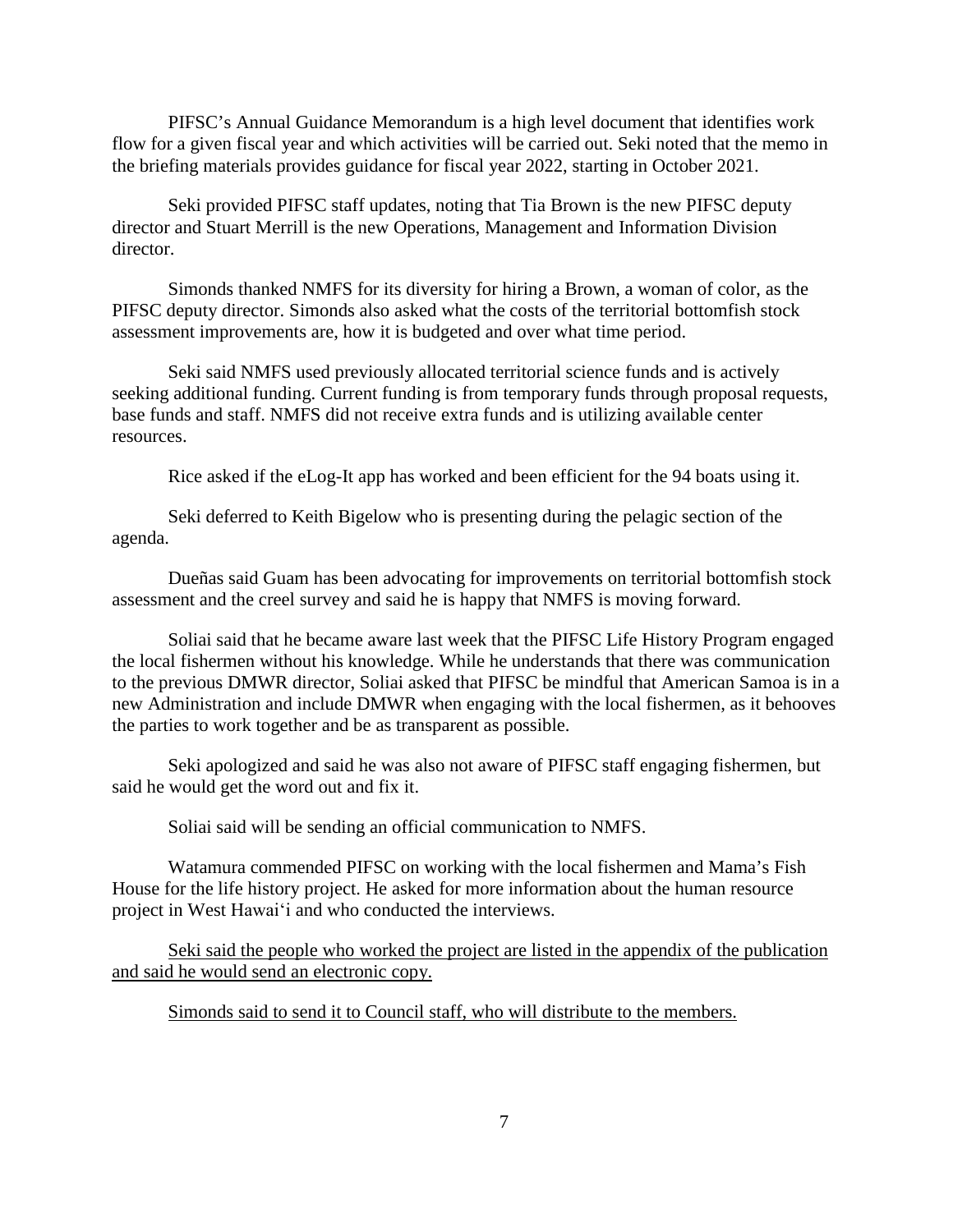#### **B. NOAA Office of General Counsel Pacific Islands Section**

Sheffield provided the report from GCPI.

Regarding the Territory of American Samoa v. NMFS court case update on the appeal, American Samoa filed a petition for a writ of certiorari with the U.S. Supreme Court Feb. 22, 2021, seeking a review of the Ninth Circuit's decision and whether it failed to address if the Deeds of Cession establishes binding and enforceable obligations on the United States. NMFS' response is due March 29, 2021.

Center for Biological Diversity v. Ross filed in August 2019 alleged that NMFS failed to timely designate critical habitat for 12 coral species listed under the ESA. It resulted in a stipulated settlement and agreement to submit a proposed critical habitat determination by July 31, 2020, later extended to Oct. 6, 2020. The proposed rule was published Nov. 17, 2020 and the case was subsequently dismissed with prejudice, meaning that it has been concluded.

Soliai asked if NMFS's response to Territory of American Samoa v. NMFS case will be publically available.

Sheffield said it will be made publically available after it is filed with the court.

#### **C. Enforcement**

## **1. U.S. Coast Guard**

Rear Admiral Sibley and Holstead presented the USCG report.

Sibley highlighted that the USCG commandant signed an illegal, unreported and unregulated (IUU) Fisheries Strategic Context last fall leading to Operation Blue Pacific. The USCG Cutter *Kimball* and three of the USCG fast response cutters (FRCs) are patrolling in support of IUU fisheries. Two of the FRCs are stationed out of Guam and one out of Hawaiʻi. An additional Area of Responsibility FRC *Frederick Hatch* will be joining the fleet in a couple weeks from Key West, FL, and will be stationed in Guam. These FRCs will operate in support of the ongoing initiatives. Sibley said the USCG will also be upgrading their aircraft in the Pacific area, which will increase their surveillance capabilities.

Holstead showed a new recruiting video for the U.S. Coast Guard. Parts of the video highlighted the way the USCG conducts its missions. The video focused on some of the training and operations on the newest FRCs in the fleet. The majority of the missions are search and rescue and enforcement operations, which means boarding fishing vessels both foreign and domestic. These new cutters increase the range of the fleet and its ability to consistently transit from Hawaiʻi and American Samoa. The video showed examples of how boarding and field operations take place and how they transit in rough seas.

From Nov. 1, 2020, to Feb. 28, 2021, the USCG responded to 241 cases of search and rescue, law enforcement, ports, waterways and coastal security missions. USCG also transported Hawaiian monk seals for treatment and rehabilitation.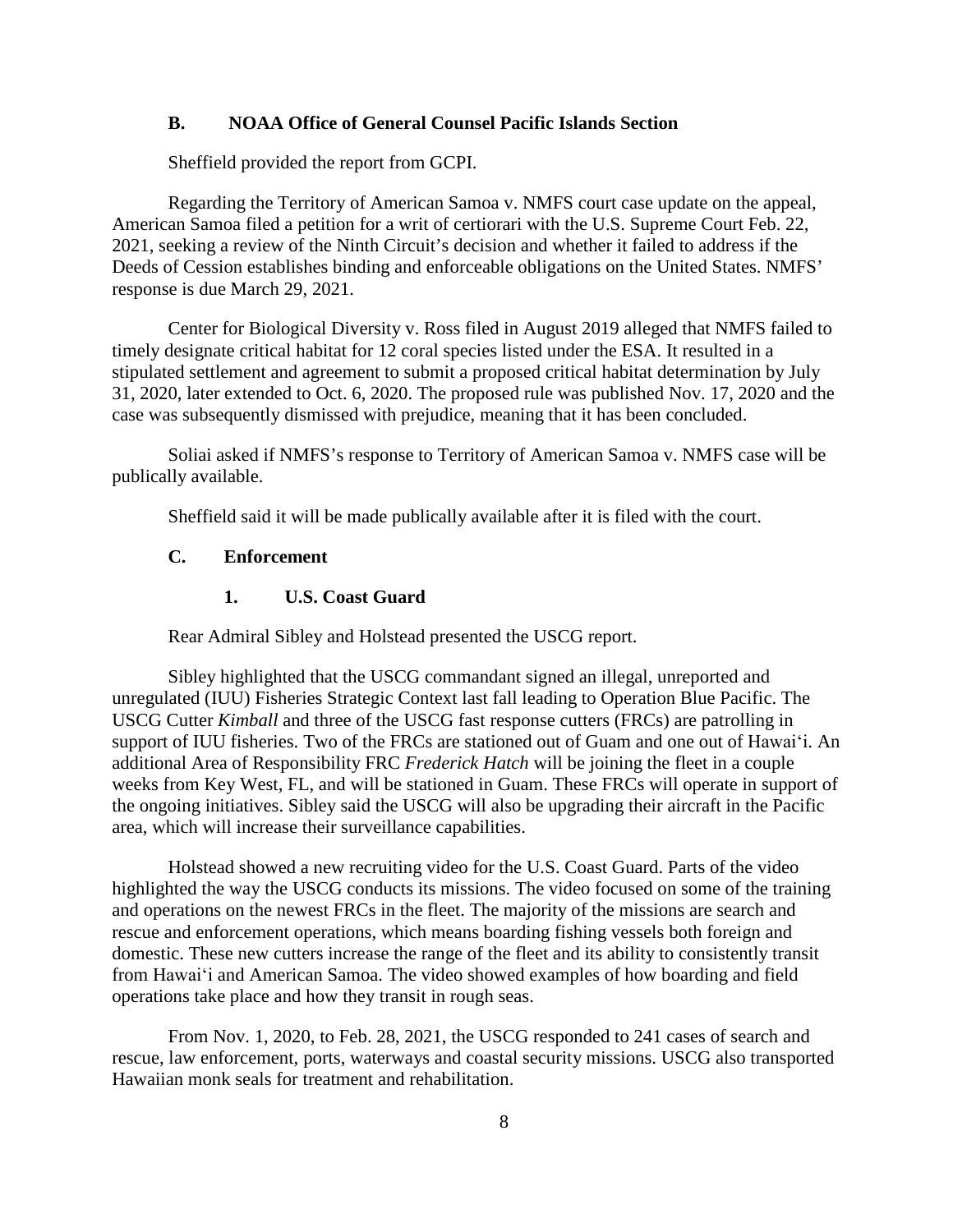Amani said Guam was grateful for the cutters in Guam.

Soliai asked if USCG would consider stationing a vessel or increase enforcement for the EEZ around American Samoa and nearby waters. While New Zealand is mostly responsible for these waters, IUU fishing is a problem with China building nearby.

Sibley said that USCG will have six FRCs in the area plus some buoy tenders that will be conducting more operations throughout Oceania. USCG shares the concern about IUU fisheries and about China's infringement. A couple months ago, a former National Security advisor also brought up the idea of stationing a cutter in American Samoa and USCG is looking into it. At worst, USCG will continue to operate by sending their cutters and aircraft to patrol in that area.

Watamura asked what the normal procedures are when discovering an IUU fishing boat.

Holstead said USCG starts with the regimes associated with how they are able to enforce specific regulations. The Western and Central Pacific Fisheries Commission (WCPFC) Convention governs most of the rules and regulations that are on the high seas around foreign fishing vessels. USCG uses those rules to look for violations. In many cases, USCG and its partners identify unregistered vessels using aircraft support and surveillance. If an unregistered vessel is found, USCG attempts to approach the vessel to board and investigate the circumstances, then creates a case package and notifies the flag state of the violation.

Watamura asked what happens after the violation is reported to the flag state. He found that through being on the U.S. delegation for the WCPFC that consequences oftentimes did not become reality.

Holstead said the USCG's job is to find those vessels, document the violation and notify the next link in the chain. The Council and the U.S. delegates follow up with what happens after the violation is reported.

Elizabeth O'Sullivan, NOAA Office of General Counsel Enforcement Section (GCES), said the United States responds by having a meeting about the incident, but unfortunately the United States does not have a lot of "teeth" in an international process. There are discussion and actions of accountability that countries may take. Also, the United States has to report actions it takes when similar situations arise. But everyone is very sensitive about having people question whether or not penalties were high enough and so forth. There is a forum to discuss it, but it can be unsatisfactory because of the lack of teeth in the process.

Simonds said there was an incident several years ago where an abandoned foreign fishing vessel was in American Samoa waters. American Samoa notified USCG, as it was worried the ship would end up on the coral reef. USCG said that it was under New Zealand's area of responsibility.

Soliai said the abandoned foreign fishing vessel did end up on the reef.

Simonds said the concern is that another country is tasked with enforcing the EEZ around America Samoa.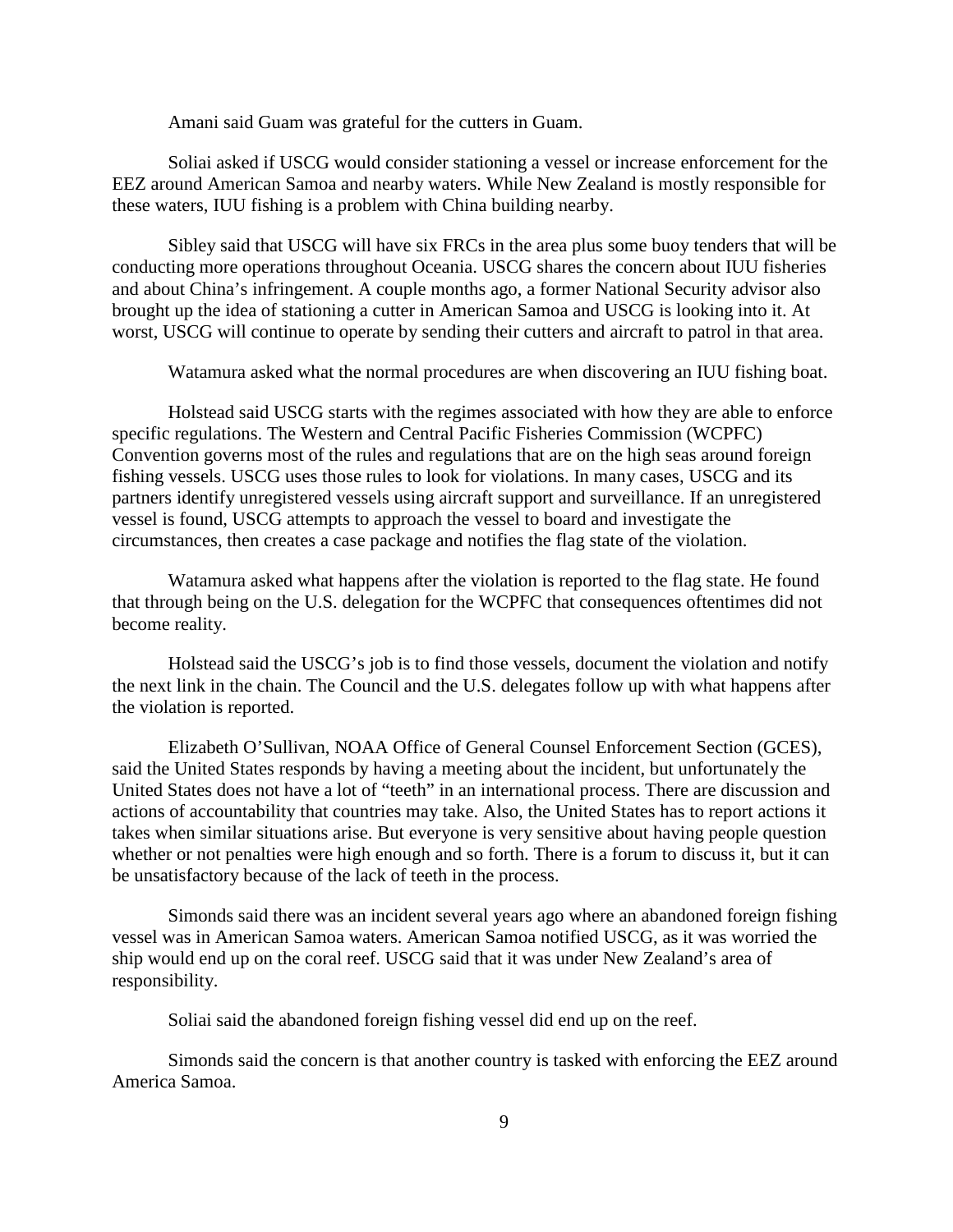Dunham said a second boat that has been on the reef for almost three years is getting broken into pieces that are drifting into the lagoon and beach. Dunham asked if the USCG can get some funds to get rid of the boat by going after the owner or the insurance since it is damaging the reef and habitat.

#### Sibley said he was unfamiliar with the case and will look into it.

Soliai commended the USCG for establishing rules and protocols to work with the local American Samoa government and health department to help prevent the spread of COVID-19 from coming to the islands, while fulfilling their mandates with respect to enforcement. The USCG relationship with the maritime and fishing fleets has improved by doing so.

## **2. NOAA Office of Law Enforcement**

Martina Sagapolu provided the NOAA Office of Law Enforcement (OLE) report. From Nov. 17, 2020, to Feb. 28, 2021, there were 285 incidents. Sagapolu highlighted that there was an increase of 87 cases from the November report and the bulk of these were additional cases related to protected resources. The uptick in visitors has increased OLE's enforcement efforts. OLE has a new special agent assigned to American Samoa and a new enforcement officer, which increased staff to 22 people.

Sagapolu highlighted a couple investigations relating mainly to the domestic fleet. The first investigation involved a U.S. purse seine vessel that set on live marine mammals in the Western and Central Pacific. The case was forwarded to GCPI and settled for \$184,000 for seven separate occasions. The second investigation was settled for \$2,250 for a Notice of Violation Assessment (NOVA) against a Hawaiʻi-based longline vessel captain that failed to follow proper seabird mitigation techniques. The third investigation was against a Hawaiʻi-based longline vessel that fished within the Southern Exclusion Zone of the MHI. The summary settlement was paid in full.

OLE continues to have joint patrols focusing on the Kona coastline. During COVID-19, OLE looked at some of the domestic fishing operations occurring on the outer islands. During one of the patrols, officers found an illegal fish aggregating device (FAD) and removed it. There was a joint investigation with the USCG into a charter vessel that was shooting at oceanic whitetip sharks. This case was turned over to the State of Hawaiʻi and local police department.

Sagapolu mentioned two separate cases involving interactions with marine mammals that were posted on social media. One of the cases resulted in a summary settlement and the second case is still active.

The USCG has helped move OLE assets between islands and participates in joint area patrols. One area investigated was offshore, relating to potential transshipments occurring in the EEZ, although no incidents were reported.

An OLE officer is investing a YouTube video showing a scuba diver interacting with a juvenile Hawaiian monk seal. The investigation is ongoing.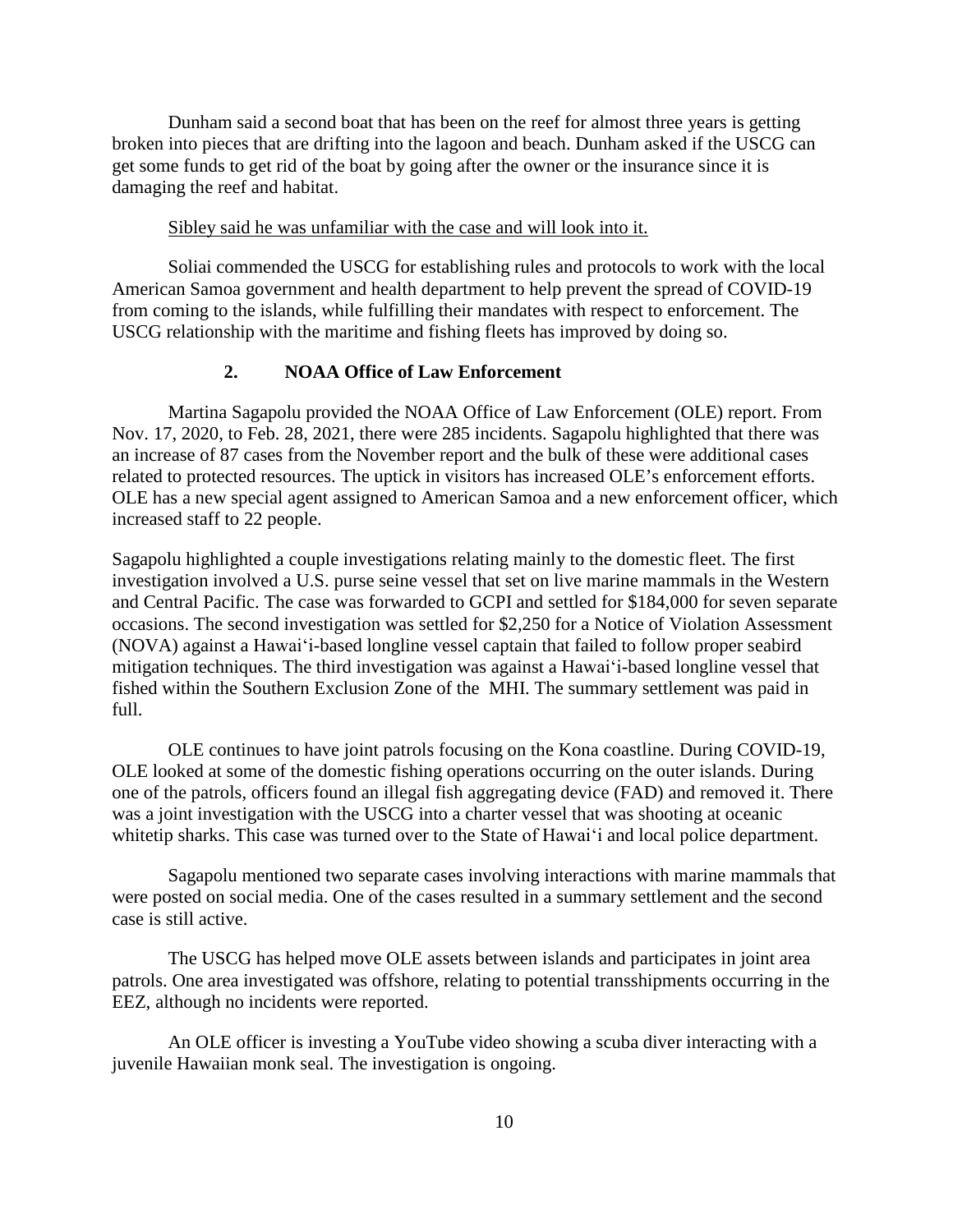OLE has acquired two additional patrol vessels, bringing the total to three. They will be permanently stationed on the Big Island, Maui and Oʻahu respectively.

Two enforcement officers conducted multiple sea patrols within the Hawaiian Islands Humpback Whale National Marine Sanctuary. The surface patrols increase interaction time with the public during the particular protected resources operations, giving the public regulation updates and viewing guidelines. The officers interacted with 75 vessels during these patrols, few of which resulted in monetary penalties.

OLE provided assistance to PIFSC by transporting animals or providing additional patrol efforts in remote locations. A Fraser's dolphin became stranded in Miloliʻi village (near Kailua-Kona, HI), and later died. Staff was able to stay on scene and help remove the carcass. This was the fourth whale stranding report on the Big Island this year.

#### **3. NOAA Office of General Counsel Enforcement Section**

O'Sullivan presented the GCES report, focusing on a couple of pending cases. First, the Rooshvelt case, where a respondent killed and butchered a green sea turtle in violation of the ESA. He was issued a NOVA for \$34,262 for intentional take of an endangered species. The second case was *Christine N*, a longline vessel setting in closed MHI waters was issued a NOVA for \$5,750. Lastly, the *Queen Diamond* case, in which respondents failed to submit logbooks on time as required by the MSA. They did submit the logbooks later, but still received a penalty of \$2,500. All cases are pending and some are in negotiations.

Two cases were settled—the *Ocean Expedition* case in which a purse seine vessel made multiple sets on marine mammals and was settled for \$184,206, and the *Pacific Dragon* case for failing to fish in accordance with MSA-required bycatch mitigation for seabirds, settled for \$2,250.

#### **D. U.S. State Department**

Brakke was not present for the meeting, but provided a letter with brief updates for the briefing documents. Mark Fitchett, Council staff, said that Brakke will be taking a new position with NMFS Headquarters.

Soliai asked who the replacement representative for the State Department would be.

Simonds said there was no communication yet, but the Council should find out before the next meeting.

#### **E. U.S. Fish and Wildlife Service**

Peck presented the USFWS report. The Wildlife and Sport Fish Restoration Program in coordination with the Hawaiʻi Department of Aquatic Resources is working on ESA permitting for their FAD network. NMFS recently concluded that FADs are not likely to adversely affect ESA-listed species and the project is moving forward.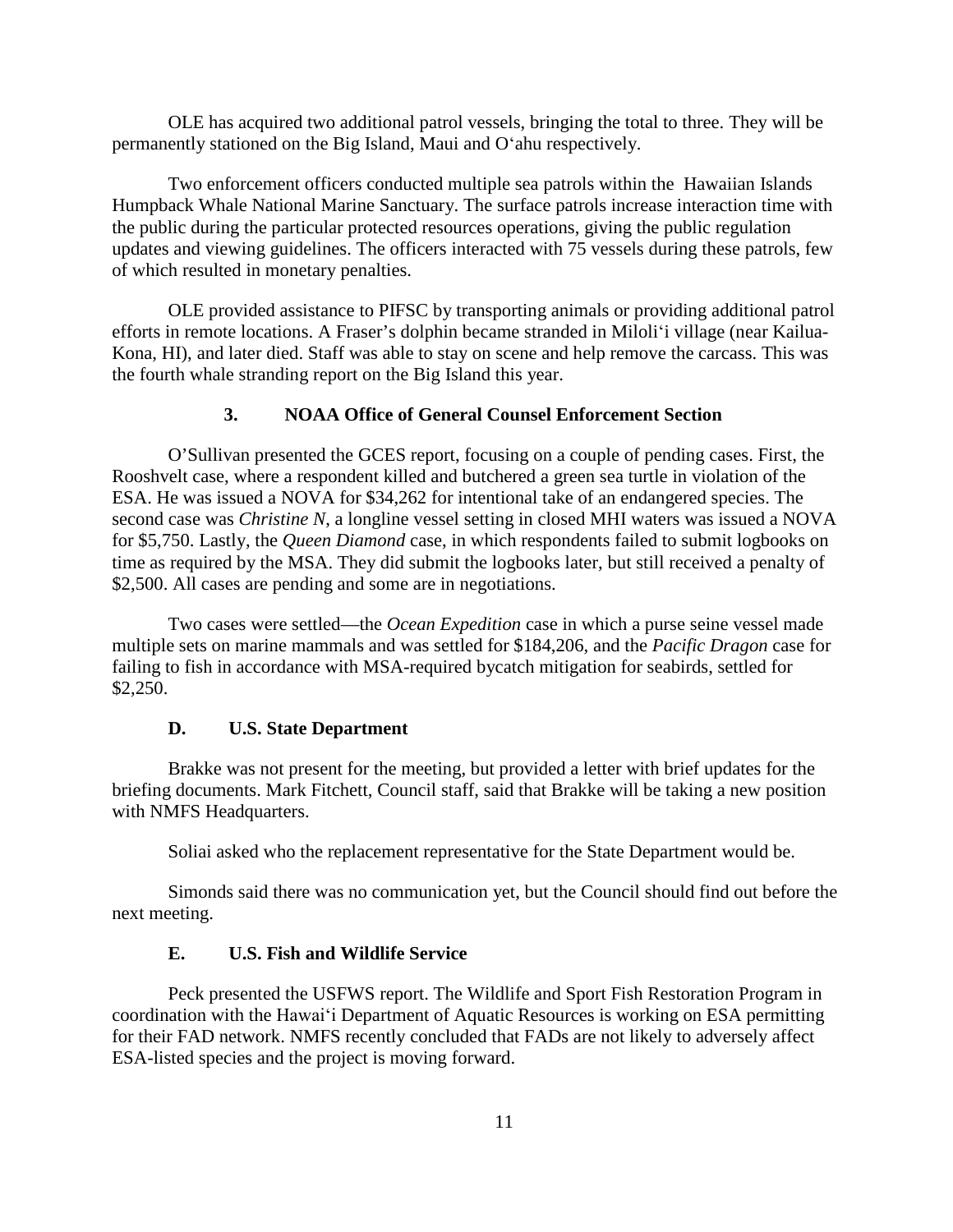The Wildlife and Sport Fish Restoration Program awarded Hawaiʻi \$1.5 million for multiple wetland restoration projects, including projects in Pearl Harbor and Kaneohe Bay. On Dec. 16, 2020, program staff met with the Council to answer questions about how program funds are annually apportioned to the state and territorial wildlife agencies and how these agencies then decide how the funds will be used for recreational boating access facilities.

As previously reported by Tosatto under agenda item 5.A(1), the draft MTMNM Management Plan and Environmental Assessment is now available. Additional documents are under agenda item 9.2 and there are links provided in the report to access online.

Peck said the goal is have the MTMAC membership and the MTMNM Management Plan finalized this calendar year. All MTMAC nominees have been provided a hardcopy of the draft plan for review, although not an in official capacity.

The Pacific Remote Islands Marine National Monument (PRIMNM) Management Plan is in draft form and not yet available to the public. The goals, objectives and targets are being developed, which will be shared with the PRIMNM community group.

Six personnel from USFWS, DMWR and the American Samoa Community College and volunteers visited the Rose Atoll Marine National Monument. They collected feather samples from sooty terns to be analyzed for heavy metals and other toxins for use in a worldwide toxicity study. They discovered a FAD with 30 feet of rope tangled around a coral head, damaging coral colonies. The FAD was labeled "Tuna 8 Explorer."

Gourley said the finalization of the MTMNM Management Plan should not be done simultaneously with finalization of MTMAC membership. MTMAC is the advisory body for the monument and will need to go out into the community, gather comments and present their findings to USFWS. They need to be official members. He said that having them review the management plan as unofficial members and submitting comments as individuals is not right. Also, the USFWS should reopen the comment period after the MTMAC is officially reconstituted.

Peck said the goal is to convene the MTMAC officially, then have them review and finalize the plan by the end of the year.

Rice asked about the outcome of the Dec. 16, 2020, meeting between the Wildlife and Sport Fish Restoration Program staff and the Council, and where the money goes for Hawaiʻi. He said that the charter and recreational fleets do not see any monies besides those for buoys.

Peck said the Program portions the funding to the states and territories, which in turn determine the allocation of those funds.

Sakoda said he could provide Rice with the breakdown of the funds.

Tenorio asked for more details about the MTMAC establishment process.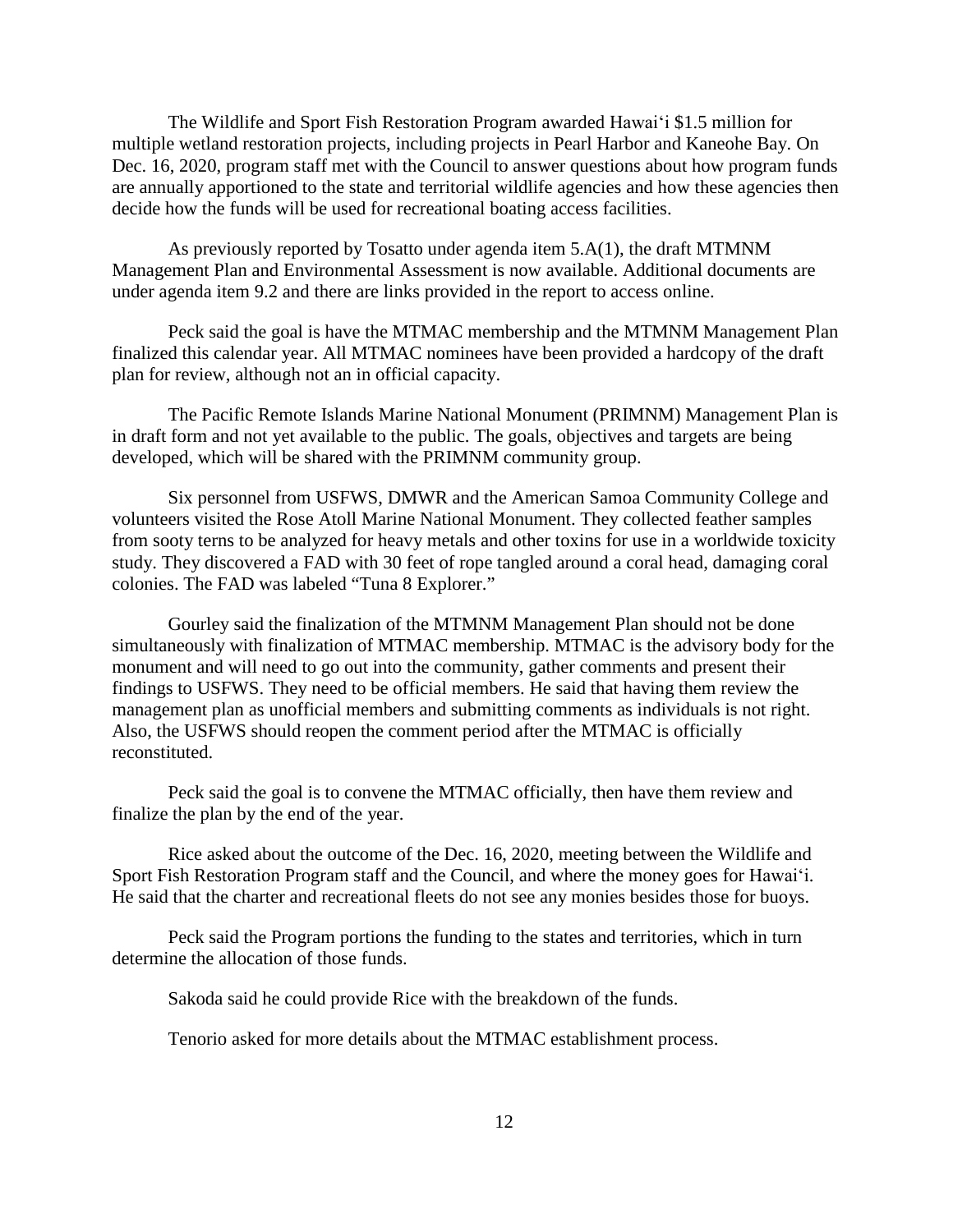Peck said the nomination packages have been received from the governor and have been forwarded to solicitors for review and approval, which would then require final signature.

Dunham asked if USFWS has reviewed the health of the coral after a boat was stranded on the beach in the Rose Atoll Marine National Monument and USFWS removed the boat.

Peck said the boat in question ran aground in 1993, which led to iron contamination, which in turn created a cyanobacteria algal bloom. This led to a major giant clam die-off and negatively impacted the corals, both of which have not fully recovered. Some iron still needs to be removed, but with continued restoration efforts and time, the coral, clams and other communities will recover.

Soliai requested USFWS to publicize the April 8, 2020, webinar for the PRIMNM community group early to get the word out as soon as possible.

#### **F. Public Comment**

There were no public comments.

## **G. Council Discussion and Action**

## *Regarding the PIRO agency report, the Council* **recommended NMFS extend the public comment period on the MTMNM Management Plan until the MTMAC is reconstituted.**

## *Moved by Rice; seconded by Gourley. Motion passed.*

*Regarding the USFWS report, the Council* **requested the State of Hawaiʻi provide the Hawaiʻi Council members with a breakdown of the projects funded or to be funded by its apportionment from the Wildlife and Sport Fish Restoration Program grant funding.**

*Moved by Rice; seconded by Dunham. Motion passed.*

#### **VI. Pelagic and International Fisheries**

#### **A. American Samoa Longline Annual Fishery Report**

Bigelow, PIFSC, provided the 2020 annual logbook report for the American Samoa longline fishery. The report covered fishery statistics including participation, effort and catch. Bigelow noted that 809 longline sets were included in the report, but an additional 257 sets, or about 30%, were still outstanding. Participation in the fishery declined to 10 active vessels in 2020 compared to 18 vessels in 2019. Number of trips reported declined from 200 trips in 2019 to 76 trips in the 2020 report so far. Fishing effort peaked in 2007 with 17 million hooks, declining to 5 million in 2019 and is projected to decline to less than 3 million in 2020. The catch per unit effort (CPUE) in 2020 was about 8.3 albacore per thousand hooks, which was likely the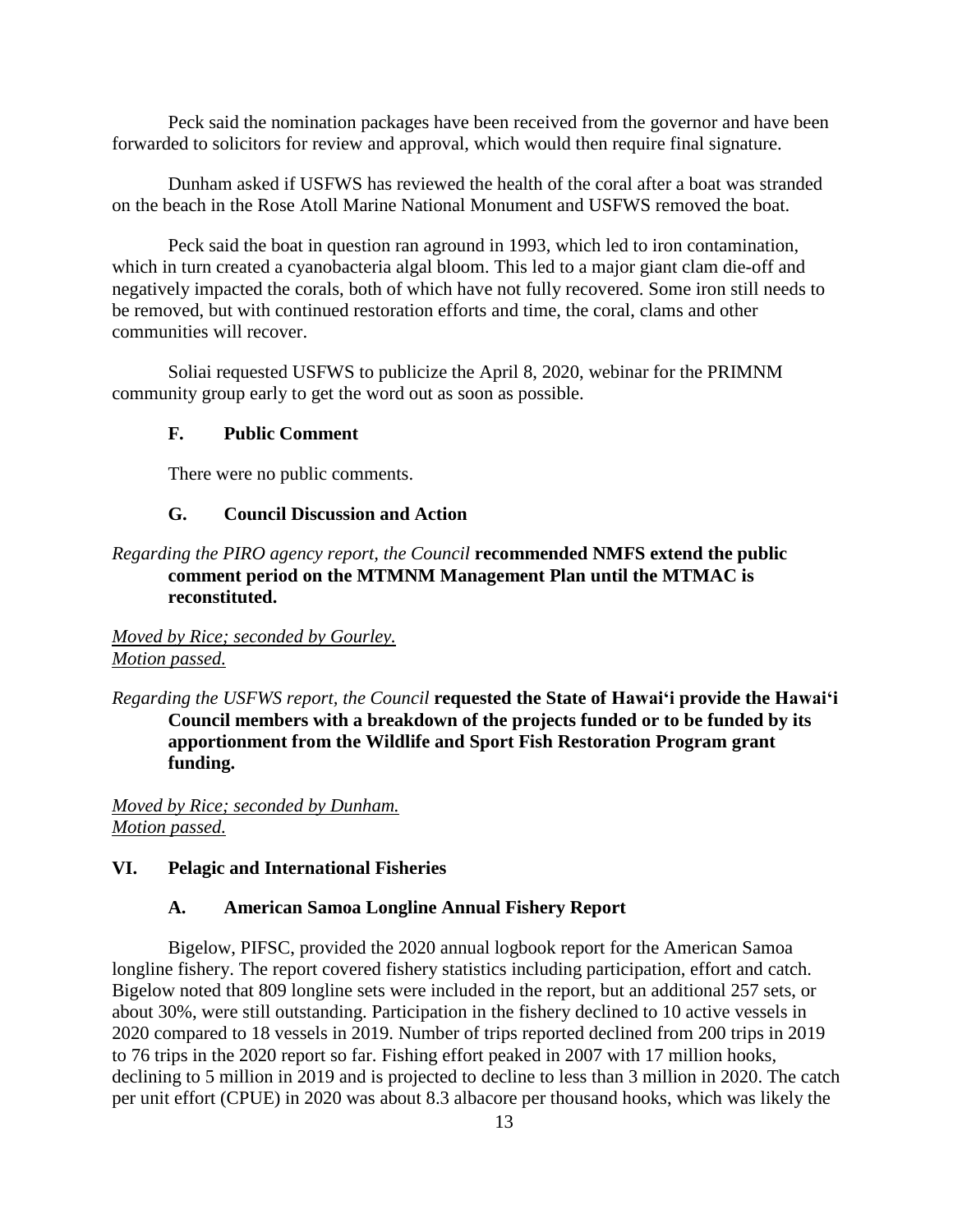lowest in the time series. The 2020 yellowfin tuna catch may surpass 2019 catches, with the CPUE being about twice as high in 2020.

Soliai asked if the final number of participating longline vessels is 10 even with the outstanding logsheets.

Bigelow confirmed that is likely the case for 2020.

Soliai asked when the final 2020 data would be available.

Bigelow said that there is an April 30, 2021, deadline to submit the reports to the WCPFC. He said he can provide the final American Samoa and Hawaiʻi reports for 2020 at the September 2021 Council meeting.

Watamura asked what has caused the decline in the fishery.

Bigelow said there are three factors: the lack of a supply chain in American Samoa; an increase in non-U.S. albacore longline vessel activity in the South Pacific (principally from Taiwan and China) competing for the resource outside of the U.S. EEZ around American Samoa; and Class C and D American Samoa permits tied up in dual permits.

Watamura asked if the decline could be attributed to the local attitude in American Samoa.

Bigelow deferred to other social scientists to address that question.

Soliai asked about recent albacore jigging outside the U.S. EEZ and if that fishery is considered a separate category.

Bigelow said that four or five of the American Samoa longline vessels went albacore jig fishing far south of the U.S. EEZ around American Samoa. The log sheets for those trips go to the American Samoa Field Sampling Station, which forwards them to the Southwest Fisheries Science Center. Historically, the Center processes the data for the jig boats operating out of Washington and Oregon that fish in the South Pacific. Bigelow said that he would like to see the longevity of the fishery over the upcoming years before answering the question of whether they fishery could be considered a separate component.

Soliai said that whether the jig fishing will be temporary is a valid question, but the jig fishing provides an opportunity to help a fishery that is in decline. He hoped to see fishery performance data for the jig fishery at the next Council meeting, given that the season recently ended.

Bigelow said he would follow-up with his Southwest Fisheries Science Center colleagues to see what data could be provided.

Rice asked Soliai if the jig-caught albacore is offloaded in American Samoa or sent to the United States.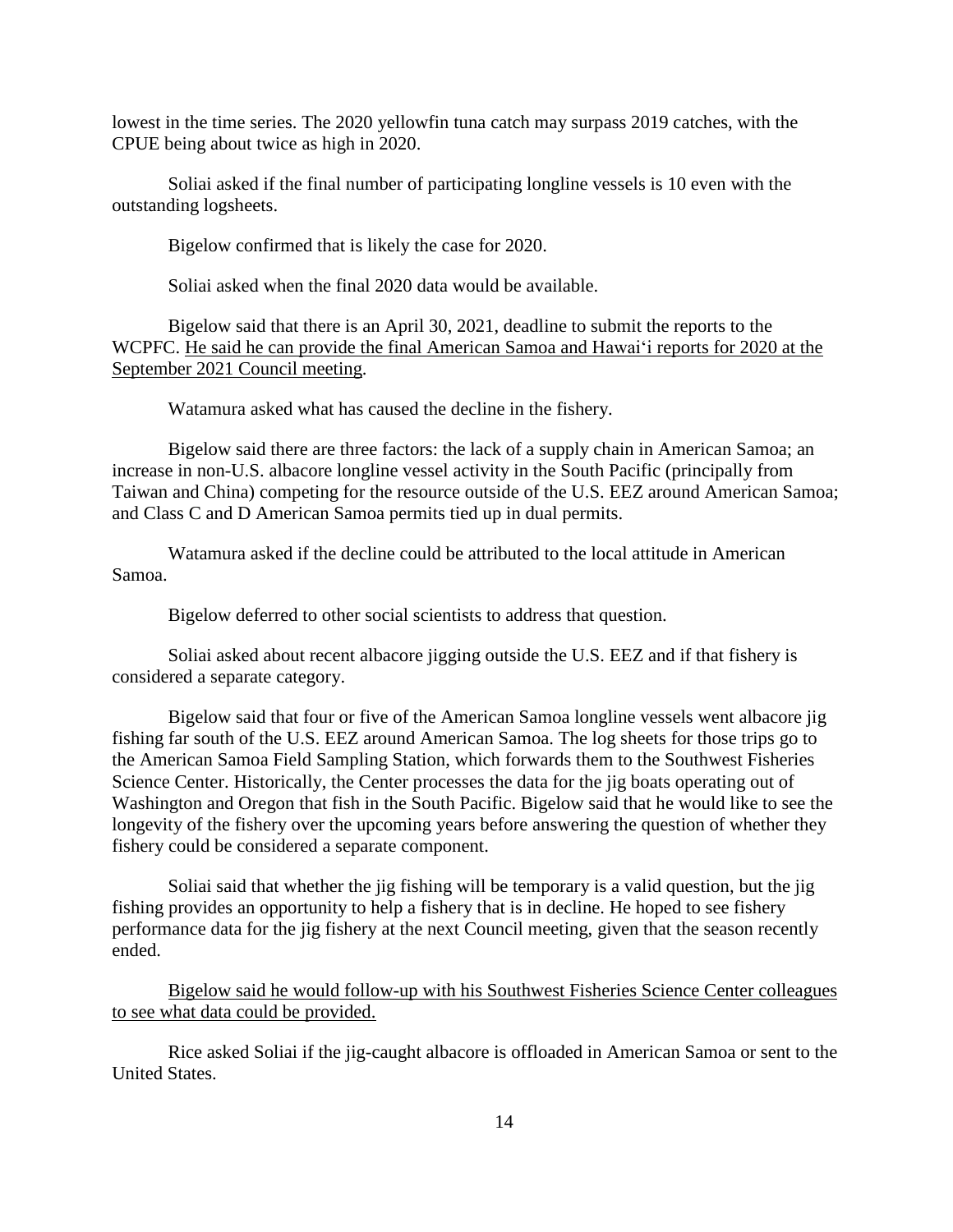Soliai said the fish is being delivered to StarKist in Pago Pago.

Gutierrez asked if reported values are expected to increase when all of the log sheets are processed.

Bigelow said reported effort is expected to increase, but likely not CPUE. Given the March SSC meeting timeline, PIFSC could only process American Samoa data up to Feb. 19, 2020, so that it can focus on the Hawaiʻi fishery report. The priority for processing data is on the Hawaiʻi longline fishery due to the higher effort (60 million hooks per year for Hawaiʻi and two million hooks in American Samoa) and the international catch limits for bigeye tuna. Bigelow said that the rollout of ER in American Samoa may streamline the data-reporting process.

#### **B. Hawaiʻi Longline Annual Fishery Report**

Russell Ito, PIFSC, provided the 2020 annual logbook report for the Hawaiʻi longline fishery. The report covered fishery statistics including participation, effort and catch. Ito said that 2020 was a tumultuous year with the COVID-19 shutdown and many of the boats were tied up for an extended duration of time. There were 147 vessels operating in 2020 compared to a record of 150 vessels in 2019, and 132 deep-set vessels fished exclusively for tuna, while 14 vessels also fished for swordfish in the shallow-set sector for part of the year. There were 73 fewer trips than the previous year and catches were also lower than 2019, mostly due to the COVID-19 pandemic. 2020 had slightly higher shallow-set effort. There were 60.2 million hooks set in 2020, down from a record 63.5 million hooks recorded in 2019. The fleet caught 208,000 bigeye, which was down 16,000 compared to 2019, although albacore catches increased to 9,000 fish, or double the previous year. CPUE for bigeye was stable compared to the previous year. There were 8,400 swordfish caught in 2020, of which 4,500 was by the shallow-set sector representing a slight increase in that sector from 2019. Ito also reported other pelagic management unit trends, including the status of ER tablet distribution, noting that ER tablets have been distributed to 94 vessels so far.

Rice asked if the reason behind vessels fishing more to the south of Hawaiʻi toward the beginning of the year had to do with the low price of fish that led to vessels fishing closer to the islands to use less fuel.

Ito said that Rice was correct and that it was fortunate that fuel prices were low during the time when the fish prices were also low. Much of the fish at Pier 38 were sold right off the dock and some were donated for food banks.

Rice asked if fishing south was also a response to high billfish catches.

Ito said he believed catches of blue marlin to be higher to the south, but striped marlin catches decreased. Swordfish catches in the last two years have been lower due to truncated fishing seasons.

Rice asked if the 94 boats using ER tablets helped compile the report more efficiently.

Ito said he was impressed and it is much more convenient.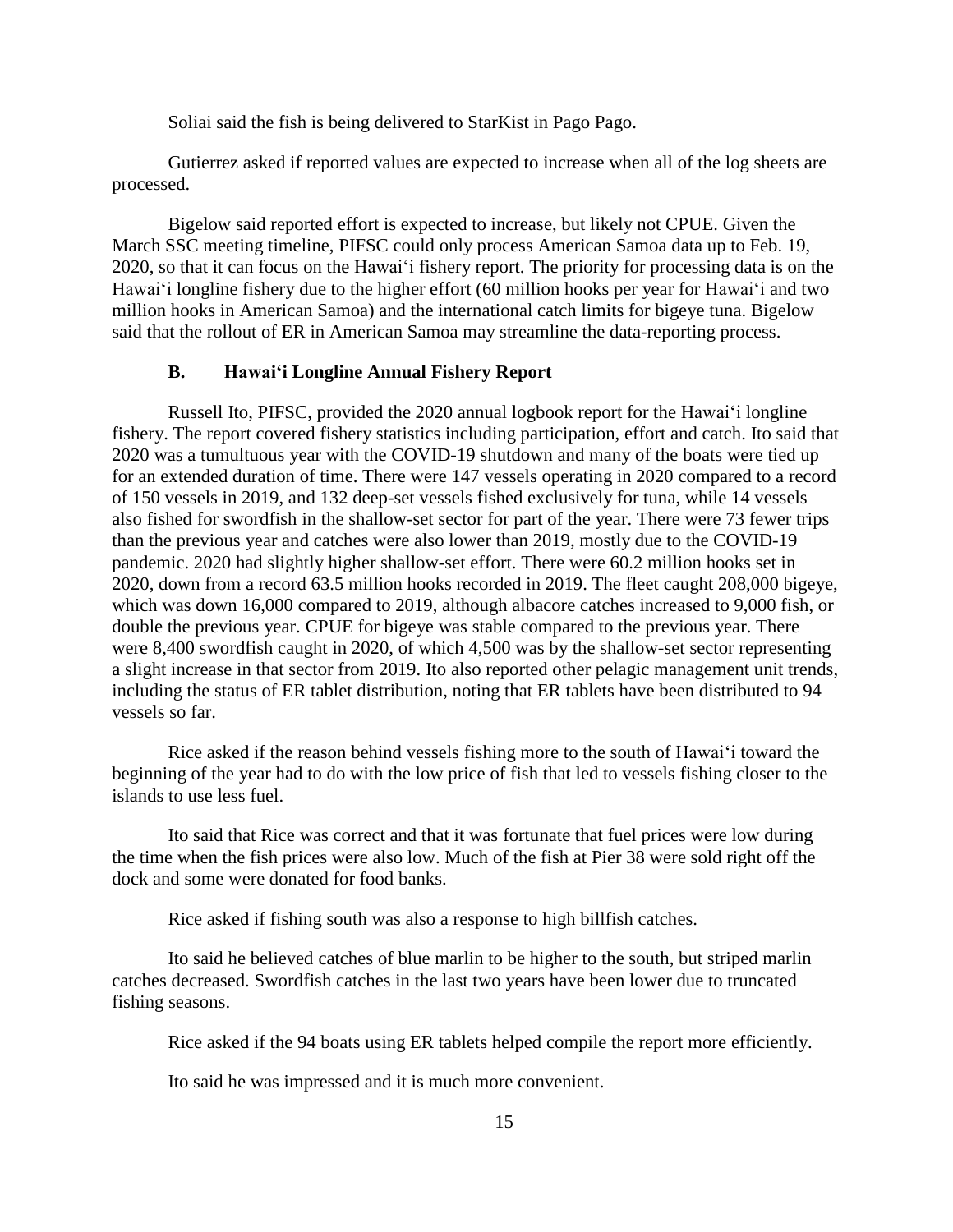Watamura asked if the decline in swordfish price compared to bigeye was due to seasonality and if the lack of shallow-set effort contributed to lower catches of ono, mahimahi and other surface fish.

Ito said surface and deep incidental species have declined, not just ono and mahimahi. He could not provide further explanation at the time.

## **C. Oceanic Whitetip Shark Working Group Report and Options Document to Address Magnuson-Stevens Act 304(i) Obligations**

Bigelow reported on the Oceanic Whitetip Working Group, its findings and options to address the Council's statutory requirements to act under its MSA 304(i) obligations. These include: 1) domestic regulatory actions to address the relative impact of U.S. fishing vessels on the Western and Central Pacific Ocean (WCPO) oceanic whitetip shark stock; and 2) international recommendations to the State Department or Congress on actions that will lead to ending overfishing and rebuild the WCPO oceanic whitetip shark stock, taking into account the relative impact of vessels of other nations and vessels of the United States on the stock.

Bigelow discussed how the working group developed the options to address these MSA obligations, which include improved handling, reduction of trailing gear left on sharks in domestic and international fisheries, increased international observer coverage in particular regions where risk of interactions are highest and development of effective line-cutter devices/protocols. The working group report consisted of a synopsis from 12 different studies. Bigelow highlighted the Ecosystem Based Fishery Management project, which looked at oceanographic factors that may influence oceanic whitetip shark catch rates, and the tagging study conducted by Melanie Hutchinson, PIFSC, and her colleagues targeting blue, oceanic whitetip, silkie, bigeye thresher and short-fin mako sharks. Their tags were programmed to pop off between 60 to 360 days. Hutchinson estimates about 92% of the sharks survive when released on wire and 10 meters of trailing gear, whereas sharks caught on monofilament leaders and released after trailing gear removal had a higher survival at about 97%. Therefore, the working group endorsed the transition from wire leaders to monofilament leaders in longline fisheries.

PIFSC is conducting Monte Carlo analyses to look at a variety of factors that affect the catchability and the condition of a shark or pelagic species. No significant difference in catch rates between monofilament and wire leaders was found for oceanic whitetip sharks, bigeye tuna, yellowfin tuna and striped marlin. However, the analyses shows a reduction in catch rates for the monofilament for blue, bigeye thresher and shortfin mako sharks, presumably due to their ability to bite off of monofilament leaders.

Bigelow summarized the working group findings, saying it endorsed the Hawaii Longline Association (HLA) proposal to end the use of wire leaders in Hawaiʻi longline fisheries and recognized this as a potentially significant means to reduce catch of the species, trailing gear and post release mortality.

Secondly, the working group noted the critical importance of further reducing or removing extraneous trailing gear for increasing oceanic whitetip shark survival and that the implementation of an effective line-cutting process through existing crew training and additional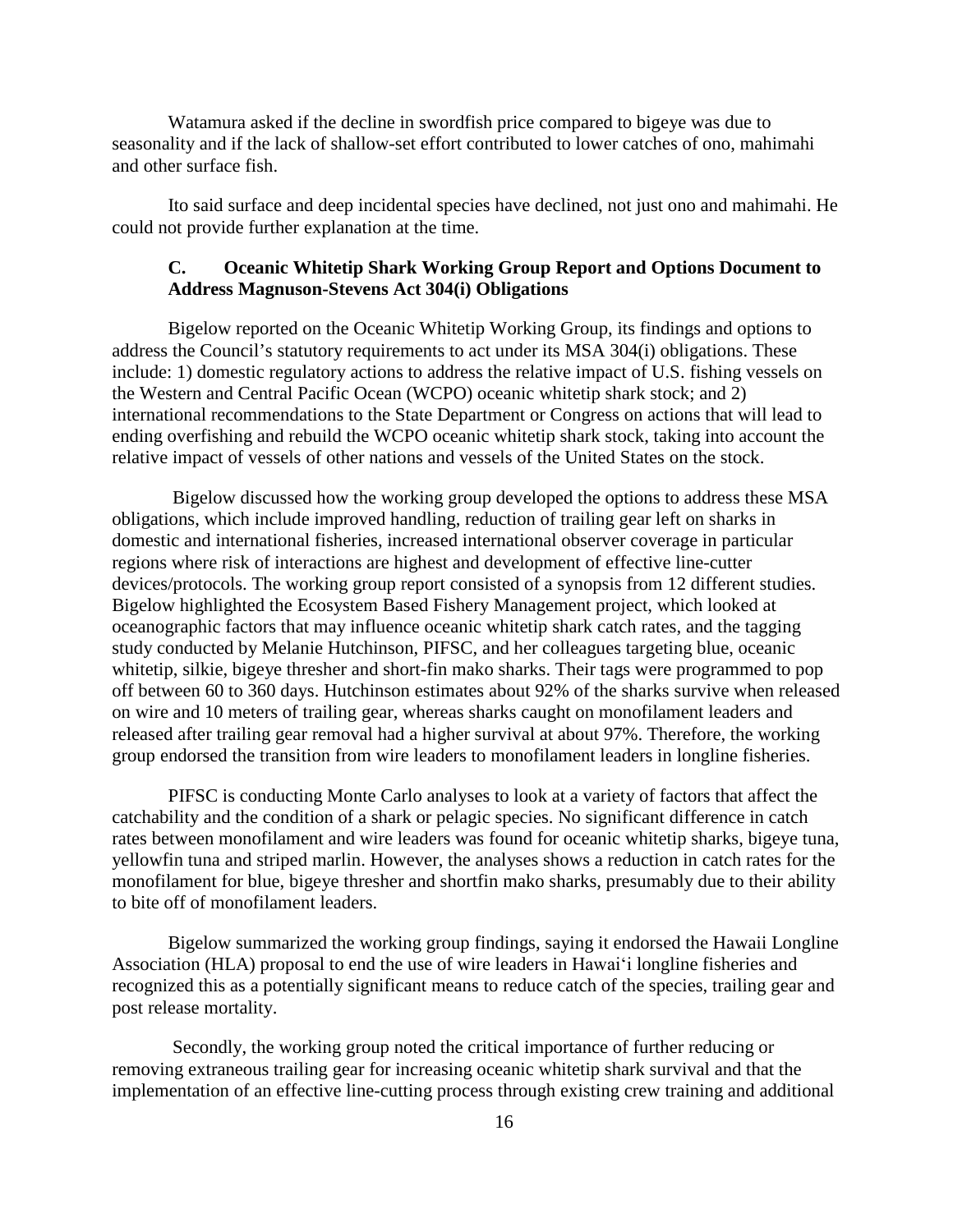outreach is urgent. The working group recognized that the HLA proposal includes crew training on proper shark handling and gear removal, with attention to innovations that further safety-atsea and to promote post-release oceanic whitetip shark survivability.

Internationally, the working group highlighted the need for increased observer coverage and/or electronic monitoring (EM) in areas with high vulnerability of oceanic whitetip shark capture. Working group members said that increased fishery monitoring is a critical point, and there is a reasonable argument to increase coverage to at least 10% in equatorial waters between10 degrees S to 10 degrees N. EM technology could potentially be a more cost-effective tool for fisheries with insufficient resources to develop or expand human observer monitoring infrastructures. The working group noted that existing WCPFC and Inter-American Tropical Tuna Commission (IATTC) handling guidelines for sharks are nonbinding and these could progress into internationally-binding measures to appreciably reduce mortality of those species.

Gourley asked how Hawaiʻi longline fishermen feel about going from wire to monofilament and if they have any concerns.

Bigelow said the HLA is supportive and released a press conference on the matter in December 2020.

Gourley asked what it will take for regional fishery management organizations (RFMOs) to actually do something to minimize the catch of the oceanic whitetip shark or if the conservation measures would remain as nonbinding.

Bigelow said that getting international agreement on shark mitigation is rather difficult. There have been five different shark conservation and management measures (CMMs), and the 2019 measure collated them all into a single CMM.

Gourley said that the understanding of the total number of shark captures is questionable given so little monitoring of international fisheries.

Bigelow said both commissions have a 5% longline observer coverage requirement, but that is not sufficient for some rare species such as the oceanic whitetip shark.

Rice asked when the Monte Carlo analyses will be completed.

Bigelow said that the analysis for the Hawaiʻi deep-set sector will be completed within a month, after which the report would go through a variety of NMFS review and clearance processes.

Rice said that these analyses are important for the Council's decision on the wire leader amendment and the Council should receive the information by the next meeting.

Bigelow said that he understands and that PIFSC staff are doing their best to produce thorough science.

Watamura asked about the efficacy of nonstainless steel hooks in longline fisheries, noting based on his cursory online research that they would not make a huge difference because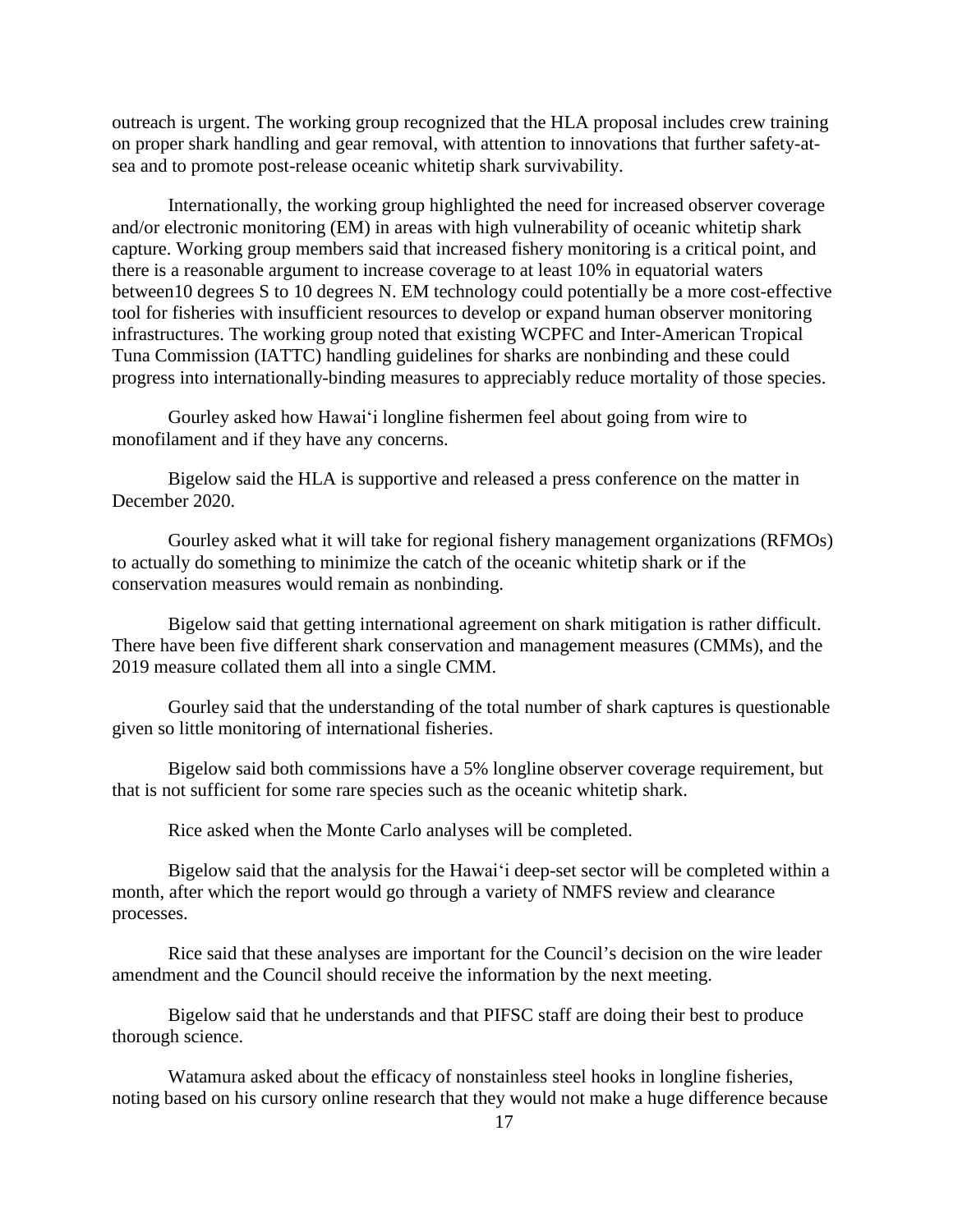fish are able to shed hooks regardless of the hook material. He said that the best approach would be to cut the line as close to the hook as possible.

Bigelow said stainless steel hooks are prohibited for some fisheries under the Atlantic Highly Migratory Species Fishery Management Plan, as well as in the Gulf of Mexico. HLA still prefers the stainless steel because the hooks would not be replaced as frequently. Bigelow also said that Rice may have seen sharks and other fish with multiple hooks in their mouths.

## **D. Wire Leader Regulatory Amendment in Hawaiʻi Longline Fisheries (Initial Action)**

Asuka Ishizaki, Council staff, presented a draft regulatory amendment evaluating the options to prohibit the use of wire leaders in the Hawaiʻi deep-set longline fishery. Following the HLA proposal to voluntarily eliminate use of wire leaders by July 2021, the Council at the December 2020 (184th) meeting directed staff to prepare the regulatory amendment to the Pelagic FEP for Council action at the March meeting. Preliminary analysis for the amendment was presented for Council's consideration for initial action at this meeting, with final action pushed to a later meeting so that the Council can consider PIFSC's Monte Carlo analysis in its decision-making.

The HLA proposal is also focusing on crew safety to ensure captain and crew are equipped with the tools and safety gear to deal with potential flyback, as well as working with NMFS and the Council to lead captain and crew training on implementing proper handling protocols. The majority of vessels (95-99%) in the Hawaiʻi deep-set longline fishery use steel trace wire leaders in the terminal portion of the branchline between the hook and a weighted swivel, intended to reduce the risk of crew injuries resulting from the flyback of weighted branchlines.

Wire leaders make it difficult to remove the terminal portion of the branchline from sharks or other protected species that cannot be brought on board. Longer trailing gear left on sharks and sea turtles have been shown to reduce post-hooking survivorship. The draft purpose and need for the action is to amend the regulations that implement the Pelagic FEP to prohibit the use of steel trace wire leaders in the Hawaiʻi longline fishery to make it easier for the crew to release sharks and other larger animals, and to remove the trailing gear as much as possible. Improving the ability to cut extraneous line would increase the post-hooking survival of oceanic whitetip sharks and potentially other ESA-listed species, such as leatherback turtles. This not only helps address concerns under the ESA and the ongoing consultation, but to also minimize bycatch and bycatch mortality to the extent practicable as required under MSA National Standard 9. The action is also expected to help the Council fulfill its obligation to address the relative impact of U.S. fishing vessels on the WCPO oceanic whitetip shark stock under MSA section 304(i). Moreover, the action needs to ensure that all vessels that are operating under the Hawaiʻi longline limited entry permit transition away from wire leaders and not just the HLA vessels under the voluntary action.

Existing State of Hawaiʻi and federal protections implemented in the early 2000s prohibit either the retention, landing or practices that lead to shark finning. These measures increased the proportion of oceanic whitetip sharks released alive in the Hawaiʻi longline fishery from 10% to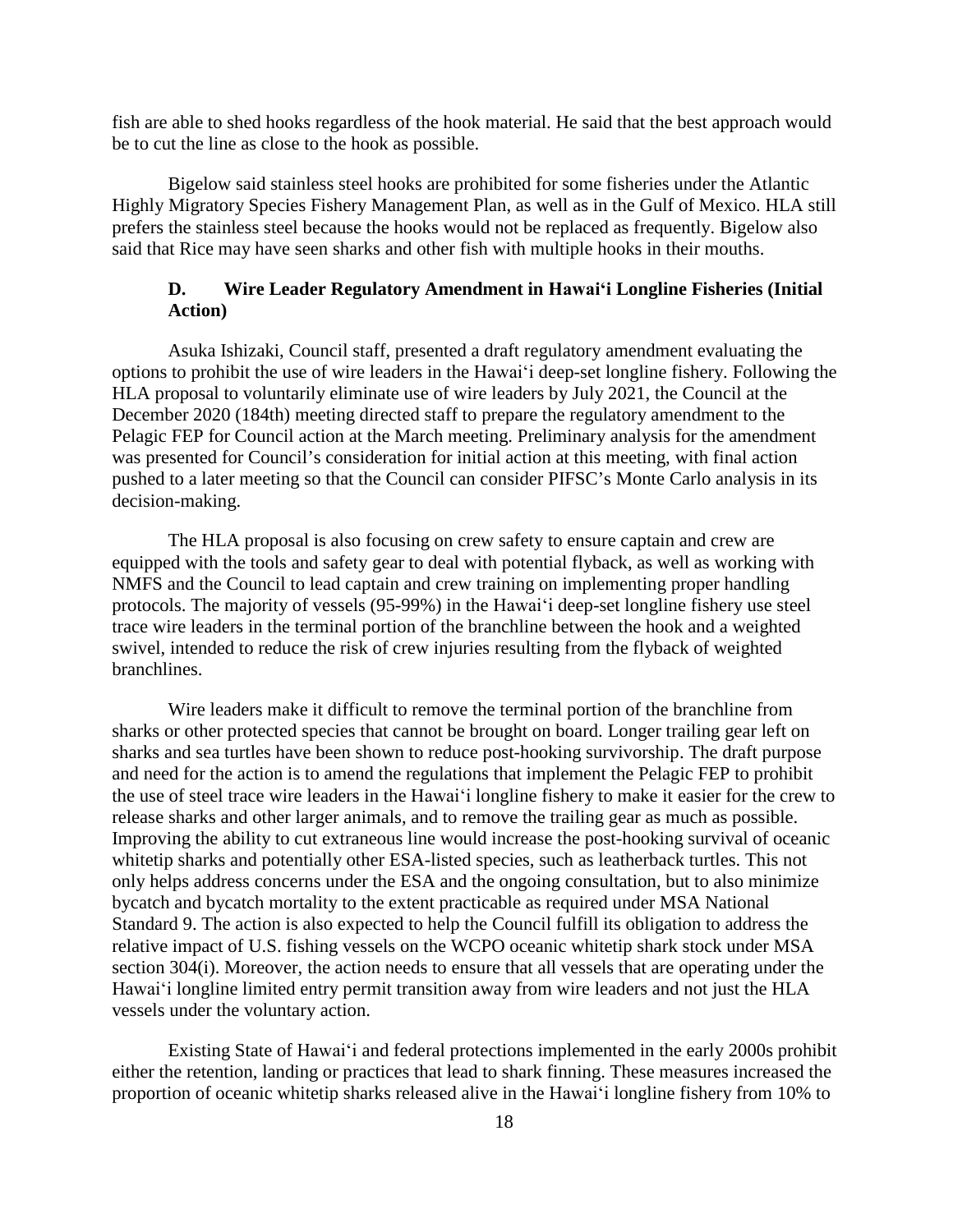more than 70%. The IATTC and WCPFC binding nonretention measures were also implemented domestically, which require the release of all silky and oceanic whitetip sharks. Additionally, eliminating the use of "shark lines" is considered to be a viable shark conservation measure internationally, but this practice is not used by Hawaiʻi-based vessels.

Ishizaki reviewed the relevant regulations under the Pelagic FEP that pertain to gear requirements, including the definition of deep-set longline fishing and leaders. The regulatory amendment could modify the regulatory definition of deep-set longline fishing and prohibit the wire leader material. Regulations under the False Killer Whale Take Reduction Plan developed pursuant to the Marine Mammal Protection Act specifies a minimum width for monofilament branchline and leaders and a breaking strength for any other branchline and leader material. Another relevant measure is the seabird mitigation measure for the deep-set longline fishery, which requires fishermen to use weighted branchlines when fishing north of 23 degrees N. This is the reason the fishery prefers to use wire leaders. Currently, all vessels use circle hooks in the deep-set fishery as part of the weak hook requirement under the False Killer Whale Take Reduction Plan.

Ishizaki presented a summary of available information regarding the impact of removing wire leaders in longline fisheries. There is uncertainty as to the extent of bite-offs expected given that the deep-set fishery is using circle hooks, which tend to result in sharks getting hooked in the mouth. Sharks are more likely to bite off the line with tuna or J-hooks, which tend to result in gut-hooking. Based on the available information, leader material is not expected to substantially change the initial hooking rates for sharks, although this is a difficult area to quantify. However, the reduction in trailing gear and minimization of stress on the animal is likely to reduce mortality. Additionally, experimental studies indicate higher catch rates of some of the target species on monofilament leaders. These same studies do indicate lower CPUE for sharks on monofilament compared to wire leaders. Monofilament leaders are likely to require more frequent repairs and replacements, but this may be offset by the lower cost of monofilament leaders compared to wire.

Ishizaki provided a preliminary estimate of the anticipated reduction in oceanic whitetip shark mortality in the Hawaiʻi deep-set longline fishery based on the available data on bite-off post-hooking mortality rates. An average of approximately 1,700 oceanic whitetip shark interactions are expected per year, based on PIFSC's estimates. A 17 to 36% reduction in oceanic whitetip shark mortality may be expected from the leader material change, depending on the amount of bite-off and the ability to remove all of the trailing gear from the sharks before they can be released. These estimates will be updated with PIFSC's Monte Carlo analysis results.

Ishizaki described the following alternatives: 1) no action, 2) prohibit wire leaders in the Hawaiʻi deep-set longline fishery; and 3) prohibit wire leaders in all Western Pacific longline fisheries under the Pelagic FEP. Under no action, most but not all deep-set longline vessels are expected to convert to monofilament leaders, but the extent of conservation gain will depend on the degree of voluntary compliance and permanence. Alternative 2 would ensure that all of the vessels that fish under the Hawaiʻi longline limited entry permit would transition away from wire leaders. Alternative 3 is expected to have similar effects to alternative 2 because all other longline vessels under the Pelagic FEP already use monofilament leaders, but this alternative could prevent these vessels from transitioning to wire in the future. The Council was asked to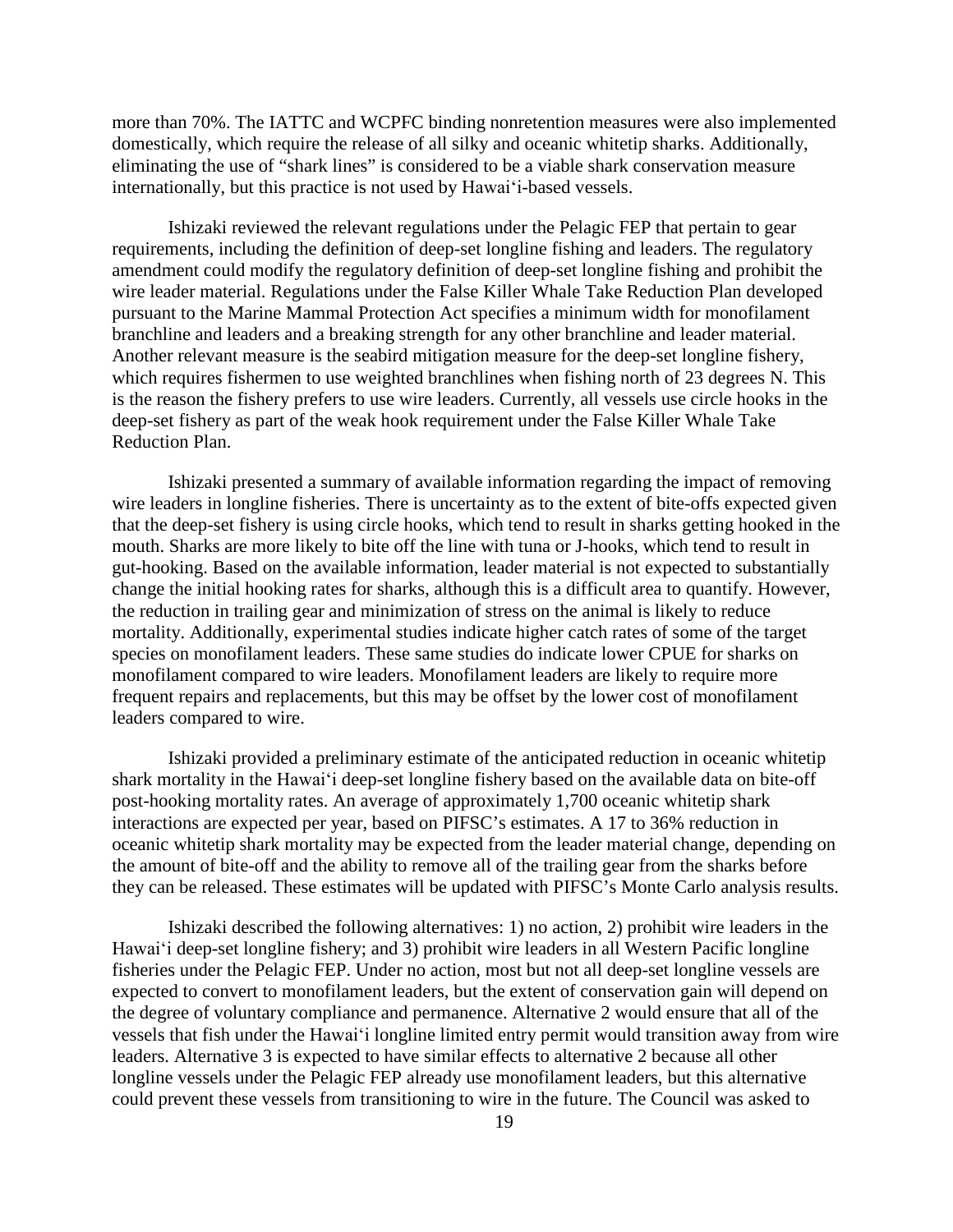consider a preliminary preferred alternative for further analysis, or identify additional alternatives.

Rice asked how many boats are not part of HLA and how many would not be affected if there is no action.

Dang said he would double check the numbers, but said that only a handful of vessels currently fishing out of California are not HLA members.

Rice asked if the vessel owners are supportive of a regulatory change, or if they would prefer to do it voluntarily.

Dang said that when the initiative was first being pitched, he thought that it would provide the conservation benefit. He was not sure how many vessels had switched over so far, but HLA members are on track to adopt monofilament leaders voluntarily by July 1, 2021. He said that a regulatory measure would be helpful to have all the vessels on the same page, provide a clear and consistent message and ensure long-term adoption.

Dang asked Tosatto regarding the anticipated timing of the deep-set biological opinion (BiOp).

Tosatto said that it is uncertain given that PIFSC is conducting the necessary analysis for PIRO to update the proposed action so that the ESA consultation can continue. He has communicated with HLA, which is an applicant to the consultation, and is working through the timing issue. He anticipated that the BiOp would be completed sometime after receiving PIFSC's information and some additional months on PIRO's end after receiving the information.

Dang noted that PIRO reported at the last meeting that the anticipated completion was February, which suggests that PIRO had already developed some reasonable and prudent measures (RPMs) for the fishery. He asked Tosatto to elaborate on those measures so that the Council can consider that as part of the range of alternatives.

Tosatto said that PIRO had previously delayed the consultation to incorporate PIFSC's sea turtle model at the request of the Council and HLA, and that there is a robust BiOp developed. However, NMFS cannot share that information until the analysis is complete. He noted that the latest change is predominantly focused on oceanic whitetip sharks, but it could also have an effect on other species. He said that NMFS would never share the workings of the opinion until it is formed.

Simonds showed a slide with the consultation timeline and reminded Tosatto that the consultation started in October 2018 and the turtle modeling was done in 2019. She expressed concern over the already long process.

Tosatto said that there has been a variety of factors that have affected the progress. He is reminded how hard Bigelow is working, yet it is hard to predict when the information will be available. The PIRO Sustainable Fisheries Division (SFD) staff would then use that information to update the consultation. They are still working on other portions and learning things every day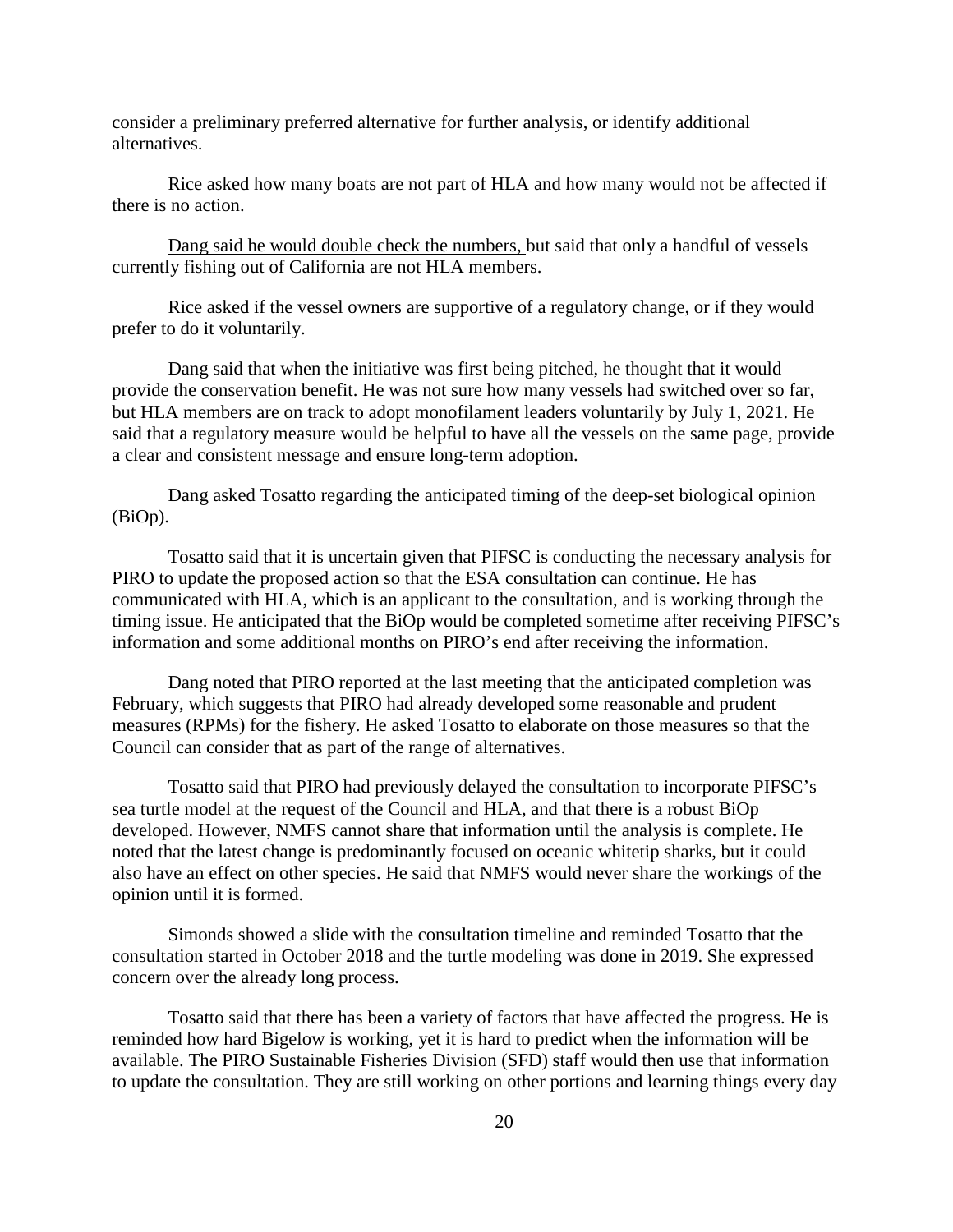that update the consultation. The action agency does not produce a jeopardy determination, but rather a description of an action and an estimation of the impacts, after which the consulting agency conducts the jeopardy analysis. He noted PIRO has an obligation to share a draft with the applicant, HLA. He said that PIRO is not expecting to see the usable results from the PIFSC analyses until June or July and so the final BiOp would be anticipated around Oct. 31, 2021.

Simonds said the PIFSC analyses was expected initially in March, but is now expected in April. The Council would like to move quickly on this amendment rather than waiting until the end of the year to take final action and she hoped that the Council would be able to work with SFD staff on this amendment. Simonds also said that a draft BiOp for the Atlantic right whale was made available for public review and comments earlier in the year and would like to see a similar process for this region to get public input before a final BiOp is made available. Simonds also expressed disappointment for the further delay, but noted that if the BiOp is not going to be available until later in the year, the Council should proceed with the amendment and any subsequent RPMs or reasonable and prudent alternatives (RPAs) can be addressed at a later time.

Gourley asked Tosatto if alternatives 2 or 3 would complicate the BiOp analysis, or if additional conservation measures may be required for alternative 2.

Tosatto said either action is relevant to the BiOp. PIRO is proceeding with considering HLA's voluntary commitment and understand that the Council is considering a mandatory requirement for all deep-set longline vessels. However, they are only consulting on the Hawaiʻi deep-set fishery at this point, with a separate consultation for the American Samoa longline fishery.

Soliai asked what is at stake with the BiOp delays and whether the regulatory amendment could proceed without the BiOp.

Tosatto said that the delay opens NMFS and the participants in the fishery to legal risk that they are not complying with the ESA and NMFS also has a certain amount of responsibility to HLA as an applicant to produce a timely BiOp. HLA has also filed a Notice of Intent to Sue regarding the delay of the BiOp. Another entity has filed a Notice of Intent to Sue for not completing a consultation on the Hawaiʻi deep-set fishery and American Samoa fishery with regard to the listing of the oceanic whitetip shark. The overall challenge is coming from a legal risk of injunction on the fishery or penalty of NMFS for noncompliance with the ESA.

## **E. Addressing MSA 304(i) Obligations for Western and Central North Pacific Striped Marlin**

## **1. Addressing Mitigation Measures to Move Towards Ending International Overfishing**

Fitchett presented on potential international measures for addressing the status of the western and central North Pacific Ocean (WCNPO) striped marlin stock under MSA 304(i), which is overfished and experiencing overfishing per the FEP criterion. The PIRO regional administrator sent a letter to the Council on June 4, 2020, communicating the Council's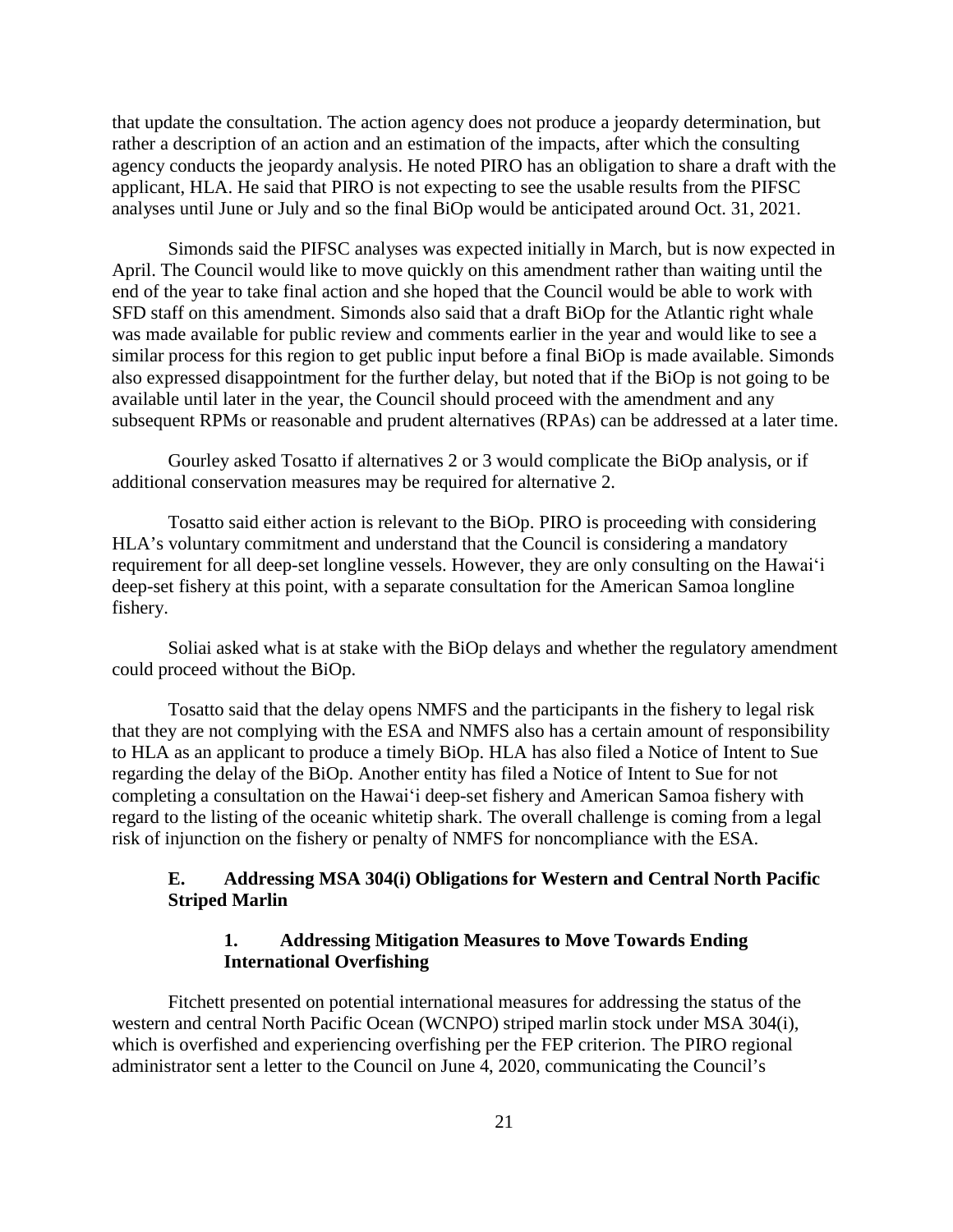obligations to develop, within one year, domestic and international recommendations to address the relative impact of U.S. fisheries.

The relative impacts may be based on the FEP metrics, catch history or effort history. Under WCPFC's CMM 2010-01, the target reduction is about 20% of 2000-2003 catch levels, or 457 metric tons for the United States. Under the WCPFC rebuilding plan adopted in 2019, the biomass target to be achieved by 2034 with at least a 60% probability is 20% unfished biomass levels.

Issues with international reporting of billfish and discards are also factors in discussing relative impacts of U.S. fisheries on the stock. Over the entire stock assessment horizon of 1975- 2017, the relative impacts of U.S. vessels based on catch history would be about 6% of total catch biomass used in stock assessments. The United States' relative impact based on catch data increased to about 19% in the last five years (2013-2017), with the last year (2017) being about 15%. However, the United States is the only country that reports discards in addition to retained catch as part of its catch reporting.

The Council previously made an international recommendation to limit all WCPFC members' striped marlin catch to no more than 500 mt. The Council at its 184th meeting also endorsed the U.S. consultative draft to revise the CMM, but the draft was met with pushback by certain members at the WCPFC meeting. The Council may consider supporting these previous recommendations.

Fitchett presented other potential international measures that would help reduce overfishing on the stock. A standardized catch reporting system for billfish is needed to improve striped marlin reporting to include live and dead discards and to account for the misidentification of billfish species. Circle hooks may reduce catchability and improve upon the condition of fish at capture and increase survivorship at release. The United States uses circle hooks nearly exclusively while other fleets do not, such as the Japanese longline fisheries, which use about 90% tuna hooks. Removing wire leaders could improve upon the condition of fish at haulback and decrease catchability according to published analyses. Live releases alone may not satisfy rebuilding objectives—international compliance would need to be 100% in order to appreciably reduce fishing mortality.

Gourley asked if a working group would be useful to review different measures for minimizing regulatory discards.

Fitchett said that the Pelagic FEP Plan Team was in favor of having a working group that would operate similarly to the Oceanic Whitetip Shark Working Group under the team. He noted the need for analyses looking at the condition of striped marlin at haulback which could increase the efficacy of live releases and inform international mitigation measures.

Gourley asked if the chances of the Japanese transitioning to using circle hooks would be low, given they use 90% tuna hooks.

Fitchett said that it is likely to be difficult, but that should not prevent the Council or the United States from making an attempt to push for a measure internationally. Many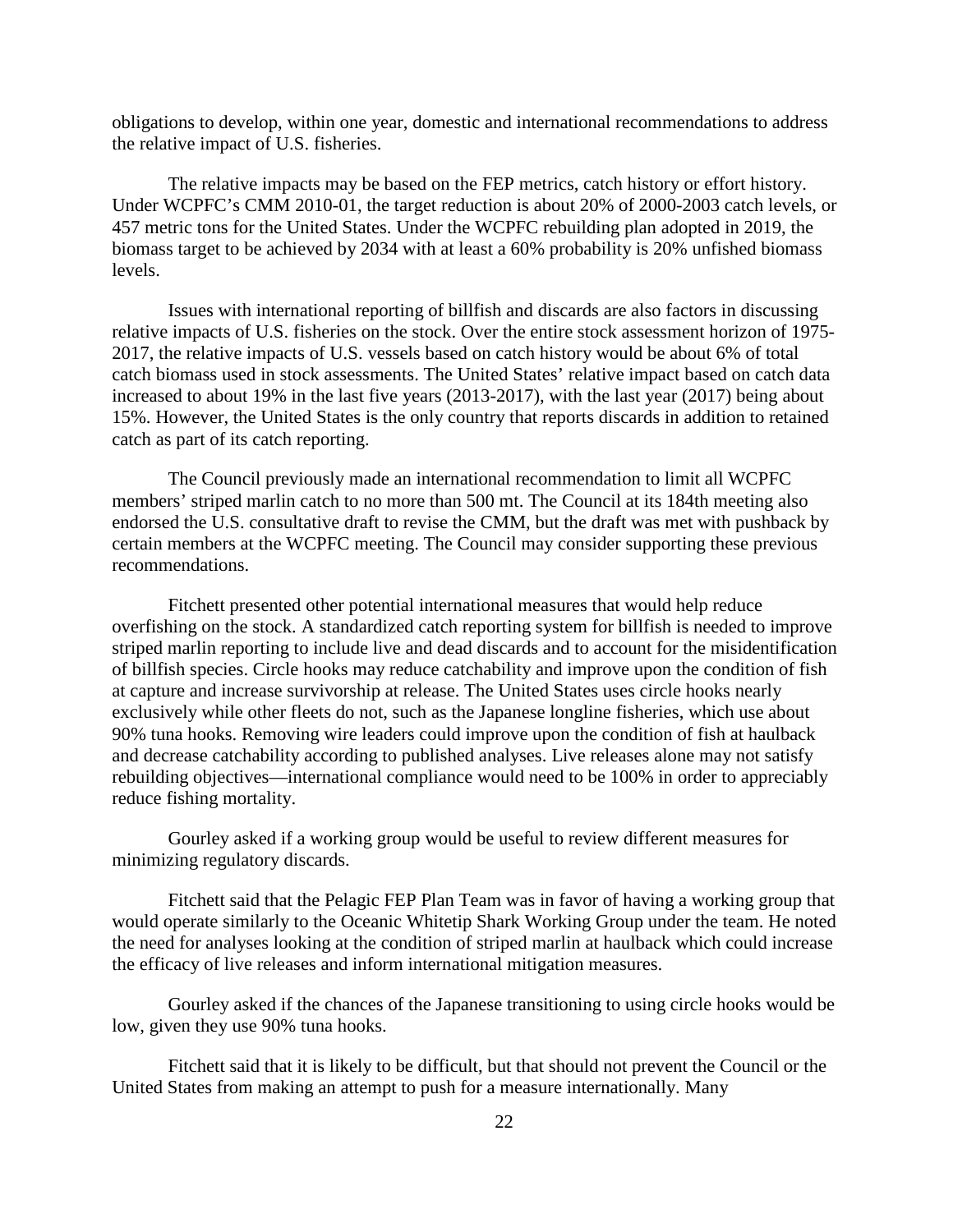nongovernmental organizations also support the use of circle hooks to increase the survivability of oceanic whitetip sharks and striped marlin.

Rice said that PIRO mentioned at the Permanent Advisory Committee meeting (to advise the U.S. Commissioners to the WCPFC) that the United States likely will not submit a draft rebuilding plan to the WCPFC based on the uncertainty with the stock and a new assessment anticipated in 2022, and asked if that would also affect the United States. Rice said he would recommend that the United States proceed with drafting a rebuilding plan.

Tosatto clarified that an adopted rebuilding plan is in place, but the current CMM is not effective in accomplishing rebuilding and a new CMM is needed. With a new stock assessment likely in 2022, he sees the potential of advancing a new CMM successfully, but the United States would not be advancing the CMM that was in development last year. He said that advancing the CMM may not be completely relevant to the Council's domestic obligations to address relative U.S. impacts.

Rice said that HR 4576 titled "Ensuring Access to Pacific Fisheries Act" states that the United States should not disadvantage itself internationally if other nations are not adopting CMMs on an issue that is largely international.

Tosatto agreed and said Rice's statement reinforces the Council's obligation to provide a recommendation to address the United States' relative impact, but does not have to end overfishing by themselves.

Rice asked what objections were brought up at the International Science Committee for Tuna and Tuna-Like Species in the North Pacific (ISC) Billfish Working Group.

Fitchett said that an update to the 2019 stock assessment was reviewed by the ISC Billfish Working group the previous week. U.S. scientists noted there was a small but significant error in the amount of U.S. catch that was accounted for in the 2019 stock assessment, which was about 3 to 7% in any given year of the last seven or eight years in the stock assessment. The previous assessment had catches from the United States outside the stock boundaries, so the stock assessment was reran with the new U.S. catch data. Japanese scientists had objections to the stock assessment and the stock projections. Japan delegates noted that with the removal of the high seas driftnet fishery, which was a major contributor of fishing mortality prior to 1993, catches declined greatly and fishing mortality should have also declined. However, the assessment model estimated that fishing mortality immediately increased after 1993.

Rice asked if discards need to be retained, noting that fishers will have to discard dead fish if a quota or catch limit is met.

Fitchett said that there is no provision to retain discards. Any catch limit is based on accounting for retained catch or landing values that are commonly associated with the WCPFC reporting. If a catch limit is met, then fishers would be required to release the fish, which would be considered regulatory discards.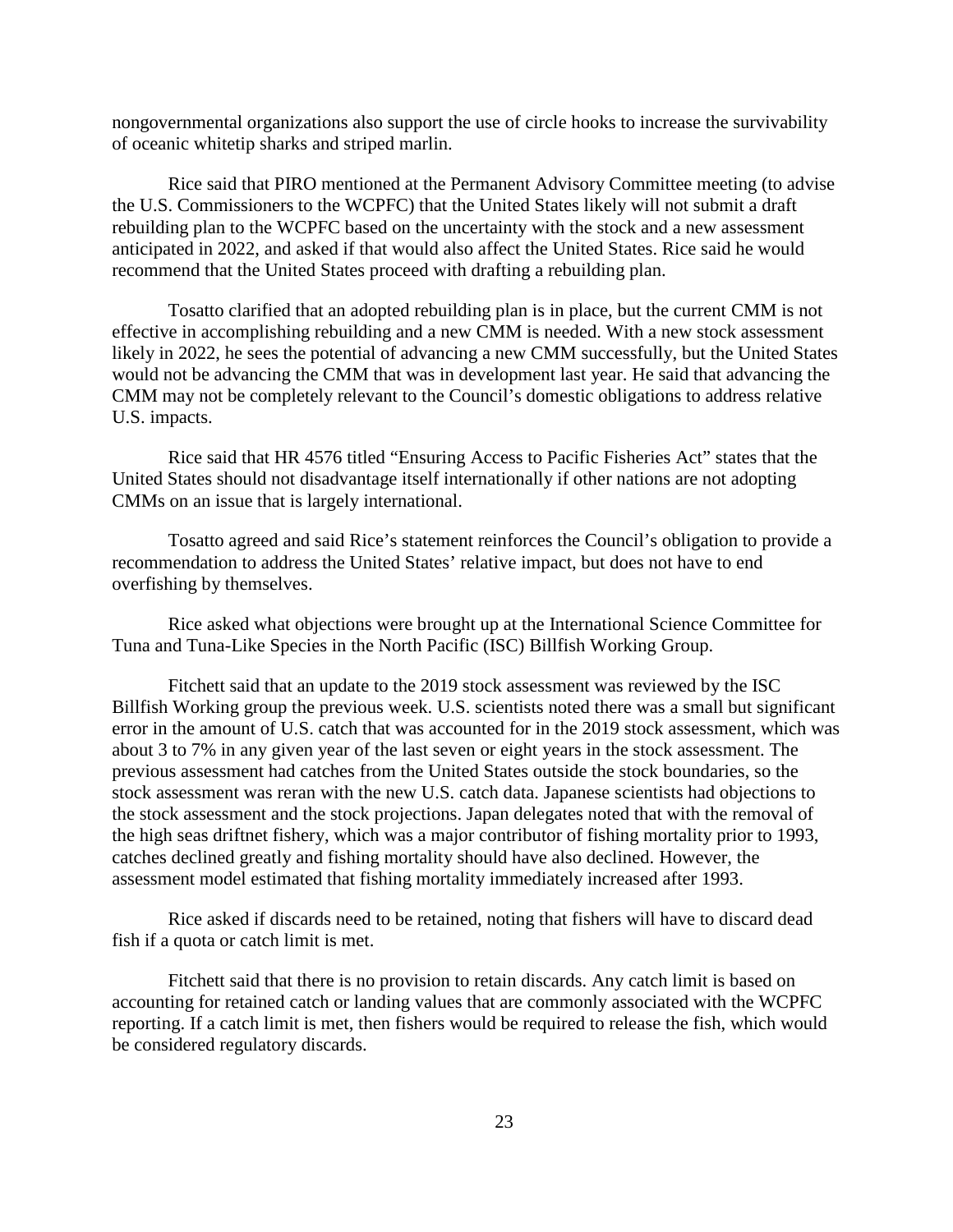Rice said that would be similar to Gulf of Mexico bluefin tuna that have regulatory discards, which is wasteful.

Tosatto said that the Council should consider the issue of regulatory discards under one of the National Standards in its decision-making for addressing the relative impact of U.S. vessels.

Rice said circle hooks would be one way to reduce mortality.

Soliai said the relative impacts of U.S. vessels are not very clear at the moment and asked Tosatto to clarify.

Tosatto said that the Council needs to act with the best scientific information available (BSIA), and in his view the information available passes the threshold of best available for management purposes. As a new stock assessment comes out, it will provide new information that the Council can consider at that time. As a new measure for the stock is developed, the Council can address its management structure at those times, using the BSIA at that time.

Watamura said that with the voluntary changeover away from wire leaders, the difference in survivability should be factored into rebuilding plans.

## **2. U.S. Catch Limits for Western and Central North Pacific Striped Marlin (Final Action)**

Fitchett presented the alternatives for establishing catch limits for North Pacific striped marlin under the Council's Pacific Pelagic FEP. This action would address the relative impacts of U.S. fishing vessels to reduce overfishing on the WCNPO striped marlin stock under the MSA 304(i) obligations.

U.S. relative impacts on the stock could be quantified by its catch history, with U.S. catches representing 6% of all catch biomass since 1975, and 15 to 19% over the last decade. U.S. relative impacts are lower over the longer time period because Japan catches contributed around 80 to 85% of total catches in the early years, but has since declined. Other distant water fishing fleets also still catch an appreciable amount of striped marlin. However, only the data provided by the United States include discards and correction factors and projections show that the stock would still be experiencing overfishing and overfished in the absence of U.S. catches.

Fitchett provided an overview of the 2019 stock assessment, the 2021 update and rebuilding analyses. An update to the 2019 stock assessment did not change the stock status. A new assessment benchmark is expected in 2022 in response to issues presented at the ISC Billfish Working Group, including inconsistencies in Japan's fishery changes and associated fishing mortality and unaccounted changes in Japan's logbook data collection system.

In March 2020, the Council recommended that NMFS request the ISC Billfish Working Group to consider conducting stock projections that would incorporate scenarios of phased catches to reach a rebuilding target in the adopted 15-year rebuilding horizon. These phased reductions would maximize catch revenue while rebuilding the stock within the rebuilding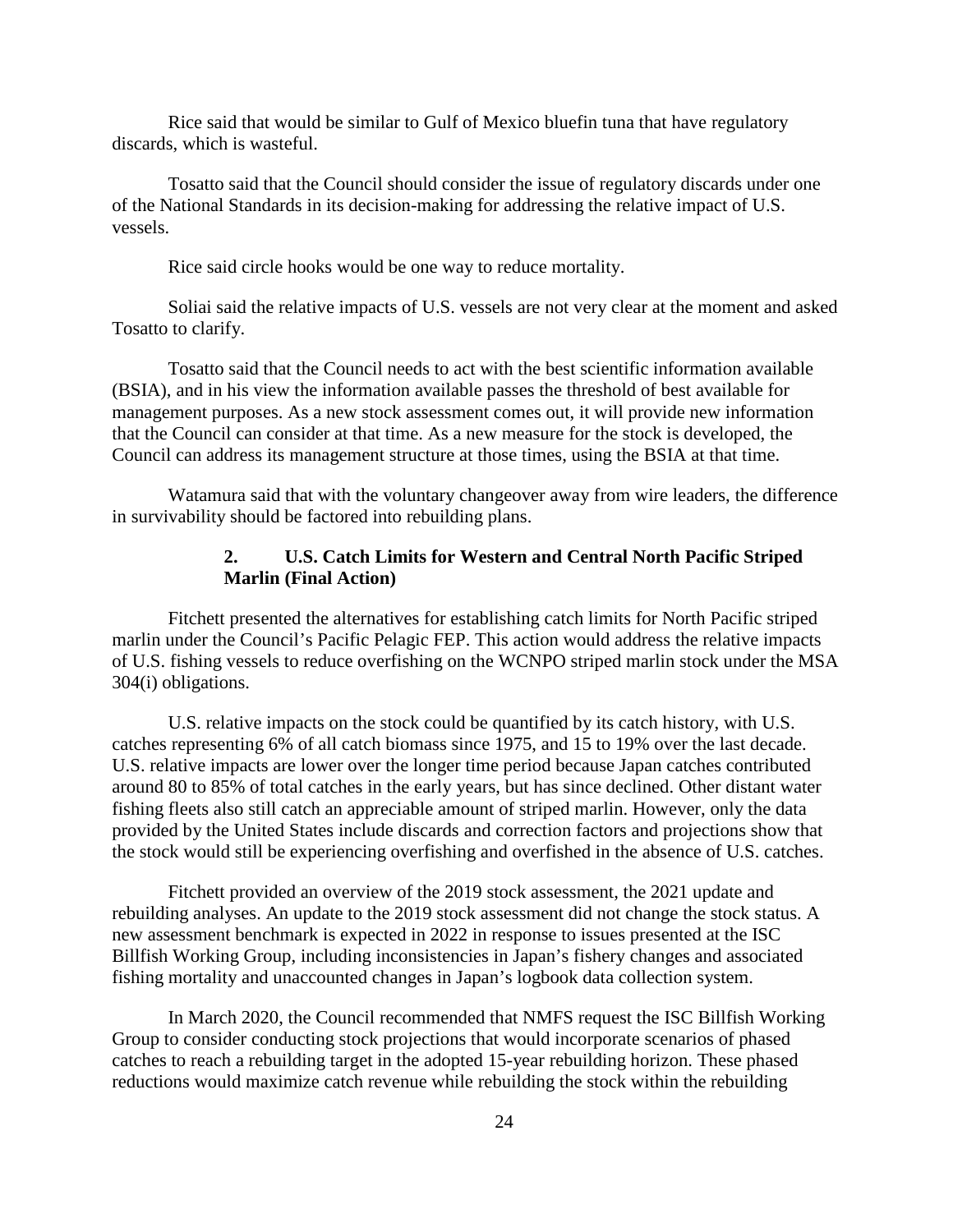timeline. Phased catches would be incremental reductions in four phases, starting in 2022-2024 with a 13.1 % reduction from the reference year. These phased catch would reduce fishing mortality below fishing mortality at maximum sustainable yield  $(F_{MSY})$ , effectively ending overfishing. An immediate constant catch limit, which would represent a 34% reduction in catch relative to the 2013-2017 reference years, would achieve the international target soonest.

The purpose of the Council action is to develop a catch limit with an in-season accountability measure (AM) to move toward ending overfishing while accounting for the relative impacts of U.S. vessels on the WCNPO striped marlin stock. The alternatives under consideration are: 1) no action on catch limits and the Council may explore other means to reduce relative impacts; 2) catch limits from 2021-2024 that correspond to a 13.4% reduction from 2013-2017 U.S. catch biomass as part of the phased catch reductions, which would rebuild the stock within 15 years; 3) catch limit of 34% reduction from 2013-2017 levels, which would end overfishing and rebuild the stock "soonest"; and 4) catch limit of 457 mt, consistent with previous Council action and WCPFC CMM 2010-01. Under all alternatives, the affected vessels would be all longline vessels possessing a Hawaiʻi longline limited entry permit, and the inseason AM for all catch limit options would be to cease retention after 95% of catch is projected to be met. The Council may also consider appropriate years to set a catch limit.

Fitchett reviewed the alternatives for Council action with their applicable impacts on the North Pacific striped marlin stock, as well as impacts to the Hawaiʻi-based longline fisheries. Based on a comparison of the catch limit alternatives and historical retention levels, the catch limits under alternative 2 and 3 would be lower than the historical catch levels for most years. Estimating the economic impacts of the alternatives is confounded by the impacts of the 2018 amendment to the Billfish Conservation Act and COVID-19, which contributed to an approximately 50% decline in striped marlin price per pound between 2016-2020. Based on the 2016-2020 average price per pound, the ex-vessel annual revenue for striped marlin under alternative 2 would be about \$1.2 million, which would be a loss of approximately a quarter million dollars per year compared to taking no action. Under alternative 3, the ex-vessel revenue would be about \$900,000, which would be a loss of \$550,000 per year compared to taking no action. Economic impact is expected to be minimal under alternative 4. Fitchett said that the Council may also consider the effect of other ongoing management actions such as the wire leader prohibition on the striped marlin stock and issues regarding regulatory discards.

Gourley asked if anything has changed to increase the catch of the stock, noting the apparent increase in landings in later years of the historical landings data.

Fitchett said there are recruitment pulses that result in catch rate variability, leading to high catches in certain years. This could be indicative of a productive stock if catch rates are increasing. However, historically speaking, catch rates and catches have declined.

Gourley asked for confirmation that the increase is likely attributed to a biological response from good recruitment years rather than a change in the fishing industry.

Fitchett said these changes could be due to the distribution of fishing fleets, but would need to check with PIFSC. In recent years, the Hawaiʻi fleet has been at its capacity and effort has stabilized.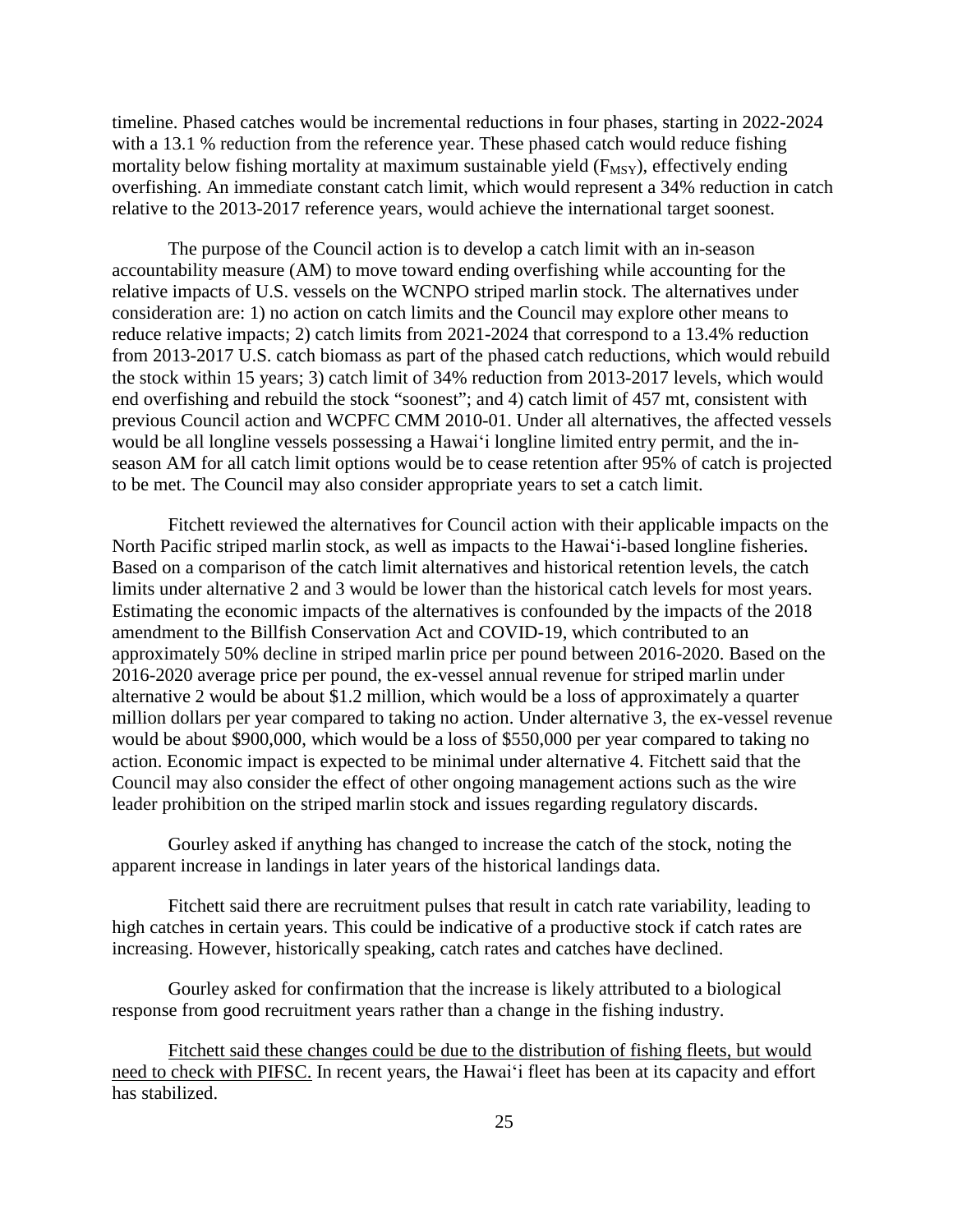Rice recalled that in a previous presentation by Ito, striped and blue marlin catches in 2020 were about half of the catches compared to 2019, which could be the result of more fishing in the south. Rice asked when the U.S. longline fleet moved over to circle hooks.

Fitchett said it was around 2013.

Rice said his biggest concern is the boats hitting the limits and having the wasteful discards, and analysis should be done to determine the proportion of striped marlin that are brought to the vessel alive and whether the dead ones can be retained to minimize waste.

Fitchett said the SSC requested future rebuilding plan analyses to incorporate discards.

Soliai asked what would happen to discards under a catch limit.

Fitchett said that the fishery would cease to retain striped marlin after a limit is reached, and would be required to release them whether they are dead or alive. Fitchett said that approximately half of those fish would be mortalities at haulback or would not survive after being released.

Soliai said that would be a waste of food.

Watamura asked if the United States would get an allotment of striped marlin through the WCPFC.

Tosatto said that the United States has a limit under the existing CMM that went in place in 2010, which was 457 mt based on a 20% reduction of the historical baseline. Since that time, the US has not been at risk of exceeding that limit, so NMFS did not establish a limit in regulation under the WCPFC Implementing Act. NMFS instead offered the Council the opportunity to address the obligation regarding striped marlin domestically through the MSA. However, the United States is now at risk of exceeding the limit of 457 mt and there is now an obligation to meet with some urgency to implement controls in place so the catch can be limited to at least 457 mt. The Council is contemplating again a second question of what is an appropriate action to address their obligation under 304(i) to address their relative impact on the stock to address overfishing. Tosatto believes that at minimum a limit should be in place, and that number should be smaller than 457 mt.

Watamura said the stock is internationally overfished and would prefer to see the WCPFC develop a measure internationally. Watamura said the relative impact may be uncertain due to the absence of data and IUU fishing.

Rice said that the U.S. relative impact to the North Pacific striped marlin stock is unknown because the stock boundaries used to define the stock are not corresponding with science and tagging data.

Tosatto said the Council should be focusing on its obligation and its timing, as NMFS needs to hear from the Council by the June deadline.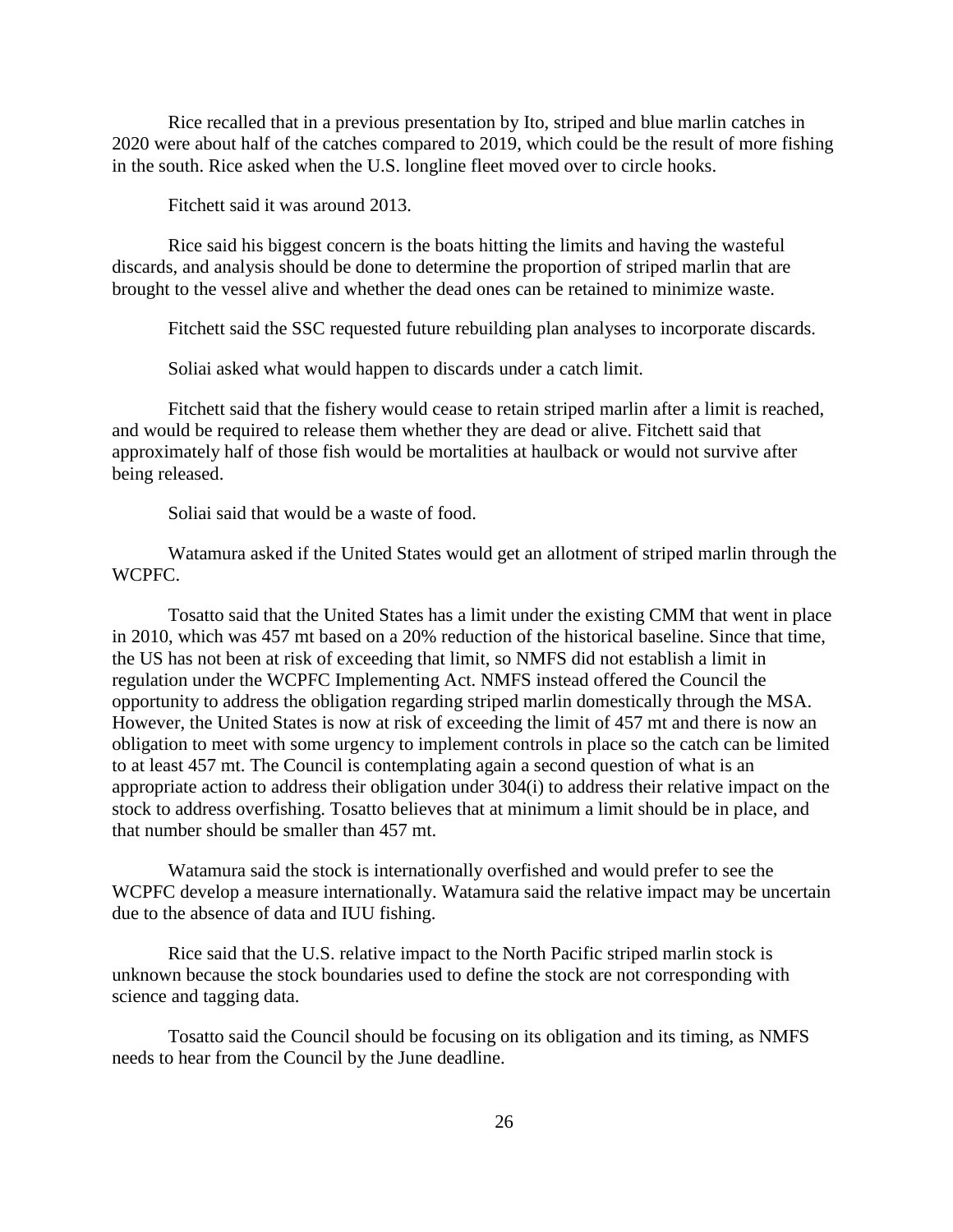Dang said his concern was the uncertainty with the U.S. relative impacts and recalled that the Hawaiʻi fishery has a relatively small impact on the overfishing of the stock. The reality is that even if the U.S. fishery was removed altogether, the stock would remain overfished. Dang said that the Council should remain humble and not overreach to the point that would be detrimental to the fishery without any real conservation benefit. Dang also said that maybe the Council should wait for the new stock assessment so that it can act upon the better information. Dang said that U.S. fisheries are working in good faith and doing a good job with respect to their obligations.

Rice said that the U.S. vessels can only fish in about 17% of their EEZ, so they are fishing alongside foreign boats.

#### **F. International Fisheries**

## **1. Report on the Outcomes of the South Pacific Regional Fisheries Management Organisation Meeting**

Tosatto reported the outcomes of the South Pacific Regional Fisheries Management Organisation (SPRFMO) meeting held virtually Jan. 25 to Feb. 8, 2021. SPRFMO's jurisdiction is the South American Coast Jack mackerel fishery, the squid fishery and similar fisheries in the Western Pacific south of the equator and the bottomfish fisheries on the seamounts around Australia and New Zealand. Many proposals were introduced, with notable resistance from China on all fronts, especially with respect to management of the squid fisheries. Jack mackerel has been rebuilt in SPRFMO and is growing healthily. Brakke was elected vice chair in his role at the State Department and NMFS expects him to maintain that position when he moves into his new position at NOAA to become Alexa Cole's deputy in the Office of International Affairs.

#### **2. Report of Outcomes of the 17th Session of the Western and Central Pacific Fisheries Commission**

Alex Kahl, PIRO International Fisheries Division, presented on outcomes of the 17th Regular Session of the WCPFC, which was held virtually Dec. 7-15, 2020. The CMM for tropical tuna stocks, CMM 2018-01, was set to expire in early 2021, and was rolled over for another year as CMM-2020-01, with an expiration date of Feb. 15, 2022. The other substantive decision was the adoption of CMM 2020-02, the CMM for Pacific bluefin tuna. This included provisions increasing the allowable carryover of the unused portion of a catch limit from the previous year from 5 to 17%, and allowed members to transfer some of their small fish catch limit to their large fish catch limit. On Feb. 15, 2021, the WCPFC made an intersessional decision to further extend its waiver of their requirements for at-sea transshipment observers, purse-seine observers and at-sea transshipment, which is set to expire May 15, 2021.

## **3. Conceptual Frame for Workshop on Bigeye Tuna Management in Western and Central Pacific Ocean Longline Fisheries**

Fitchett reviewed a conceptual frame of a proposed workshop for tropical tuna management in WCPO fisheries, to be held the last week in April 2021. There are some major issues to be reconciled, including some exemptions on the seasonal FAD closure of Parties of the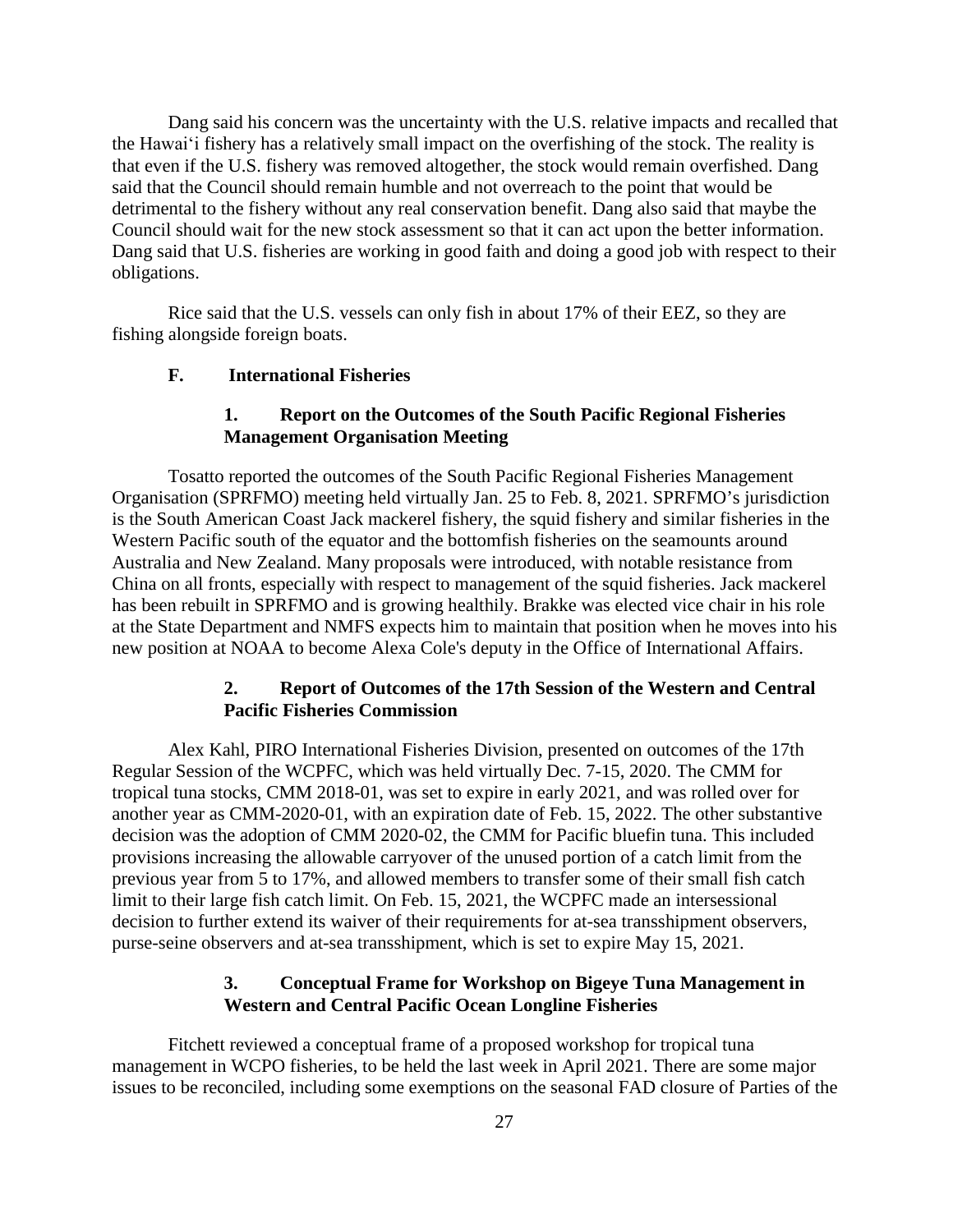Nauru Agreement (PNA) and Pacific Island vessels that are fishing in the WCPFC jurisdiction. Also, the Hawaiʻi-based longline fishery still has the lowest specified catch limit of members subject to limits. Three major topics will be covered: 1) CMM 2018-01 performance review; 2) management objectives and scope of a new tropical tuna measure; and 3) discussion of upper bound or target exploitation level that would allow a potential increase in the level of longline catch, which could be allocated to many fisheries, including the United States. PIRO International Fisheries Division provided a proposal on the last topic. The United States wants to develop qualitative and quantitative objectives for tropical tunas, creating acceptable target levels commensurate with breaching limit reference points for bigeye tuna and yellowfin tuna and not changing the existing skipjack tuna target reference point.

Fitchett described the United States' longline fisheries objectives. These include stability in the market and maintaining constant catch and constant catch stability, an increase in allocation for a total allowable catch (probably the biggest longline objective moving into the WCPFC next year) and an increased prevalence of larger fish in U.S. longline catch composition.

Fitchett said WCPFC members will need to examine flag-based versus zone-based longline catch or effort limits with the objective of coming up with an agreeable formula and guiding principles to combine several area-based and zone-based management tenets that many Pacific Island and PNA countries favor.

## **4. Outcomes of the 34th Food and Agriculture Organization Committee on Fisheries**

Fitchett presented the outcomes of the United Nations Food and Agriculture Organization (FAO) 34th Committee on Fisheries (COFI34), which was held virtually Feb. 1-5, 2021. Simonds was a member of the U.S. delegation. A Subcommittee on Fisheries Management was proposed and will be discussed at the next COFI meeting. This subcommittee is unique because there are existing subcommittees on seafood trade and aquaculture, but not on fisheries management. The Council is interested in incorporating the International Workshop of Areabased Management Tools into COFI, and that subcommittee would provide a mechanism to do so. The FAO will continue its estimation of IUU fishing and improved guidelines for monitoring transshipment. COFI is looking into nonbinding practical guidance on social responsibility in aquaculture and fisheries, improving upon agreements to reduce IUU fishing and incorporating climate change into fisheries management. In the FAO Workplan, there was a call for expert consultation in "regional learning events." The FAO recognized the criticism of area-based management tools and marine protected area implementation and there was an intervention by Canada for the FAO to continue working on regional implementation of area-based management tools.

## **G. Advisory Group Report and Recommendations**

#### **1. Pelagic Plan Team**

Don Kobayashi, PIFSC and Pelagic Plan Team chair, presented the Pelagic Plan Team report and recommendations.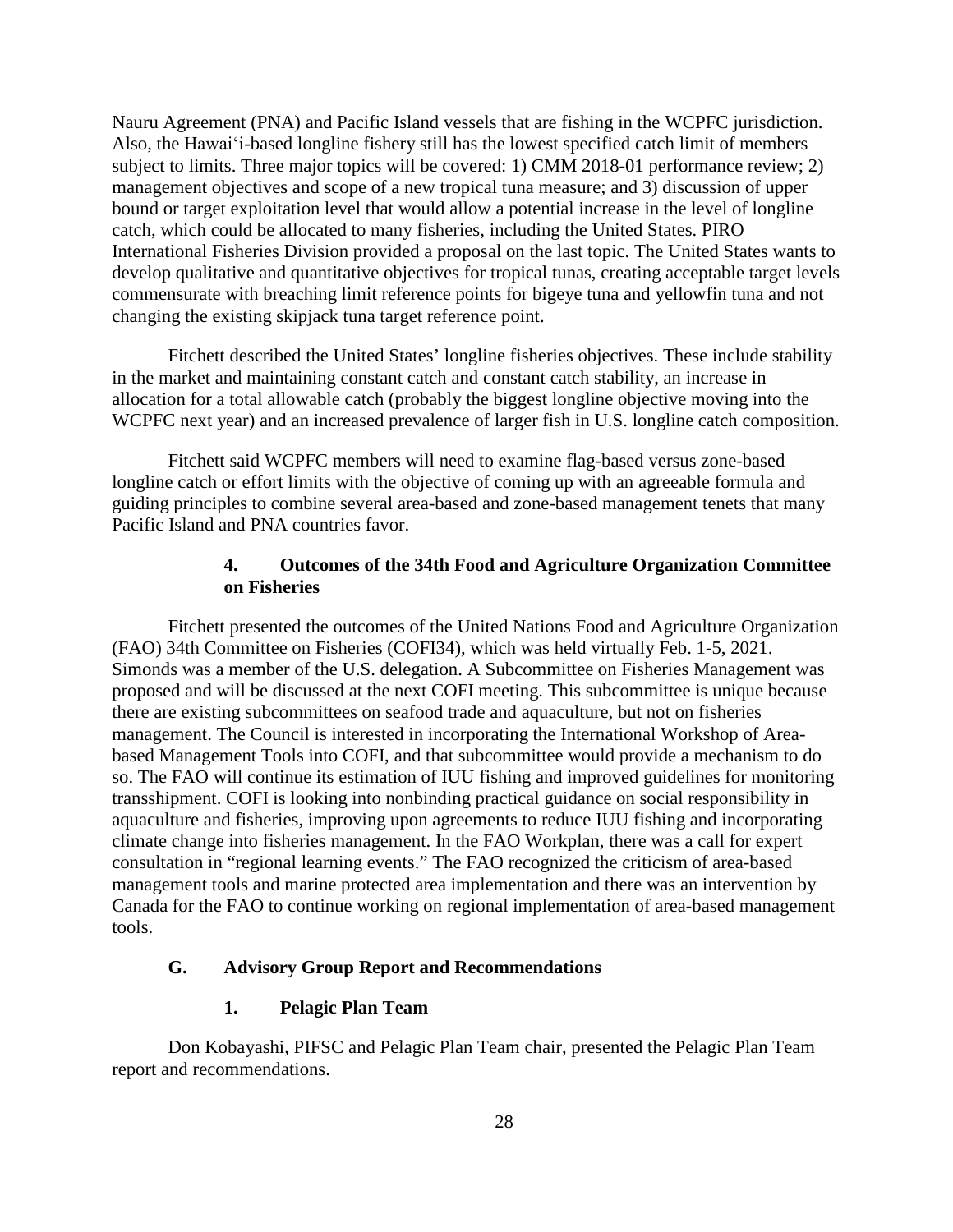*Regarding domestic options presented by the Oceanic Whitetip Shark Working Group, in order to satisfy MSA 304(i) obligations*, the Pelagic Plan Team endorsed the HLA proposal to replace wire leaders with monofilament nylon or other similar material as a potentially significant means to reduce catch rate, trailing gear and post release mortality of oceanic white tip sharks, as well as to provide potential conservation benefits to other species of concern, including sea turtles, marine mammals, billfish, other shark species and rays. The Pelagic Plan Team recommended the Council further consider a regulatory amendment, if needed.

The Pelagic Plan Team recommended the Council work with HLA and NMFS to implement captain and crew training on proper shark handling and gear removal in U.S. fisheries, as proposed by HLA, with attention to innovations that further safety-at-sea and promote post-release shark survivability. This training should include proper implementation of line-cutters.

*Regarding international options presented by the Oceanic Whitetip Shark Working Group, in order to satisfy MSA 304(i) obligations*, the Pelagic Plan Team recommended the Council work with the State Department and NMFS to support an increase in international observer coverage and/or EM in areas with higher likelihood of oceanic whitetip shark capture. Fishery monitoring is a necessity for nontarget species and there is a reasonable argument to increase coverage to at least 10% in equatorial waters (10° S northward to  $10^{\circ}$  N).

The Pelagic Plan Team recommended the Council work with the State Department and NMFS to advance the reduction of wire leader usage and the use of circle hooks in international longline fisheries as important steps to reduce fishing mortality of nontarget species.

The Pelagic Plan Team recommended the Council work with the State Department and NMFS to progress best handling practices of sharks and rays into internationally binding measures to appreciably reduce total mortality of those species.

*Regarding WCNPO striped marlin,* the Pelagic Plan Team recommended the Council use the phase-in approach to implement catch limits of WCNPO striped marlin, adapting future catch limits from catches from previous years or as best scientific information becomes available.

The Pelagic Plan Team recommended the Council assemble a working group of subject matter experts to prioritize research needs to reduce discard mortality, improve monitoring and develop options for international fisheries to reduce overfishing of the WCNPO striped marlin stock after the 17th WCPFC Scientific Committee.

## **2. Advisory Panel**

Clay Tam, Hawai'i Advisory Panel (AP) chair, presented the AP report and recommendations.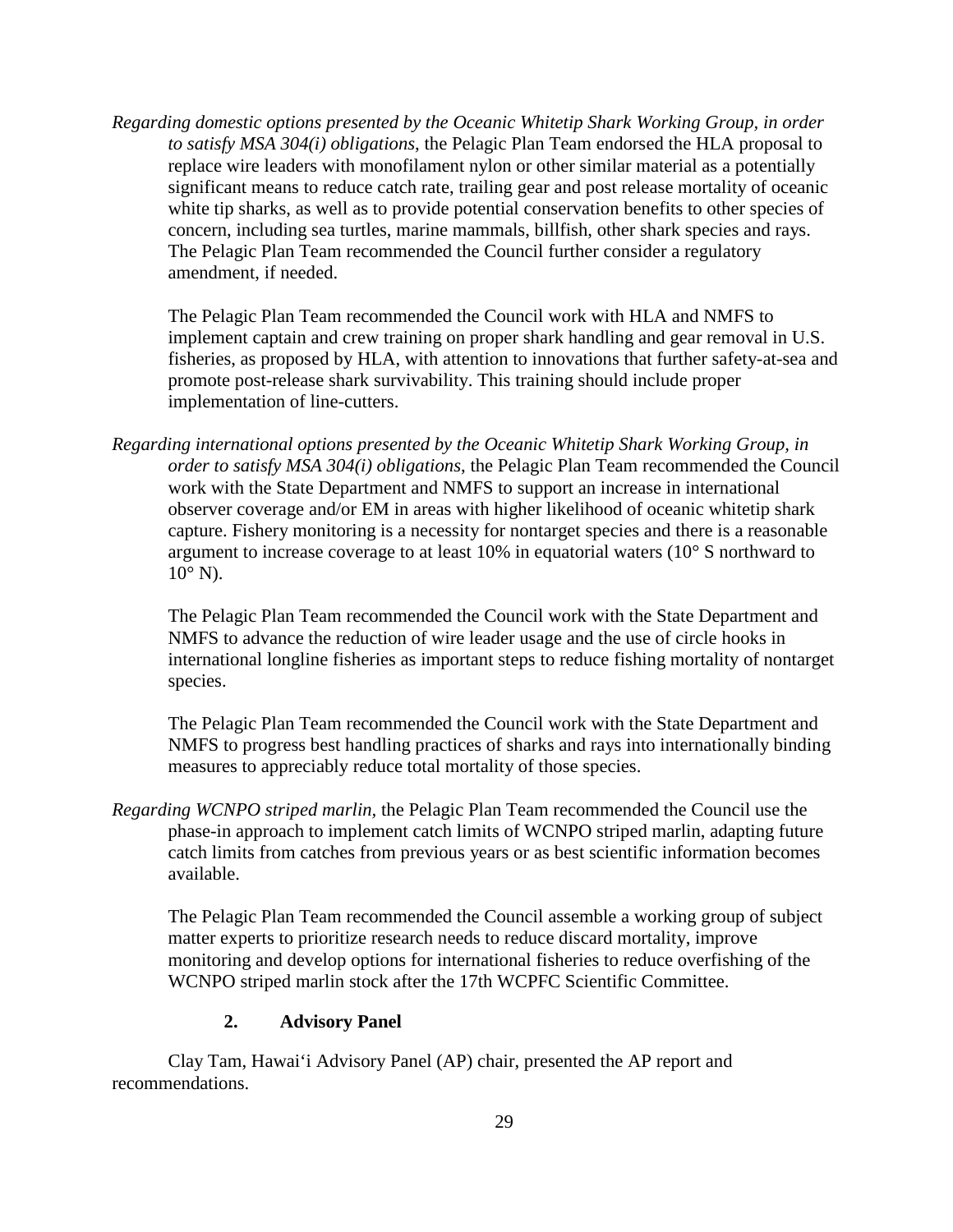- *Regarding the regulatory changes for the prohibition of wire leaders in Hawaiʻi longline fisheries,* the Hawaiʻi AP supported the wire leader measure as it provides an industry-led effort to resolve the shark tissue but was concerned about the potential unknown impacts of costs and catch rates. The AP also noted that the effects of different metals on a wire leader may allow for a continued use of wire leaders and might be looked at should costs and catch be impacted negatively.
- *Regarding U.S. catch limits for North Pacific striped marlin,* the Hawaiʻi AP recommended the Council select the no action alternative.

Tam said the AP noted changes in catch rates on striped marlin as well as the inability to sell billfish to domestic markets in the continental United States. The AP felt that catch limits on the fishery at the time would be unfair due to the unlevel playing field between the United States and international fleets. The United States should be rewarded with higher bigeye catch for its effort and support for conservation such as implementing mitigation measures for ESA species.

## **3. Fishing Industry Advisory Committee**

Michael Goto, Fishing Industry Advisory Committee (FIAC) chair, presented the FIAC report and recommendations.

- *Regarding wire leaders*, the FIAC supported regulatory implementation of a wire leader prohibition to follow the industry's voluntary transition. The FIAC additionally recommended the Council consider a regulatory requirement to remove trailing gear from oceanic whitetip sharks as part of the regulatory amendment.
- *Regarding WCNPO striped marlin,* the FIAC recommended the Council defer selecting an alternative that specifies a catch limit based on current information, but rather endorse a framework to adjust catch limits that account for the U.S. relative impact on the resource as better scientific information is presented.
- *Regarding international fisheries management*, the FIAC recommended the Council request a stronger negotiation system to ensure fisheries in the Western Pacific Region are protected.

## **4. Non-Commercial Fishing Advisory Committee**

There were no recommendations from the Non-Commercial Fishing Advisory Committee (NCFAC) regarding pelagic and international fisheries.

# **5. Scientific and Statistical Committee**

Justin Hospital, PIFSC and SSC member, presented the SSC report and recommendations.

*Regarding the Oceanic Whitetip Shark Working Group*, the SSC endorsed the Working Group findings.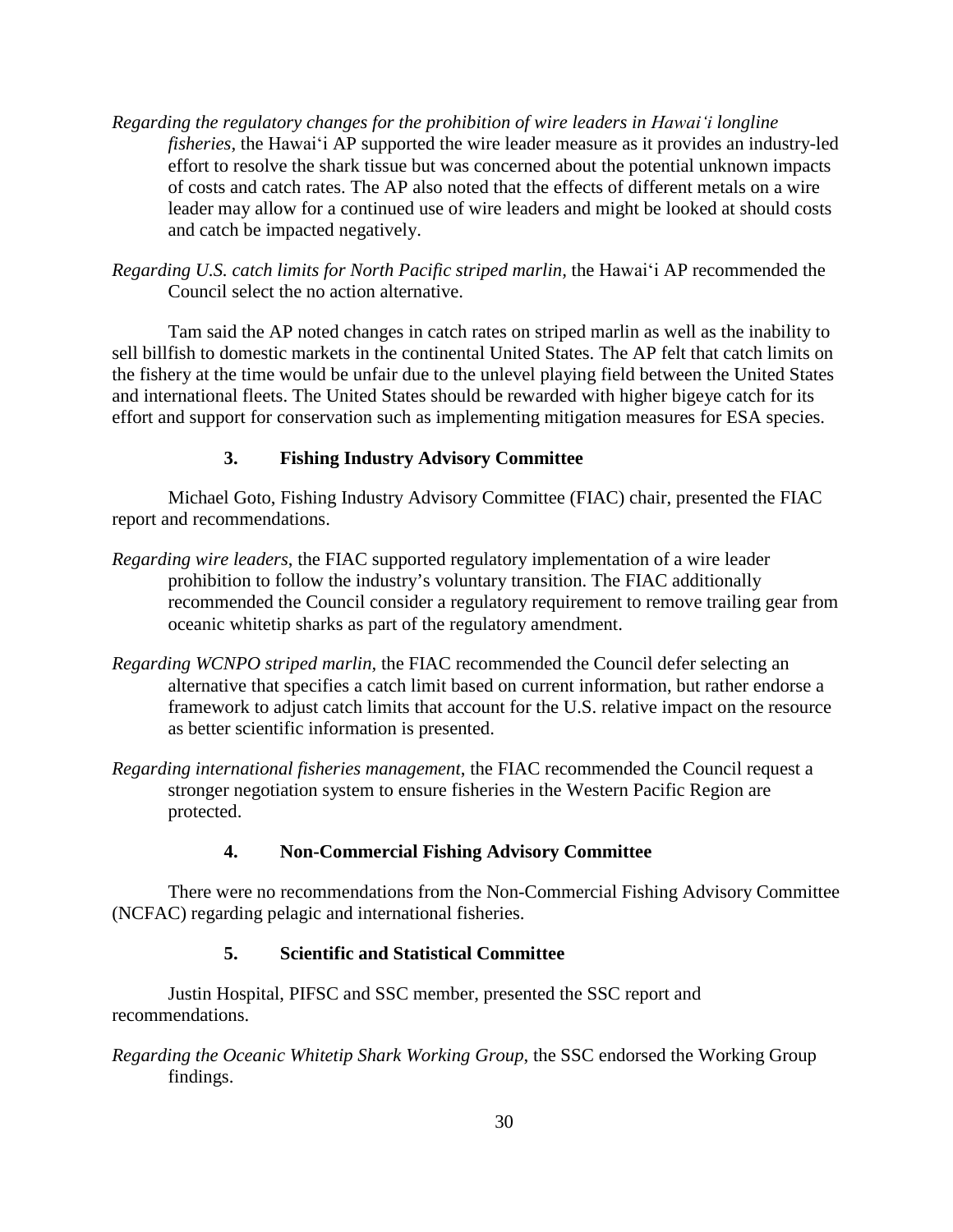- *Regarding MSA 304(i) international obligations for WCNPO striped marlin*, the SSC recommended the Council consider: an improved standardized reporting system of billfish catch and discards for all WCPFC fisheries; the use of circle hooks in all WCPFC longline fisheries; limiting WCPFC-member catches to 500 mt per year; and supporting a consultative draft to rebuild WCNPO striped marlin. The SSC noted that the inclusion of both the 500 mt WCPFC member limit provision and the current U.S. consultative draft text may conflict, therefore the SSC recommended Council staff liaise with PIRO on the development of the draft rebuilding plan.
- *Regarding U.S. catch limits for North Pacific striped marlin,* the SSC recommended that discard mortality be included within future rebuilding scenario analyses. The SSC recommended that once a new benchmark stock assessment is completed (tentative 2022) future rebuilding efforts by the United States should utilize the phase-in approach based on a target fishing mortality rate rather than a rebuilding timeline.

### **H. Standing Committee Report and Recommendations**

Dang reported that the Standing Committee met on March 22, 2021, discussed the action items and deferred recommendations to the full Council.

### **I. Public Comment**

Teresa Labriola, Wild Oceans, addressed overfishing of WCNPO striped marlin. Noting that international and domestic management measures taken to date meant to reduce catch have failed to improve the stock status, Labriola said domestic measures that the United States may advance to reduce its catch will set the stage for commensurate international action. Labriola noted the Hawaiʻi longline fleet has already adopted some mitigation measures that can reduce the catch of striped marlin and increase post-release survivorship, such as the use of circle hooks. Noting that the United States now accounts for nearly 20% of the ocean-wide catch of striped marlin, Labriola said that alternatives 2 and 3 begin to address the U.S. relative impact. Wild Oceans supports the recommendation of the Pelagic Plan Team to adopt the phased rebuilding plan that allows international fishing to rebuild striped marlin with a lower initial reduction in catch. She said that other measures should be explored as well, such as removing surface hooks from longlines, requiring release of live striped marlin and area-based measures for areas identified with greater CPUE of striped marlin. Labriola cautioned against alternatives 1 and 4, citing it actually allows greater potential harvest and is inconsistent with the MSA. Labriola also noted that the AM still allows regulatory discards after a catch limit is met. Studies on postrelease survivorship of striped marlin may not show better survivorship for smaller striped marlin and other accountability measures need to be considered.

David Gershman, Ocean Foundation's International Fisheries Conservation Project, provided comments regarding oceanic whitetip sharks. The HLA, Ocean Foundation and the Pew Charitable Trust jointly sent a letter supporting the move to remove wire leaders from longlines. Gershman urged the Council to adopt a regulatory prohibition on wire leaders in all domestically managed Western Pacific pelagic longline fisheries because banning wire leader has been shown to be one of the most effective ways to reduce shark mortality and it has the benefits of ease of implementation and enforcement. The Ocean Foundation also urged the Council to coordinate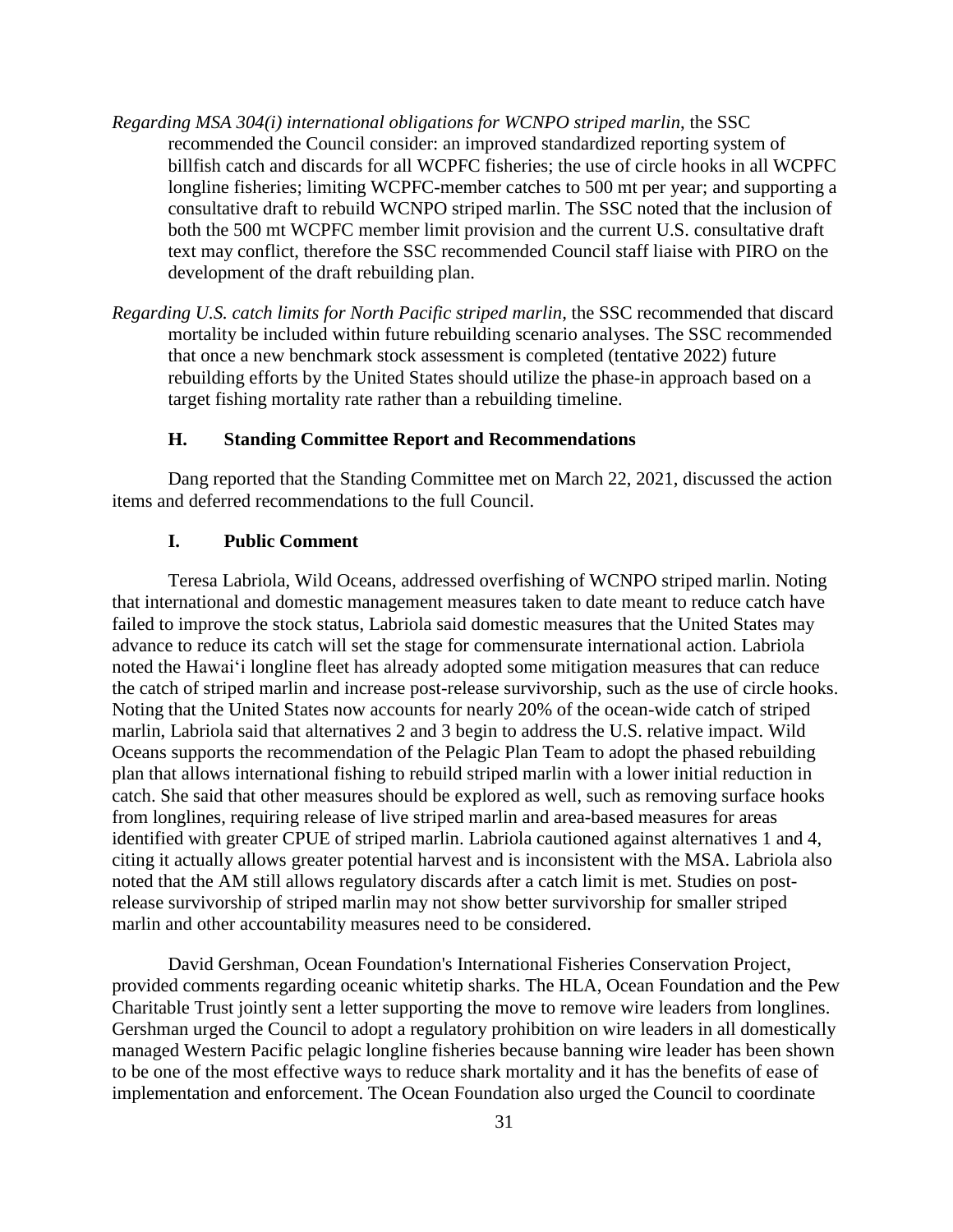with HLA to facilitate the methods of release in crew training to cut the gear as close as possible to the shark to promote post-release survivability. Internationally, the authors of the joint letter urged the Council to recommend the U.S. delegations of the WCPFC and IATTC to immediately promote a ban on wire leaders in those RFMOs, promote increases in longline observer coverage to 20% as soon as possible, including the use of EM and promote measures to transition those RFMO's voluntary shark handling guidelines to mandatory measures. The three organizations are asking the United States to take these actions to level the playing field internationally, and both these actions would position this region in a leadership role in shark conservation. Gershman noted that the scientists at the WCPFC, members of the Oceanic Whitetip Shark Working Group and the Council's Pelagic Plan Team all agree that there is a conservation benefit of removing wire leaders. Gershman also noted some other countries prohibit wire leaders in longlines.

Seth Atkinson, EarthJustice, commented on domestic and international measures that the Council should identify and recommend pursuant to the MSA, as well as measures that could shape how the stock is recovered under the ESA. EarthJustice supports a monofilament leader requirement for all U.S. longline fisheries, which is alternative 3 in the draft regulatory amendment, to ensure the whole fleet is on equal footing. Atkinson said that while the Hawaiʻi shallow-set and American Samoa longline fleets already use monofilament leaders, making them mandatory for all fleets puts the United States in a position to push for a similar requirement at the international level. Atkinson also said that the Council should recommended nonstainless hooks, which would complement the monofilament leader measure. Atkinson alluded to a study by the University of Hawaiʻi on this matter, cited in a letter from EarthJustice. Earth Justice encouraged the Council to recommend a strong package of measures for the U.S. delegations to take to the RFMOs.

### **J. Council Discussion and Action**

*Regarding measures to address the Council's MSA 304(i) domestic obligations for WCPO oceanic whitetip sharks, the Council* **recognized that the development of a regulatory amendment to prohibit the use of wire leaders in Hawaiʻi-based U.S. longline fisheries may address the Council's domestic obligations to address the relative impacts of U.S. vessels on international overfishing of WCPO oceanic whitetip sharks.**

## *Moved by Gourley; seconded by Dunham. Motion passed.*

*Regarding measures to address the Council's MSA 304(i) international obligations for WCPO oceanic whitetip sharks, the Council* **requested the State Department and NMFS endeavor to increase observer coverage and/or EM in areas with high vulnerability of oceanic whitetip shark capture. This recognizes that fishery monitoring is a critical point, and there is a reasonable basis to increase coverage to at least 10% in equatorial waters (10° S northward to 10° N). Furthermore, EM technology could potentially be a more cost effective monitoring tool for fisheries with insufficient resources to develop or expand human observer monitoring infrastructures.**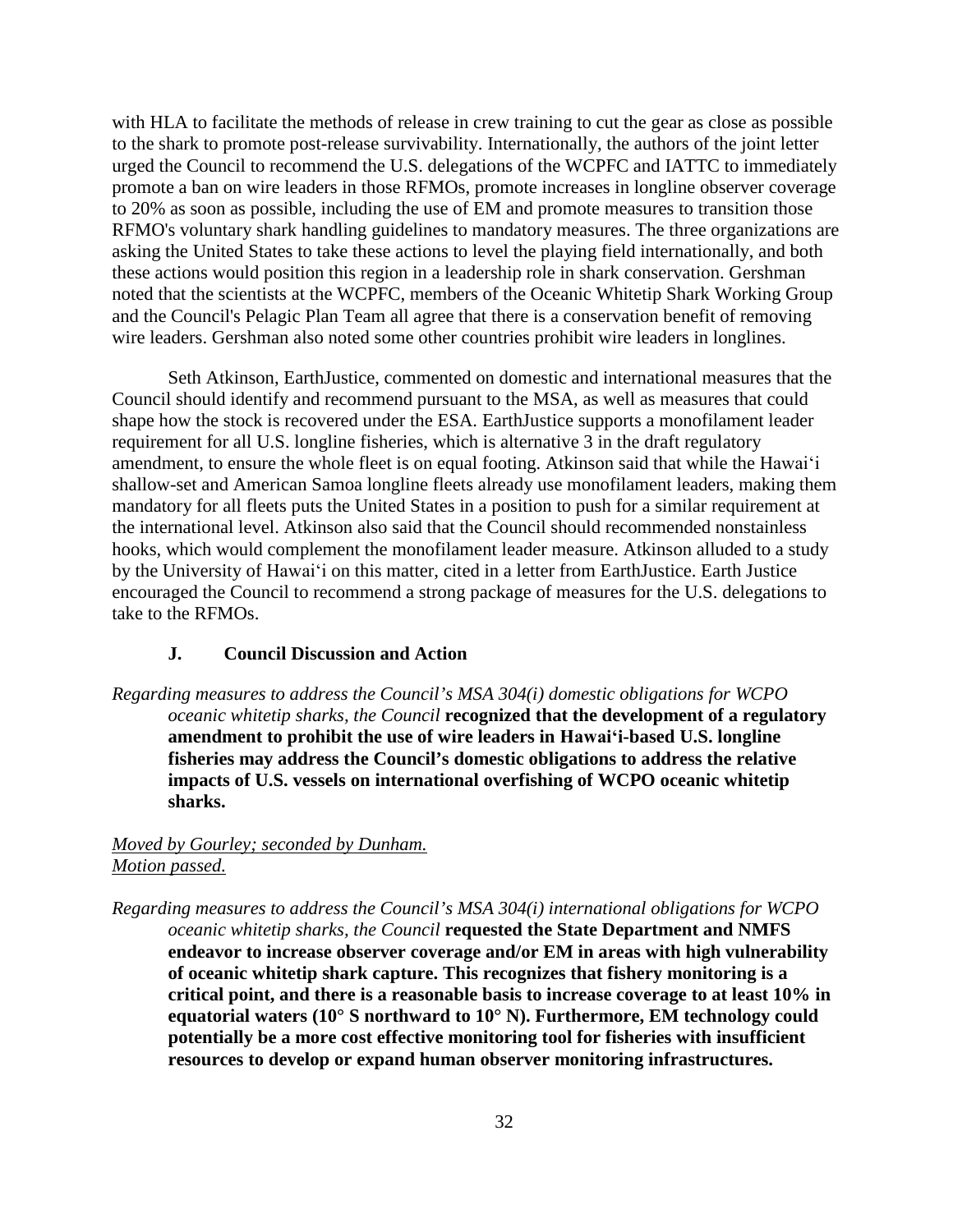**The Council requested the State Department advance the reduction of wire leader usage and the use of circle hooks in international longline fisheries as important steps to reduce fishing mortality.**

**The Council, recognizing that existing handling guidelines are currently nonbinding for sharks in longline fisheries, requested the State Department and NMFS to promote handling practices into internationally binding measures to appreciably reduce mortality of those species.** 

## *Moved by Gourley; seconded by Dunham. Motion passed.*

*Regarding the Wire Leader Prohibition Regulatory Amendment, the Council* **recommended alternative 2, prohibition of wire leaders in the Hawaiʻi deep-set longline fishery, as a preliminary preferred alternative, and develop a regulatory requirement to remove trailing gear from oceanic whitetip sharks as part of alternative 2. The Council further directed staff to work with the Action Team to develop the necessary documentation including draft regulations, National Environmental Policy Act (NEPA), and Regulatory Impact Review for consideration of final action at the June 2021 meeting.**

**The Council requested PIFSC to complete the Monte Carlo analyses for both the Hawaiʻi deep-set longline fishery and WCPO in advance of the June 2021 meeting.** 

# *Moved by Gourley; seconded by Dunham. Motion passed.*

*Regarding improving oceanic whitetip shark handling in longline fisheries, the Council*

**recommended that PIRO provide support to HLA's efforts for captain and crew training on proper shark handling and gear removal to promote post-release shark survivability, including proper implementation of line-cutter, and with attention to innovations that further safety-at-sea. The Council further directed staff to provide support to HLA for this effort.**

Watamura requested that the Council continue to be updated with safety-at-sea innovations pertaining to this recommendation.

Simonds said Watamura's point could be added to the letter transmitting this recommendation.

*Moved by Dunham; seconded by Gourley. Motion passed.*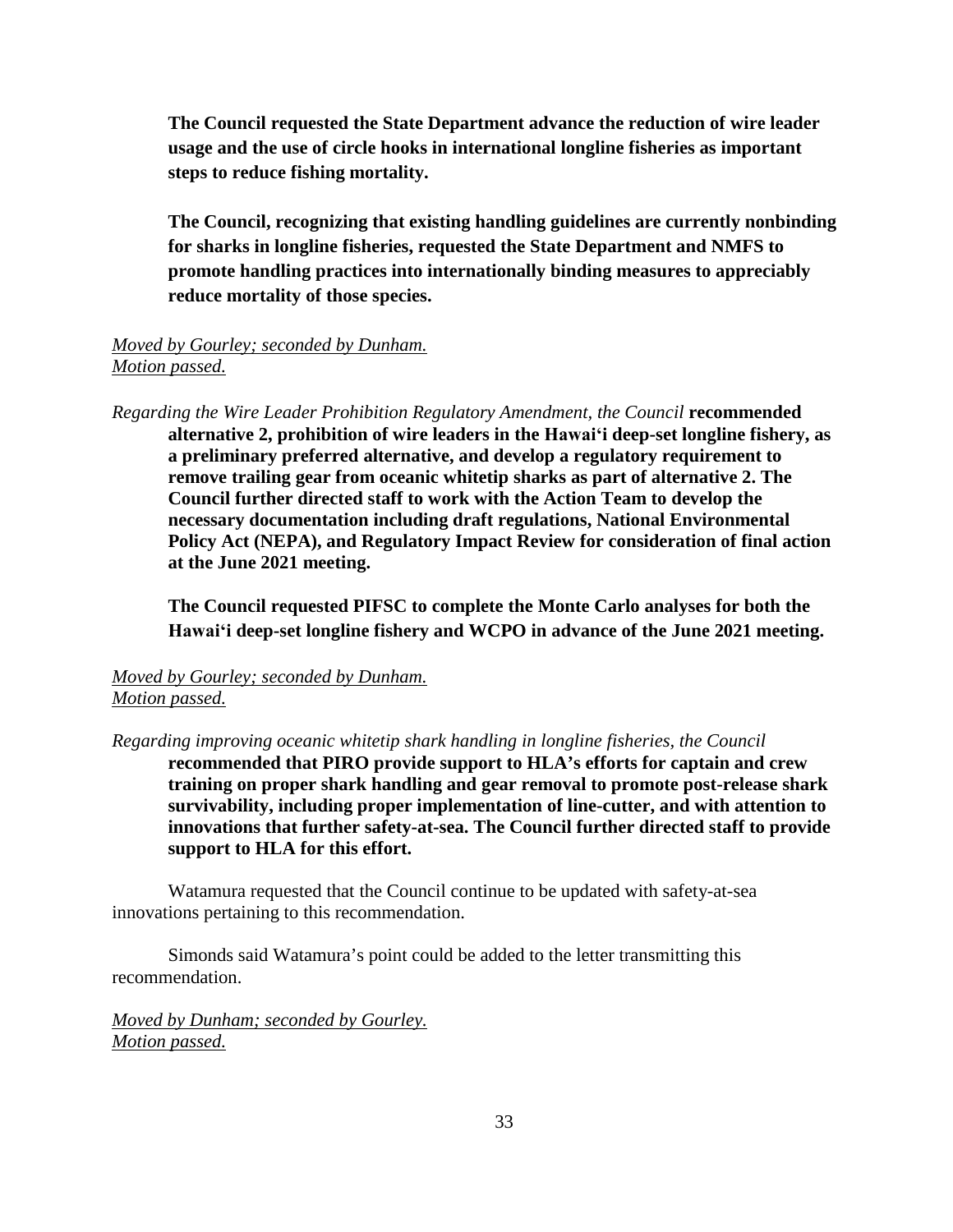*Regarding the Oceanic Whitetip Shark Working Group, the Council* **directed staff to continue its work plan with the Oceanic Whitetip Shark Working Group to proceed with analyses already in progress.**

*Moved by Dunham; seconded by Gourley Motion passed.*

*To address the Council's MSA 304(i) international requirements for WCNPO striped marlin, the Council* **requested the State Department and NMFS propose to the WCPFC:**

- **a. a measure requiring the use of circle hooks in all WCPO longline fisheries;**
- **b. develop a standardized billfish catch and discards reporting mechanism for WCPO longline fisheries; and**
- **c.** that no Commission Members, Cooperating Non **all a**m bers **Participating Territories of the WCPFC land and retain more than 500 mt of striped marlin per annum by 2025.**

# **The Council directed staff to liaise with PIRO International Fisheries Division in support of a U.S. consultative draft to revise WCPFC CMM 2010-01.**

Tosatto said that while this is not an action that would be forwarded to him for decisionmaking, he will be abstaining so as not to prejudice the U.S. government position taken in the WCPFC. He also said he does not support item c (a maximum catch limit of 500 mt for any WCPFC member).

# *Moved by Dunham; seconded by Gourley Motion passed with Tosatto abstaining.*

*To address the Council's MSA 304(i) domestic requirements for WCNPO striped marlin, the Council* **recognized that there is substantial uncertainty with respect to the relative impact of U.S. vessels on the WCNPO striped marlin stock. This is due largely in part to uncertainties in foreign catch and discards on the stock, particularly among those fisheries that have been a leading source of fishing mortality. This is likely due to lack of monitoring and uncertainty in catch reporting among other WCPFC members. The U.S. acting unilaterally would not end overfishing of the stock and other WCPFC members have not demonstrated a commitment to reduce their impacts on the stock. The Council further noted uncertainty in BSIA that is to be reconciled in 2022.** 

**Taking into account BSIA and the associated uncertainties, the Council therefore recommended an FEP amendment to establish a management framework, using a phase-in approach, to accomplish the following:**

**a. Establish an initial catch limit of 457 mt for 2022, in order to limit the relative impact of U.S. vessels on the WCNPO striped marlin stock, as described in alternative 4.**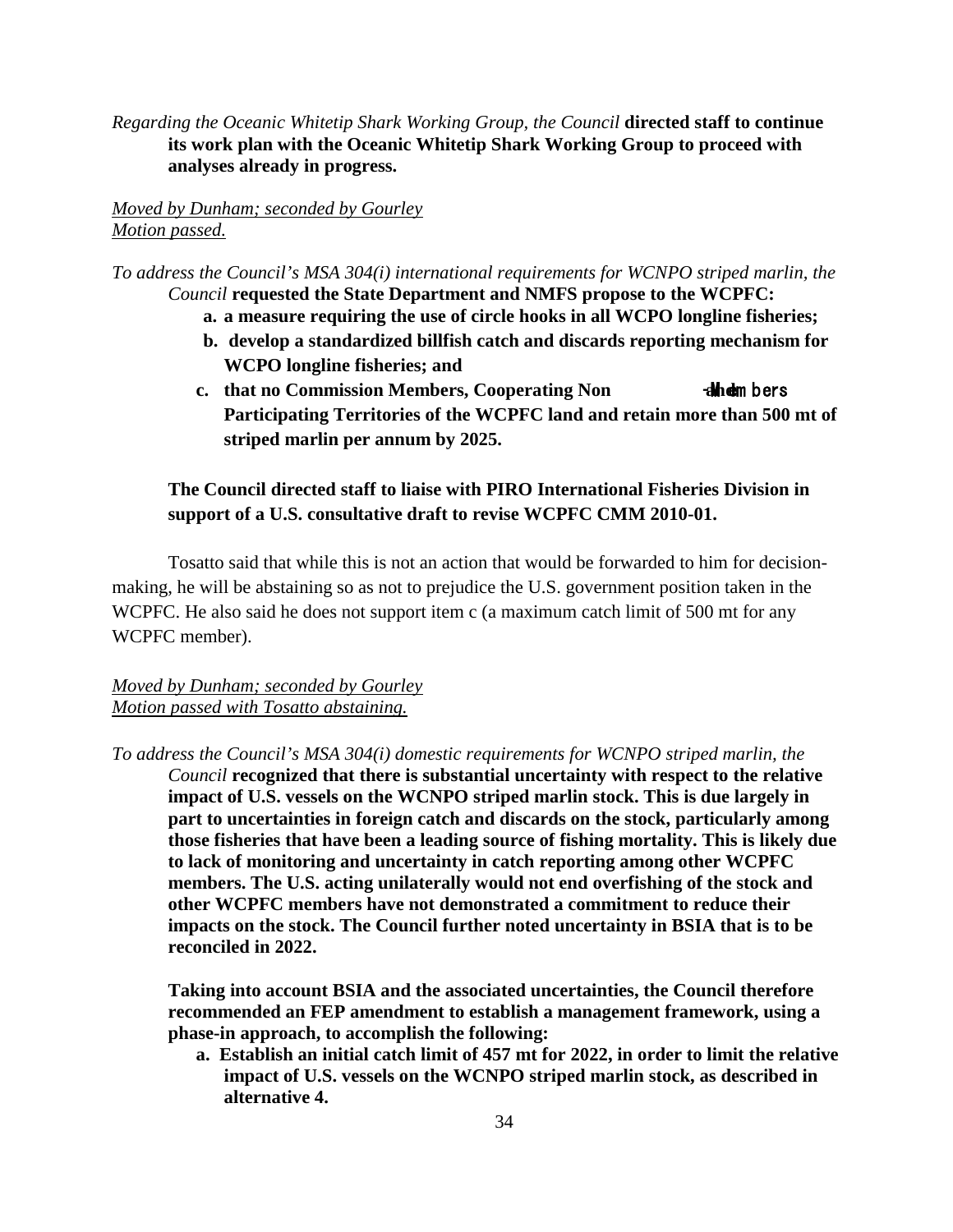- **b. Beginning in 2023, recommend specified catch limits proportional to stockwide catch reductions consistent with U.S. obligations in the WCPFC that**  reduce fishing mortality to a rate approaching F<sub>MSY</sub>, consistent with **rebuilding the stock through a phased catch reduction approach as described in alternative 2.**
- **c. Establish an in-season AM to cease retention and landing of WCNPO striped marlin by U.S. longline fisheries once U.S. fisheries have caught 95% of the catch limit.**

**Further, the Council deemed that the regulations implementing the recommendations are necessary or appropriate in accordance with section 303(c) of the MSA. In doing so, the Council directed Council staff to work with NMFS to complete regulatory language to implement the Council's final action. Unless otherwise explicitly directed by the Council, the Council authorizes the executive director and chair to review the draft regulations to verify that they are consistent with the Council action before submitting them, along with this determination, to the Secretaries of Commerce and State on behalf of the Council. The executive director and chair are authorized to withhold submission of the Council action and/or proposed regulations and take the action back to the Council if, in their determination, the proposed regulations are not consistent with the Council action.**

Tosatto said that he would abstain because it is an action that would come to him for final decision-making. He expressed his concerns with the recommendation because he does not believe this measure is adequate to meet requirements of MSA 304(i). The first part of the measure only meets the international obligation, but does not meet domestic obligation to address the relative impact on overfishing based on the present BSIA. U.S. catch levels used in the stock assessment were well below the recommended catch limit of 457 mt, therefore the current impact of U.S. fisheries based on catch history is not met by this catch limit. He said that alternatives 2 and 3 would be viable in meeting the obligation, but 457 mt does not. He acknowledged that the recommendation does consider future action, but the Council must take action now for 2022 on measures that address the relative impact.

Fitchett said that the BSIA Tosatto alluded to was a 2019 stock assessment that has since been updated (February 2021) given a notable mistake in U.S. catch accounting. He asked if the 2021 update could be considered BSIA even if it has not been reviewed by the ISC or WCPFC Scientific Committee.

Sakoda said he is voting no based on Tosatto's comments.

## *Moved by Dunham; seconded by Gourley Motion passed with Tosatto abstaining and Sakoda opposing.*

*Regarding improving upon conservation and management of WCNPO striped marlin, the Council* **requested PIFSC include discard mortality within future rebuilding scenario analyses when a new stock assessment is made available.**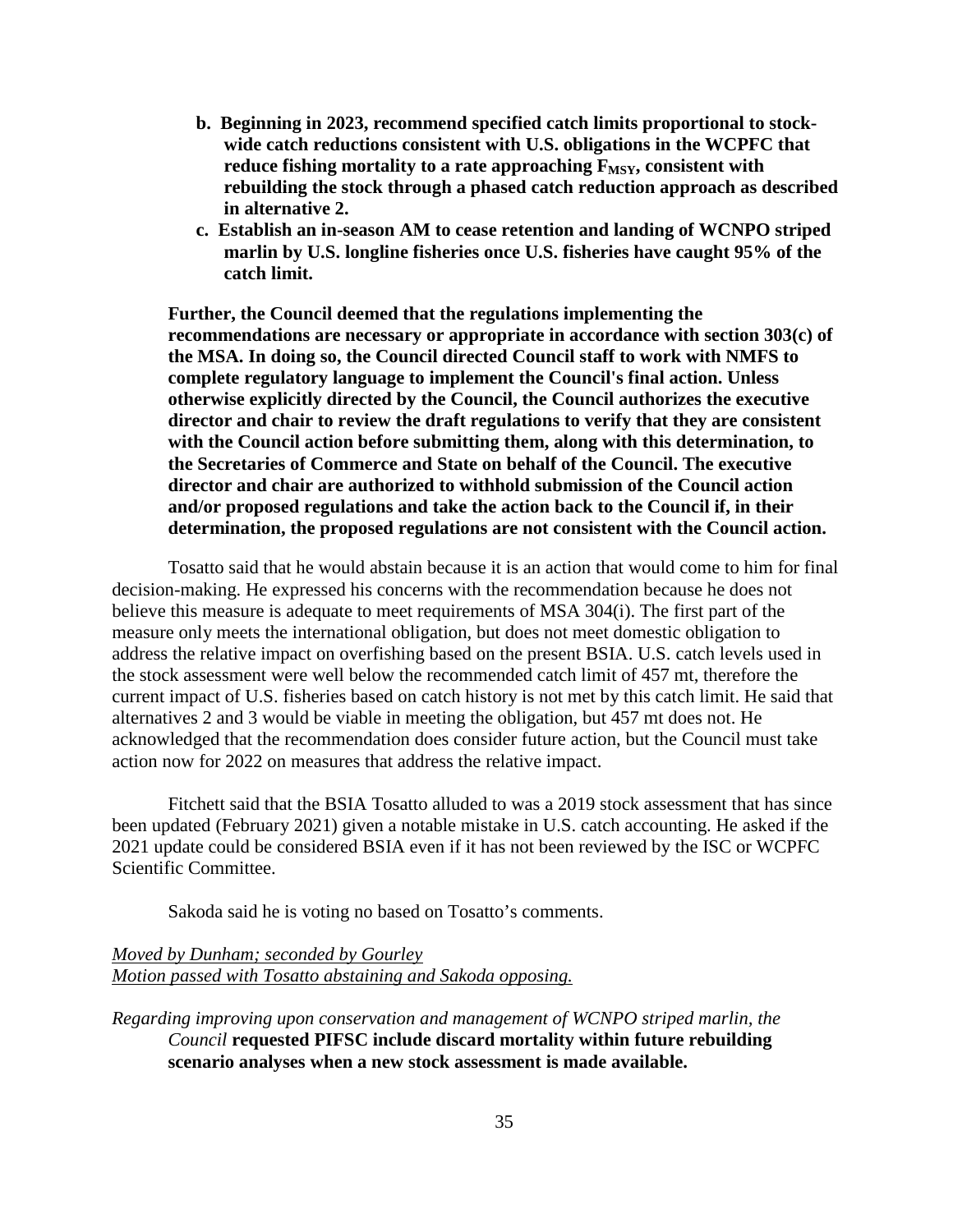*Moved by Dunham; seconded by Gourley Motion passed.* 

#### **VII. Public Comment on Non-Agenda Items**

There were no public comments on non-agenda items.

#### **VIII. Protected Species**

#### **A. Seabird Mitigation Measures**

## **1. Options for Modifying Shallow-Set Longline Fishery Seabird Mitigation Measures**

Ishizaki presented options for shallow-set longline seabird mitigation measure modifications, developed in response to a Council recommendation from the December 2020 meeting. The Council recommended development of a regulatory amendment for the deep-set longline fishery and specifically considering the adoption of tori lines in lieu of blue-dyed bait and strategic offal discards. The Council is awaiting results of a study conducted under an Experimental Fishing Permit (EFP) issued in January 2021 before considering further action on the deep-set fishery, which provides an opportunity for the Council to consider whether any changes could be made in the shallow-set fishery at the same time as the deep-set fishery. Ishizaki also asked the Council to consider research needs for the shallow-set longline fishery to inform future direction on management changes, given that the recent seabird mitigation efforts using tori lines have focused on the deep-set fishery.

Ishizaki described the difference in required seabird mitigation measures between the two longline sectors, noting that all shallow-set vessels in recent years have used the stern-setting option, which requires that vessels use a combination of blue-dyed bait, strategic offal discard and night-setting. Most of the seabird interactions in the shallow-set fishery occur during the hauling operations because the night setting requirement is effective at mitigating interactions.

Ishizaki said the first set of options would consider changes to the shallow-set fishery similar to the deep-set fishery, specifically considering the removal of blue-dyed bait from the shallow-set fishery seabird mitigation measures. To remove the blue-dyed bait, the Council would need to know that the removal would not result in an increase in interactions. However, there are no available data to quantify the blue-dyed bait effectiveness when combined with night-setting because earlier studies from which the existing measures were based only tested mitigation measures one at a time and did not measure the combined effect. Commercial fishery data since 2004 do not provide these data because both measures are required to be used together. In general, night-setting is known to be more effective on dark nights, so blue-dyed bait may be more effective on nights around a full moon. The option to remove both blue-dyed bait and offal discards would only leave night-setting in place and this option would not be consistent with international requirements under the WCPFC and IATTC. One of the options would consider removal of blue-dyed bait and offal discards and add a replacement measure, such as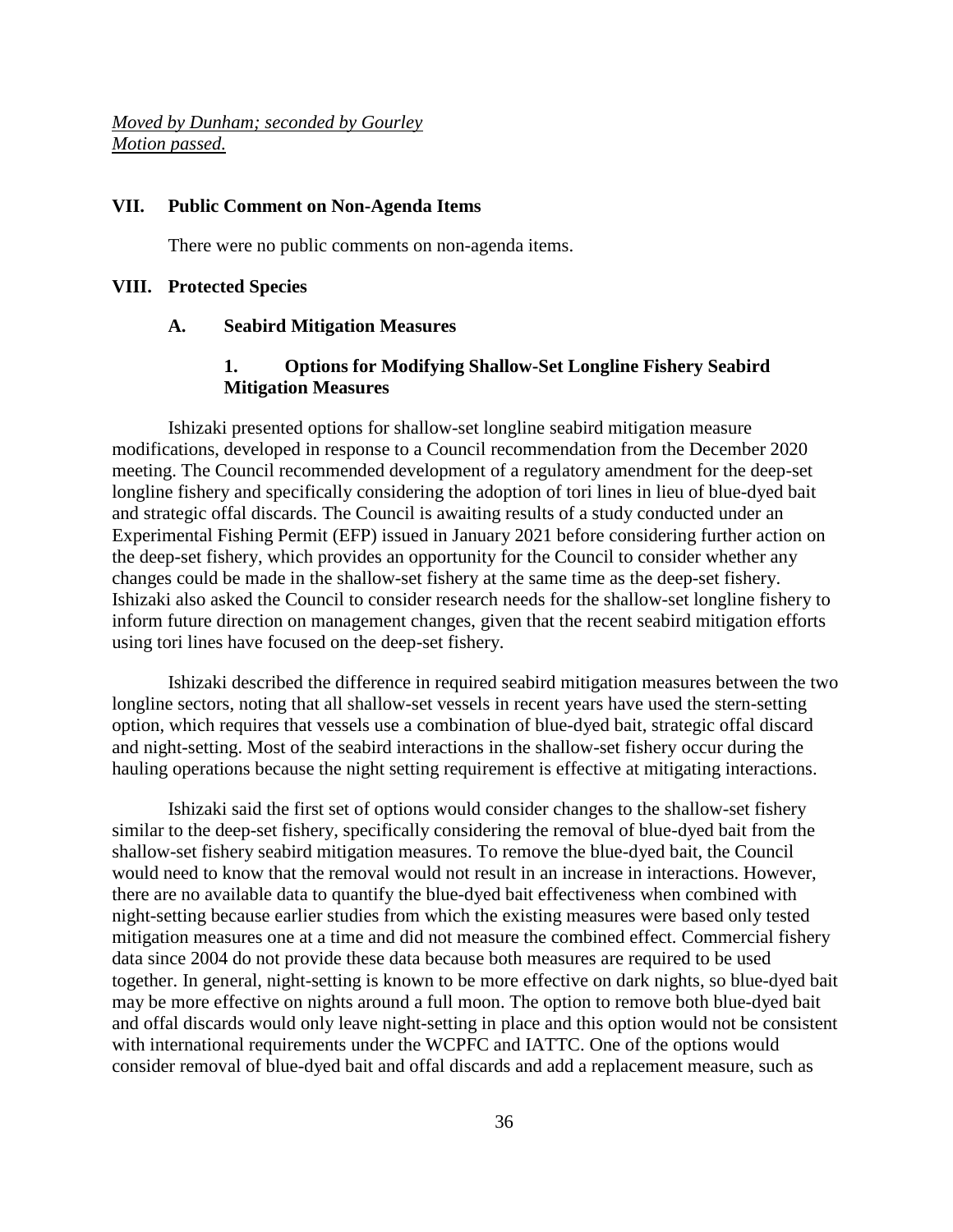tori lines or weighted branchlines. Additional research would be necessary to determine suitable tori line and weighted branchline designs for the shallow-set longline fishery.

The next option would consider modifications to the night-setting requirement. Discussions with some of the active shallow-set longline vessel owners and operators indicated that removal of blue-dyed bait is not a high priority, but instead there was significant interest in having more flexibility to start setting earlier than the current night-setting requirement allows. Conventionally, shallow-set longline vessel operators used to adjust their setting time depending on the moon phase to optimize swordfish catch. Vessel owners and operators expressed interest in testing out a new combination of mitigation measures, such as using tori lines in conjunction with blue-dyed bait and offal discards, if that would allow them to start setting earlier than sunset. One of the vessel owners also noted that night-setting results in greater fuel usage during setting because the vessels set gear at higher speeds to compensate for lost time. The final option would consider a broader range of modifications, such as changes to the side-setting option and considering additional mitigation measures to the hauling operations.

Based on the available information and input from the industry representatives, considering modifications to the night-setting measure is the priority for the shallow-set fishery. This would require additional research to identify measures that have comparable mitigation effectiveness to night-setting, and would require an EFP.

Gourley asked if there are any safety issues with night-setting compared to day time.

Ishizaki said that shallow-set vessels have conventionally set mostly at night so that the gear soaks at night, and she was not aware of any safety issues associated with the night-setting requirement.

Gourley said that the Council should look at the option to fix the night-setting issues.

Dang said that the shallow-set longline vessel owners are willing to try out new combinations of mitigation measures if that would allow the operational flexibility to set gear earlier. He reminded the Council members that the shallow-set trips have 100% observer coverage and any interactions would be recorded. He said that allowing people on the water to fish as efficiently as they can is a good step forward. He asked the Council and NMFS to provide assistance for additional trials to see if the night-setting requirement could be changed and to allow the swordfish fishermen to do their good work.

Rice agreed that additional experimental trials are needed. He said that the best time to catch swordfish is four days before and after the full moon, noting that the shallow-set vessels would be fishing during the bright moon periods.

Tosatto cautioned that the agenda item was not noticed as an action item, so the Council needs to make sure its recommendation conforms with the requirement to notice the public when taking an action versus directing staff work.

### **2. Draft Tori Line Specifications for Deep-Set Longline Fishery**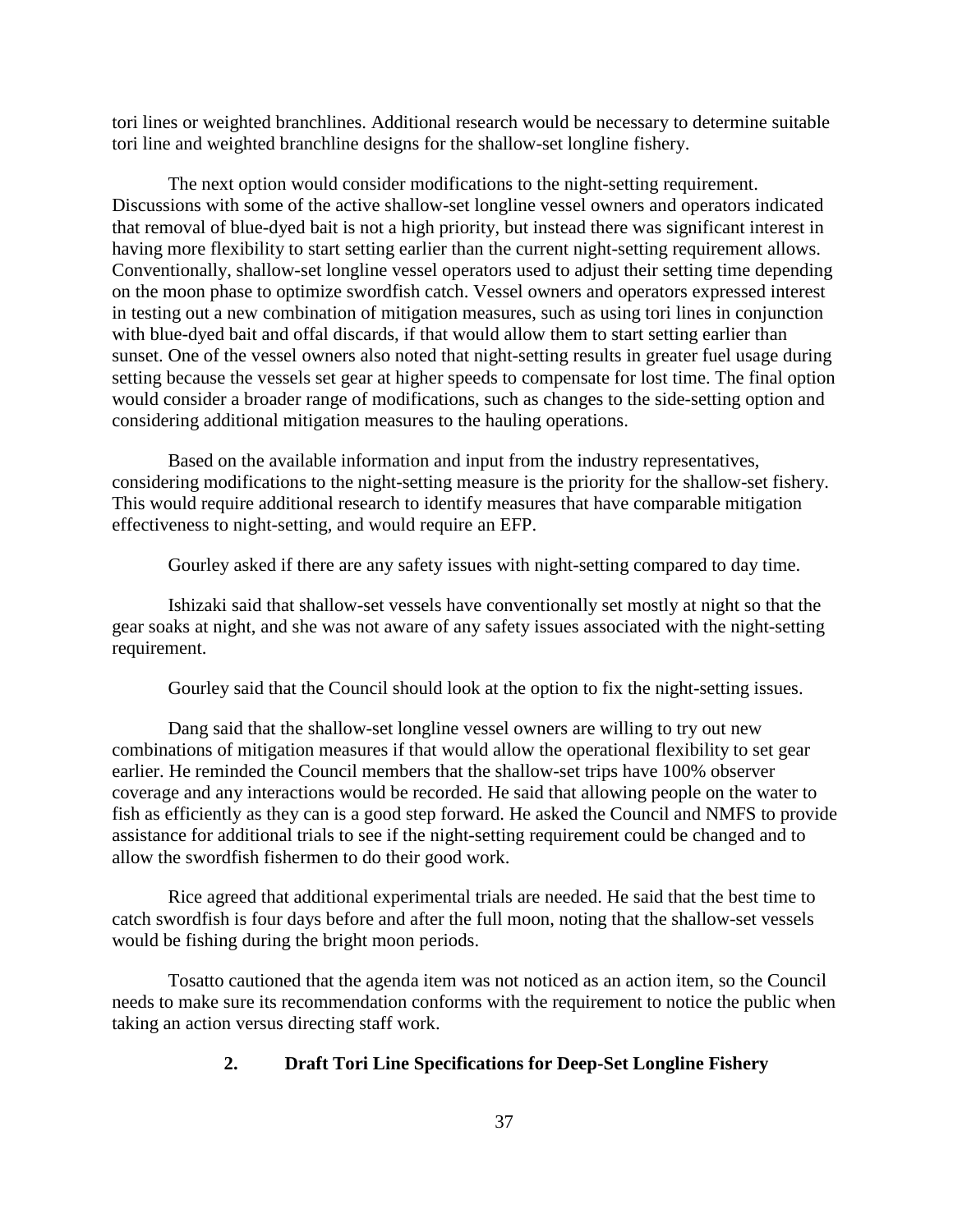Ishizaki provided a status update on the Council directive from the December 2020 meeting to start developing draft regulatory specifications for tori lines in the deep-set fishery for review at the current meeting. Due to delays in convening the Action Team, this item will be further developed for Council consideration at the June meeting. Ishizaki noted that additional captain and crew feedback from the ongoing EFP study would be considered, but the same tori line design as the last year's study is used in the current study. If the study completes field trials in May, the Council is expected to hear a preliminary report of the results at the June meeting, and would consider final action on the deep-set fishery regulatory amendment at the September meeting. The timeline for Council action will be pushed back if the trials continue into June.

# **B. Shallow-Set Longline Reasonable and Prudent Measures Working Group Update**

David O'Brien, PIRO SFD, provided a brief update on the working group addressing the 2019 shallow-set longline BiOp RPMs. The BiOp concluded that the fishery is not likely to jeopardize the continued existence of any ESA-listed species and included six RPMs that the SFD must undertake to maintain the ESA coverage provided by the BiOp. The RPMs also have 23 associated terms and conditions (T&Cs), of which 14 have been completed, four are initiated and underway, four are pending and one is overdue. O'Brien reviewed the status of each of the T&Cs, which were also described in the briefing document. The overdue item is an analysis of fleet behavior and interaction rates. SFD has prepared an initial draft that is in review, after which, a revised draft will be provided to Council staff for review.

Watamura asked how the post-interaction mortalities are tracked, noting the T&C pertaining to this topic that is pending further research.

O'Brien said that PIFSC is conducting satellite tagging efforts and added that minimizing trailing gear is a focus to reduce mortalities.

Watamura asked if there is coordination with other RFMOs or countries on the T&C regarding temporal and spatial data for oceanic whitetip shark and giant manta rays.

O'Brien said that there has been some discussion on best release practices in the international forum, but he was not aware of any specific countries that might be able to help with the data.

Dang reiterated his previous request to PIRO to provide observer data to industry for an initiative to develop an information sharing program on sea turtle bycatch in the shallow-set fishery. He noted that this program could help fulfill T&C 1c, which requires SFD and the Council to develop additional mitigation measures to replace or modify the trip limit requirement.

O'Brien said that he would bring that message back to SFD.

Tosatto said that PIFSC's tagging effort is done in coordination with the observer program. Regarding Dang's request for observer data, Tosatto said they have an issue with the statutory restraints on confidentiality for the use of observer data. He encouraged the captains to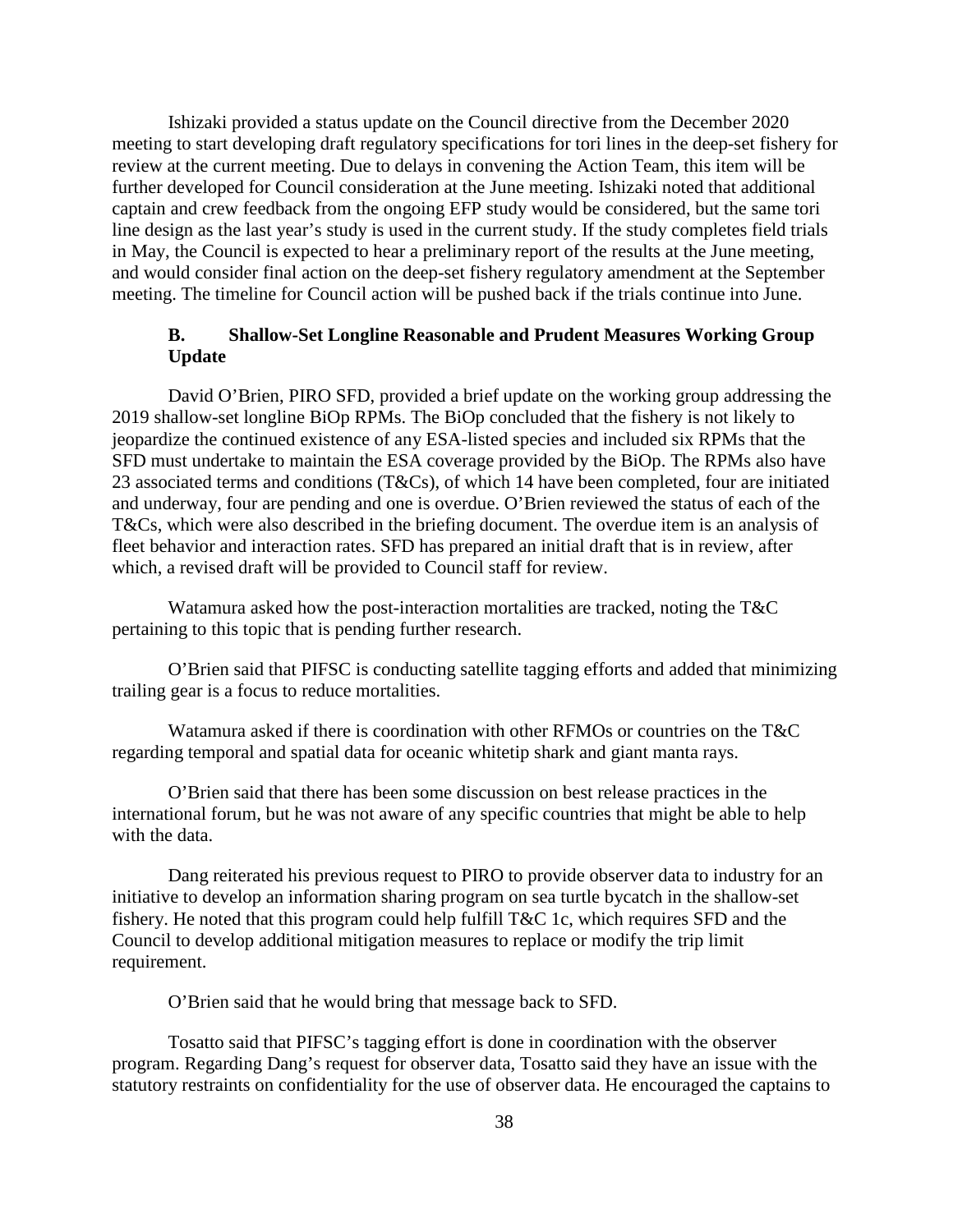directly report the turtle interaction information, because they would be experiencing the same interactions as what the observers see and encouraged the industry to share data amongst its fleet. He said that the data may not be shared once it becomes observer information because NMFS is bound by the confidentiality provisions in the statute. He said that there may be ways forward and PIRO is working through them, but encouraged that there may be an industry-only solution to the initiative.

## **C. Endangered Species Act Consultations for the Hawaiʻi Deep-set Longline Fishery, American Samoa Longline Fishery and Bottomfish Fisheries**

Joel Moribe, PIRO Protected Resources Division (PRD), provided a brief update on the ESA consultations. Moribe presented the anticipated completion dates as follows: Hawaiʻi deepset longline, paused; U.S. Pacific purse seine, in review; American Samoa longline, May 2021; and bottomfish, June 2021.

Soliai said he was disappointed as he thought the Council would receive more information on the consultations. On March 5, 2021, the American Samoa longline representatives sent a letter to Tosatto requesting a copy of the draft BiOp. Soliai asked Tosatto if a decision has been made on that request.

Tosatto said he has received the letter and said it would be extraordinary to share the draft of the BiOp outside the agency. In limited circumstances, PIRO has shared draft BiOps. In the Hawaiʻi longline fishery, HLA is an applicant, which is covered under the ESA. NMFS also has a policy to integrate MSA and ESA decision-making when appropriate, and PIRO follows that policy and the pursuant regional agreement with the Council, under which the Council has requested a review of the draft BiOps. The decision on whether the Council will be provided with a draft will be made at an appropriate time. For the request from the American Samoa representatives, Tosatto said it would probably not be accommodated outside of the potential review in the Council process.

Soliai asked when he thinks there will be a draft ready for American Samoa.

Tosatto said that PIRO is looking to have a draft available in the near term, after the draft has been reviewed by GCPI and the applicable divisions. At some point ahead of May, Tosatto said he will make the decision on whether or not to share with the Council. He said he does not have a date for the draft because of uncertain review steps that have yet to occur. He will communicate with the Council whether or not a review would be accommodated and then would proceed along the timeline.

Soliai said he appreciates that the request is out of the ordinary, but he noted that the consultation processes have been extraordinarily long. The American Samoa longline representatives' request was to be afforded with the same opportunities given to HLA and the American Tunaboat Association, and to allow them to provide input on the development of any mitigation measures, the cost of which would fall on the fleet. He noted the importance of the industry having the opportunity for input, considering the challenges and issues that the fleet is facing. He urged Tosatto to consider the request and for the Council to also consider it in its recommendations.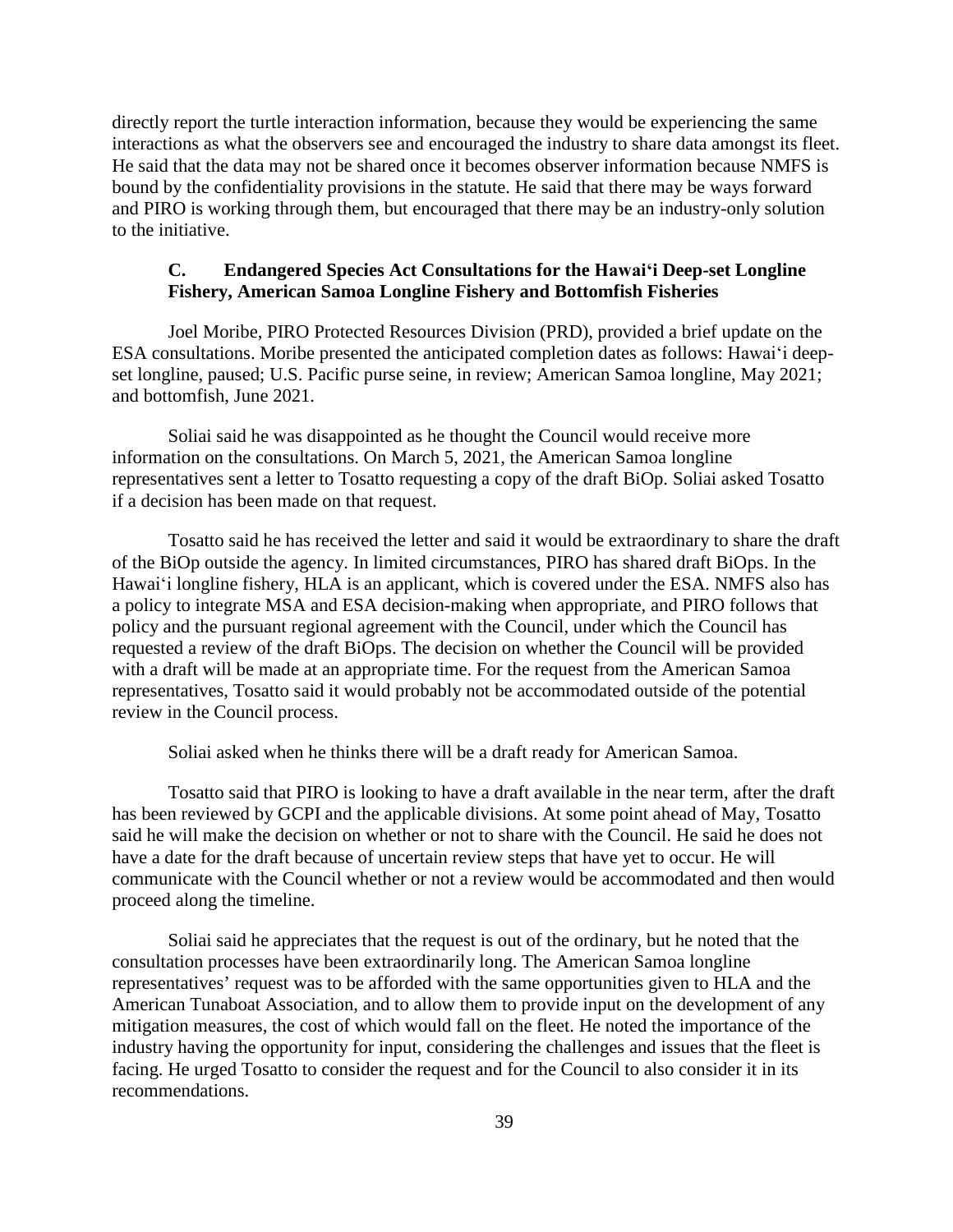#### **D. Endangered Species Act and Marine Mammal Protection Act Updates**

Moribe presented on other ESA and Marine Mammal Protection Act updates. He provided an overview of the critical habitat designation proposal for ESA-listed corals, the public comment for which had been recently extended again through May 26, 2021. He presented on the basis of the proposed designation, highlighting the essential features and areas excluded from the proposal. The economic impact analysis for the proposal found that the impacts would be low because of the small number of future federal projects within the proposed areas and because listed corals that are already found in the proposed designation areas and additional economic impacts beyond those from the ESA listing are limited. Moribe presented the proposed designation maps for Tutuila, Guam and Saipan.

NMFS is also planning a coral recovery workshop to inform the development of the recovery plan. The workshop will be convened as eight online session throughout May 2021 and Council staff and state government representatives have been invited to attend.

The public comment period for the MHI Insular False Killer Whale Recovery Plan has closed and NMFS plans to finalize the plan later in the year.

Moribe provided an update on false killer whale interactions, with two outside the EEZ and one inside the EEZ so far in 2021. The False Killer Whale Take Reduction Team (FKWTRT) finalized their recommendations in late 2020, which included crew training, depredation research, post-hooking mortality research and data synthesis. NMFS received \$1 million from the FY2021 appropriations bill to study interactions between the U.S. fishing fleet and false killer whales in the Western Pacific. NMFS is determining actions to execute projects under this funding.

NMFS solicited for sea turtle funding opportunities in October 2020, with Hawaiʻi, Guam and CNMI applying for the funding and awaiting review panel results. American Samoa supports their sea turtle program through USFWS.

Gourley said the territories had issues with NMFS' critical habitat maps, which are not detailed and do not match the regulatory text that describes the various exemptions, making them unusable. The territories are redoing the maps using NMFS benthic cover and geomorphic data to depict where coral habitat is found along the coastlines. Gourley asked when the results of the five-year status review would be available and noted that the review should be completed before the critical habitat designation.

Tosatto said that the status review completion date is not know at this time. The ESA requires NMFS to consider critical habitat designation at the time of the listing, but NMFS made the decision to not designate critical habitat at the time given the complicated listing decision. NMFS has been proceeding expeditiously since then to consider critical habitat, commensurate with the law. He said that what does not seem to be embraced by the working group is that the maps are meaningful, but the regulatory description of the critical habitat is the important part. The focus of the critical habitat is the essential features and where they may occur, whereas the maps show the bathymetric line. NMFS would consider improved maps and the territories could potentially make that available to their consumers. However, the action agencies have to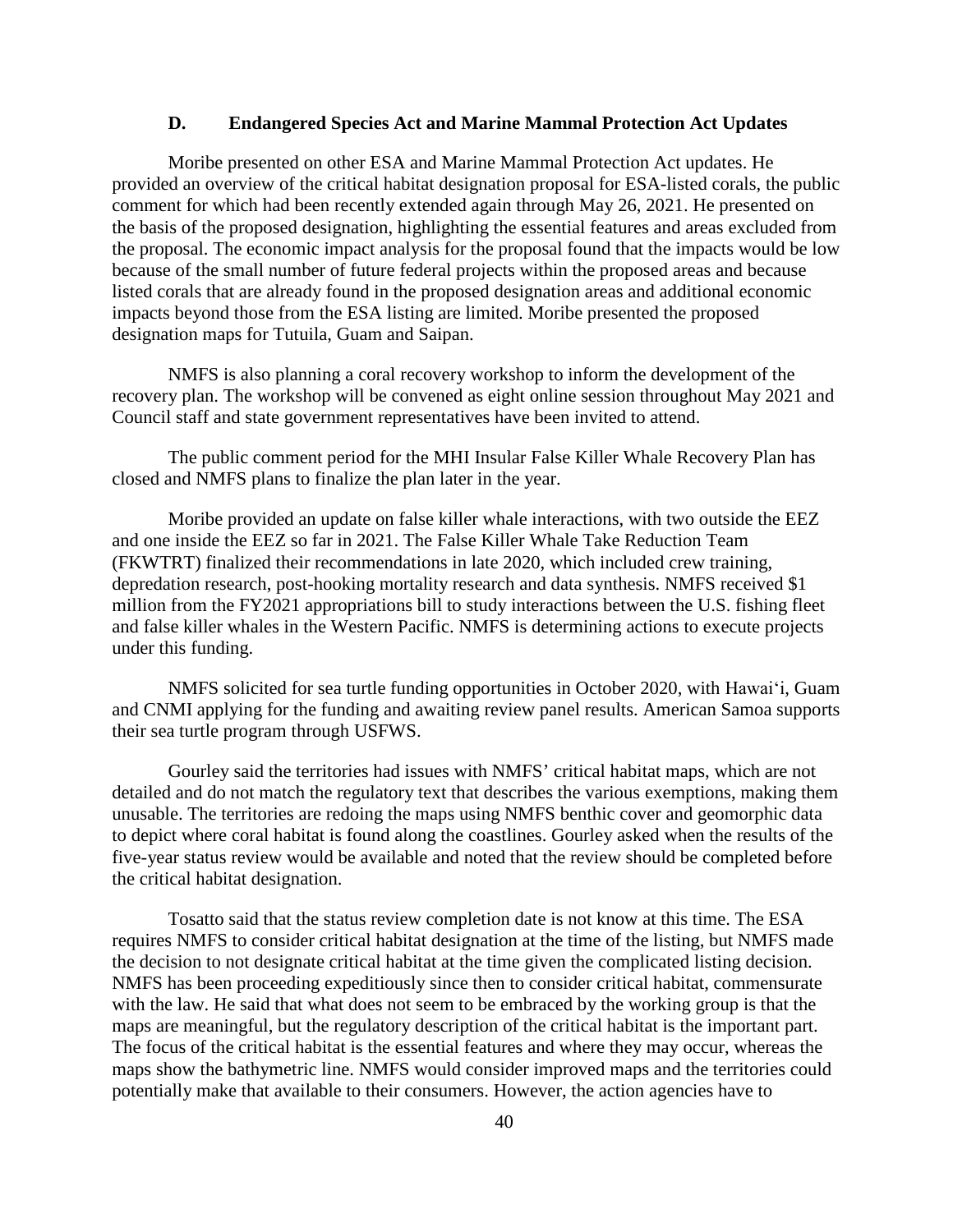consider the corals as well as activity away from critical habitat that are relevant to account for indirect impacts. He said that a lot of effort is going into identifying where sandy substrate is, which largely is not meaningful for NMFS to present back to the public and that the essential features and the analysis NMFS conducted should be the focus of review and comment.

Gourley disagreed with Tosatto and pointed out that NMFS failed to designate critical habitat when the species were listed, whereas NMFS is proceeding with this now because the court is forcing NMFS to do it and the five-year status review is also ongoing. The situation has now changed and the five-year status review and the critical habitat designation are ongoing at the same time. NMFS is considering critical habitat without having the full information about the corals. There is uncertainty with the taxonomic stability of the corals and identification is challenging. Gourley said that the NMFS contractor who came to the CNMI and gave a lecture on coral identification admitted that even he has trouble identifying the corals. He said that the information from the five-year status review is necessary for completing the critical habitat designation. Speaking from his experience working on critical habitat consultations for terrestrial species, Gourley said that USFWS provides detailed critical habitat maps and provides information on the principal component elements that describe the habitat found within the designated critical habitat. He said that maps are important for planning purposes and determining whether a project is going to impact critical habitat, but NMFS has used a broad brush to circle the islands for critical habitat, including tens of acres of sandy areas that are not critical habitat. He suggested the working group meet with PIRO staff to revise the maps. NMFS should have done the mapping of the habitat types before the critical habitat proposal was issued and he feels that the territories are doing NMFS' work.

Moribe encouraged comments to be submitted by May 26. He emphasized that this is a proposed rule with preliminary maps and that NMFS could refine the details of the maps. He clarified that the designation is the hard substrate within the lines on the map and that the sandy areas within the lines will not be critical habitat.

Tenorio said that if Hawaiʻi was on the receiving end of the critical habitat designation, there would be more consideration to details in generating the maps. He asked for clarification on the statement in the proposal that hard substrate that is covered with fleshy algae is considered unsuitable for coral settlement. He noted that many of the hard substrate areas have more than 50% algae cover based on NOAA's maps.

Moribe said that NMFS would not identify critical habitat down to every rock at the time of the designation. Speaking from his experience with Section 7 consultations, if a project that may affect an area that has rocky areas with fleshy algae, then NMFS can discuss with the action agency whether this area is critical habitat and whether the project is likely to affect that habitat.

Muña-Brecht echoed Gourley's sentiments and agreed that the maps are painted with broad strokes. The territories are not being particular or picky about small areas, but rather looking at them objectively through the lenses that NMFS defined. The broad stroke approach assumes that the maps are current and accurate. She noted that for Guam, an entire bay was included in the map, even though there is no hard substrate. More recent surveys and basic consultation with the territory agencies would have helped in mapping the critical habitat and much of the frustrations could have been avoided.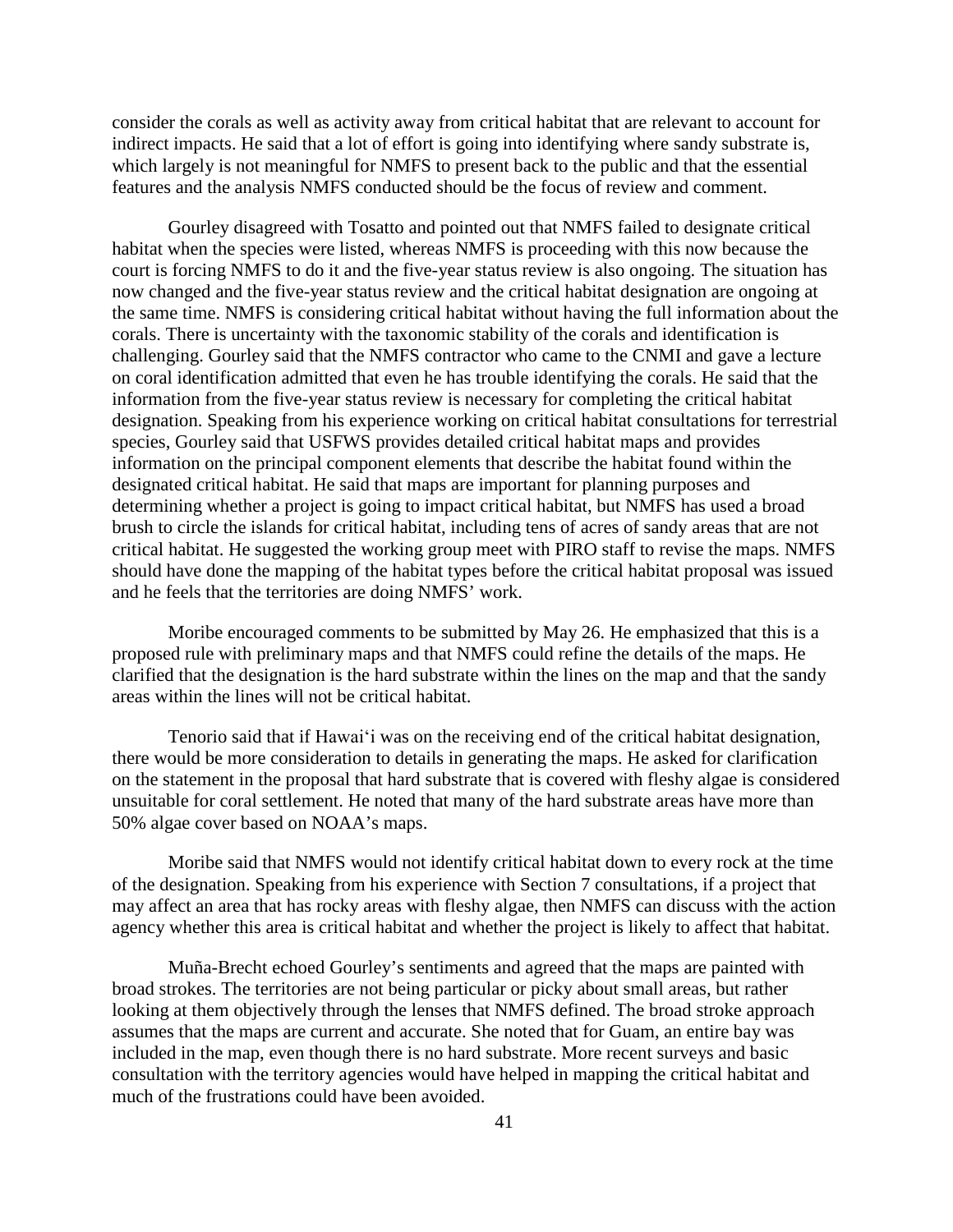Kevin Brindock, PIRO PRD, said he appreciated the members' concerns. He clarified that the maps are defined based on depth to define the area and that the essential features identified in the proposals are equivalent to the principal component elements. He reiterated that the essential features define the critical habitat, rather than everything within the map area. He requested that these comments be provided during the public comment period.

Amani agreed with Gourley and Muña-Brecht's comments and noted that she understands the corals are important. She expressed the concern that the designation would affect people's livelihoods and fishing, similar to how the firing ranges have affected the islands.

Moribe and Brindock clarified that the critical habitat does not affect individual fishermen from fishing.

Amani said that the critical habitat may affect federally funded projects and the FADs and shallow-water moorings as well as fishing platforms, which are all federally funded, and thus may affect fishing in the islands.

Soliai said that all the territories stand in unison with Gourley's comments and those being developed by the working group. He said he also has some issues with the maps and American Samoa will be generating a map based on better BSIA. He encouraged NMFS to work with the local agencies and communities to accomplish the goals and to make sure that greater weight is given to the input from the territories. He urged the Council to consider a recommendation that the working group coordinate with NMFS staff to develop the maps and the critical habitat designation.

Dang asked how PIRO plans to implement the recently-finalized FKWTRT recommendations.

Brindock said that NMFS is moving forward with implementing the recommendations and developing actions to address them. The first priority stated by the FKWTRT is the handling training, which will be progressed in coordination with the FKWTRT.

Simonds said she was excited to hear PIRO is receiving \$1 million. She asked how PIRO plans to spend the funds and whether PIRO will consult with the Council on what projects would be implemented.

Brindock said PIRO is working with PIFSC internally to identify the needs, using the FKWTRT recommendations. Once the actions are identified, PIRO will work with external partners, primarily through the FKWTRT, and will coordinate with the FKWTRT once a draft plan is available.

Simonds said that over the years in developing the Council's research plans, the staff has worked with the State of Hawaiʻi and others on projects for false killer whales. She said she will have staff look those up and will follow up with PIRO.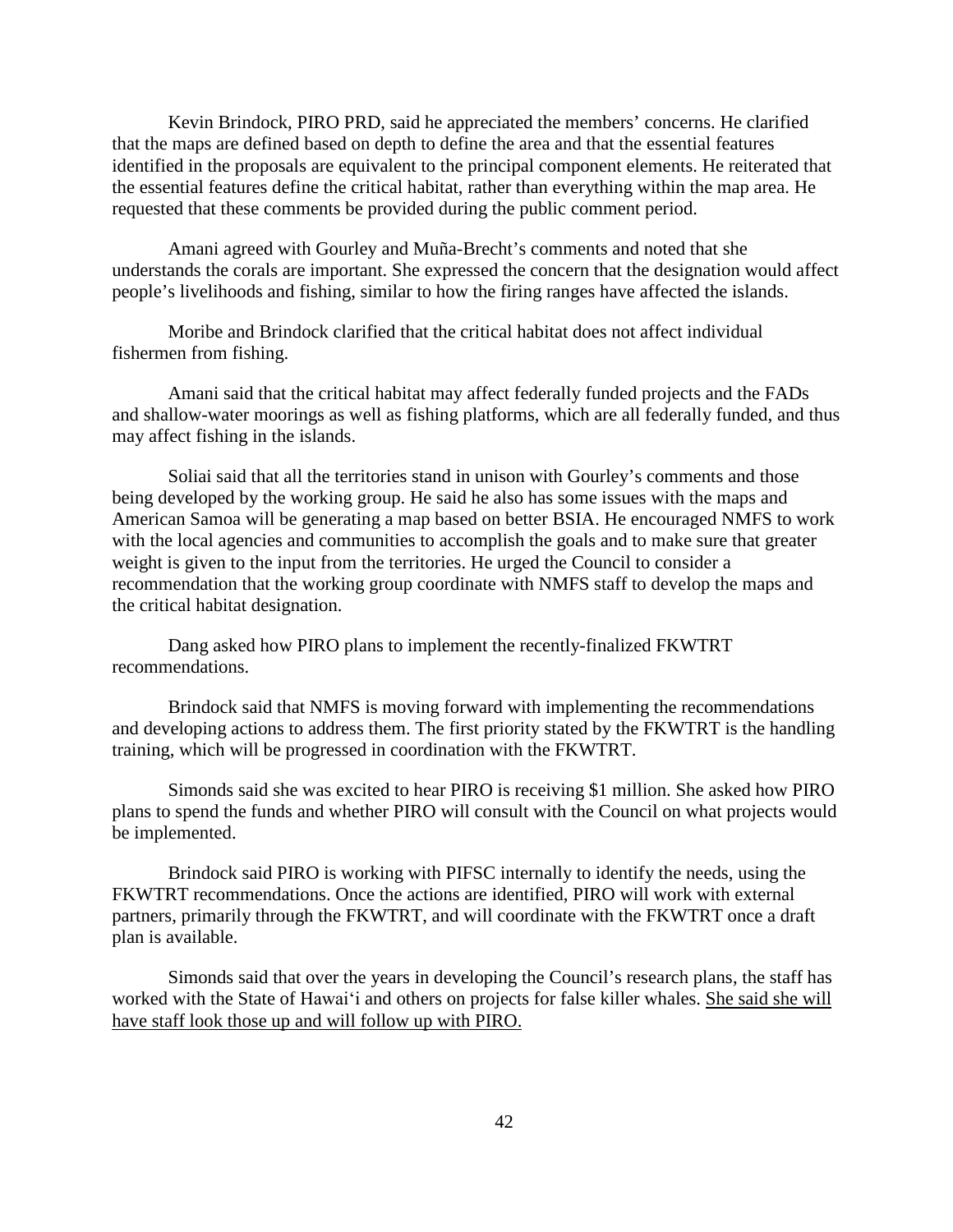Tosatto said that he looks forward to seeing those projects, but clarified that the funds are focused on longline fishery interactions with false killer whales and PIRO's principal advisor for those matters is the FKWTRT.

### **E. Coral Critical Habitat Working Group and Council Response**

Gourley provided a report of the ad hoc Coral Critical Habitat Working Group comprised of Soliai, Muña-Brecht, Tenorio and himself, acting as the chair. One of the initial frustrations was that NMFS did not coordinate with any of the local territorial governments before the proposed rule was published. The working group recognized the need for additional time to review the proposed rule due to the amount of information. The Council, CNMI DLNR and the three governors of American Samoa, Guam and CNMI submitted letters requesting comment period extensions. The three territorial resource agencies also sent a letter to NMFS and requested a teleconference to discuss the critical habitat issues. The teleconference was held March 8, 2021, which led to the additional comment period extension through May. In addition to the issues surrounding maps and information pertaining to habitat areas, the working group has also discussed whether the designation is prudent, considering the numerous regulatory programs that protect corals in U.S. waters and that U.S. waters are at the fringes of these corals' distribution. The territories are also considering resolutions in their respective legislatures. Gourley also reported that the CNMI Division of Coastal Resources Management rejected the NMFS negative determination on federal consistency approval. Gourley noted a draft letter responding to the proposed rule for Council consideration.

Soliai said that all of the territories have local regulations that provide protections and any further regulatory burdens would continue to hinder progress or development.

Watamura said that when he had done research in the past, the largest threat to corals and coral reefs was global warming and ocean acidification, whereas fishing-related threats were of lower concern. He said for the critical habitat subject, global warming and ocean acidification are not mentioned and asked what has changed.

Tosatto said that nothing has changed except for the action under consideration. When considering the species listing, an assessment of threats against species status is considered. The corals were listed because of those threats and because existing regulatory mechanisms were not adequate to address them. The current action is considering critical habitat, focusing on essential features for the species, which are considered in making decisions in consultations with federal action agencies. He added that outcomes of consultations are not likely to affect fishing activities or activities that support fishing, such as FADs. Tosatto said that the critical habitat public comment period is the opportunity for the Council to provide comments, but the territory governments are different and under the ESA there are opportunities for continued dialogue if more information is needed or regarding compliance with other laws. NMFS will be working with the territory government officials beyond the public comment period.

Gourley clarified that the driving force of the resolution in the legislature is the CNMI DLNR, stemming from their concerns that they were not consulted in advance of the proposed rule.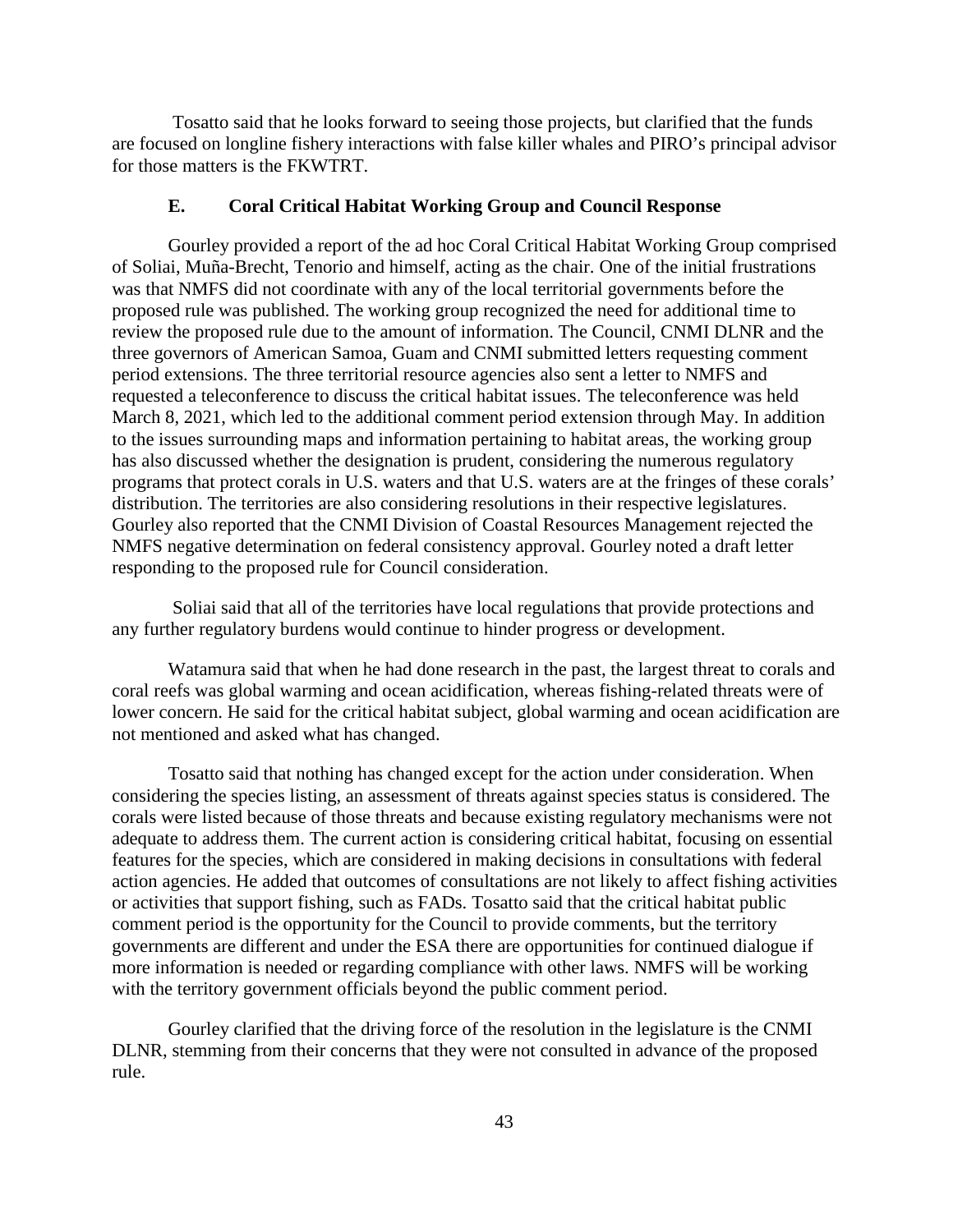# **F. Advisory Group Report and Recommendations**

# **1. Pelagic Plan Team**

There were no Pelagic Plan Team recommendations regarding protected species.

## **2. Advisory Panel**

Tam presented the AP report and recommendations regarding protected species.

*Regarding the seabird mitigation measures in the Hawaiʻi longline fisheries,* the Hawaiʻi AP recommended the Council prioritize research under an EFP to evaluate effectiveness and practicality of seabird mitigation measure combinations for the shallow-set longline that would provide greater operational flexibility (e.g., two measures out of tori lines, bluedyed bait, offal discards and weighted branchlines).

# **3. Fishing Industry Advisory Committee**

Goto presented the FIAC report and recommendations regarding protected species.

- *Regarding green sea turtles in the Mariana Archipelago*, the FIAC recommended that the Council request PIRO to provide an anticipated timeline of downlisting and recovery based on the current population status. The FIAC further recommended the Council work with the Biden Administration to ensure conservation actions for ESA-listed species are carried out in a manner that respect the cultures and values of local indigenous communities and consistent with EO 13985 calling to Advance Racial Equity and Support Underserved Communities Through the Federal Government.
- *Regarding ESA consultations*, the FIAC recommends the Council request NMFS to provide an opportunity to American Samoa longline fishery representatives to review and provide comments on the draft BiOp and to work with the representatives to develop any RPMs/RPAs to ensure such measures do not negatively impact a declining U.S. fishery.

# **4. Non-Commercial Fishing Advisory Committee**

There were no NCFAC recommendations regarding protected species.

## **5. Scientific and Statistical Committee**

Hospital presented the SSC report and recommendations regarding protected species.

*Regarding seabird mitigation measures,* the SSC recommended that the Council support an experimental study to evaluate the effectiveness of various mitigation combinations to reduce seabird interactions in the shallow-set longline fishery.

Hospital reported on findings from an SSC working group on false killer whale take reduction measures. The SSC at the December 2020 meeting formed a working group composed of David Itano, Milani Chaloupka, Craig Severance and Lynch to develop recommendations on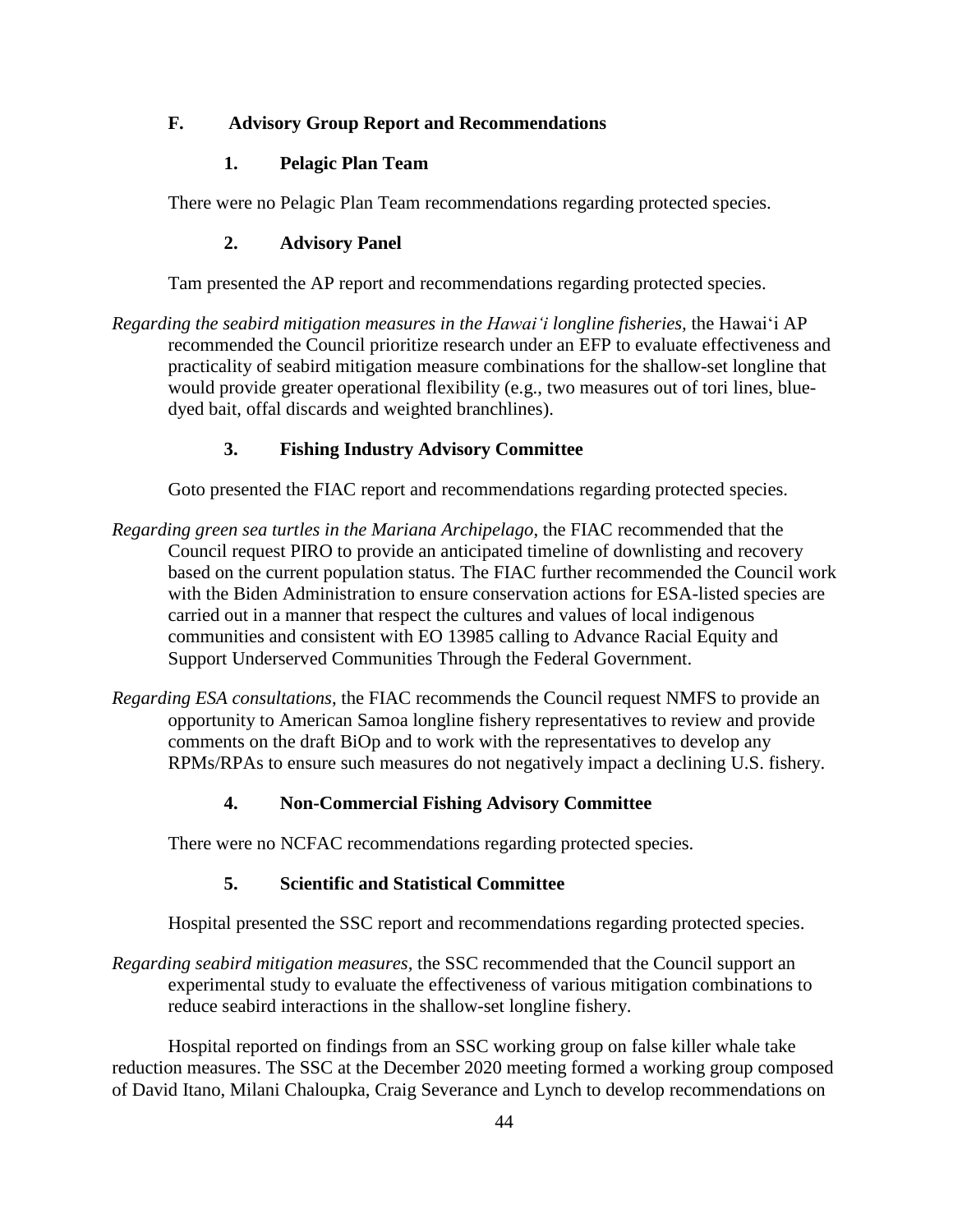alternative approaches to weak hooks for reducing impacts to false killer whales in the Hawaiʻi deep-set longline fishery. The Council endorsed the working group at the 184th meeting. The working group is proposing to develop a comprehensive issues document on the topic.

*Regarding the SSC working group on false killer whale take reduction measures,* the SSC endorsed the working group paper outline and recommended that the working group continue to develop the paper for consideration at an upcoming SSC meeting.

#### **G. Public Comment**

Richard Farrell, Tinian resident, commented on the coral critical habitat. He urged NMFS representatives to take the initiative to travel to the other islands when travel restrictions are lifted and provide the opportunity for residents to give comments in person. In the past, the military took the time and initiative to sit down with the delegations from each island to gather comments when they were developing their proposal for the CNMI and Guam. Tinian residents only have access to one-third of the island, as the remaining is set aside for the military. Many people on Tinian would like to submit comments regarding the coral critical habitat, but online access can be challenging and intimidating for many of the older population.

Clay Tam, Pacific Islands Fisheries Group, suggested creating a short video for the public on various protected species efforts for purposes of communicating with the general public, such as for the tori line research. These short videos could be archived in the library along with all of the other Council efforts. Noting earlier discussion that critical habitat does not impact fishing activity, Tam sought clarification on whether the false killer whale critical habitat was used to determine the closure area for the longline fishery.

### **H. Council Discussion and Action**

# *Regarding the American Samoa longline fishery ESA consultation, the Council* **recommended NMFS PIRO provide an equal opportunity for the American Samoa longline fishery industry representatives, such as the HLA and the American Tunaboat Association, to review and provide comments on the draft BiOp, and to work with the Council and the representatives to develop any RPM and/or RPAs.**

Tosatto said he will abstain, noting that the recommendation is not a formal decisionmaking, but it gives him pause.

## *Moved by Rice; seconded by Dunham. Motion passed with Tosatto abstaining.*

*Regarding the shallow-set longline fishery RPMs, the Council* **reiterated its request from the 183rd meeting to NMFS PIRO to provide observer data access to the Hawaiʻi shallow-set longline industry representatives for the purpose of an industry information sharing program among participating permit holders and vessel owners. Such a program could provide an innovative approach to minimizing interactions with loggerhead and leatherback turtles as well as other protected species, and may help SFD to fulfill RPM T&C 1c, which requires SFD to develop**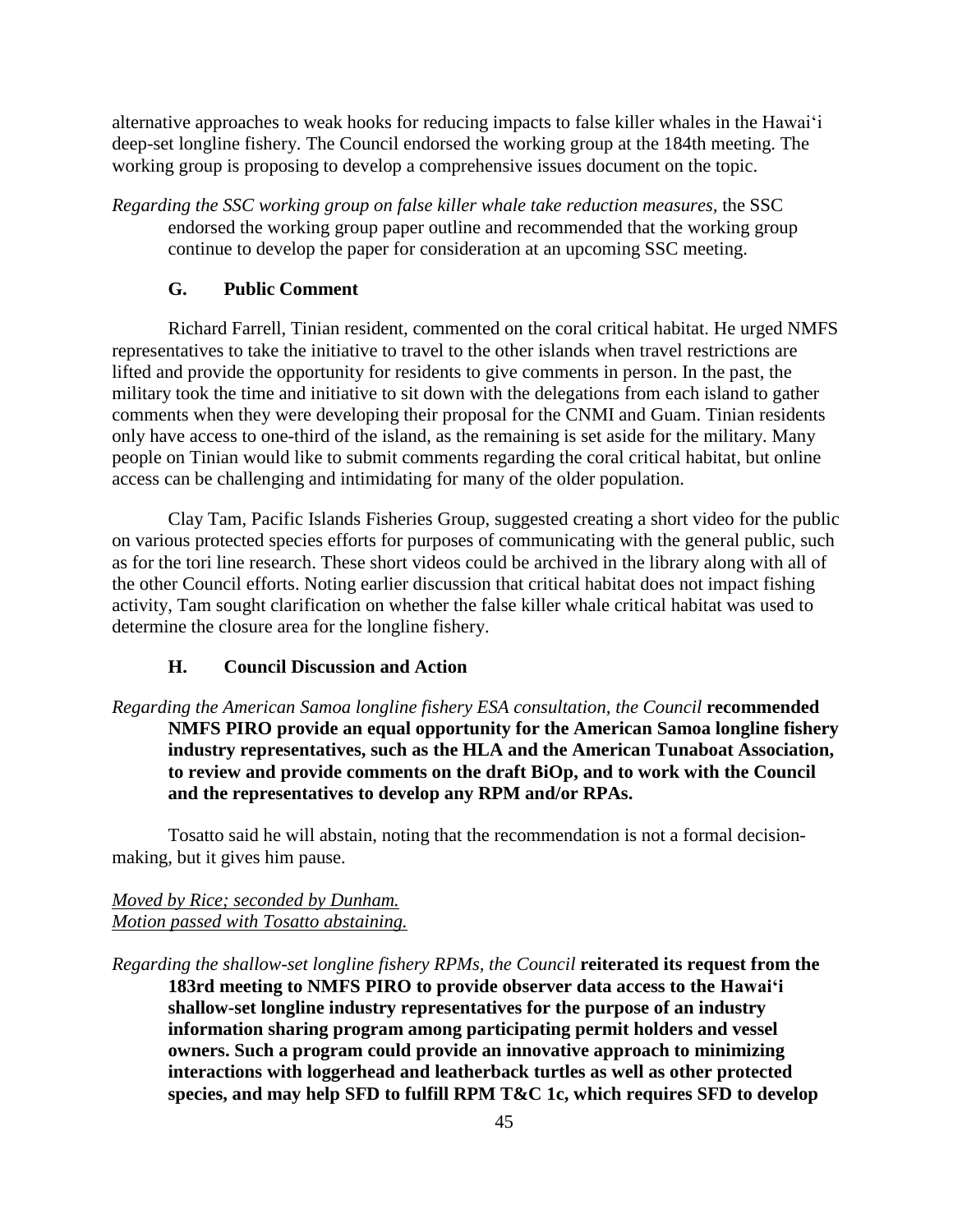### **additional mitigation measures that may help replace or modify the trip limits implemented under Amendment 10.**

Tosatto said that he has already spoken to the limitations of MSA on being able to share observer data, but since the recommendation goes further and PIRO is looking into this issue, he would vote in favor.

## *Moved by Rice; seconded by Dunham. Motion passed.*

*Regarding false killer whale interactions in the Hawaiʻi longline fishery, the Council* **directed the SSC working group to develop an issues paper to inform future direction of interaction avoidance and minimization measures, as well as improvements in analyzing the biological significance of take that may occur in the fishery.**

**The Council requested NMFS PIRO to coordinate with the Council in identifying funding priorities for false killer whale interactions in the Hawaiʻi longline fishery.**

## *Moved by Rice; seconded by Dunham. Motion passed.*

*Regarding seabird mitigation measures in the Hawaiʻi longline fishery, the Council*

**recommended NOAA NMFS provide support for additional resources to conduct research and development of appropriate measures for the shallow-set longline fishery under an EFP, with high priority placed on identifying the combination of mitigation measures that maintain effectiveness of seabird deterrence during dusk compared to the existing night-setting suite of measures, to provide operational flexibility in starting the setting operations before sunset.** 

**The Council requested NMFS PIRO to provide staff resources to develop the necessary regulatory amendment package for Council final action on the deep-set longline fishery as soon as the results of the ongoing EFP study become available.**

## *Moved by Rice; seconded by Dunham. Motion passed.*

*Regarding the Coral Critical Habitat Proposed Rule, the Council* **directed staff to finalize and send the comment letter in response to the proposed rule incorporating issues and concerns identified by the working group and Council discussion.** 

*Moved by Rice; seconded by Dunham. Motion passed.*

*Regarding green sea turtles in the Mariana Archipelago, the Council* **requested NMFS PIRO to provide an anticipated timeline of downlisting and recovery based on the current population status.**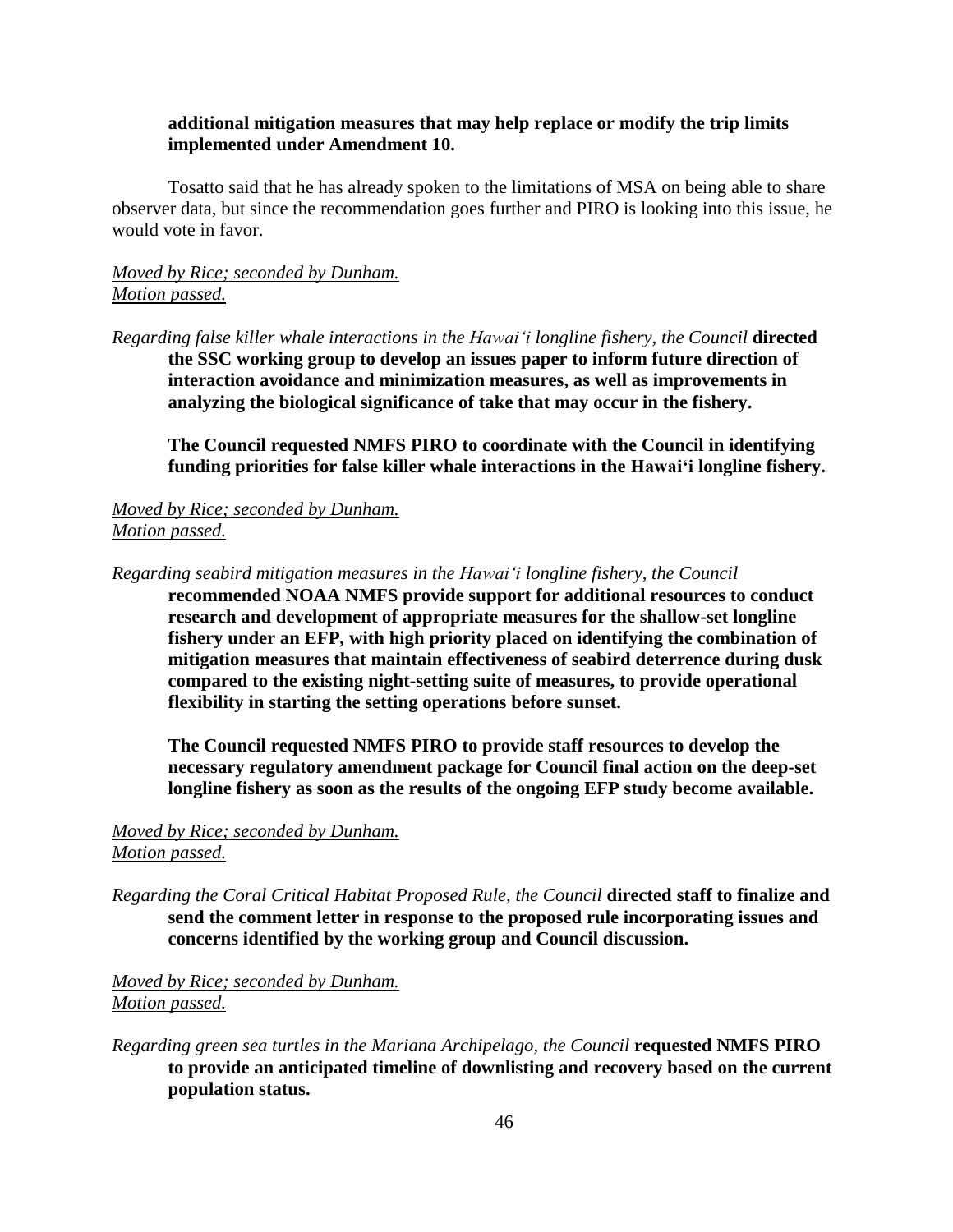Tosatto said he may have missed the discussion on this topic and he is at a loss as to where this recommendation came from. He said that the recommendation may not be accurately worded in that there is no timeline for delisting or downlisting and that there is only a timeline for status reviews and recovery. He said that with that understanding, he can provide appropriate information.

### *Moved by Rice; seconded by Dunham. Motion passed.*

#### **IX. American Samoa Archipelago**

## **A. Motu Lipoti**

Dunham provided an update on COVID-19 impacts in the Territory of American Samoa. He stated that there were still no cases of COVID-19 in the territory and commercial flights remained suspended. The first repatriation flight to transport residents back to Tutuila, was March 1, 2021. That flight returned home more than 150 stranded individuals or medical referral patients. Outbound flights took only medical referral patients and people stranded in American Samoa. The suspended flights continue to affect fishing operations, especially the tuna industry. Vessel owners could not recruit off-island crew members or technicians to work on their vessels. He said shipping delays due to COVID-19 restrictions have also affected fishing operations and seafood vendors.

Dunham reported the DMWR has completed the application process for the Coronavirus Aid, Relief and Economic Security (CARES) Act funding. He said that members of the American Samoa Longline Association submitted applications, as well as a large number of subsistence fishers. Dunham said no funding has yet been distributed.

Dunham reported on the alia fishery in American Samoa, noting that the alia boats have experienced low catch numbers in the last three months. While some species caught were abundant, the catches were generally small. Alia fishermen reported an abundance of tagi (dogtooth tuna) and skipjack in January and February. The fish caught were around eight to 10 pounds each. There was a brief increase in asi asi (yellowfin tuna) caught in January and early February.

Overall, Dunham said there were low catch numbers for pelagic trolling and bottomfish fisheries in American Samoa. The high wind and surf days reduced the fishing effort in the past months. Shark depredation has also resulted in many pelagic and bottomfish catch losses. Dunham said there have been confirmed sightings of bull sharks in Pago Pago Harbor.

Nate Ilaoa, Council staff, provided an update on the longline diversification project. He said that eight vessels of the local longline fleet will be entering the jig albacore fishery in the southern waters of the U.S. EEZ around American Samoa. Three of those vessels have started jigging with limited success in their initial trips. Albacore caught from these trips are delivered to the cannery, with any other pelagic species landed being sold to local businesses. Ilaoa said that the fleet normally targets albacore with deep-set longline gear between April and December.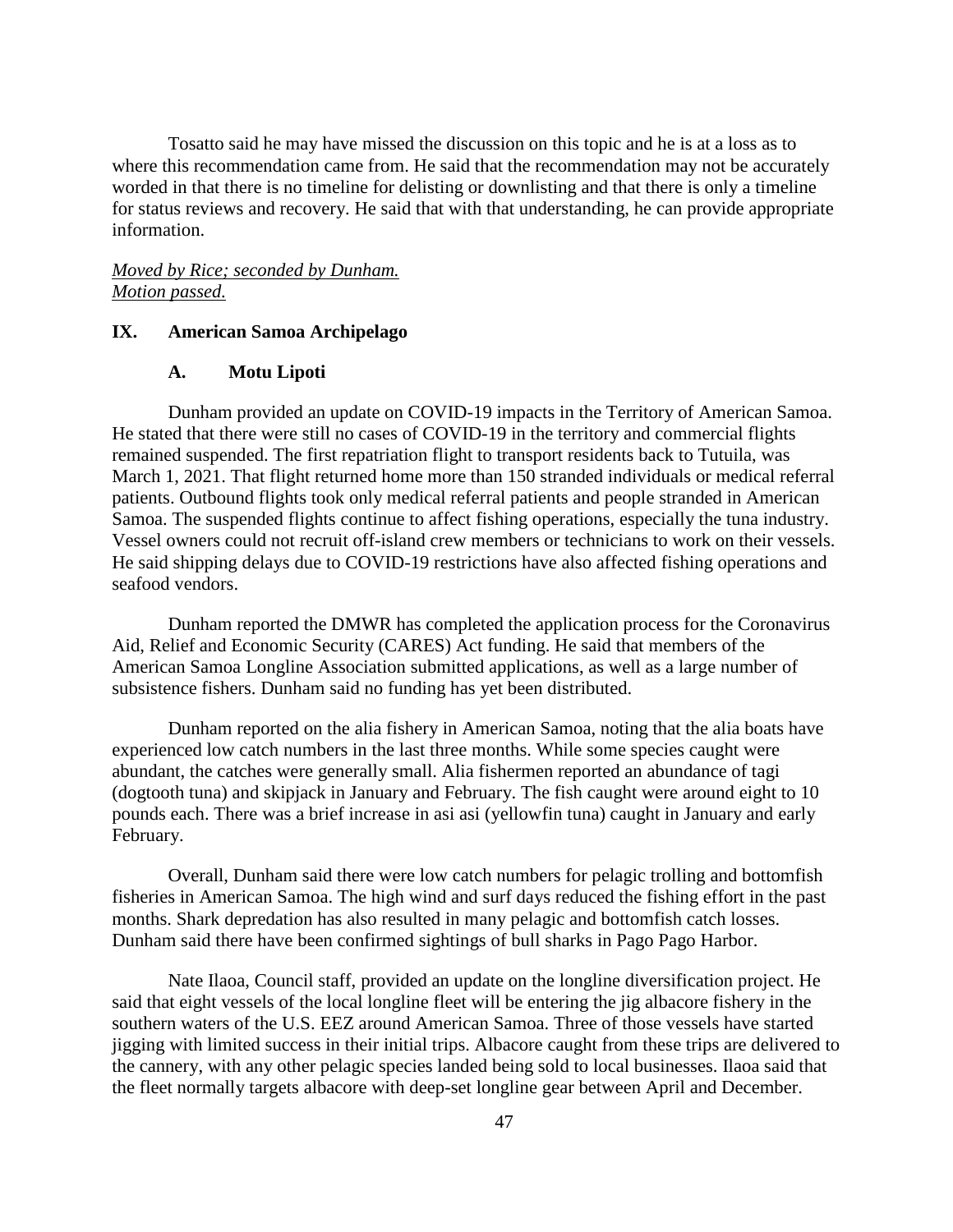During the off-season, longline vessels hope to enter the jig fishery from mid-November through early spring. This will increase fishing operations after longline season, with more catch and increased effort.

### **B. Department of Marine and Wildlife Resources Report**

Domingo Ochavillo, DMWR, provided the agency report. He said that the spearfish fishery landed 6,000 pounds, rods and reels landed 600 pounds and thrownets landed 400 pounds from December to February. The top species caught were *Acanthurus lineatus* and *Myripristis berndti* (two species of unicornfish), and mullets. The unicornfish are caught mostly by spearfishing and the mullets by thrownet. Boat-based creel surveys showed that the top-recorded species were marlin, with more than 20,000 pounds caught, and wahoo with 8,000 pounds. Swordfish and yellowfin tuna were the top commercial landings. Bottomfishing, trolling and a mix of bottomfishing and spearfishing were the most commonly used gear by boat fishermen.

Ochavillo reported that DMWR also held a Seafood Vendors Forum in December 2020 to discuss reporting issues and other matters related to the Vendors' Receipt Program.

Ochavillo said there are two FADs being assembled for the upcoming fishing tournament in April. Satellite buoys will also be deployed soon to provide information on species and the number of fish that aggregate around the FADs. Ochavillo also reported that the Giant Clam Program is still ongoing, noting that DMWR is working with the University of Hawaiʻi to look at the genetics of giant clams found around the Samoan Archipelago.

Other initiatives include working with PIRO on the Coral Reef Fishery Management Plan (CRFMP) and the Territorial Bottomfish Fishery Management Plan (TBFMP). Ochavillo said that working groups for the CRFMP have been identified and hopes that the group will contribute to the TBFMP. Ochavillo said DMWR is planning meetings with fishermen in Tutuila and Manua in the upcoming months to discuss the TBFMP. The American Samoa AP reviewed the Marine Conservation Plan and had one recommendation related to bottomfish research.

DMWR developed a Creel Data Collection Improvement Plan. Ochavillo said funding has been made available for DMWR to develop its Creel Data Collection Program and is working with WPacFIN staff to make improvements.

Ochavillo reported that his staff has coordinated with the Coral Critical Habitat Working Group to develop a local marine habitat map to show those coral critical habitats are not found everywhere. He said data used to develop these maps are the BSIA. He also noted that critical habitat for ESA-listed corals is only found in small areas southwest of Tutuila and Manuʻa, and none at Rose Atoll.

Ochavillo reported that the Coral Reef Advisory Group has been working on watershed planning for the villages of Aua and Fagaʻalu, which are local priority watersheds. There are also efforts to develop a Coral Reef Restoration Program for American Samoa. There are concerns about invasive algae in Tutuila and Manuʻa. Ochavillo said there have been recent discoveries of large Porites coral off of Taʻu. The Coral Reef Advisory Group found and documented large Porites in Manuʻa, especially around Taʻu.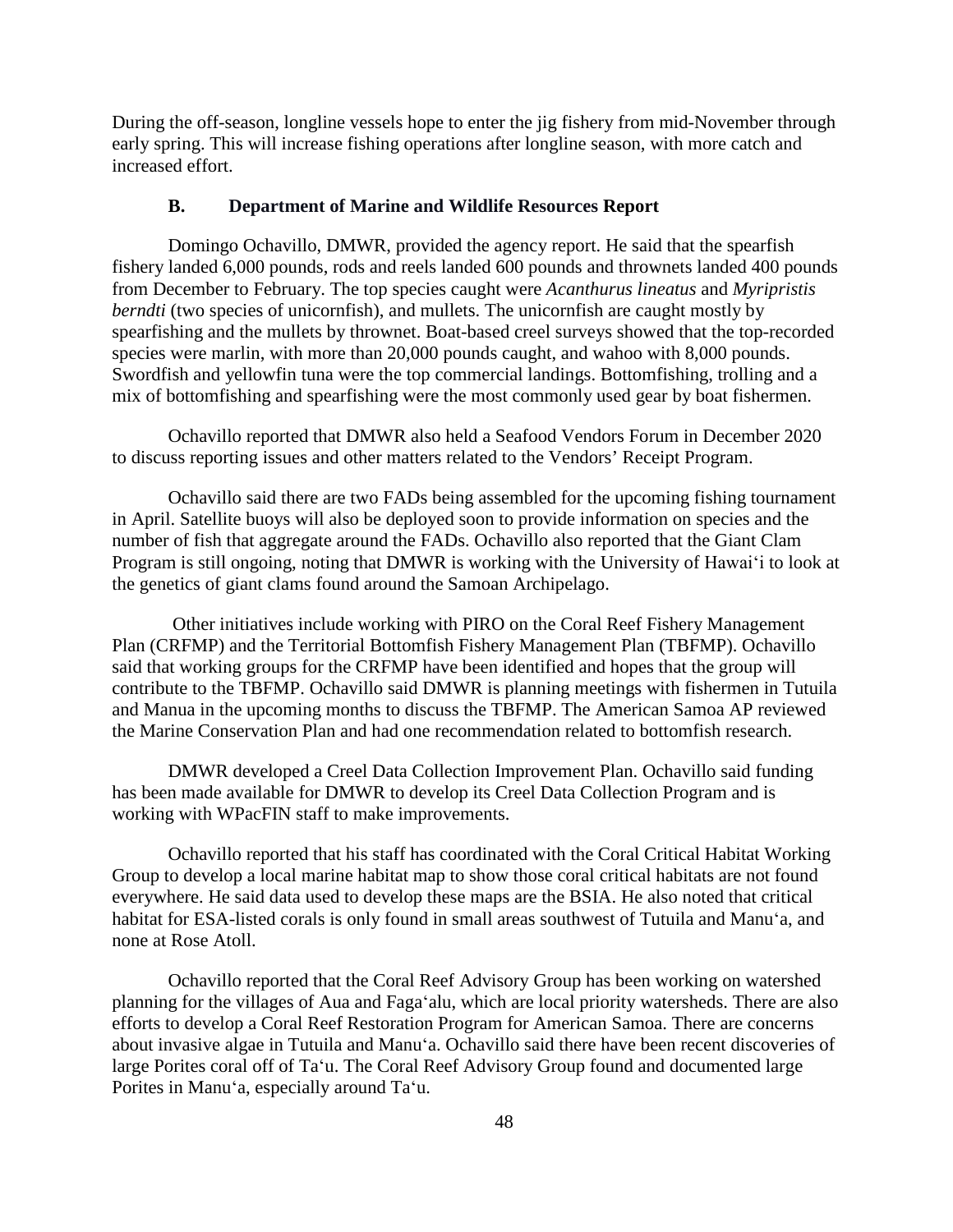The DMWR Enforcement Division has inspected 18 stores and 11 restaurants, giving out five citations. The Enforcement Division also conducted land and sea patrols, inspecting 47 fish containers and 10 vessels.

DMWR continues to develop a genetic seascape of the Samoan Archipelago. Ochavillo said the project will identify if there are fish stocks that share the same genetics with independent Samoa, which is critical for management measures taken in the territory.

Gourley asked which species of giant clam DMWR is planning to use to repopulate American Samoa reefs.

Ochavillo said DMWR is looking at using mostly *Tridacna maxima* and *Tridacna noae*, which are both found in the territory. There have been discussions on importing giant clams, *Tridacna derasa* and *Tridacna gigas*, which are currently under ESA review. Importing foreign marine organisms also raises concerns for disease and invasive species, so DMWR is focusing on local species.

Watamura said that he has worked with the developer of the Lokahi fishing app to have virtual monthly and annual tournaments. He said prizes are awarded by a random draw instead of by catch size. This encourages everyone to participate and log their data on the Catchit Logit app since anyone can be a winner.

Ochavillo thanked Watamura for his insight and asked if Watamura would share more information about the app used in Hawaiʻi.

## **1. CARES Act Distribution of Funds**

Soliai gave a brief update on CARES Act funding for American Samoa. He said the deadline for the application was in December 2020. At the close of the deadline, there were close to 10,000 applications for American Samoa. He said the process of screening applications has been lengthy, but is now complete. The next phase is to have the Review Committee review the applications and send them to the Pacific States Marine Fisheries Commission. Soliai said that his staff hopes to send the applications to the commission sometime in April.

### **2. Coral Reef Fishery Management Plan**

This item was covered under a previous agenda item.

### **C. Department of Commerce Alia Tele Project**

Michael McDonald, American Samoa Department of Commerce (ASDOC), provided an update on the Alia Tele Project. He said that as of Nov. 25, 2020, the Economic Development Administration awarded \$4.3 million for the project. The grant is to purchase four upgraded commercial alias, known as alia tele or super alias. One of the four vessels will serve as a training platform, while the other three will be used as business incubators. He said the goal is to support improved diversification of local economy with an emphasis on the local fishery. The project is currently in the initiation phase of completing administrative tasks and duties, and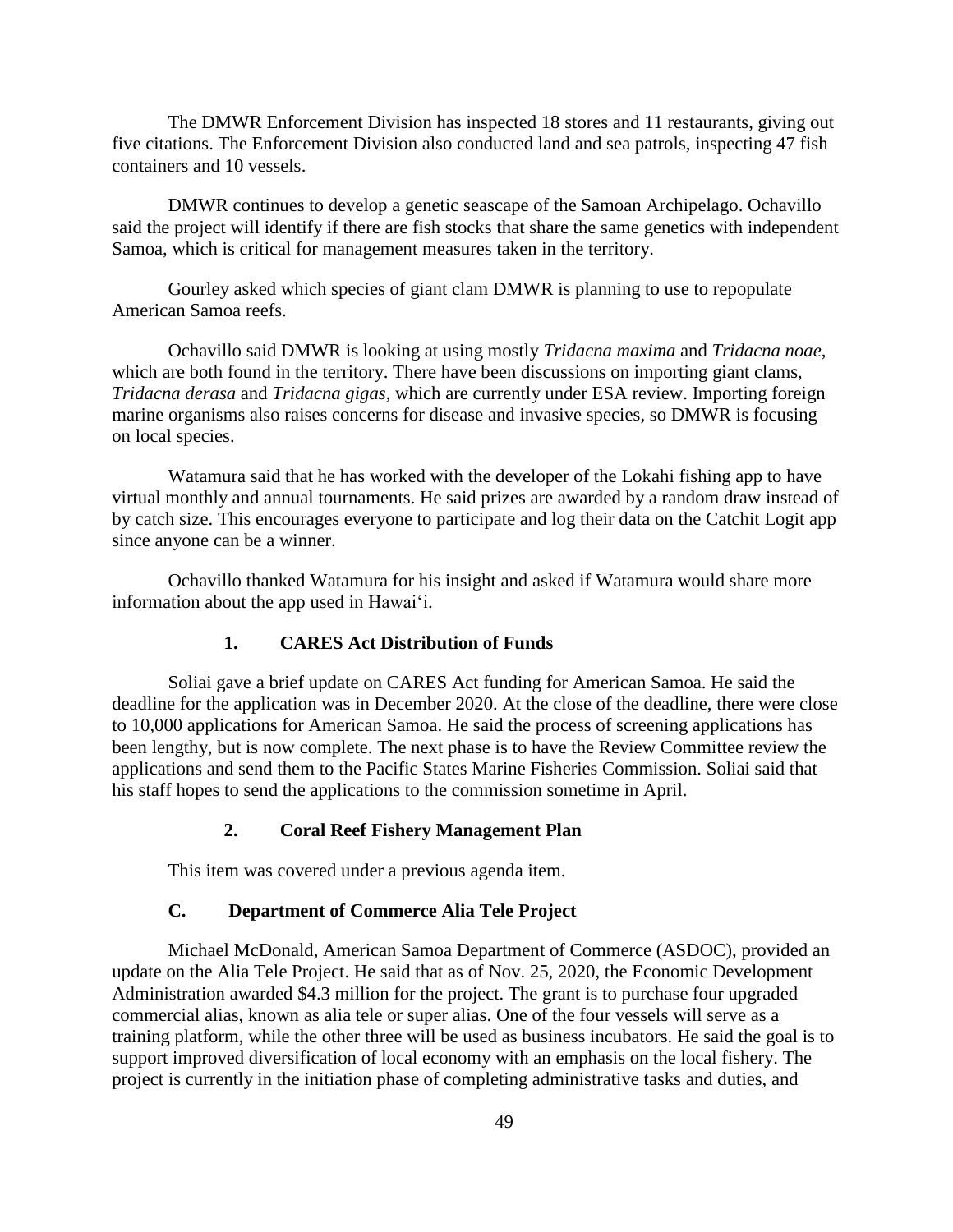administering of the grant through the grantor and American Samoa Government Treasury. He reported that ASDOC plans to hire a project manager, administrative assistants, trainers and other key staff.

McDonald said that he has been writing the request for proposals and expects to publish them through the American Samoa Procurement Office by mid-April. When the contract is awarded, ASDOC expects the delivery time to be 10 to 12 months. His staff is focusing on development of the training and business incubator project, which will include a crew track and an owner track. Other plans to identify or construct facilities to process, store and distribute catches are also underway. McDonald said that the Council and other key stakeholders play important roles in the successful implementation of the project.

Dunham asked if the super alias will be built locally or fabricated off-island.

McDonald said that any U.S.-based organization or business is eligible to submit a proposal. He said though the preference is to build local capacity, it is not certain whether the skills or capability exist on-island. He also noted that private operators will have the opportunity to incubate their business using one of the super alias, secure their own fishing vessel and graduate out of the incubation program, allowing a new candidate to enter the program.

Dunham asked what type of fishing the alias will be designed for, and if the program aims at furthering the bottomfish, pelagic, or longline fishery.

McDonald said the super alia will be designed to be a multi-purpose vessel that could be used for bottomfishing and longlining.

Rice asked Tosatto if the Jones Act applies to American Samoa, since foreign-built hulls that come to Hawaiʻi are not allowed to sell fish.

Tosatto said that the Nicholson Act amendments to the Jones Act allows for foreign-built hulls to be used for fisheries out of American Samoa.

### **D. Post Authority Malaloa Commercial Dock Extension Update**

Ilaoa provided an update on the Malaloa Commercial Dock Extension based on a report from the Department of Port Administration (DPA) Director Chris King. Ilaoa said the project was funded through the Sustainable Fisheries Fund (SFF) in response to a request from the longline fleet for the extension of the dock space. The groundbreaking ceremony was May 7, 2020, however, the construction has been delayed due to COVID-19 restrictions and the closure of territorial borders. DPA is working with DMWR to complete an environmental assessment (EA) to satisfy the conditions for the permit. The most recent draft of the EA was sent to the Department of the Interior (DOI) in November 2020 for review. Comments and concerns from this review are currently being address by DPA.

### **E. American Samoa Bottomfish Fisheries**

#### **1. Territorial Bottomfish Fishery Management Plan**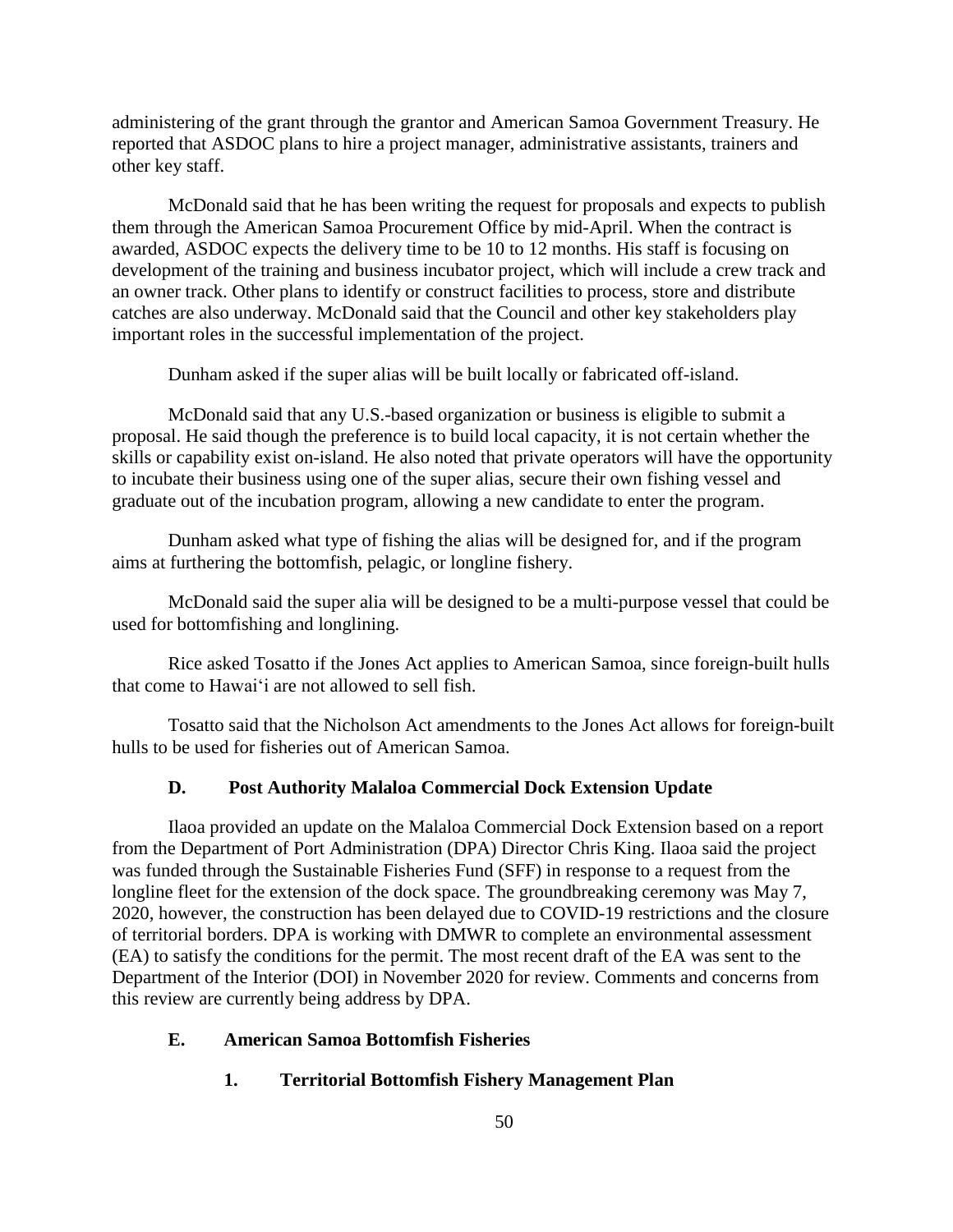Ochavillo reported that the TBFMP aims to address the bottomfish stock status, recognizing that 85% of the fishing grounds for bottomfish are within territorial waters. The TBFMP is to complement the American Samoa Fishery Management Plan (FMP), the rebuilding plan and the American Samoa Community Development Plan that is being drafted. The TBFMP will include current regulations and proposed regulations for the conservation and management of American Samoa bottomfish.

Ochavillo presented some objectives of the management plan, noting that additional objectives and comments are anticipated after meeting with fishermen in Tutuila and Manuʻa. The meeting with the fishermen is an opportunity to raise awareness about the TBFMP, but also to incorporate fishermen's recommendations. DMWR wants to collect fishery information, enhance DMWR capacity for bottomfish research and implement culturally sensitive management measures.

Ochavillo presented on current territorial management measures, existing federal management measures and proposed management measures. The proposed management measures include mandatory reporting, dealer licensing, vessel registration and notification, seasonal and area-based management, and catch-based management. DMWR plans to formulate an enforcement and compliance monitoring plan.

#### **2. Approaches for Bottomfish Fishery Management**

Marlowe Sabater, Council staff, presented information on fish landings in American Samoa and neighboring countries based on as FAO report. He noted that American Samoa annually lands 120 mt for subsistence and 42 mt in commercial landings. In neighboring Samoa, 5,000 mt are landed for commercial and subsistence combined. Niue, Tokelau and the Cook Islands also land more fish for subsistence than commercial. He said that in this region, most fisheries are noncommercial. Sabater also showed figures from 2009, showing that 57% of the population in American Samoa lived under the poverty level. In 2017, the governor at the time reported that that number increased to 65%.

Sabater presented on approaches for bottomfish fishery management. There are three different elements in managing the small bottomfish fishery in American Samoa: the federal BMUS Rebuilding Plan, TBFMP and Community Development Plan. Ochavillo reported on the TBFMP under the previous agenda item and Sabater focused on the two other elements.

Sabater provided a brief overview of the rebuilding plan requirements and the Council actions through its 184th meeting in December 2020. PIRO notified the Council in February 2020 of the obligation to end overfishing and implement a plan to rebuild the bottomfish stock. Upon receiving the stock assessment in October 2019, the Council requested NMFS to implement an interim measure to reduce overfishing while the BMUS Rebuilding Plan was being developed. The BMUS Rebuilding Plan will be implemented to replace the interim measure later in 2021. The Council at its 184th meeting directed staff to work with the action team to further analyze the impacts of the BMUS Rebuilding Plan.

Following the December 2020 meeting, the action team noticed that the definition of the biomass projection used in the stock assessment did not reflect the National Standard 1(NS1)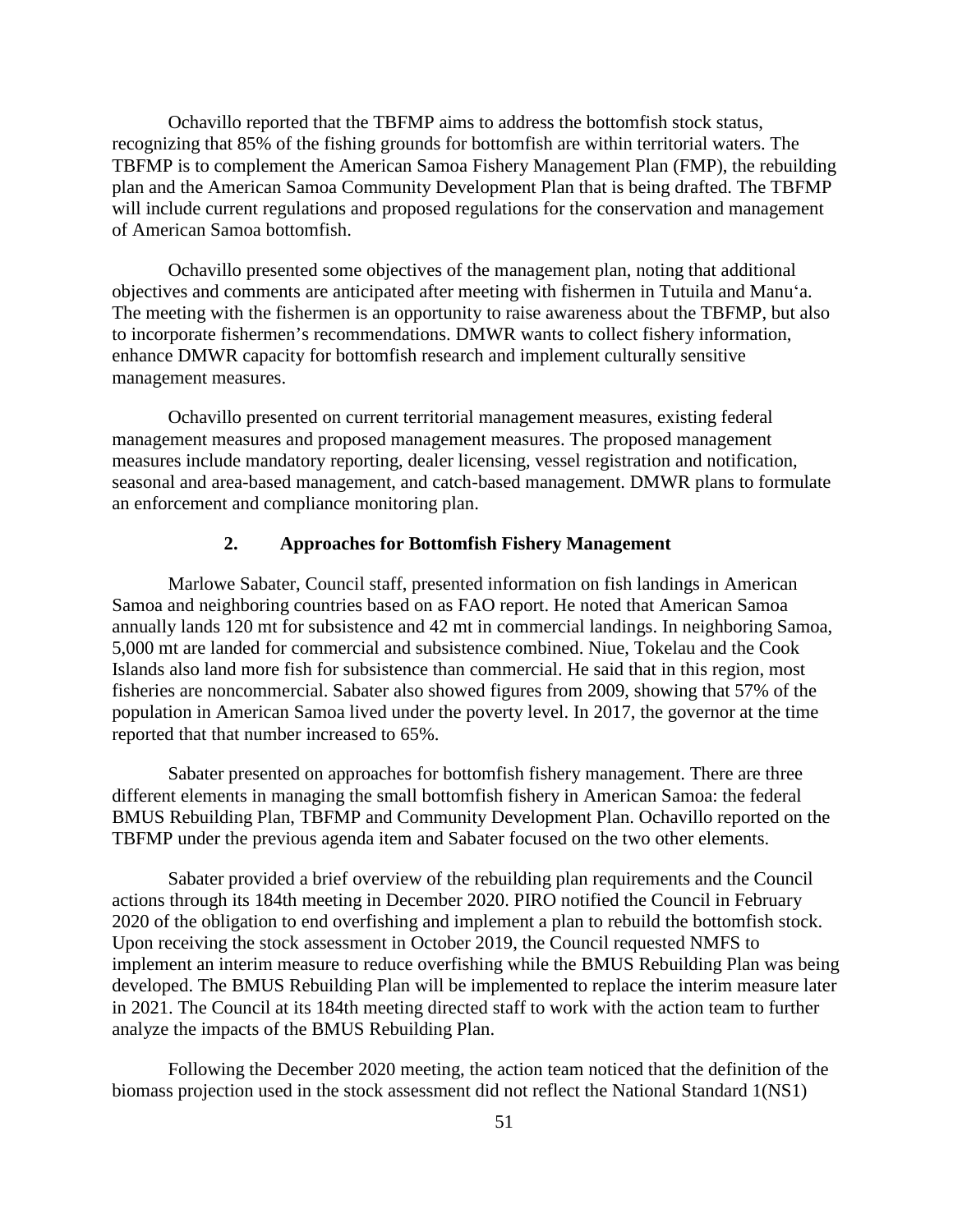language requirements. The assessment defined biomass projection as the medium biomass projected over time and the number of years to reach  $B_{MSY}$  (maximum sustainable yield), whereas NS1 defines it as the 50% probability of the biomass reaching  $B_{MSY}$ . The projection should also start in 2022 instead of 2020, which was used in the assessment. The new projections are slightly more optimistic for American Samoa than the original assessment. Sabater described other changes made since the December 2020 presentation, which were that the ACL action is now merged with the BMUS Rebuilding Plan action, the catch history is now based on the time series used in the assessment and the baseline scenario is using the status quo under the interim measure.

Sabater reviewed the three options in the BMUS Rebuilding Plan. The first option was the status quo of retaining the interim measure catch limit of 13,000 pounds, with a post-season AM and no in-season AM. The average catch was estimated to be about 14,789 pounds and this catch level is expected to remain the same under the status quo option, which would result in the ACL being exceeded. Rebuilding was expected to take more than 40 years under this option and, while the biomass would increase slightly, this option would not end overfishing.

The second option was an ACL of 1,500 pounds with an in-season AM. This alternative would rebuild the stock within nine years. It was expected that fishing would continue despite a catch limit since federal waters would be open to fishing. The expected catch would remain around 14,800 pounds, so the stock would rebuild in about 40 years. The option would also have a higher performance standard, which means that if the ACL is reached once, the federal fishery will remain closed until the stock is rebuilt or a new management approach is developed.

The third option was a moratorium on bottomfish fishing in federal waters. In the absence of catch, the stock would rebuild in eight years. However, displacement of fishing effort from federal to territorial waters can be expected without a complementary closure within three miles of shore.

Under all options, the action would start after the interim measure. Catch would continue to be monitored using DMWR creel surveys summarized by WPacFIN and all regulations would remain the same. Each option only considers actions that NMFS can take within its regulatory authority, which is in federal waters, while the majority of territorial bottomfish fishing, using habitat as a proxy, is mostly within zero to three miles from shore.

For the in-season monitoring plan, the Council would work closely with WPacFIN and DMWR for timely collection and processing of data, given that there is currently no in-season monitoring of the catch. Should there be enough information to do a with-the-year expansion, a comparison with the potential ACL would be done, with an additional expansion to be done thereafter.

Sabater provided an overview of the NEPA analysis for the impacts of rebuilding options. Alternatives 2 and 3 would both provide a slight change to the impacts due to the conservation benefits from the closure of federal waters, but the change is expected to be limited because territorial waters could remain open. The action alternatives would slightly decrease catch if the closure is implemented. For socioeconomic impacts, a revenue decrease of 12 to 13% is expected.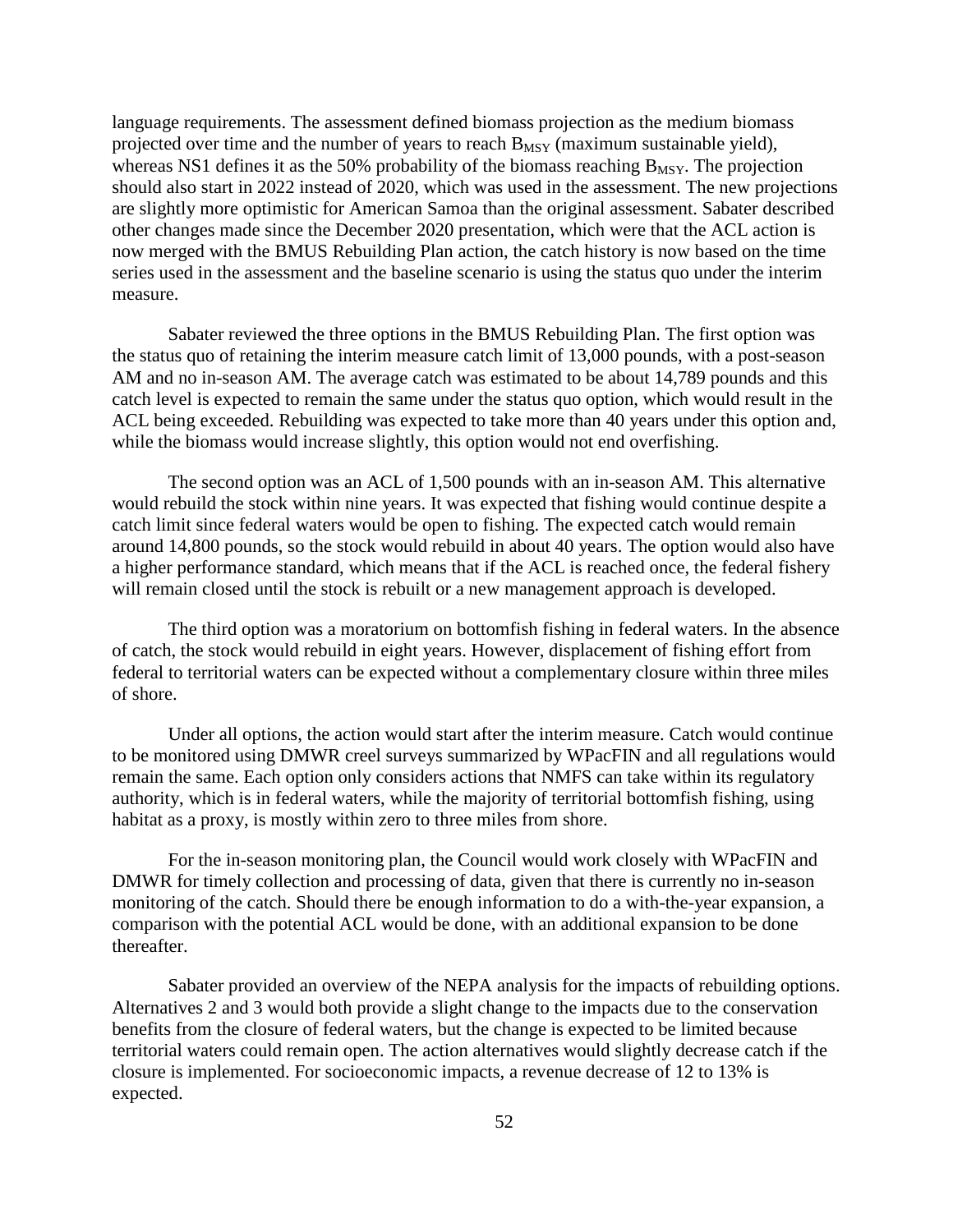There is a provision under the MSA that authorizes the Council and NMFS to establish a Western Pacific Community Development Program for any fishery under their authority. The intent of the program is to provide the indigenous community of American Samoa access to fisheries that they have traditionally depended on, but may not have the capabilities to support and participate in due to economic and regulatory barriers. The process would entail DMWR developing a Community Development Plan (CDP), submitting it to the Council for approval and the Council submitting the plan to NMFS for approval. The American Samoa CDP would aim to provide limited access to deepwater snappers for traditional, cultural and community purposes, while collecting fishery information to better understand the amount of catch. Fishermen would obtain permits from DMWR to fish in federal waters and would be required to report their fishing activity.

Rice said that he was struck by the potential economic impact of 12 to 13% revenue reduction by taking away their fishing grounds, while 65% of American Samoa's population falls under the poverty level.

Amani said that Guam is in the same boat as American Samoa.

Soliai said that American Samoa is in the current situation due to poor data. He thinks that NMFS has failed to support improving data collection in the territories in the past, and that federal actions are now being used on poor data not designed for stock assessments. Any action taken will impact the fishing community. Fishermen should utilize improved data collection measures, like the Catchit Logit app. Soliai asked that NMFS find ways to support the fishing community rather than taking federal action on a small fishery. The BMUS Rebuilding Plan hinges on the ability of the bottomfish fishery to provide cultural resources for the community. Soliai did not think that the intent of MSA and NS1 would be to take away the livelihood of fishermen when the poverty level is already high. He asked that NMFS recognize and support the territory's efforts of creating a TBFMP and the CDP for the bottomfish fishery.

Watamura asked how many bottomfish fishermen there are in American Samoa.

Ochavillo said that there are only two boats in the fishery.

Dunham added that there are six fishermen.

Watamura said that the federal action is aiming at managing a small fishery. He said he is encouraged by the Catchit Logit app, but feels that if there is a catch limit, the fishermen will stop reporting their catch once that limit is reached. It would be difficult to get a true picture of how much fish are out there.

Tosatto said that NMFS has been working on improving data collection. Data collection is moving away from fisher-dependent to fishery-independent. NMFS is looking at ways to apply National Standards in data-poor situations. However, NMFS is on a timeline to take action necessary even if that may result in some impacts, but NMFS' goal is to keep the impacts as low as possible to produce the livelihoods and resources that communities count on.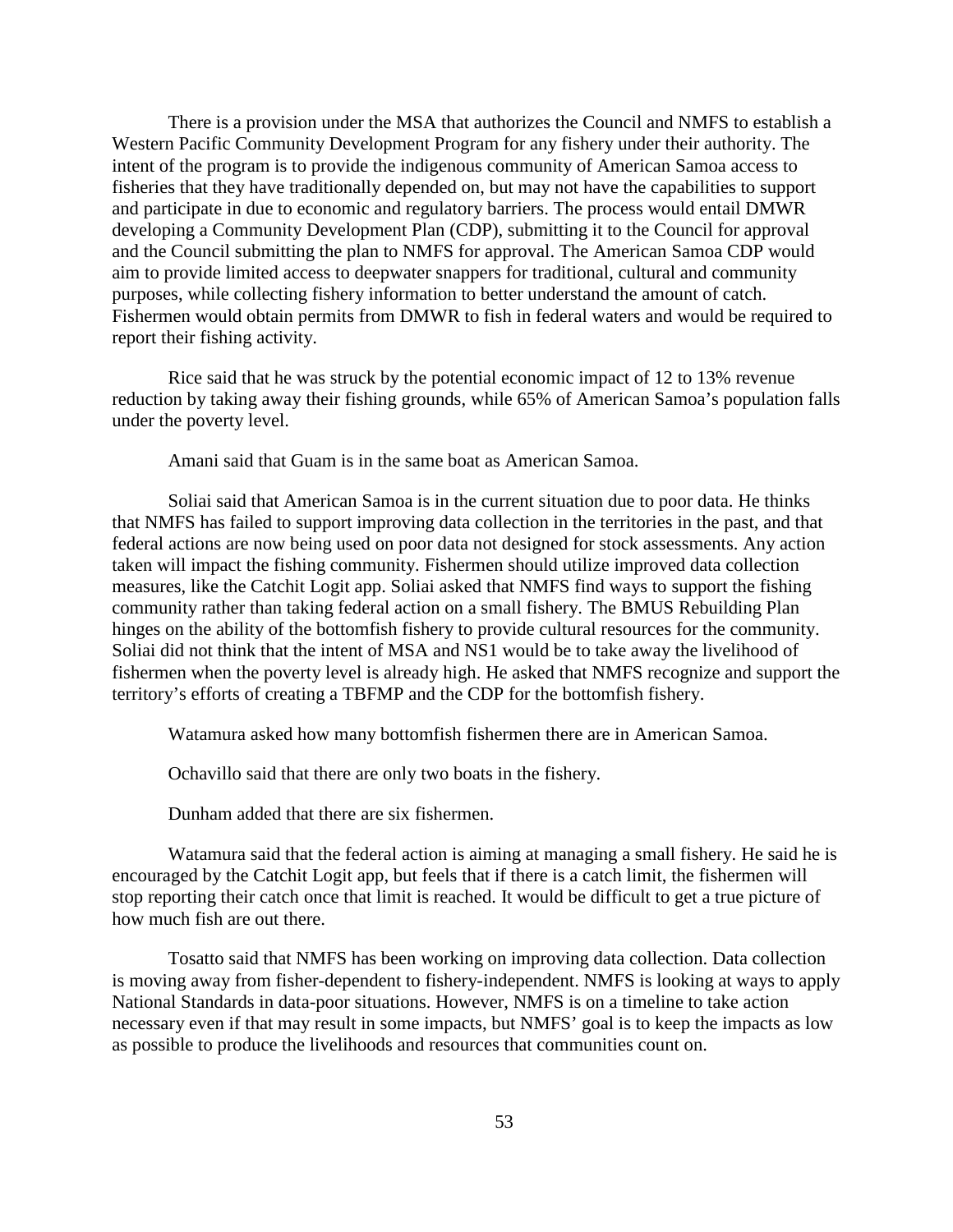Simonds informed the members that there is a discussion later in the meeting about the different EOs, including one on advancing racial equity and support for underserved communities through the federal government. There is discussion of an Equitable Data Working Group and identifying inadequacies in existing data collection programs, policies, infrastructure across agencies and strategies for addressing deficiencies.

Soliai said that many of DMWR's initiatives are to improve data collection and bottomfish management and DMWR needs the support from the Council and NMFS to make these initiatives successful.

### **F. Advisory Group Report and Recommendations**

### **1. Advisory Panel**

William Sword, American Samoa AP Chair, presented the AP report and recommendations.

*Regarding the CDP and the TBFMP*, the American Samoa AP recommended the Council request DMWR work with the AP to schedule outreach with local fishermen.

The American Samoa AP recommends the Council work with DMWR on the development of the CDP and request NMFS to provide access to bottomfish resources in federal waters for cultural and traditional purposes.

## **2. Fishing Industry Advisory Committee**

Goto presented the FIAC recommendations.

*Regarding the territorial bottomfish fishery,* the FIAC recommends NMFS find a viable solution to provide flexibility in the management of data-limited stocks. Further, the FIAC recommends NMFS engage the fishing communities of American Samoa to explain how data from the territory data collection program are generated, summarized and used in the stock assessment. In addition, the FIAC recommends NMFS review the socio-culturaleconomic information for American Samoa to provide an alternative perspective from the results of the assessment.

Goto said that this recommendation stems from the FIAC's concerns regarding the veracity of the data used in the development of the stock assessments and fishery management measures.

# **3. Non-Commercial Fishing Advisory Committee**

There were no NCFAC recommendations.

## **4. Scientific and Statistical Committee**

There were no SSC recommendations.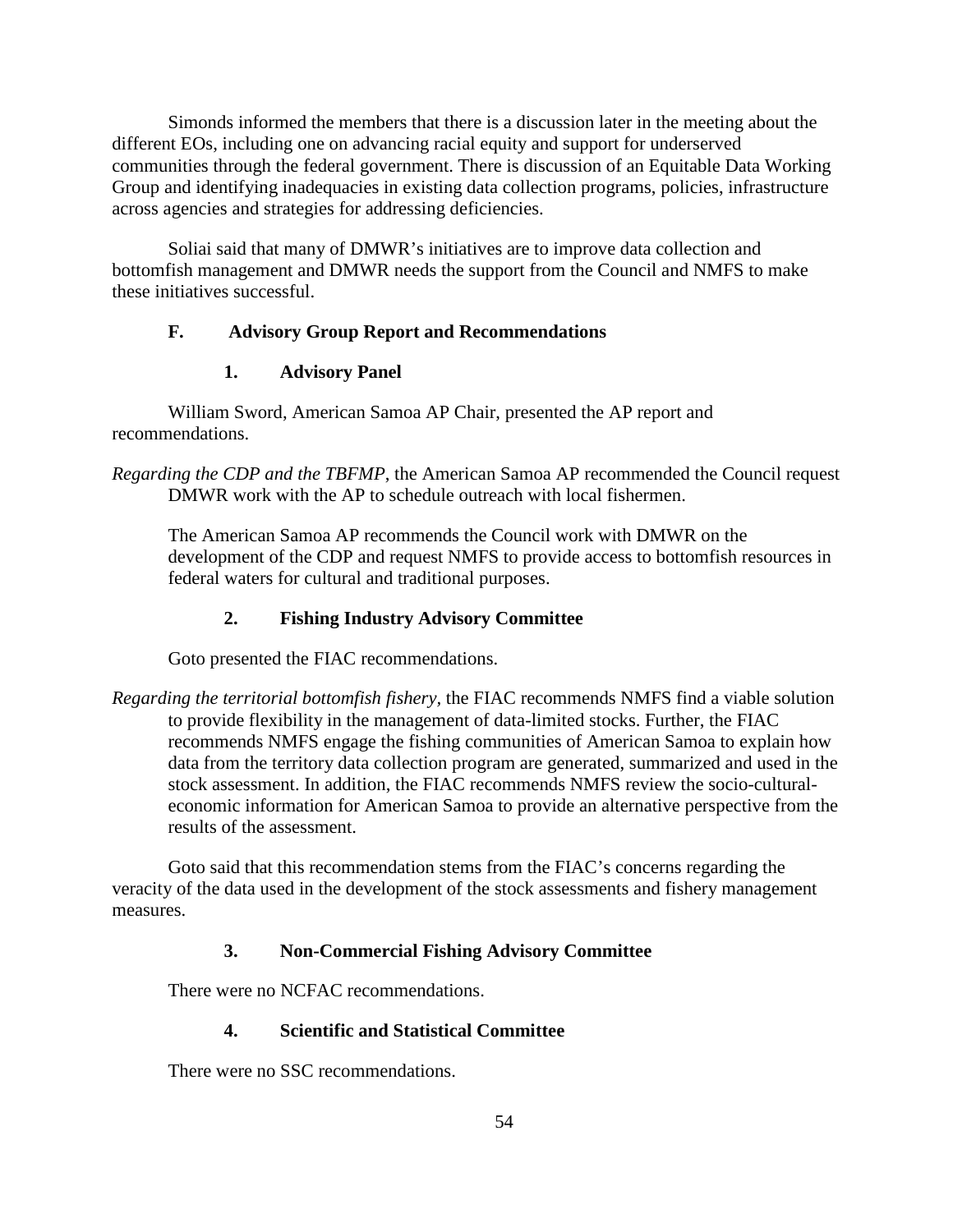## **G. Public Comment**

William Sword, a fisherman in American Samoa, commented on the purse seine fishery and longline fishery in the territory. He said that in eight years, American Samoa went from 48 purse seine boats to 13. He believes that as the number of vessels decrease, NMFS and the State Department should be concerned. He asked that NMFS support local longliners and purse seiners to supply the canneries. Sword also said that there have been a lot of shark sightings in Pago Pago Harbor and more shark predation in local fisheries. Sword urged NMFS to work with the Coral Critical Habitat Working Group in American Samoa to create maps that meet NMFS standards. He said the maps can minimize federal overreach, while still implementing reasonable and prudent solutions to coral and bottomfish fishery management.

## **H. Council Discussion and Action**

*Regarding American Samoa bottomfish fishery management, the Council* **recommended the American Samoa DMWR continue the development of the TBFMP and work with the community and pertinent agencies to approve and implement the plan.**

**The Council encouraged DMWR to complete the CDP and submit it to the Council at its 186th meeting in June 2021.**

**The Council directed staff, in coordination with the American Samoa Rebuilding Plan Action Team, to complete the rebuilding plan amendment including a comprehensive draft EA and Regulatory Impact Review and present the package for final action at its 186th meeting in June 2021.**

**The Council recommended NOAA NMFS find a viable solution to provide flexibility in the management of data-limited stocks. Further, the Council recommended NMFS engage the fishing communities in American Samoa and Guam to explain how the data from the territory data collection program is generated, summarized and used in the stock assessment as part of the data workshop in 2021 for American Samoa and in 2023 for Guam.**

**The Council directed staff to work with the Social Science Planning Committee (SSPC) to review the socio-cultural-economic information for American Samoa to provide additional context in interpreting the results of the stock assessment prior to the data workshop in 2021.**

Tosatto emphasized the importance of communication between DMWR, Council staff and NMFS in the development of the CDP. He said that there are some limitations in using the program in addressing overfishing circumstances.

Soliai stated that that is the goal for all involved.

*Moved by Rice; seconded by Dunham. Motion passed.*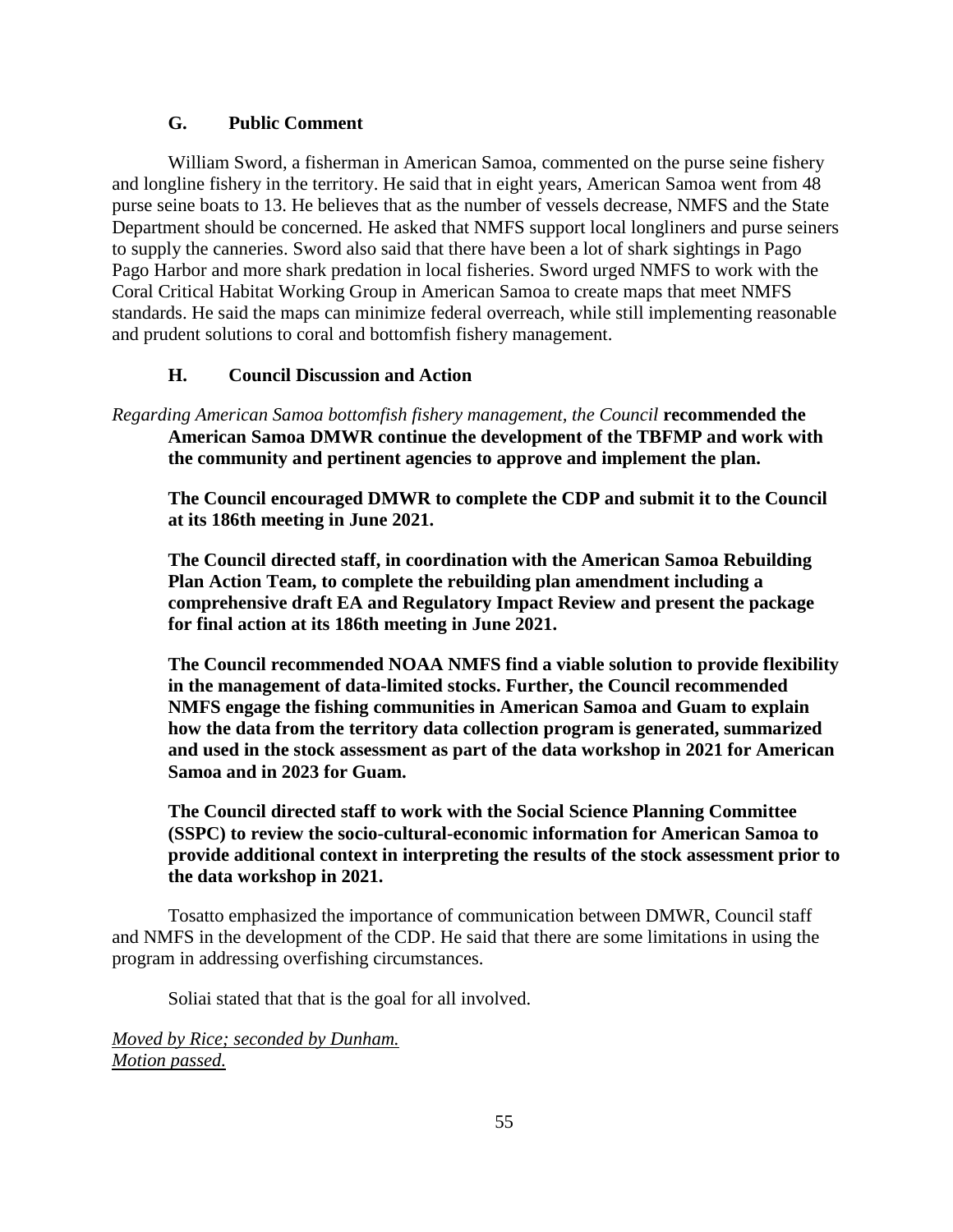## **X. Mariana Archipelago**

### **A. Guam**

#### **1. Isla Informe**

Dueñas reported a fishing derby was held March 13, 2021, hosted by local charter organization Shut up & Fish Guam. He asked the Council for a moment of silence to acknowledge the death of a derby participant who suffered a fatal heart attack right after landing a blue marlin.

Dueñas said Guam had been a tuna transshipment hub from the early 1980s with a purse seine industry. By the 1990s, Guam had 135 to 150 foreign longline vessels transshipping tuna to Japan. But for various reasons, including the COVID-19 pandemic, the industry closed with the last operation shutting down Dec. 28, 2020. Although tuna was caught outside of the U.S. EEZ off Guam, the local community benefited with some of the fish from the vessels, supplementing local catch. Other than the continued importation of gassed tuna, there is only one local artisanal fisherman providing fresh tuna now. The decline in tuna transshipment through Guam resulted in increased potential for revitalization of pelagic fishing in Guam.

Dueñas updated the Council on the Guam Fishermen's Cooperative Association's (Coop) new facility. Co-op board members, led by Joaquin Flores, are actively working on getting the project underway. Construction of the new facility is estimated to start in August 2021. The governor of Guam secured \$1 million through the Guam Economic Development Authority (GEDA) and Port Authority of Guam to assist with the construction of a seawall. Congressman Michael San Nicolas was scheduled to meet with Co-op President Manuel Dueñas and the board of directors in the upcoming weekend to seek additional funding from Congress.

Amani reported that COVID-19 restrictions limited pelagic fishing to larger vessels, while spearfishing dropped off. Fishing was not considered an essential activity and was not allowed until later when two fishers were allowed but had to be from the same household. When all restrictions were lifted, an increase in fishing activity was observed, especially during the calm summer months where there was an increase in new fishers with new boats, especially for deep bottomfish fishing. Catches were posted on social media. Fishers caught fish regardless of where they fished. Amani said her restaurant purchased many different species from many of the new fishers, including from kayakers. The charter fleet was hit hardest by the pandemic. COVID-19 restrictions on charter fishing were eventually lifted but operators continued to struggle because there are no tourists. The military remained the only source of customers.

## **2. Department of Agriculture, Division of Aquatic and Wildlife Resource Report**

Muña-Brecht presented the DOAg, Division of Aquatic and Wildlife Resources (DAWR) report. During the pandemic, DAWR did not conduct boat-based creel surveys, but increased the number of participation surveys. From August through December 2020, DAWR conducted 52 participation surveys, which does not provide a complete picture of fishing activities, but is an indication of the number of fishers who used boats. Of 117 surveys from July 1 to Dec. 31, 2020,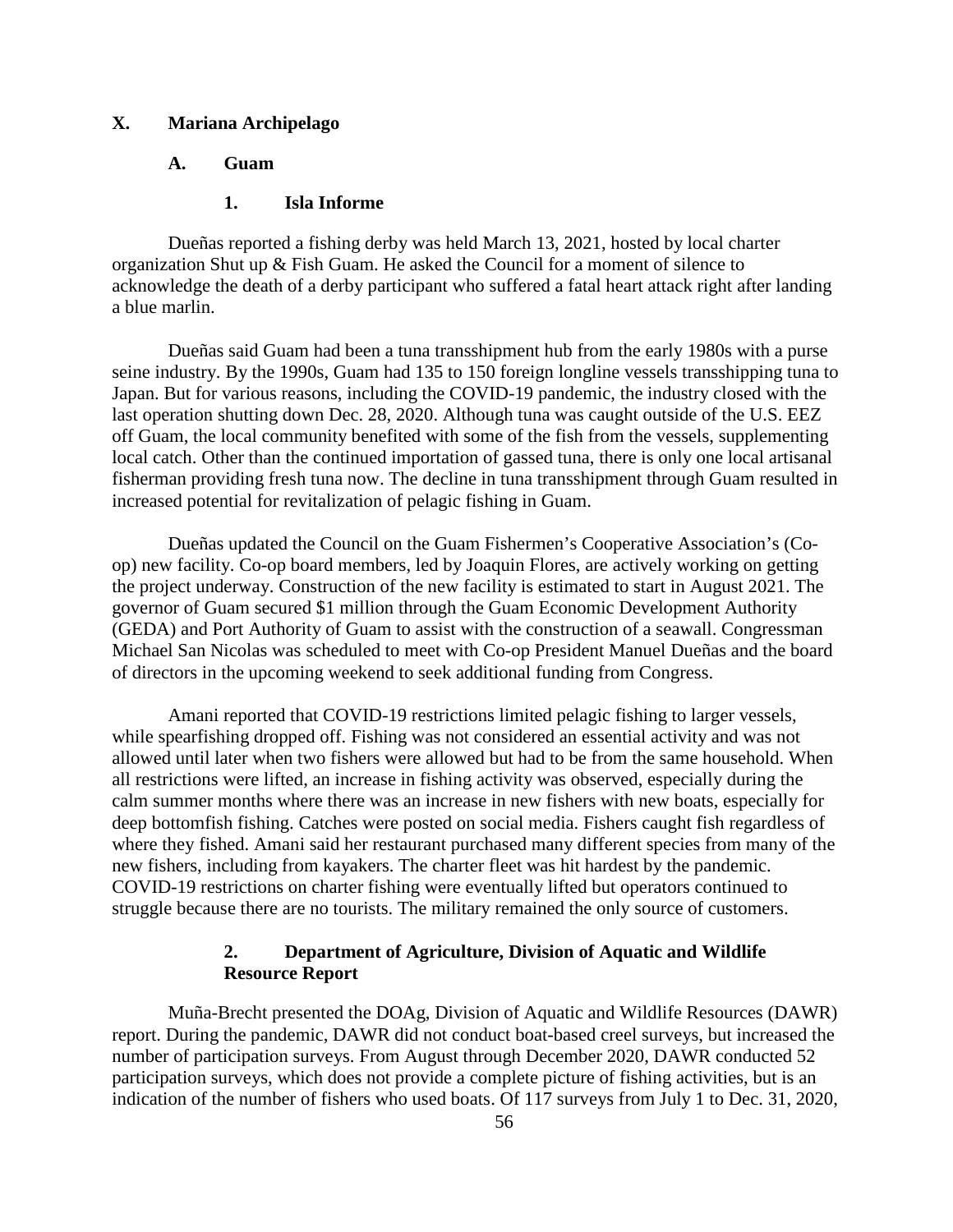DAWR noted the largest fishing activity was trolling, followed by bottomfish fishing then spearfishing. Through the expansion system, 103.5 mt of boat-based fish were estimated to be harvested during this period. The top two species caught were bonita (75.3 mt) and yellowfin tuna (10.4 mt). Yearly CPUE values for fishing from July 1 to Dec. 31, 2020, show the following kilograms per gear hour: trolling - 1.37, bottomfishing - 0.46, atulai night jigging - 13.5, spearfishing - 0.11 and castnet - 3.0.

Muña-Brecht said GEDA advised DAWR the agency did not need DAWR funding to conduct soil boring tests with the Talofofo Boat Ramp. Instead, GEDA is shifting its approach to advertise a request for proposal that would include design and the building of the facility. GEDA will soon call a meeting to discuss and review progress. On the Agat Marina Dock B replacement project, the memorandum of understanding is currently being reviewed by DOAg before returning it back to the attorney general's office for signatures. The memorandum of understanding for the harbor of refuge was finalized and is now with the governor for signature. The Merizo Pier and Small Boat Ramp repair project had the work request forwarded to the Bureau of Budget Management Resources and the Department of Administration in January 2021. Once signed by these two agencies, funding will be deposited with the Department of Public Works and work can begin.

DAWR had been issuing special fishing permits for the Tumon Bay and Piti Bomb Holes Preserves and for limited fishing activity at the Achang Reef Flat Marine Preserve for the harvest of atulai (scad mackerel), i'e (juvenile jacks) and mañahak (juvenile rabbitfish) during the pandemic.

Regarding FADs, Muña-Brecht reported a work request is already with the Department of Administration and Bureau of Budget Management Resources, bringing the project closer to replacing those missing. This will be done before there is a new permitting process, after critical habitat designation is established.

New requisitions are being submitted to replace the 17 shallow water mooring buoys that are missing. Regarding the fishing platform, a DAWR biologist conducted a biological assessment to install solar-powered lights on the top and the Fishermen's Code of Conduct sign on the fascia and the assessment is now being reviewed by the USFWS.

Muña-Brecht said two sea turtles were found stranded between November 2020 and February 2021. Fibropapillomatosis was confirmed from tissue samples of the first turtle sent to Honolulu for testing, which was the first confirmed incidence in Guam. The turtle was later euthanized. The second turtle was found with suspected fibropapillomatosis and confirmation is pending. A sea turtle carcass was observed in the inner harbor of the U.S. Navy base, but was not retrieved. DAWR has two biologists who conducted sea turtle nesting surveys, one on Cocos Island Dec. 20, 2020, and another at Jinapsan Beach Feb. 17, 2021. Between December 2020 and February 2021, DAWR conducted an inventory of sea turtle activity at Seaplane Ramp and found six nests. Hatching success varied between 4 and 74% and emergence success between 4 and 72%.

Muña-Brecht also provided updates on the replacement of cultural signs placed around the island and recent man-o-war jellyfish reports.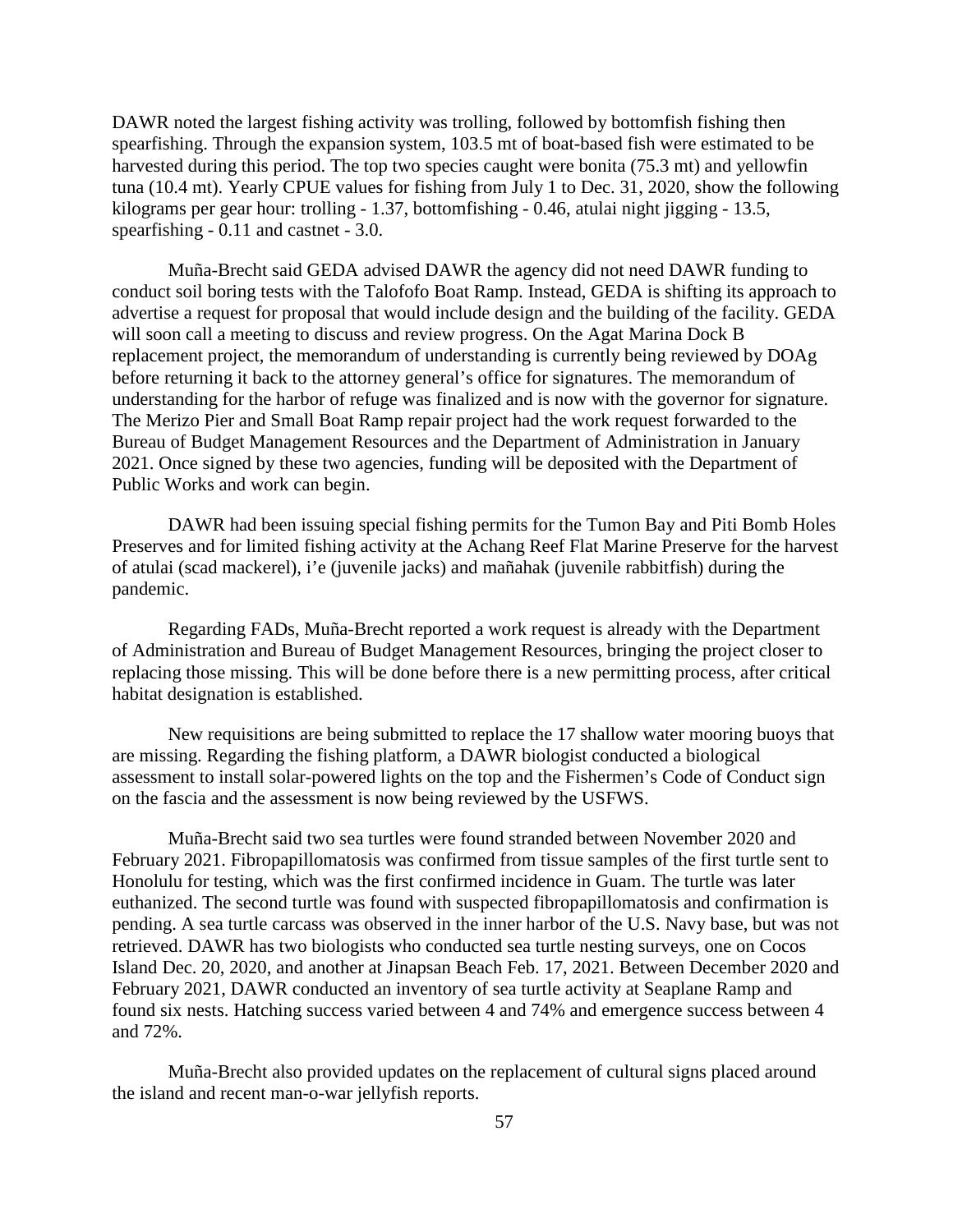#### **a) CARES Act Distribution of Funds**

Muña-Brecht provided an update on the Guam CARES Act Fisheries Spend Plan. DAWR drafted four amendments to the plan with some fishers having already received payouts from the first set of applications sent to the Pacific States Marine Fisheries Commission. 79 subsistence fishers have been paid \$1,045.72 each, totaling \$82,611. An additional 52 payments and part of the next batch are pending. 86 fishers have received, or will be receiving, payments within the next week totaling \$152,000, of which, seven are commercial fishers, with their funds totaling \$70,000. About 285 fisher applications have been processed or are being processed, far short of the 800 who registered. Challenges with the process include hesitancy by fishers to fill out or complete application forms. To address these issues, DAWR staff visit boat ramps, platforms and marinas three times per week to assist fishers with their application forms. DAWR issued press releases and made phone calls to fishers who have registered, asking them to fill out application forms.

#### **b) Mandatory Licensing and Reporting**

Muña-Brecht reported that the status of Guam's mandatory fishing license and reporting has not changed. There had been discussion with DOAg Oversight Chair Senator Clynton Ridgell whether there is a need to rescind the law which established the Guam Ocean and Fisheries Management Council, which was created to oversee fishing activities and regulations offered through DAWR. Muña-Brecht said this is a duplicative process already being exercised through public hearings and adds another layer for DAWR before regulations can be introduced. The oversight chair thinks the governor can appoint members to the Guam Ocean and Fisheries Management Council, even if it no longer exists.

#### **c) Coral Reef Fishery Management Plan**

Muña-Brecht provided updates on the status of the Guam CRFMP. The first CRFMP meeting was convened in late February, with stakeholders from nonprofit organizations, the University of Guam, Guam Council staff, all DAWR biologists and government of Guam agencies such as the Environmental Protection Agency, Coastal Zone Management and the Bureau of Statistics and Plans. The group has since broken up into subgroups, each led by DAWR biologists. These subgroups include enforcement, regulatory and policy, economy and business, and data, which was further subdivided into fishery, life history, socioeconomic and habitat data. All are making progress, with three of the five subgroups having held their first meetings. An invitation will be extended to interested federal counterpart agencies to participate.

Sakoda said that he noticed the spearfishing CPUE was low in the boat-based creel survey data. He asked if there are any trends since the SCUBA spearfishing ban was implemented and if DAWR is tracking the trends through either fishery-dependent surveys or fishery-independent surveys.

Muña-Brecht said she is hesitant to say if there are any changes or trends because behavior changes cannot be determined due to inability for conservation officers to observe illegal fishing since their boats do not have chart plotter equipment necessary to conduct night investigations.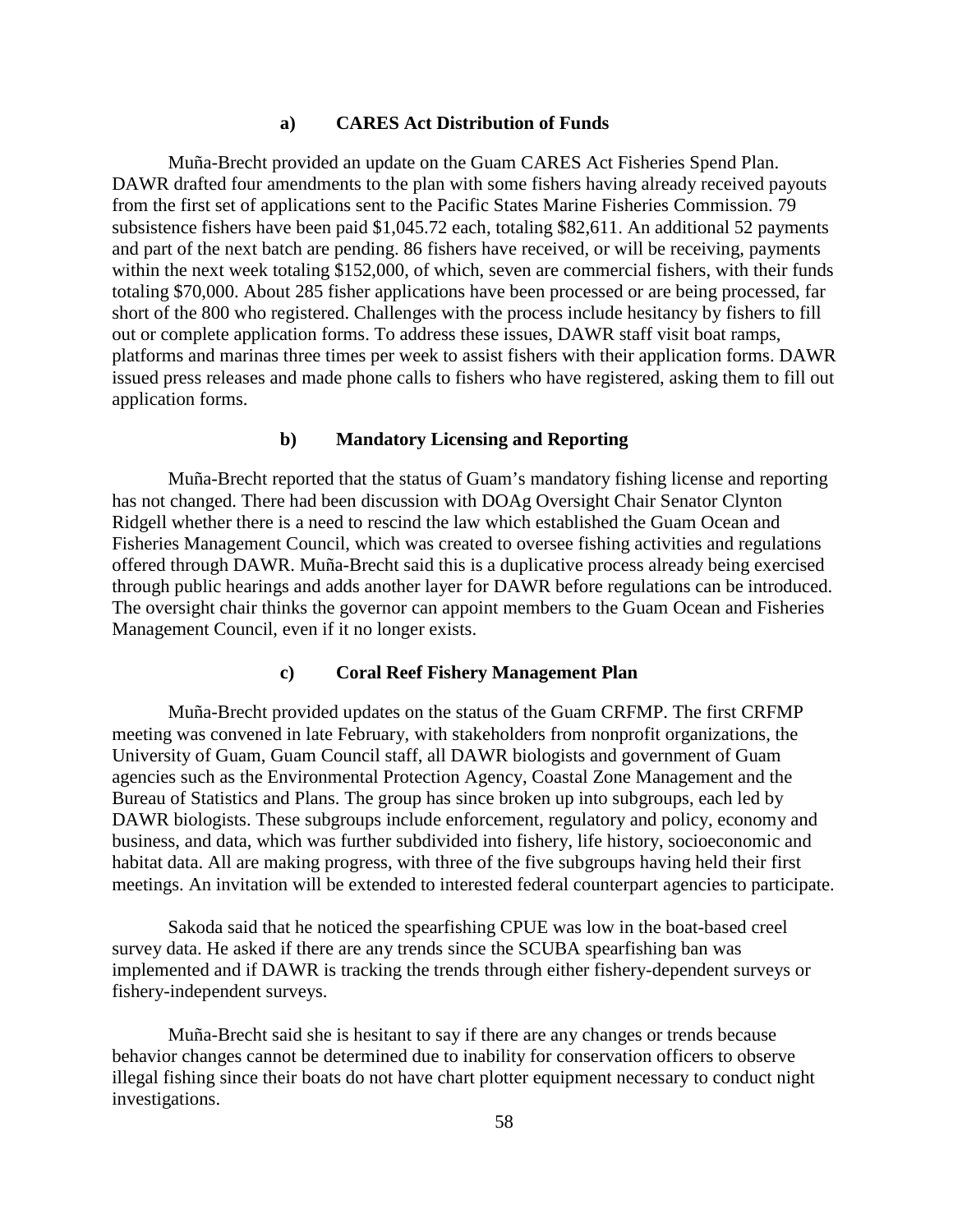## **3. Environmental Assessment of the Guam Bottomfish Stock Rebuilding Plan (Final Action)**

Sabater presented on the EA of the Guam Bottomfish Stock Rebuilding Plan. At its 184th meeting in December 2020, the Council directed staff to work with the action team to develop an FEP amendment and an EA to be presented at this March meeting. The rebuilding plan has to be submitted within 15 months of the finding and the rebuilding timeline has to be the shortest time possible, while considering the needs of the fishing community.

Following the December meeting, PIFSC generated a new biomass projection to be consistent with the MSA NS1 language. The projections for Guam are pessimistic, with the rebuilding timeline increased for each of the alternatives. The rebuilding projection from the stock assessment show that at 31,000 pounds, which was the Council's preliminary preferred alternative, it will take six years to rebuild and would have been rebuilt by 2025. In the new projection, the stock will be rebuilt in 19 years, which makes the primarily preferred alternative no longer viable. The rebuilding plan includes a higher performance standard for ACL alternatives where, if the ACL is exceeded once, the federal waters would be closed until a reasonable method is implemented for restricting fishing mortality at the level needed to rebuild in the target timeframe (10 years or less).

Sabater presented the four alternatives. Alternative 1, which is the status quo, is a 27,000 pound ACL specification through 2022. This alternative has a post-season AM. The recent 29,000-pound average catch indicates that the fishery would likely exceed the ACL if this level of fishing continues and would take 13 years to rebuild. There is no AM to close the fishery prior to hitting the 27,000-pound ACL. Fishing will be unrestricted despite the ACL, which may allow sustainable harvest to be exceeded in the years of high catch rates.

Alternative 2 would specify the ACL at 27,000 pounds, and would have an in-season AM and a performance standard. This alternative would promote rebuilding, while considering the needs of the community, and the rebuilding timeline would be eight years. The fishery would close in federal waters if NMFS projects the catch will be exceeded with the algorithm used in the assessment. Recent average catches suggest that the ACL is likely to be exceeded and the higher performance standard would likely close the fishery in federal waters until rebuilt, or a new management approach is developed.

Alternative 3 would specify the ALC at 16,300 pounds, with in-season AM and performance standard. This alternative is more conservative and would rebuild the stock in four years if the catch is kept below this ACL. Effects may be similar to Alternative 2, and it is highly likely that the catch would be exceeded. The rebuilding timeline could take at least five to eight years since fishing is likely to continue.

Alternative 4 would implement a moratorium of bottomfish fishing in federal waters. The stock would be rebuilt in two years in the absence of catch. There would be no in-season AM because there is no catch to be tracked against an ACL, although fishing is expected to continue in territorial waters. Catch in territorial waters is expected to be around 21,736 pounds, and this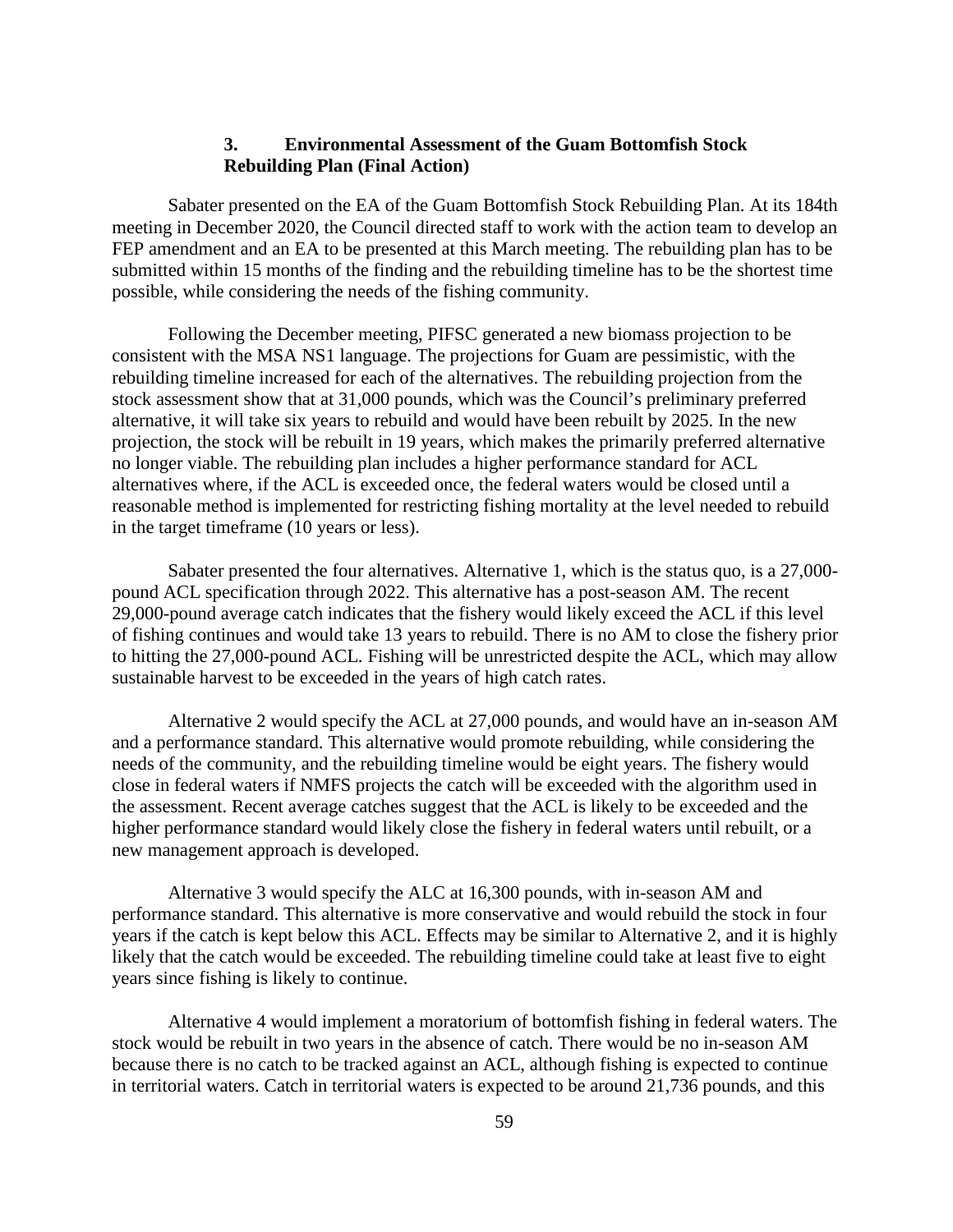level of catch would rebuild the stock in five years. This would be the maximum action the Council would recommend to address Guam's overfished state of BMUS.

Under all action alternatives, the rebuilding plan package would start in 2022. The data will continue to be collected through WPacFin and DAWR and all regulations remain the same. For in-season monitoring, a pulse-check will be done to look at the available data to determine whether credible expansion can be made. Then that number can be compared to the ACL, with additional expansions to be done thereafter to look at the trend.

Sabater presented a summary of the impact analysis in the EA, noting that while alternative 4 would have the highest potential changes to the fishery, overall the changes would be limited because territorial waters will still be unrestricted to fishing. For the action alternatives, target species catch is expected to slightly decrease due to the ACL and the federal water closure, but the level of fishing displacement to territorial waters is unknown. As for the socioeconomic effects, revenue for the boat and fishing community is expected to decrease, with alternative 4 having the largest decrease in revenue, followed by alternative 3, then alternative 2 and alternative 1. The range of revenue decrease is between 2.3 to 26.4%, depending on the alternative.

Dueñas said that poor data had been an issue for as long as he has been with the Council. Fishermen have also been talking about shark depredation for many years, but if there is no fish there would be no shark depredation problems. It took scientists collecting DNA swab samples and videos of sharks to prove that shark interactions exist, because fishermen are not believed. Photos from fishermen with fish after shark bites are not enough to confirm the presence of sharks. He said he heard PIFSC talk about creel surveys and how they want to improve it and asked when that would happen. He said there is so much disparity between Hawaiʻi, Guam and the territories in terms of the amount of data collected. This is about a hook-and-line fishery which never changes, while the technology keeps changing. Terms like BRUVS (Baited Remote Underwater Video Station), BotCams (Bottom Camera Bait Station) and MOUSS (Modular Optical Underwater Survey System) are being used and so much money and technology are used. He pointed out that the essential fish habitat maps are wrong, because there are so many fishing grounds around Guam, including Rota Banks and 45 Degrees in the north and Eleven Mile Reef, Galvez, Santa Rosa and White Tuna Banks to the south. There is also Bank A to the west and a whole chain of submerged banks that parallel the Mariana Archipelago.

Dueñas said there is a lot of biomass on a hook-and-line fishery. The stock assessment scientists say data is poor, but also say they have a great model. Dueñas said the model does not work for Guam, and asked that scientists find a model that works for data-poor areas and to think about the cumulative impacts and of the COVID-19 pandemic. Fishers cannot access the east side of Guam because of the lack of boat ramps for many years, yet Guam is considered overfished. There are no longer any highliners because of the cumulative effects, including ESA, corals, sea turtles, sharks, bumphead parrotfish and now COVID-19.

Dueñas asked how long Guam has been managed under ACLs. There are the Micronesian Challenge, firing range closures, dredging, surface danger zones and marine protected areas (MPAs). Fishermen supported MPAs because the data showed they are needed. When fishermen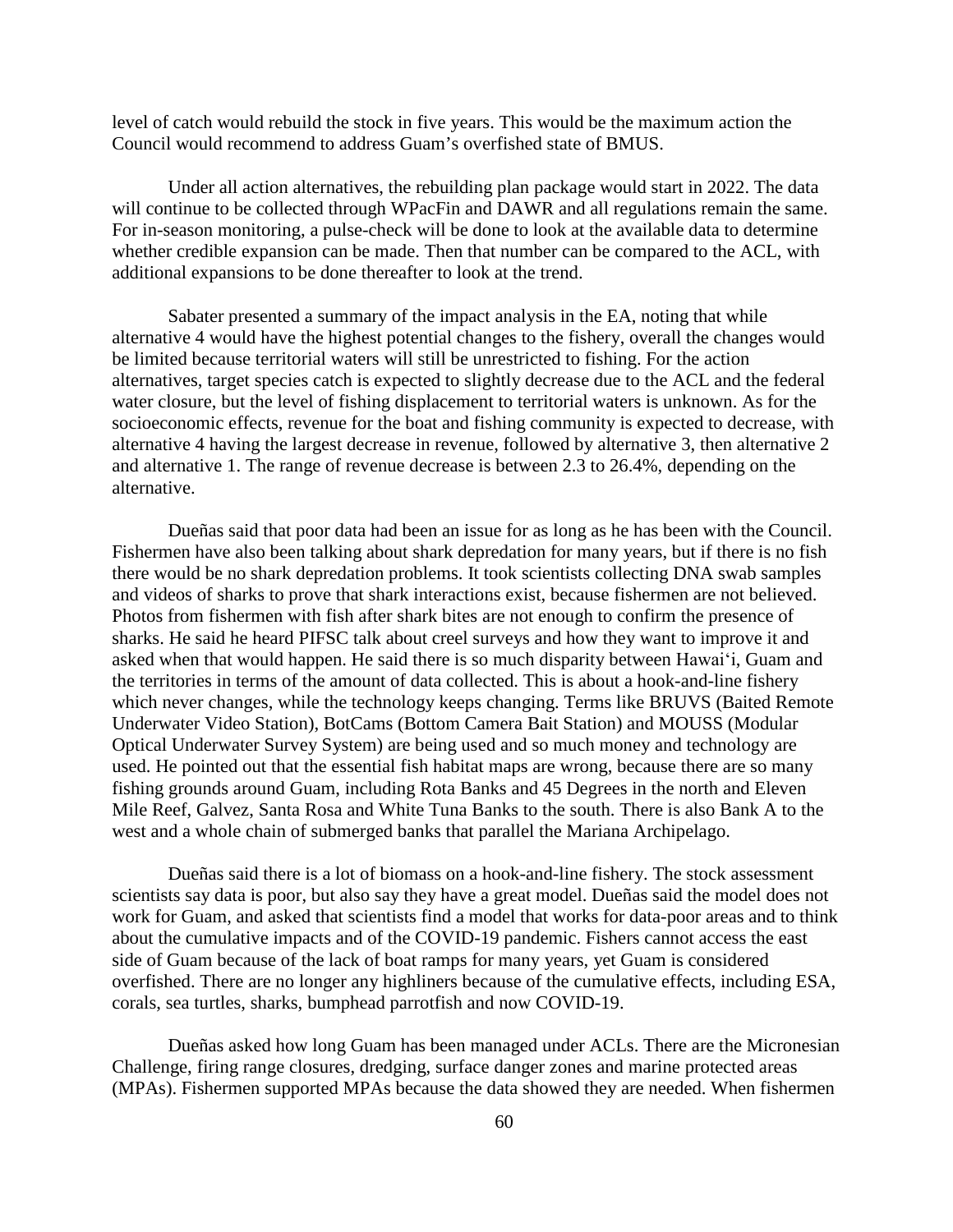wanted to revisit the MPAs, they were told they cannot be revisited because the data show they are working and fish are flourishing and creating overspill. Then 10 years later, SCUBA spearfishing is banned because the data show there are no fish. Shark finning was outlawed even though he knows of no one who fins sharks in Guam. There is also pollution, erosion and runoffs. On top of all of these issues, he said he is disgusted to hear that 4,000 pounds is going to set Guam back 19 years in a hook-and-line fishery.

Amani said that Guam just went through a pandemic and unemployment is at an all-time high resulting in many more fishers and fishing activity than Guam has ever had. Fishers are not employed and are feeding their families. Amani asked how it is possible that the stock is considered overfished where there are only about 12 commercial fishers in Guam and the rest of the fishermen are just feeding their families. The only data given to scientists were from the creel surveys which have been proven to be inaccurate. This is why she supports the Catchit Logit app and is on board with the process, but now the Council is told data from the app will not be used. If the data from the app will not matter, fishers will not turn in their logs. She questioned how it is possible for the rebuilding to go from six years to 19 years with just 4,000 pounds. If that is possible, then that shows the information is wrong. Amani also said there has been talk about separating the deep and shallow bottomfish species, similar to the deep-seven in Hawaiʻi. With new issues, such as the coral critical habitat, firing range and now the bottomfish restrictions, she said it seems like there are efforts to stop fishing altogether.

Amani added she joined the Council to make a difference for fishers in Guam and make things better because she is a fisher herself and fishing means the world to her. Guam is treated as if it is a huge place when it is just a tiny island and said that the bottomfish and pelagic fish are not overfished. The only thing keeping fishers from catching more pelagic fish is because there are no FADs in place. There are data from creel surveys, but it is showing Guam is being overfished. And if data is not turned in, then there will still be an impact, creating a lose-lose situation. Fishers are ready to do the surveys and have participated in the process, but they are not being given any leeway. If no leeway is given to fishers, then there will be push back and fishers will ignore it. Amani purchases local fish daily, working with a group of local fishers who primarily catch bottomfish and who are consistently bringing in bottomfish weekly.

Muña-Brecht said that with the sudden change in options, more time is needed for consideration and discussion, especially with the local fishing community. She recommended a delay in any Council decision. She also said the preference is to continue working on the development of a TBFMP, but also incorporate socioeconomic discussion and the impact it would have with fishers. With COVID-19 hitting in 2020, people losing their jobs and unemployment at a record high, people are turning to fishing to support themselves to survive. Putting a limit on that ability would further harm the people socioeconomically. She suggested incorporating the socioeconomic considerations for the American Samoa data review. She also requested that Guam representatives be provided an opportunity to listen into the American Samoa data review, so that fishers can be informed about how the data is analyzed rather than waiting for that opportunity in 2023.

Muña-Brecht asked about social justice. With the small number and scale of Guam's fishermen and fisheries, there is no logical sense in determining Guam is overfishing the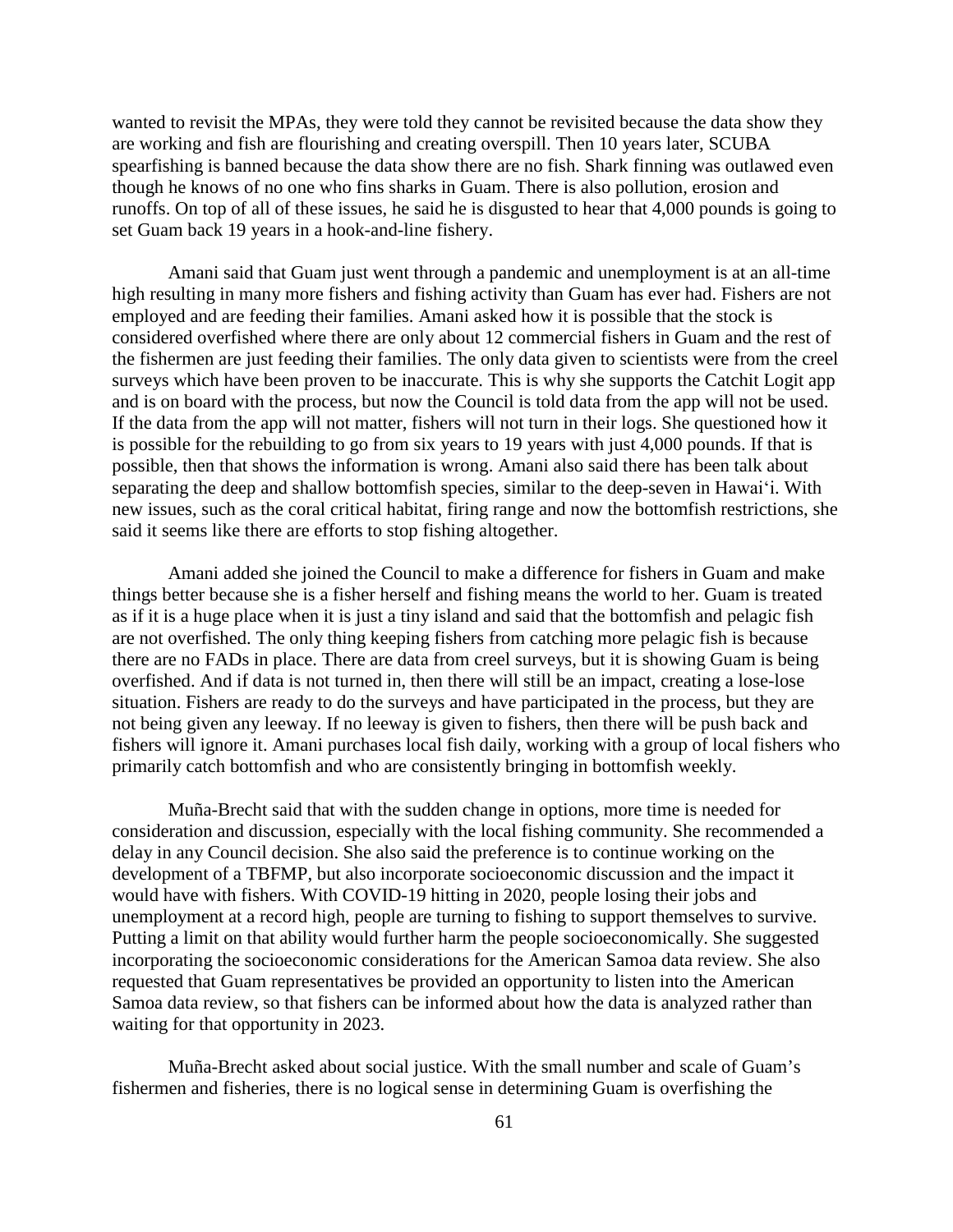bottomfish population. It is going to come to the point where each territories' governor will need to discuss with their congressional representatives and House Resources Committee to ask for exemptions from the ACLs. She said that something needs to be done now to change how the data is collected and analyzed, rather than continuing to move forward with making bad decisions based on incomplete data.

Dunham said he empathizes with Guam Council members. He said he has been telling scientists to give fishers a break. There are only a handful of fishers in American Samoa, most of whom are from Manuʻa where they fish to feed their families. Help will surely come with scientists who approach the decision-makers to make the right decisions for the territories. With COVID-19, everyone is trying to survive. It is not like it was before where 10 fish a day is enough. When he goes fishing today, the catch rate is slowing down. Now scientists come in and try to slow things down even more and just for a handful of fishers. He told scientists in Hawaiʻi if they bring a submarine, they can see how healthy the fish stock is. He hopes the president is listening to what the islands of the South Pacific are saying. He said that fishing is their livelihood and that is being threatened, and suggested that everyone who is unable to fish should receive \$5,000 per month. He encouraged the federal government to do the right thing.

Soliai said everyone is on the same boat and shared the frustrations. Solia recommended revisiting the expansion algorithm to make sure the data is accurately interpreted, knowing the data is poor. He said if garbage is put in, the output will be garbage.

Watamura said he remembers what it was like for bottomfish fishers in Hawaiʻi who were burdened with an ACL, or formally called total allowable catch. Before being a Council member, he stood before the Council and did what the Guam members did. Bottomfish is managed by weather and skill level. It is a very difficult fishery with many variables, including current, wind, predation by sharks and kahalas (amberjack) that bite off gear. He said he wanted to be a Council member so he has a voice on these matters.

Tosatto said he hears and understands the frustration, but reminded the Council that it is obligated to act on the BSIA. He does not share some of the sentiment toward the science that this Council must use to make its decisions. He also reminded the Council that American Samoa is overfished and overfishing is occurring, and the Council must make decisions within the mandated timelines.

Rice said the BSIA applies to everything, including the longline fishery, protected species and bottomfish. He said that NMFS and the Council need to work on making the science right.

#### **4. Socioeconomic Context for Fisher-Shark Interaction in the Marianas**

Mia Iwane, PIFSC, presented the results from a 2020 study on the socioeconomic context for fisher-shark interactions in the Marianas. The project was designed in response to Guam and CNMI fishers' concerns about shark interactions increasing through time, as well as impacts from those interactions. The goal was to document observations that appear to be conflicting stakeholder perspectives around sharks to initiate discussion around potential solutions.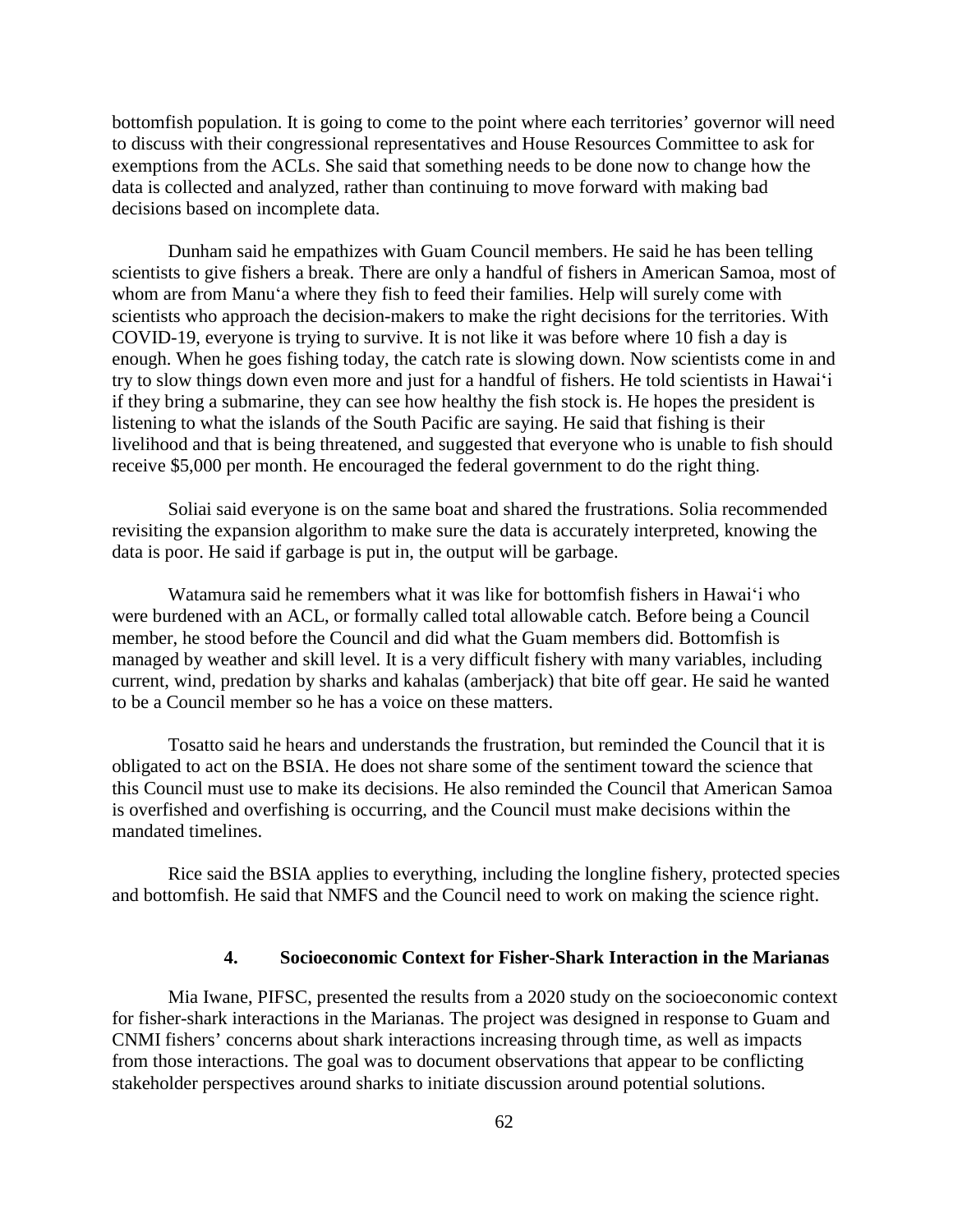Iwane engaged with more than 100 stakeholders from across Guam, Saipan, Tinian and Rota through structured interviews, fishing community meetings and informal discussions. She also attended Council and Council AP meetings, and engaged with 10 fishery researchers and three fishery managers. There were three research questions posed to research participants: how stakeholders define the shark problems; what socioeconomic, cultural and political contexts frame this issue; and potential solutions.

On the first question, loss of gear and catch made up a large portion of what fishers talked about with their on-water impacts. Fishers also described the increasing cost and decreasing CPUE, as well as off-the-water issues, such as confusion about shark regulations and the need to better understand shark research. In the discussions, pelagic sharks are talked about as more problematic than reef sharks. This is notable because there are more data available on reef shark populations in the Mariana Archipelago. A fisher commented sharks are getting smarter and may even follow fishers. There was a high agreement that shark behavior is changing, with increasing shark responsiveness to fishing sounds and smells, sharks attacking unbaited lures for the first time in recent years and the species being predated changing. One fisher said that in the past, when a shark predated a fish, the fisher knew the fish was a yellowfin tuna, but now it can be anything.

On the second question, the costs of fishing are increasing through time. Fishers are investing more in fishing materials, like fuel and gear, and they adapt to changing fish distributions and environmental changes. If fishers take their catch to the market, they are competing with their peers to offload or with imported seafood. Fishers also said the price of fish remains low while fishing costs continue to increase, complicating monetary returns to the fishers, whether they are fishing for profit or to cover expenses. The dynamics of community are layered onto an economic context. Some participants described shifts in the community away from fishing livelihoods to more stable occupations and being less willing to gamble on a fishing trip, deciding instead to rely on their friends and family for fish.

Iwane noted the third question brought up discussion on solutions to the issues. Fishers talked about shark population control strategies connected to the ecosystem imbalance idea. They also talked about various ways to sell sharks and its consumption, including incentivizing targeting sharks. There is confusion about what is allowed in terms of shark use and education and outreach is one way to help clarify the regulations.

Many fishers identified research as a first step toward shark population control. Others discussed the development of a shark deterrent tool that could be used on the water to mitigate impacts. One fisher said there is a fear shark studies will be funded in Guam, deploying Baited Remote Underwater Video Stations and BotCams that do not actually study the issue at hand. Then the resulting data from these studies would be used to say the fishers are not being honest. Cooperative research was mentioned as an approach to collect data that would be valid across stakeholder groups, and members of the fishing community expressed their willingness to collaborate. Some fishers said success to them is a decrease in shark interactions or a return to some sort of a baseline. Research participants also highlighted the role of researchers and managers in allocating funds and research effort to issues about which they are concerned .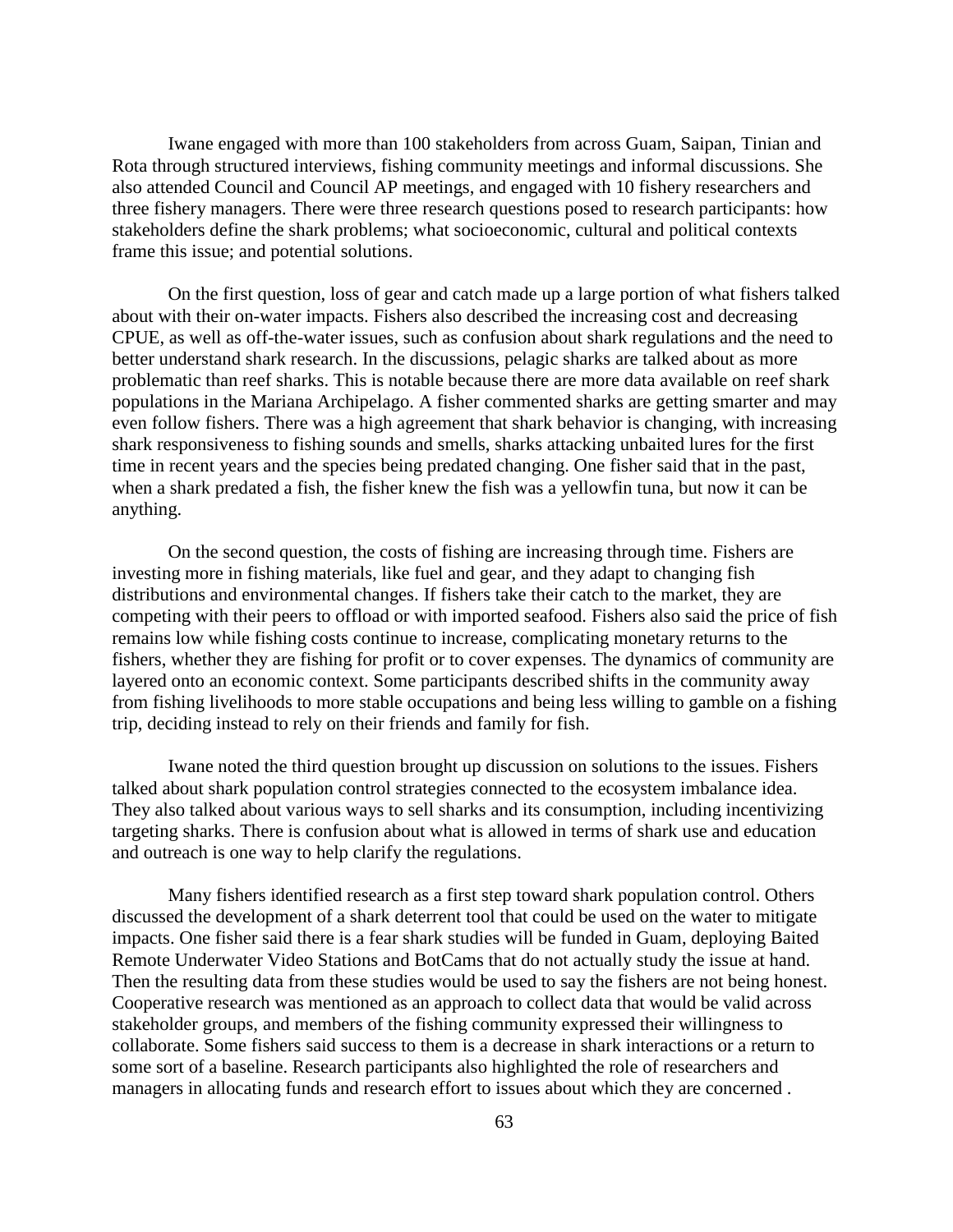Rice asked Dueñas if the study results spoke to what he would like to see done with fishers being a part of the cooperative research.

#### Dueñas concurred.

Watamura said that fishers in Hawaiʻi are also seeing an increase in shark depredation, with some bottomfish highliners experiencing more than 70% of catch taken by sharks. He also experienced this while uku (blue-green snapper) fishing. He said it is a conundrum because the Council is working on measures to protect sharks, while on the other hand, fishers are seeing an increase in shark depredation.

### **B. Commonwealth of the Northern Mariana Islands**

#### **1. Arongol Falú**

Gourley provided the COVID-19 update, noting that the CNMI had been doing great two weeks ago, with 200-plus days without community spread. However, over the weekend there were 11 confirmed community infections over a four or five-day period. It was later identified that this was a cluster that occurred within a family group. The government was able to identify and get in contact with the individuals and it is now under control. CNMI remains at level blue, which is one step above green.

The CNMI has administered about 24,000 vaccine doses. The first responders and seniors were the first to receive the vaccine doses and are currently accepting individuals over the age of 16. According to Guam Pacific Daily News, the CNMI had the best community vaccination rate nationally. The CNMI was also authorized to be a trusted testing partner for the State of Hawaiʻi, which will make traveling between the two areas easier. This trusted testing partner status allows travelers from the CNMI to bypass the 14-day quarantine period in Hawaiʻi, provided that the traveler completes the required testing.

While CNMI still has a curfew put in place from two to four o'clock in the morning, most fishing activities are minimally impacted, with the exception of spearfishing activities that occur at night. The overall fish sales are decreasing due to the lack of tourism market and the island residents are the primary customers for fresh fish.

Under the MTMAC, Gourley reported that nominees are the current DLNR Secretary Anthony Benavente, DFW Fisheries Supervisor Michael Tenorio and Senior Policy Advisor for the Office of the Governor Robert Hunter. The CNMI continues to ask USFWS and NMFS to start a new comment period after the MTMAC is reconstituted.

Gourley also briefly reported on the local economy, noting that tourism recovery has not yet happened. He noted that the update on the coral critical habitat proposed rule was discussed earlier on the agenda.

## **2. Department of Lands and Natural Resources /Division of Fish and Wildlife Report**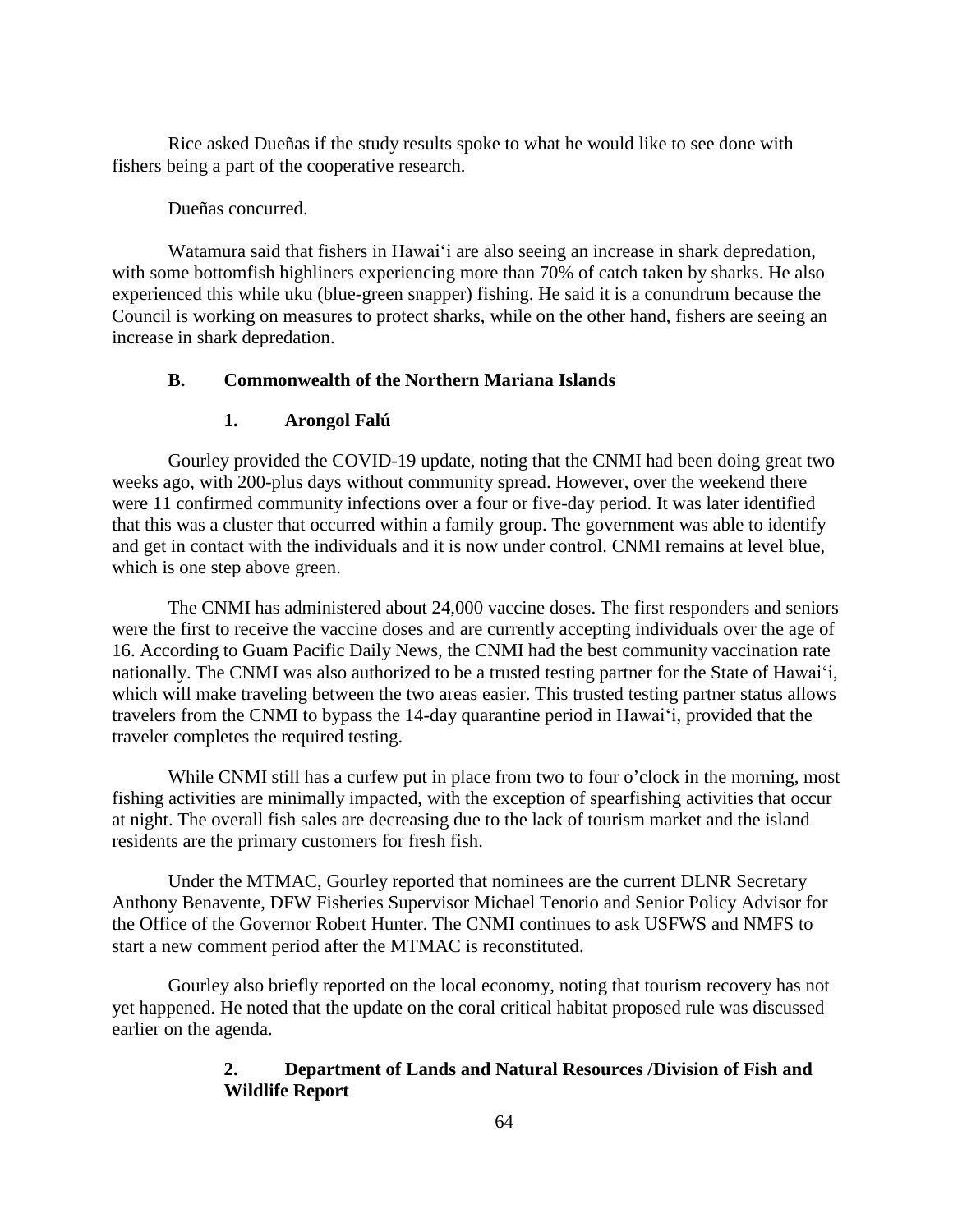Tenorio reported that CNMI DLNR DFW is continuing to conduct boat-based and shorebased creel surveys as scheduled with adherence to the two to four a.m. COVID-19 curfew. Data entry is ongoing for the commercial purchase system with the receipts collected from participating vendors, hotels and restaurants. During the months of July to December 2020, 207 pounds of bottomfish, 315 pounds of reef fish and 339.5 pounds (actual poundage, not expanded) of pelagic fish were sold. The data section staffing has been improving with the recruitment of a new fisheries data officer. DFW is still in the process of recruiting additional technicians and a fishery data analyst for the Fisheries Data Section.

DFW continues to work on the rule-making and legislation for mandatory reporting and has forwarded the draft purchase reporting form and logbook to the WPacFIN program personnel for comments.

Regarding CNMI's CARES Act funding, Tenorio reported that DFW has received 437 applications as of Feb. 22, 2021. With the additional applications received since then, DFW has received 1,057 applications.

Enforcement activities, routine dockside inspections, launching ramp inspections, shoreline inspections and at-sea patrols are being conducted.

Tenorio also reported that approximately 14 federal bottomfishing permits are currently active in the CNMI. FADs are still in operation and there is a plan to change one of the FADs on Rota with a newer buoy and upper rope.

The Sea Turtle Program did not have any poaching or stranding reports. The program continues to receive community reports on turtle tracks and nests. Three nesting sea turtles are currently being monitored. The nesting numbers are expected to increase during the peak nesting season, which is March through July.

The DLNR DFW Boating Access Program received public assistance funds from the Federal Emergency Management Agency for the island of Saipan, and the notice of award has been issued for the repairs of the Smiling Cove Marina caused by storms from previous years.

Tenorio said DFW is working with U.S. Army Corps of Engineers representatives and local permitting agencies on permit requirements for the Sugar Dock Maintenance Dredging Project. The situation for Tinian is unchanged, with DFW having received a notice of award for the replacement of the marina. The agency is trying to hire an engineering firm to finalize the scope of work and oversee the project. Tenorio also reported that rehabilitation for the Rota West Harbor Marina is slowly moving forward.

Under the Fish Life History Program, *Scarus rubroviolaceus* (ember parrotfish) gonad samples were sent to Hawaiʻi for processing and additional work to collect samples from other species is ongoing. 745 samples will also be sent next month to the same vendor for processing. Tenorio also reported on recent reports of jellyfish in nearshore waters, as well as recent mahimahi and wahoo derbies.

# **a) CARES Act Distribution of Funds**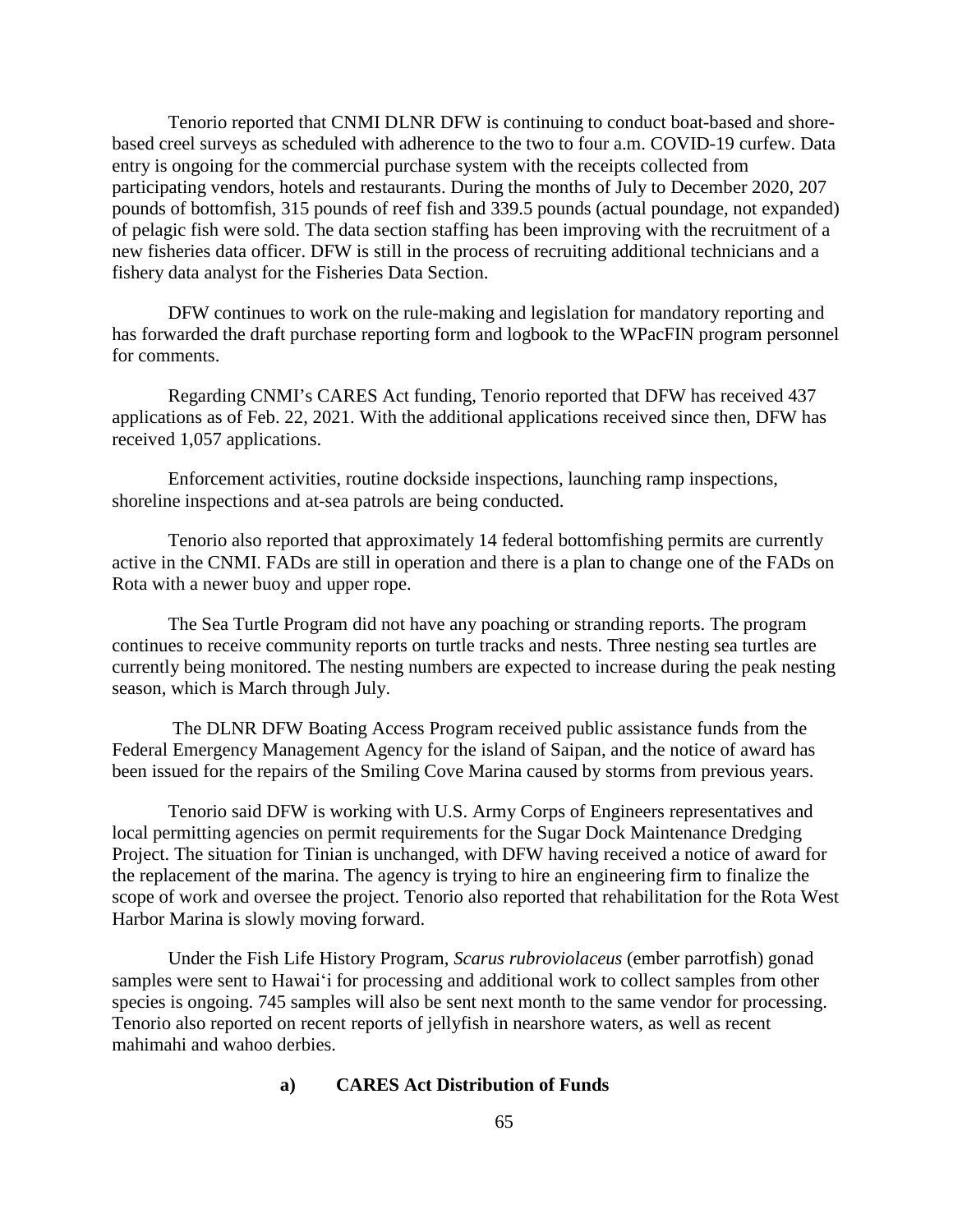(Reported under the previous agenda item.)

# **b) Mandatory Licensing and Reporting Implementation**

(Reported under the previous agenda item.)

# **C. Advisory Group Reports and Recommendations**

## **1. Advisory Panel**

Richard Farrell, CNMI AP vice chair, presented the report and recommendations.

*Regarding the Guam bottomfish rebuilding plan,* the CNMI AP recommended the Council select alternative 2, a bottomfish ACL of 27,000 pounds.

The CNMI AP recommended the Council request NMFS PIFSC provide a presentation to the AP on how catch is estimated and expanded in order for the AP to provide additional outreach on data needs.

The CNMI AP recommended the Council request NMFS PIFSC confirm the stock separation for the next bottomfish stock assessment and NMFS PIRO confirm that the rebuilding plan will be removed if the stock status changes.

# **2. Fishing Industry Advisory Committee**

Joshua DeMello, Council staff, presented the FIAC recommendations.

- *Regarding the territorial bottomfish fishery,* the FIAC expressed concerns regarding the veracity of the data used in the development of the stock assessments and fishery management measures. The FIAC recommended NMFS find a viable solution to provide flexibility in the management of data-limited stocks. Further, the FIAC recommended NMFS engage the fishing communities in Guam and American Samoa for to explain how the data from the territory data collection program are generated, summarized and used in the stock assessments.
- *Regarding the Federated States of Micronesia Compact Impact Agreement,* the FIAC recommended the Council request NMFS investigate the ability for fisheries to be compensated for compact impact issues in Guam.

# **3. Non-Commercial Fishing Advisory Committee**

There were no NCFAC recommendations.

# **4. Scientific and Statistical Committee**

Hospital presented the SSC recommendations.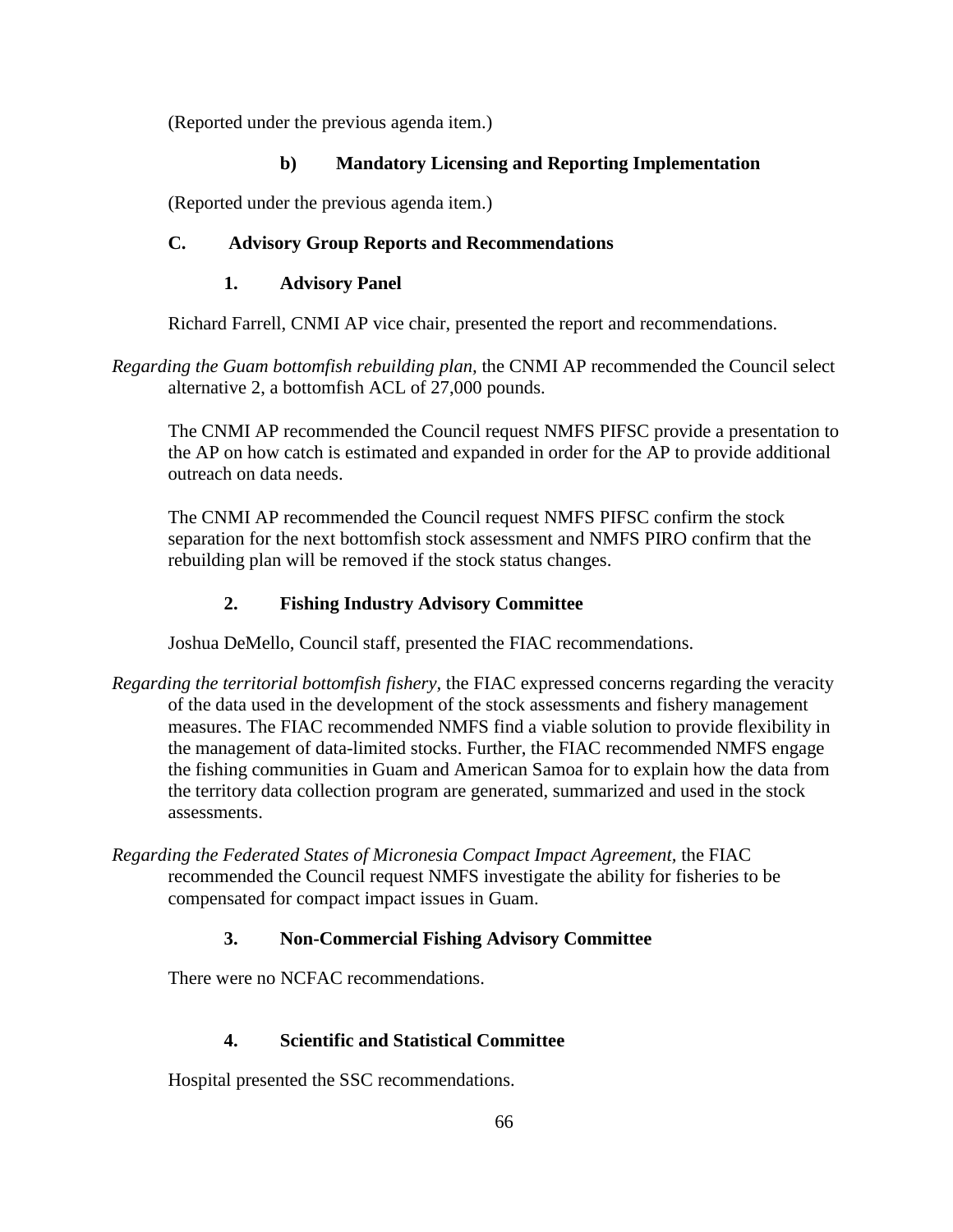*Regarding the EA of the Guam bottomfish rebuilding plan,* the SSC reiterated its previous recommendation of a 27,000-pound ACL because the 31,000-pound ACL is no longer viable based on the updated projection. The 27,000-pound ACL is estimated to rebuild the Guam BMUS stock in eight years.

### **D. Public Comment**

Tam provided some insights from Hawaiʻi in terms of Guam's bottomfish being determined as overfished. He said the data and model is wrong and taking food off the table of the territories and the people is irresponsible. It is well known there are fish in the water and the fish being caught are big fish. The Guam fishery is a small hook-and-line fishery with few fishers. He said that a model can be found to make it right but a one-size-fits-all model is not right. Hawaiʻi experienced the same issues in the past. Meetings with scientists seem to result in a cancel culture and scientists sometimes do not listen to what is being said. He suggested that the scientists have more dialogue with the community. Tam said PIFSC and those managing the fishery should give the territories the same help, support and opportunities given to Hawaiʻi, to make things right. The community will support that.

T. Todd Jones, PIFSC, said the comments from the Council are emotional and difficult. He said everyone cares about the Pacific Islands Region, the fishing that takes place there and its fishers and hopes there is open dialogue under the Catchit Logit agenda item scheduled for the following day about the ways forward. Comments directed toward stock assessment and life history staff who work with others on bottomfish surveys is not the path forward. The solution is everyone working together to figure out how to improve systems and data enterprise and incorporating those into the stock assessments. He asked that the rhetoric be toned down and to work together because there are good people at PIFSC and there is a need to improve the creel surveys. The Archipelagic Plan Team agreed to look at regrouping the BMUS list to see if they can be changed or if they reflect commercial fishing for the stock assessments. He said he has reached out to all the heads of the territorial agencies and looks forward to having more meetings with them. Jones asked the Council executive director and staff to work together as a team. He cannot talk about what happened 30 years ago, as he has only been director for the Fisheries Research and Monitoring Division for 14 months. The division participates in Council meetings, is listening and looks forward to working together. Talks with territorial agency staff happen all the time. Jones said he understands the comments that were made. He added he is looking at how things like the upcoming 750 grids can be done in the territories going forward.

Simonds said the Council members are talking about what has happened to them because of the past and what Jones was talking about is the future. Simonds said Jones should not come down hard on what the Council members have to say about the past that has ended up this way. It is all of the past and is why the fisheries are in the BSIA condition that they are. The discussion is what PIFSC is planning to do today going forward. She added that results will not be seen for several years, or even more. It is good that there is talk about the future, but it is not Jones' place to criticize the Council members' comments about what happened in the past and where we are today.

### **E. Council Discussion and Action**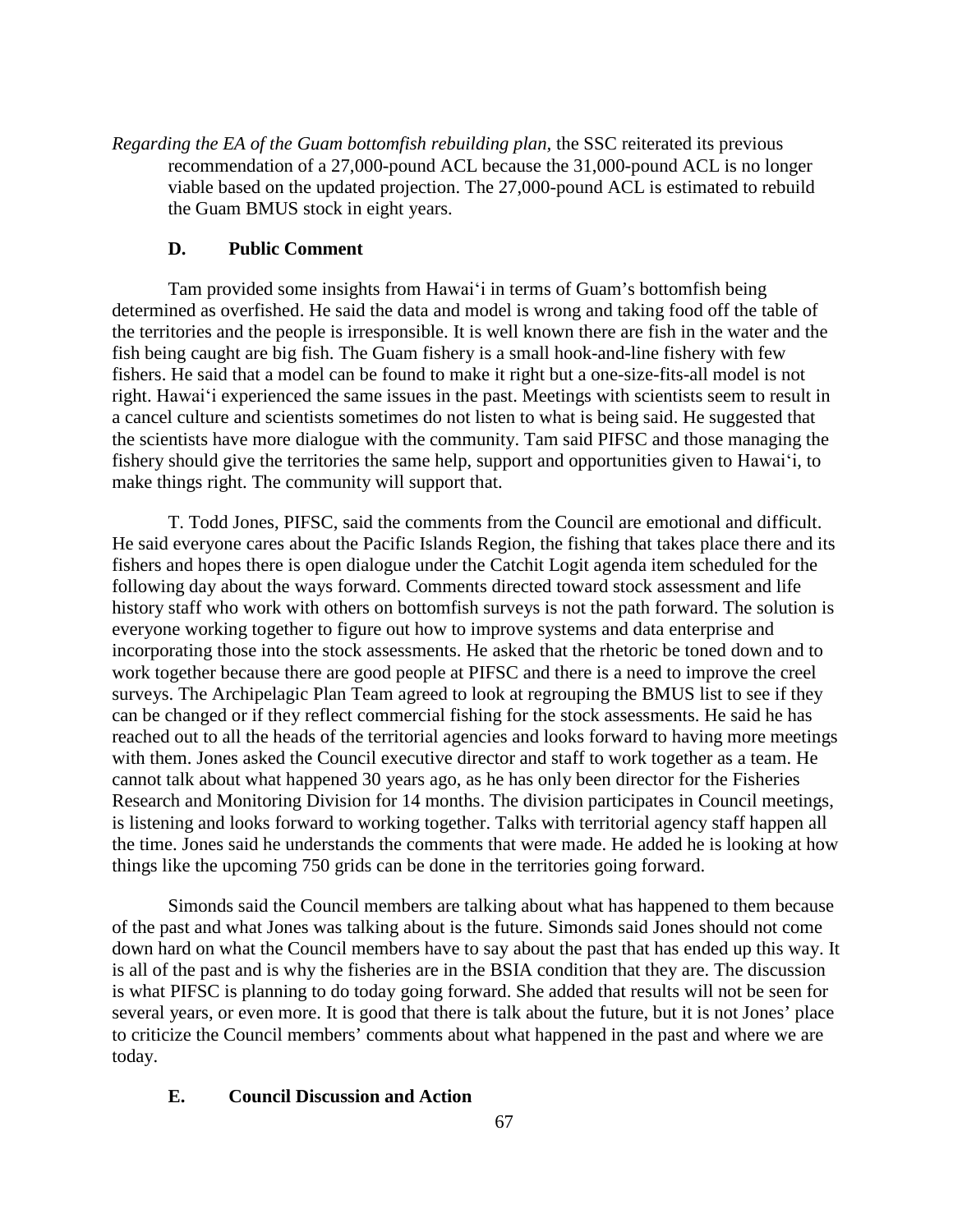*Regarding Guam bottomfish fishery management, the Council* **expressed concerns that the Council's preferred alternative of 31,000 pounds is no longer approvable based on the new biomass projection using the same creel survey data that resulted in this current management crisis. The participation of the Guam government in managing the bottomfish fishery within territorial waters is crucial in order to meet the MSA section 304(e) and NS1 50CFR 600.310(j) requirements. Bottomfish fishing in federal waters is higher in Guam compared to other territories, thus federal closures will disrupt access to deepwater snappers.**

**The Council deferred action on the rebuilding plan actions to a future meeting to allow for the coordination of efforts in developing both the Council's rebuilding plan and the TBFMP, which is essential to ensure the stock is rebuilt.**

**The Council encouraged the DOAg DAWR to initiate the development of a TBFMP in collaboration with the bottomfish fishing community and pertinent agencies. The Council further encouraged DAWR to consider the development of a CDP and submit it to the Council at its 186th meeting in June 2021.**

**The Council requested NMFS PIFSC provide a presentation to the Guam AP on how catch is estimated and expanded in order for the AP to provide additional outreach on data needs. The Council further requested NMFS PIFSC provide the plans for the next bottomfish stock assessment (split of stocks, incorporation of noncommercial, etc.) and provide information on the process of rebuilding plan removal if stock status changes to not overfished in future assessments.**

#### **The Council requested NOAA NMFS advise the Council on ways to exempt datalimited stocks from the ACL requirements.**

Tosatto informed members that the last recommendation did not focus on the rebuilding plan. For the second recommendation, he noted that the Council has an obligation and a timeline to provide recommendations for the rebuilding plan. For the third recommendation, Tosatto also noted that advice to DOAg, similar to American Samoa's development of the CDP. There are some limitations in our CDP framework regarding when that stock is overfished or overfishing is occurring to keep in mind. PIRO and the Council staff can talk with DOAg and DAWR about that being incorporated into the framework. For the last recommendation, Tosatto noted that NMFS is working on the development of ACLs to prevent overfishing due to poor stocks and a NOAA guidance is forthcoming in the upcoming Council Coordination Committee (CCC) meeting in May. Tosatto also noted that he is unsure how the guidance will be helpful on the use of alternatives in using ACL management to prevent overfishing within fisheries in American Samoa and Guam, which are overfished.

Muña-Brecht shared her concerns with regard to the third recommendation in terms of the timeline for submitting a draft plan by the 186th Council Meeting in June.

Simonds clarified that the language for the recommendation is for DOAg to consider developing it for the June meeting.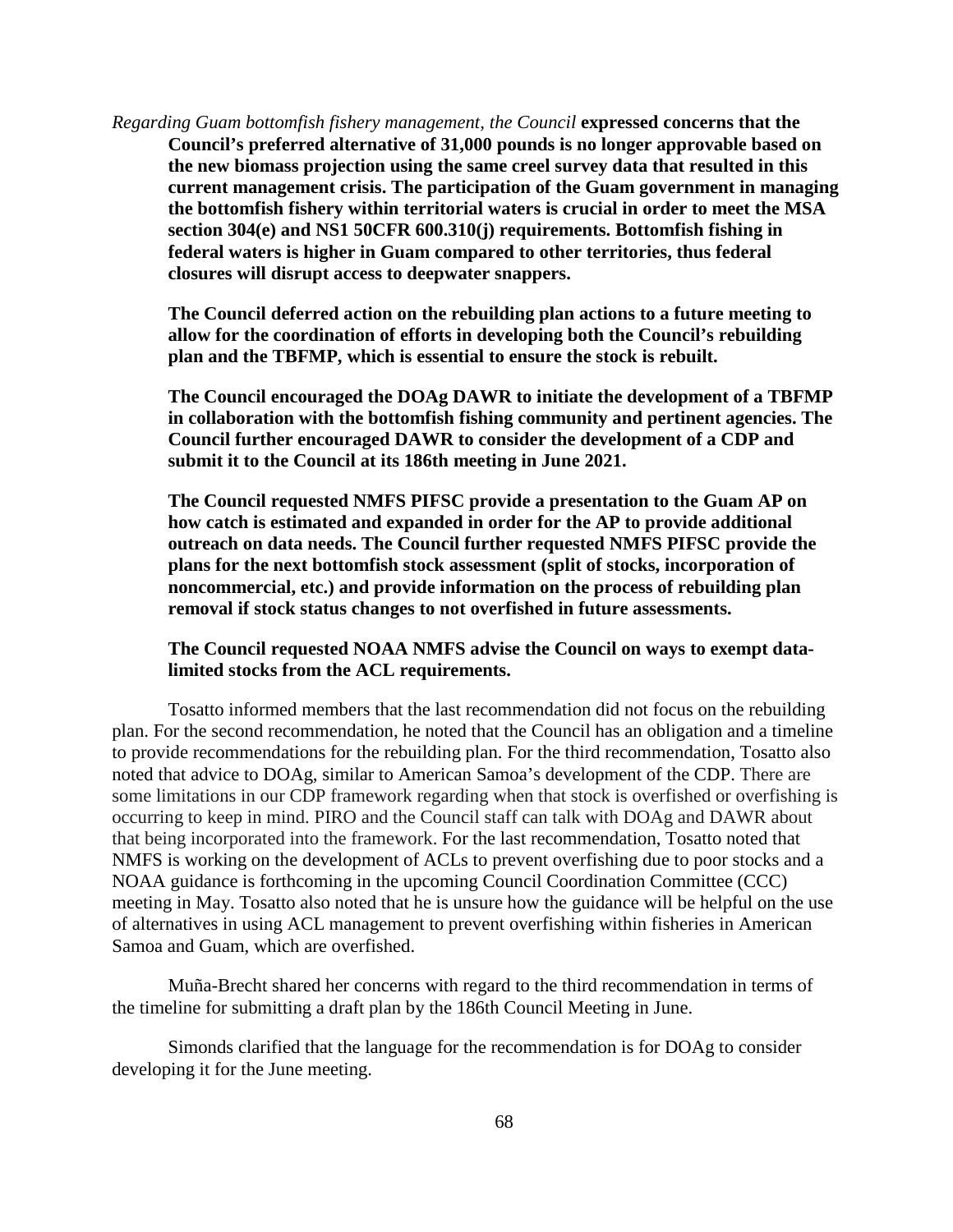*Moved by Gourley; seconded by Dueñas. Motion passed.*

*Regarding Guam fishery issues, the Council* **requested appropriate federal government agencies conduct research to determine any possible impacts from the nuclear testing areas in the Marshall Islands to Guam waters and fisheries.**

### **The Council requested appropriate federal government agencies determine the ability for fisheries in Guam to be compensated for compact impact issues.**

Tosatto said that he will let PIFSC respond to the first recommendation and also said he was unsure if this type of research would be a priority for NMFS to conduct. He also noted that this may be viable under the territories MCP, if interested. Regarding the second recommendation, he noted that this issue should be addressed to NMFS Headquarters and not to PIRO.

Simonds suggested changing the recipient to "appropriate federal agencies."

The maker and the second agreed to the changes.

*Moved by Dueñas; seconded by Dunham. Motion passed.*

### **XI. Program Planning and Research**

#### **A. National Legislative Report**

Gourley provided an update on national legislation and EOs, noting the changes in committee membership with the 117th Congress and the lack of representation from the Western Pacific Region in natural resource and ocean-related committees, with the exception of Senator Brian Schatz serving on the Oceans, Fisheries, Climate Change and Manufacturing Subcommittee of the Senate Commerce, Science and Transportation Committee.

Gourley highlighted the following bills: House of Representatives bill 849 titled the Scientific Integrity Act, which would establish certain scientific integrity policies for federal agencies, was referred to the House Science, Space and Technology Committee; H.R.59 Strengthening Fishing Communities and Increasing Flexibility in Fisheries Management Act, introduced by Representative Don Young of Alaska; H.R.160 Restoring Resilient Reefs Act of 2021, introduced by Representative Darren Soto of Florida; and H.R.406 Shark Sales Elimination Act of 2021, introduced by Representative Ted Lieu of California, which would prohibit the sale of shark parts and for other purposes. The MSA reauthorization discussion draft has not been officially submitted. Gourley said that the draft bill is likely being revised for consistency with recent EOs regarding climate change, fisheries and other topics.

Muña-Brecht said that Austin Shelton, director of Sea Grant at the University of Guam, provided testimony at a hearing held by Congressman Raúl Grijalva of Arizona, and Guam was also part of the testimony for the Restoring Resilient Reefs Act, which she is closely monitoring.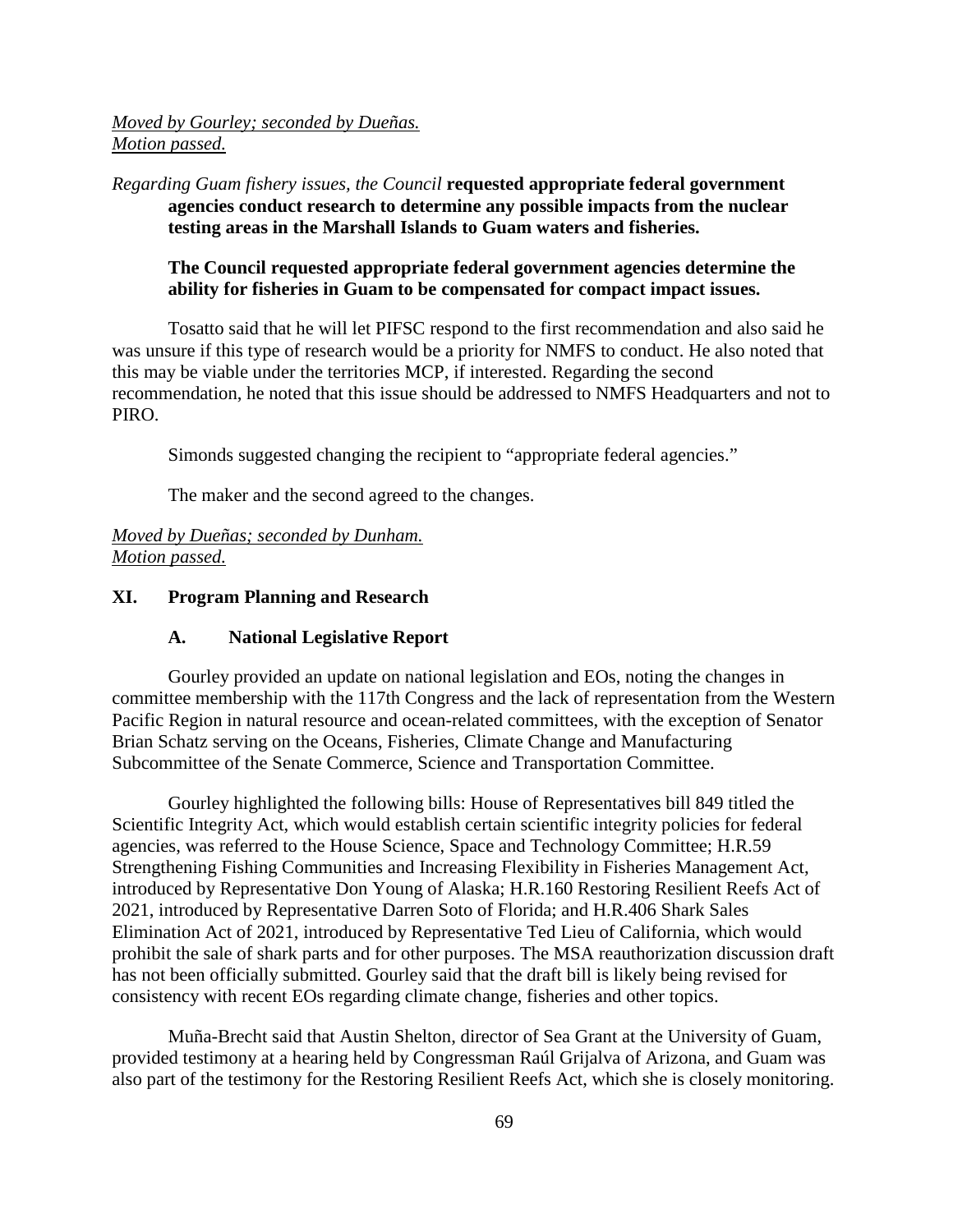### **B. National Marine Fisheries Service Briefing on Executive Order 14008 on Tackling the Climate Crisis at Home and Abroad**

#### [*The following presentation and discussion was taken up on the first day of the meeting.*]

Samuel Rauch, assistant deputy administrator for regulatory programs, provided the briefing on EO 14008 on Tackling the Climate Crisis at Home and Abroad. The president and the new Administration issued a series of EOs on the first day dealing with wind energy, climate, oil and gas, one of which was EO 14008. Section 216(c) of EO 14008 directed the Secretary of Commerce through NOAA to initiate efforts in the first 60 days to collect information from fishermen, regional ocean councils, fishery management councils, scientists and other stakeholders on how to make fisheries and protected resources more resilient to climate change, including changes in management and conservation measures and improvements in science, monitoring and research.

NMFS is explicitly asking the Western Pacific Council for its input on how to make fisheries and protected resources more resilient to climate change, including those various things mentioned in the order. The president has put great emphasis on addressing climate change, as well as gathering feedback from important groups such as the councils that have clear regulatory roles. NMFS understands the importance of the councils, the unique role and perspective they have, not only in terms of advice, but in the ability to actually carry out some of that advice. NMFS is interested in hearing the Council's thoughts on how to make fisheries more resilient to climate change, whether or not there would be changes in management and conservation or improvements in science monitoring and research to do that. NMFS issued a *Federal Register* notice to also gather comments from the general public by email with a deadline of April 2, 2021. The EO did not indicate a deadline in taking in comments and NMFS intends to be flexible with the dates in gathering input from the councils.

Rauch also provided an overview of section 216(a) of EO 14008. This section directs the DOI, in consultation with NOAA, to submit a report to the Climate Task Force within 90 days with recommendations that the United States should take working with important partners to achieve the goal of conserving at least 30% of U.S. land and waters by 2030. NOAA expects the DOI to provide some guidance on what "conserving" may mean and some indication of where the United States is when that definition is applied, how much of the land and water is currently conserved, how far away in the process and what the process might be.

Soliai asked if the information generated by the NOAA MPA Center indicate that the Western Pacific Region is already carrying much of the nation's burden on meeting the "30x30" goal because of the marine national monuments.

Rauch said that it is not clear that the DOI will be adopting the MPA Center definition. He acknowledged that based on the way the MPA Center looks at conserved areas, the vast majority of the acreage in the MPA Center's network is covered by the marine national monuments in the Western Pacific Region.

Rice said that section 216(c) calls for recommendations and improving science monitoring and cooperative research, but the science for managing data-limited stocks is not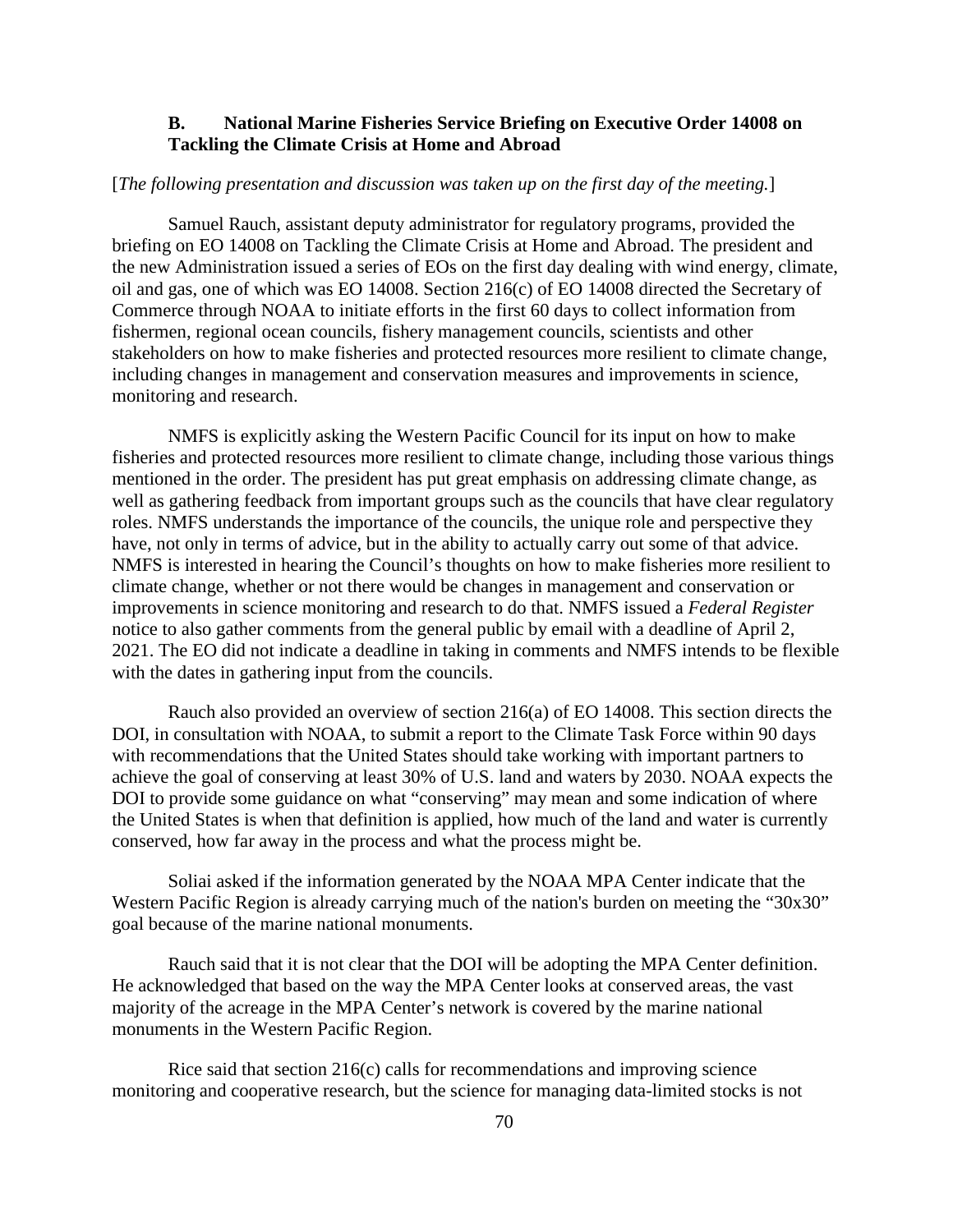adequate because of problems with monitoring. He asked if NMFS will provide additional resources to support the Western Pacific Region's monitoring improvements, especially for bottomfish.

Rauch said that he has long been an advocate of additional investments in applying NMFS science endeavors to the territories' needs. NMFS made investments over the years in that prospect and intends to continue to do that. He said that the EO is not a budget document, but rather gathering input, to the extent that monitoring is important to ensure that species are resilient to climate change and it should be taken into consideration.

Gourley expressed concern regarding the definition of conservation. Based on the experience with the Micronesia Challenge, conservation was on the forefront in the initial implementation and now it turned to preservation. He was hoping that the DOI will take the fishermen's input on the definition of conservation of resources rather than preservation.

Rauch encouraged the Council to put those in writing and share it with the DOI.

Dueñas asked if the DOI would take into consideration private property that is not easily accessible to the public, the military bases, existing MPAs and firing ranges.

Rauch said this is a DOI report and he does not know what is going to be in it. He encouraged the Council to share its concerns and the definition, what should and should not be taken into account.

Watamura asked is there will be meetings that fishermen can attend to address the 30x30 issue. He said he has attended meetings of Hawaiʻi's 30x30 effort and found that the participants had an actively-managed attitude instead of a preservationist attitude. He hoped that the same would be true at the national level.

Rauch said that part of the requirement of the DOI report is an engagement strategy to determine how to bring various constituents into the process. He expects the report due in 90 days to set out a process for defining conservation and engaging the public, rather than a list of areas that would be closed.

Muña-Brecht asked that NMFS consider additional opportunities for fishermen to provide input beyond the email in the *Federal Register* notice, such as outreach to the fishermen through social media or advertisement, because the fishing community does not read the *Federal Register* notice. She suggested that NMFS staff develop social media-ready flyers or advertisements that the local agencies can share on their own social media pages.

Rauch said that currently they have website that has some resources and NMFS will also be hosting another webinar on April 1, 2021. He is open to suggestions on how to disseminate the information better. Rauch assigned NMFS staff Heather Sagar to reach out to Muña-Brecht on how to distribute the information on the upcoming webinar more broadly.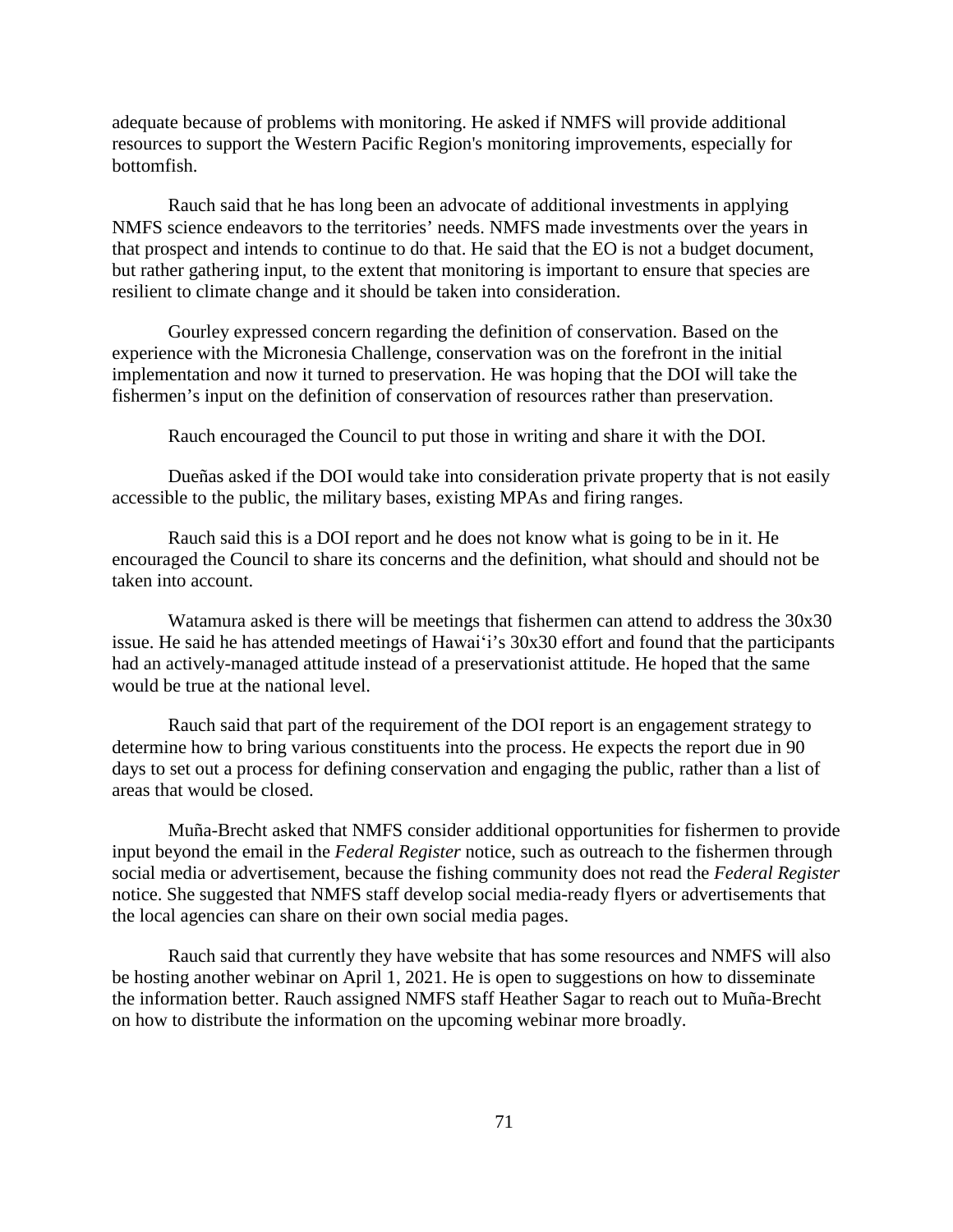Simonds said that Council members and staff have been developing draft letters, which will describe the Council's ecosystem work starting in the 1990s. An SSC subgroup was formed to provide additional recommendations, which will be included in the Council's letter.

Rauch acknowledged that the councils have already done a great deal of work in addressing resiliency and climate change in the overall management objective since its creation.

#### [*Additional discussion on this agenda item occurred on the third day, as follows.*]

Gourley provided a recap of Rauch's presentation on the first day of the meeting. Gourley said that if asked, the Council should be providing comments on section 216(a) that addresses the 30x30 to conserve 30% of the land and waters by 2030. Gourley said there needs to be a fair amount of work on clarification on certain terms like "conserving." On section 216(c) on resilience of fisheries and protected species to climate change, Gourley said that the Council should respond with a letter and be part of the answer and discussion. He also highlighted two additional EOs: EO 13990, which includes a section pertaining to restoring national monuments to reinstate fishing prohibitions for the Northeast Canyons and Seamount; and EO 13985 on Advancing Racial Equity and Support for Underserved Communities Through the Federal Government.

Muña-Brecht said that EO 13985 piqued her interest because there may be some opportunities as a Small Island Developing States and Member Island Territories to find footing to support research before rules are made.

Soliai asked Tosatto to provide comments first on EO 14008 before other Council members chime in.

Tosatto said he has nothing more to add beyond what Rauch presented. Tosatto said that effort is underway to address EO 13985 and is focused on ensuring the delivery of federal services, such as CDPs and the Marine Education and Training in NMFS' case, are equitable across the nation. He said he would provide more information to the Council as NMFS proceeds on that effort.

Gourley said the recent Supreme Court case regarding national monuments sparked a glimmer of hope for those who would like to see fishing activities in monuments regulated under MSA. The case has relevance for addressing section 3 of EO 13990 titled Protecting Public Health and Environment and Restoring Science to Tackle the Climate Crisis. Gourley highlighted sections of Chief Justice Robert's statement and encouraged members to read it in full.

Muña-Brecht asked if NMFS will assist in defining conservation given that DOI is the lead for section 216(a), and whether the Council will be allowed to provide input on what defines conservation. She also asked whether individual jurisdictions should help shape that policy that they will eventually be force to abide by.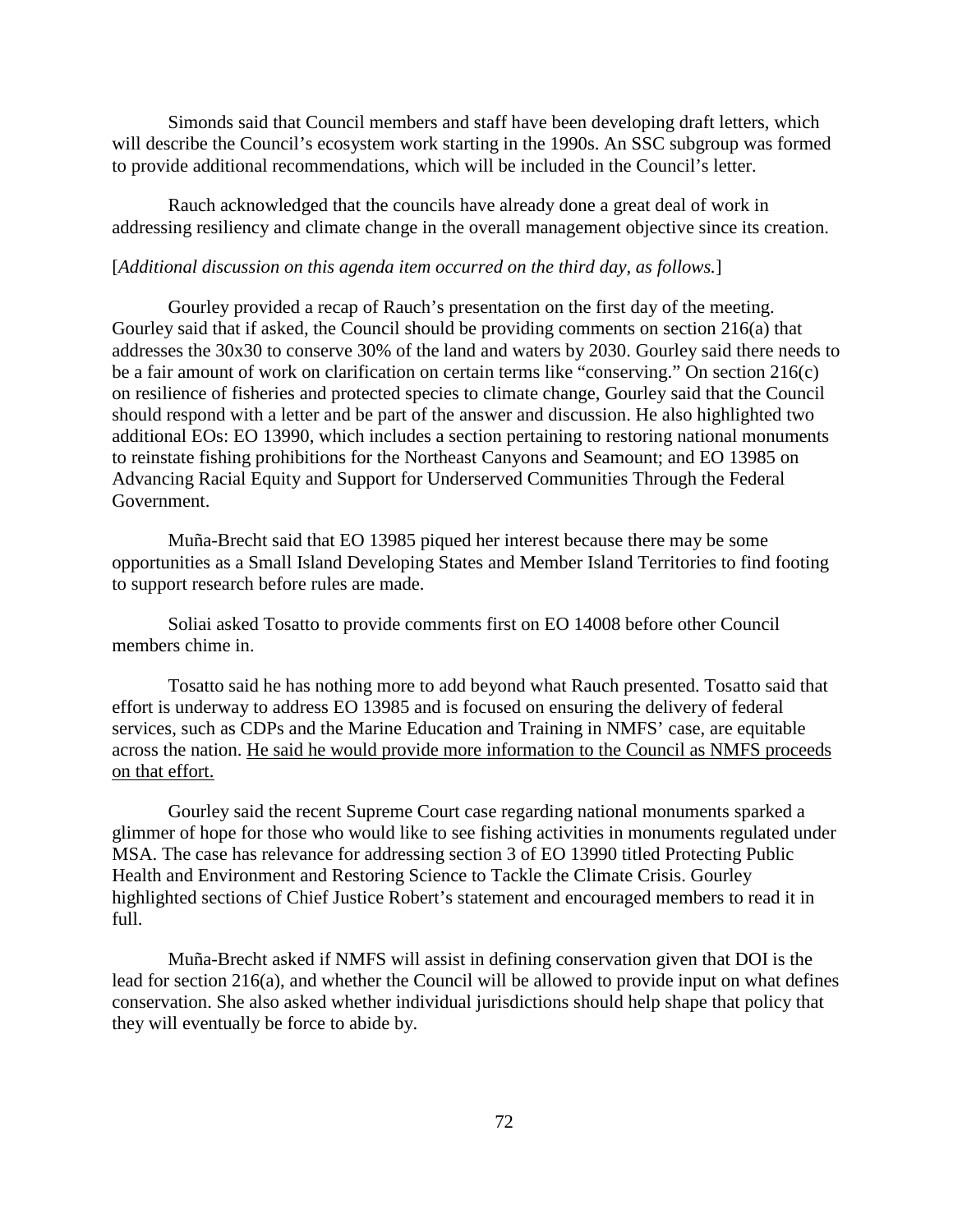Tosatto reiterated Rauch's advice, which was to use a definition that works for the jurisdiction (territorial and regional) in providing comments and to provide the definition early to the DOI so they have a frame by which to read the comments.

Simonds said that when the Council was first formed, the members discussed management and conservation and defined conservation as "wise use." She plans to use that definition for the Council's letter to the Secretary of the Interior. Simonds pointed to the draft letters in the briefing books for Council members to review.

Soliai sought clarification on Tosatto's statement that work is underway for EO 13985 and what sort of work is being conducted.

Tosatto said a government-wide interagency group has been established and Rauch is the representative for NOAA. He said that Rauch being the representative is an advantage for the region because Rauch is a strong proponent of territorial science and he would be pushing to support that initiative. To support Rauch in the national level platform, NMFS is forming a group across all regions that will bring key staff members together to gather input from each region. Tosatto has not decided who that person will be from the Pacific Islands. The group will be looking at the different MSA mandates and identify ones that affect underserved communities like the CDP and Marine Education and Training and determine the compliance to those mandates.

Simonds suggested that Council members read EO 13985 and the draft letter in the briefing materials. The federal agencies are conducting an equity assessment across the board. Simonds noted that of particular interest is the data working group, which is tasked with studying and providing recommendations through consultation with agencies, identifying inadequacies and existing federal data collection programs, policies and infrastructure across agencies and strategies for addressing any deficiencies identified. The staff is drafting a letter as instructed by the executive committee.

Soliai said given the agenda items on data collection improvement that generated some emotional discourse, the Council should review the EO and analyze whether these local communities are historically underserved.

Watamura said that there is a need to get to the root of the problem in the territory data collection because the one being used right now will force the territories into a position where they cannot fish. He also said that the fishing ban within the marine national monuments had no scientific basis and it only created negative situations, such as losing eyes on foreign vessels within the EEZ. Watamura said the Global Fishing Watch map shows that foreign vessels are fishing around the outskirts of the Papahānaumokuākea Marine National Monument and he suspected that without eyes on the water from local fishermen, foreign vessels may be fishing within U.S. waters.

Gourley asked Sakoda about their 30x30 efforts.

Sakoda said it is called Holomua Marine 30x30 and pointed to the newsletter in the briefing materials.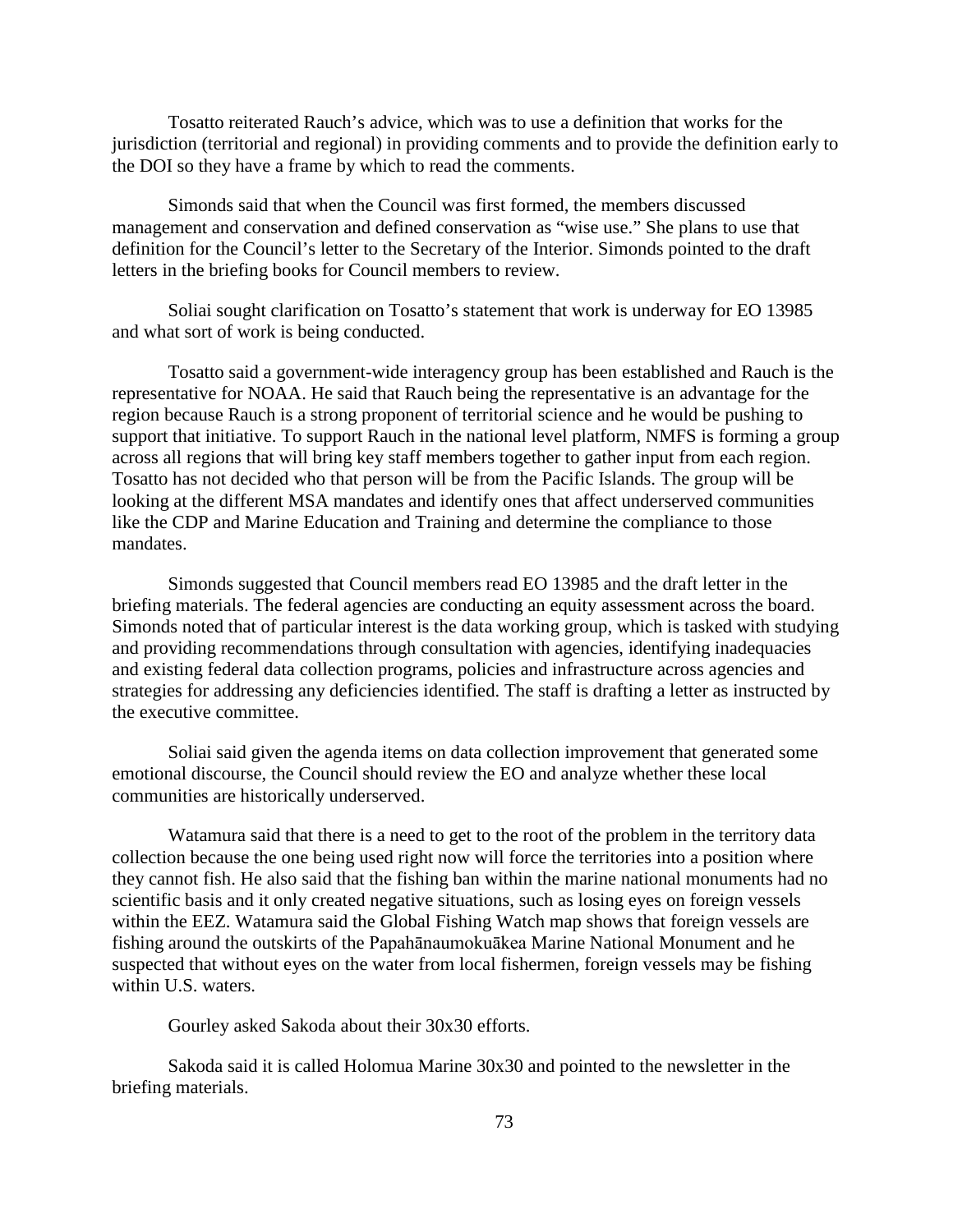Simonds said that regarding EO 13985, the Billfish Conservation Act is a perfect example of inequity, where Hawaiʻi fishermen are not allowed to sell their sustainable healthy billfish to the U.S. mainland or to foreign countries. She noted that this example will be mentioned in the letter.

Holstead responded to Watamura's comment on the foreign vessels that are believed to be fishing in the monument areas. He said that is not the case, noting that there are foreign vessels transiting within the monument area and it is USCG's responsibility to monitor and apprehend if they are suspected to be fishing and enforcement will make the case. The vessels are estimated to be fishing a mile or two from the EEZ and that is allowed through the WCPFC convention. The USCG is doing a good job in monitoring fishing activities within the EEZ and they are not seeing a rush to fish within the EEZ.

Soliai commented on EO 14008 and 13985 that more than 50% of the U.S. EEZ around the Pacific Islands is closed to commercial fishing and that is a hindrance. He recommended allowing commercial fishing in some of the areas like the Pacific Remote Island Areas.

Rice added to Soliai's comment on the potential 30x30 closure that it may encroach closer to the islands and would disallow recreational or charter fishing. The State of Hawaiʻi already closed some nearshore areas north of Kona. It goes back to the underserved communities where these efforts are taking food out of people's mouths.

Gourley said that if the 30x30 is to be done on a regional basis, and the Pacific Islands Region has more than 30% of its waters in no-take areas, the Council could ask to rescind some of the monuments to cut back to 30% so it can meet the rest of the goal of the legislation, although that is not likely to happen.

Simonds said the question could be asked because the little dots on the map should not have to carry the burden of the nation. Simonds said that based on the EOs, the current Administration may be open to discussion.

Gourley said the region being on the forefront in shutting fisheries down is not the Council's position, but was forced upon it by the federal government.

Simonds said the council executive directors are looking at the entire U.S. picture and reviewing reports put out by different agencies and scientists about MPAs, closures and what the 30x30 may look like. Environmental groups aim to close the areas to all fishing, while the councils intend for these areas to be accessible to some fishing. This is something that will be discussed at the May 2021 CCC meeting.

Muña-Brecht said that these monument designations always target fishermen, even though other activities like sea mining and undersea cable laying are more disruptive than recreational or subsistence fishing.

Gourley said that there are issues with using the Antiquities Act of 1906 as a fishery management tool.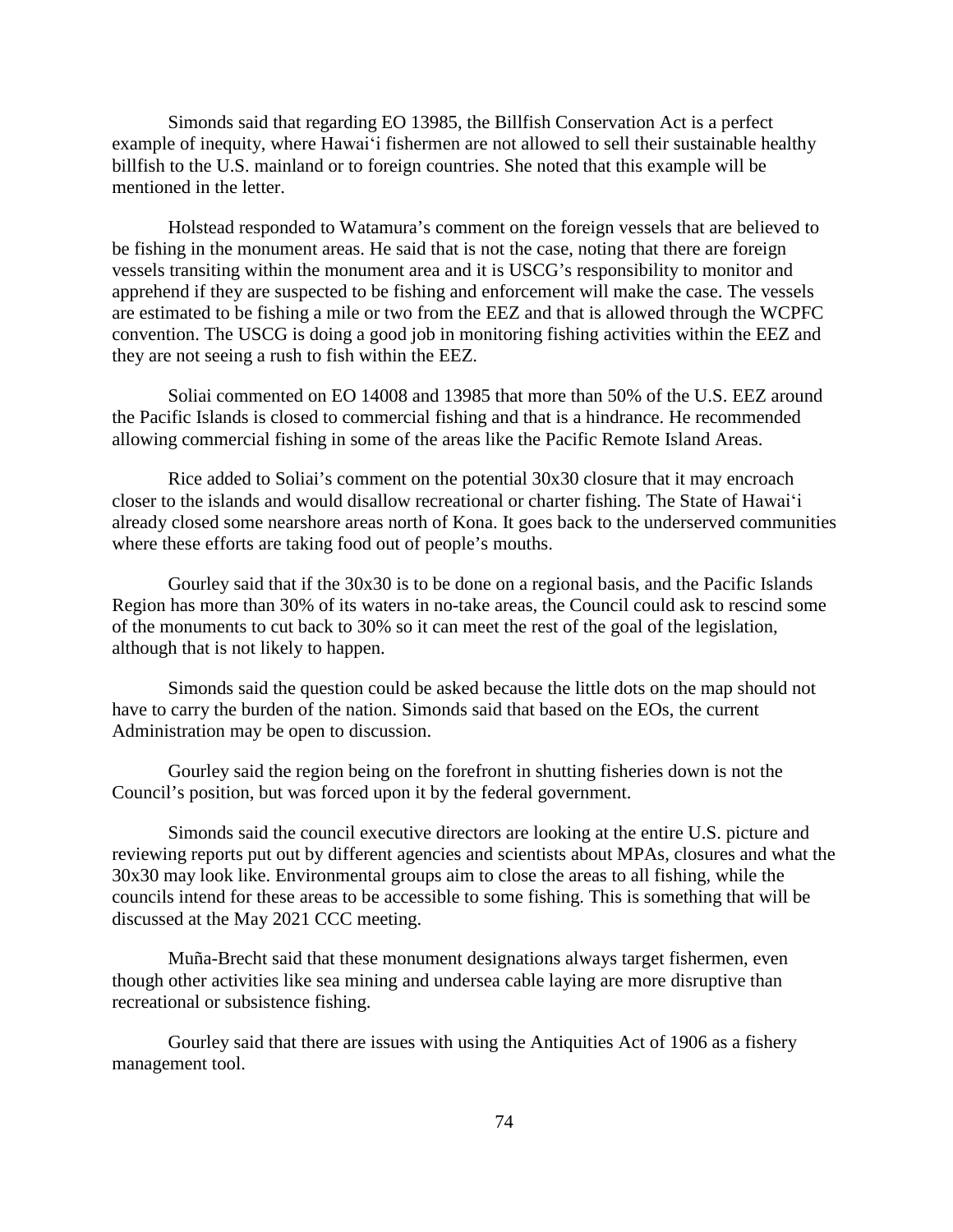Rice said that the wind farms in Maine may get rid of fishing.

Tenorio said the term conservation has always been associated with closures, but it should also consider everything the Council has been doing as a form of conservation.

### **C. Three-Year SSC Plan**

Hospital presented the elements of the Three-Year SSC Plan. The plan supports the SSC and Council to project the SSC workload in a three-year horizon. Hospital reported on the task and activities for the SSC under the following thematic areas: 1) limit specification; 2) stock assessment development; 3) protected species; 4) document reviews; 5) workshop planning; 6) project to support fisheries management; and 7) ecosystem-based fishery management. PIFSC provided the Council with some suggested changes in the language that needs to be reviewed and incorporated. Hospital also noted the plan is short on the socioeconomic activities. Socioeconomic priorities will be discussed by the SSPC and staff will incorporate appropriate priorities into the SSC Three-Year Plan. The plan will be finalized at the June 2021 meeting.

Gourley sought confirmation about the timeline and steps for finalizing the plan.

Hospital said that the SSC will be reviewing the revision to the document based on PIFSC recommendations and will finalize the plan at the June SSC meeting.

Watamura asked about the timeline of setting the acceptable biological catch (ABC) for the American Samoa BMUS.

Sabater said that the new assessment will be developed and reviewed in 2023 and the SSC will be considering the new ABCs around then.

Watamura said that it is imperative to improve the data before then.

#### **D. Updates on the Catchit Logit Implementation**

Sabater presented the updates on the Catchit Logit implementation covering activities from October 2020 to February 2021. The Council hired contractors for each island area to conduct the day-to-day task of registering fishermen and vendors, training and outreach. The Council, in collaboration with the AP and the territorial fishery agencies conducted a series of training for fishermen and fish vendors. Guam could not conduct a general fishermen training due to COVID-19 restrictions and had resorted to small group and individual fisher training. Sabater presented the number of registered fishermen and vendors, number of fisher and vendor reporting and the number of fisher and vendor reports submitted from November 2020 to February 2021. There was an increasing trend in Guam and CNMI in terms of the number of fishers and vendors reporting during this period. There was a 20% usage rate of the app (number of fishers reporting over the total number registered) for fishermen and close to 80% for the vendors in the Mariana Archipelago. Sabater described the outreach activities and identified some issues and challenges in the implementation, highlighting the lack of a list of participants that are required to report and the delayed development and implementation of the mandatory license and reporting regulations (MLRRs).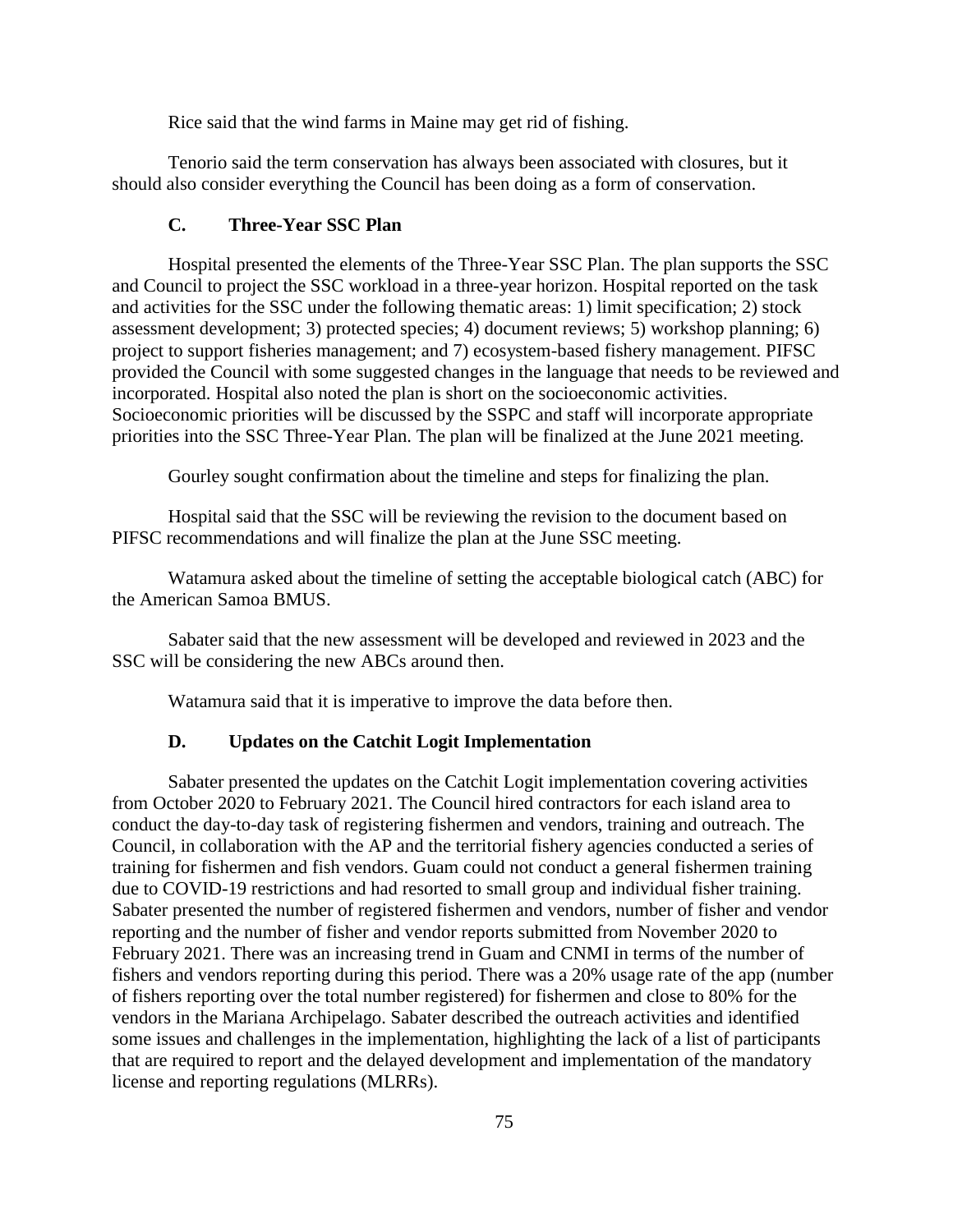Amani asked when the data for Catchit Logit would go into effect where it might make a difference as additional data to the existing creel survey data.

Gourley deferred Amani's question to a later PIFSC presentation on the agenda.

Soliai said that there are challenges associated with the hardware and will be reserving additional questions after the next agenda item.

Watamura asked which fishing sectors are represented in Catchit Logit, whether shoreline fishermen are represented and whether the app is focused on fisheries in federal waters.

Sabater said that the app has the ability to cover all fishing sectors but currently the app is catered to bottomfishing, trolling and spearfishing. Most of the registered people are trolling and bottomfishing fishermen. Sabater said that the American Samoa spearfishery is mostly shorebased and they are encouraged to report through the app. The app targets both federal and territorial waters. The data can be separated in the catch reports by reporting where they fished and the map can be refined to reflect the fishing areas.

Sakoda asked if the Council has considered developing a Catchit Logit or Sellit Logit app for Hawaiʻi. DAR is considering the idea of having fishermen and dealers report on their mobile devices rather than an online system. He asked whether the technology is transferable to Hawaiʻi.

Sabater said that it would be doable. He said that the Lokahi app is also available for the recreational fisheries. The Catchit Logit app considered the commercial marine license (CML) reporting framework in the development of the app and the framework could be adjusted to add Hawaiʻi as an instance in the system if there is interest in moving that direction.

Watamura encouraged Sakoda to download the Lokahi app and advised not to reinvent the wheel. The Lokahi app has been refined over four years and Watamura invited Sakoda to talk offline.

Sakoda said that they were thinking about an application for the required commercial and dealer reporting.

Watamura said that the Lokahi app can do anything he wants it to do.

## **E. Integration of the Catchit Logit app information into fisheries assessments and monitoring**

Jones, Felipe Carvalho and Robert Ahrens, PIFSC, and Brett Schumacher, PIRO, presented the scope of the three territorial data collection systems (creel surveys, commercial receipt books and Catchit Logit) and how each will generate information for fisheries assessment and monitoring.

Jones gave the introduction and addressed Amani's earlier statement that the app will not be used for assessment and monitoring, clarifying that PIFSC will be adopting the app and the data will be used for assessment and monitoring. The app will be integrated as part of the data collection toolbox. He noted the importance of being clear on the utility and limitations of any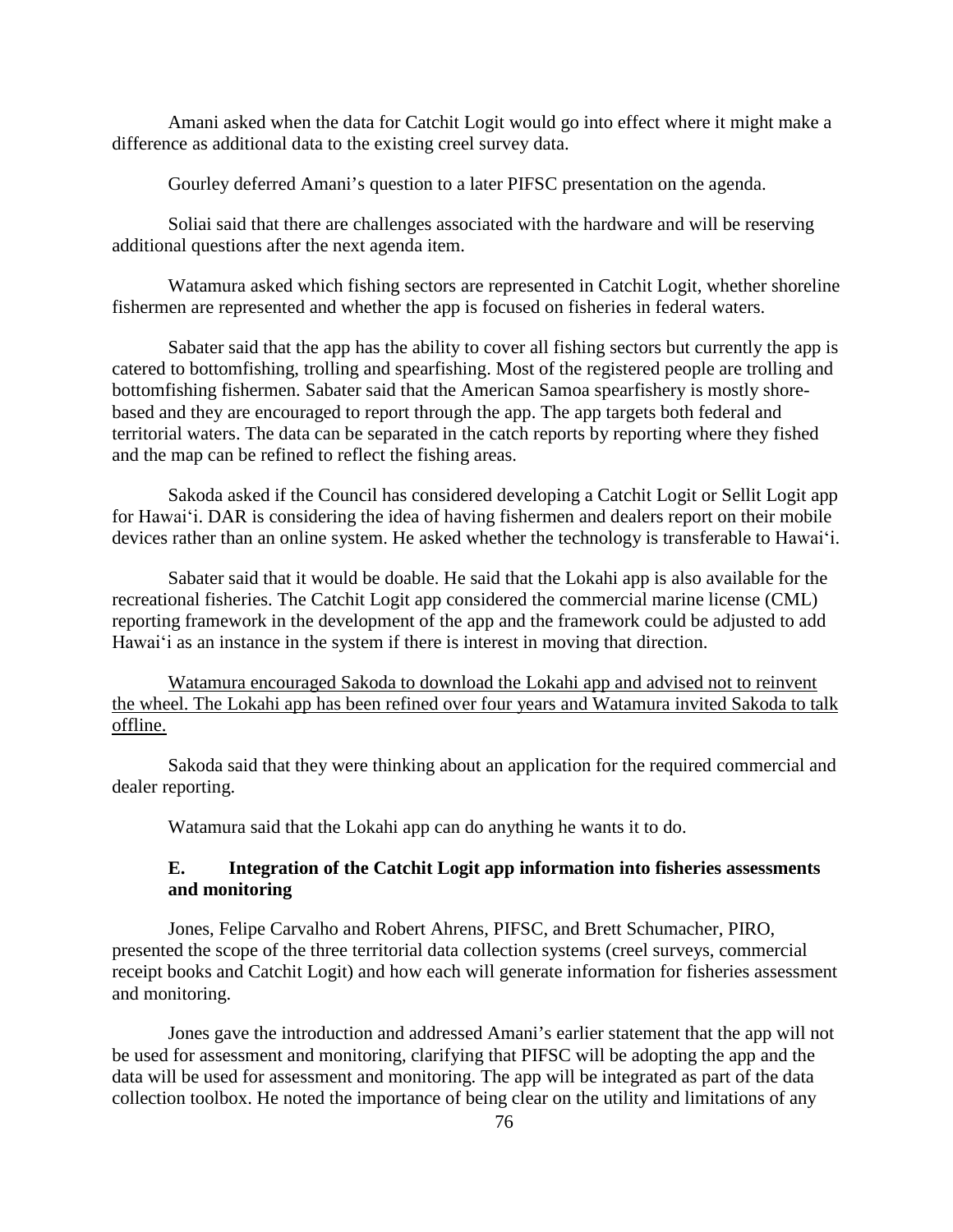data sources. He invited open and honest dialogue following the presentation about the paths forward and hoped to have direct dialogue with the territorial agencies after the meeting.

Schumacher provided an overview of the Catchit Logit app system and how it is tied to the mandatory license and reporting. He reviewed the existing federal and territorial regulations, including the status of the MLRRs. The MLRRs only cover commercial fisheries. Without the MLRRs, fishery data collection will be voluntary. Schumacher presented a comparison between the Logit apps and the current data sources in terms of data generated for total catch, catch composition, length and weight, total effort and in-season monitoring, highlighting advantages and disadvantages of each.

Ahrens presented the statistical rationale for each system. The Logit app system with fully implemented MLRRs is census-based, where the data is collected from the entire sampling frame . No expansion is necessary and there is no uncertainty if there is full compliance. Creel surveys are sampling methods that fall between a probability sampling and nonprobability sampling frame. Creel surveys fall under the probability sampling where the unit from the sampling frame is known based on the sampling design. The data can then be expanded to represent the general population. Voluntary reporting or opportunistic sampling falls under nonprobabilistic sampling because there is no sampling design and the biases introduced to the population level expansion are unknown. Without the MLRRs, the app-based reporting will become voluntary and falls under the non-probabilistic sampling design. The total catch it would generate would not represent the fisheries its meant to represent.

Carvalho said that the Logit apps can be used to support stock assessments when combined with the other data collection tools, although these other systems need to be improved as well. The current creel survey data combined with the biosampling information can be used to generate a surplus production model-based assessment for a complex level ACL. Length information gathered through the Logit apps can be combined with biosampling to generate length-based spawning potential ratio-type assessments for a species level ACL. However, combining the length and catch data from the creel surveys and the app system can generate an assessment using a statistical catch-at-length approach and produce a species level ACL.

Carvalho said that an app-based collection of length data can be problematic if not all of the catch are measured. Biases will be introduced by selecting only a few pieces to measure. The current version of the app can support stock assessments by improving the commercial landings data through full compliance of the MLRRs. In the future, the noncommercial sector can be included in the app through improvements in the features like ensuring the species identification using measured weights and having enough size observations.

Schumacher presented how the app relates to the current catch monitoring. Over time, the app will become a valuable tool for the commercial landings data, but it has yet to establish itself with the fishing community and create a time series because the app is relatively new. The app would contribute to in-season monitoring if the territories adopt the system and implement it with MLRRs. The Logit apps combined with the creel surveys will capture most of the fisheries segments and will generate information that would contribute to science and management. Schumacher outlined the steps needed to attain the comprehensive data collection and monitoring goal. The first step is the adoption by the territories and implementation with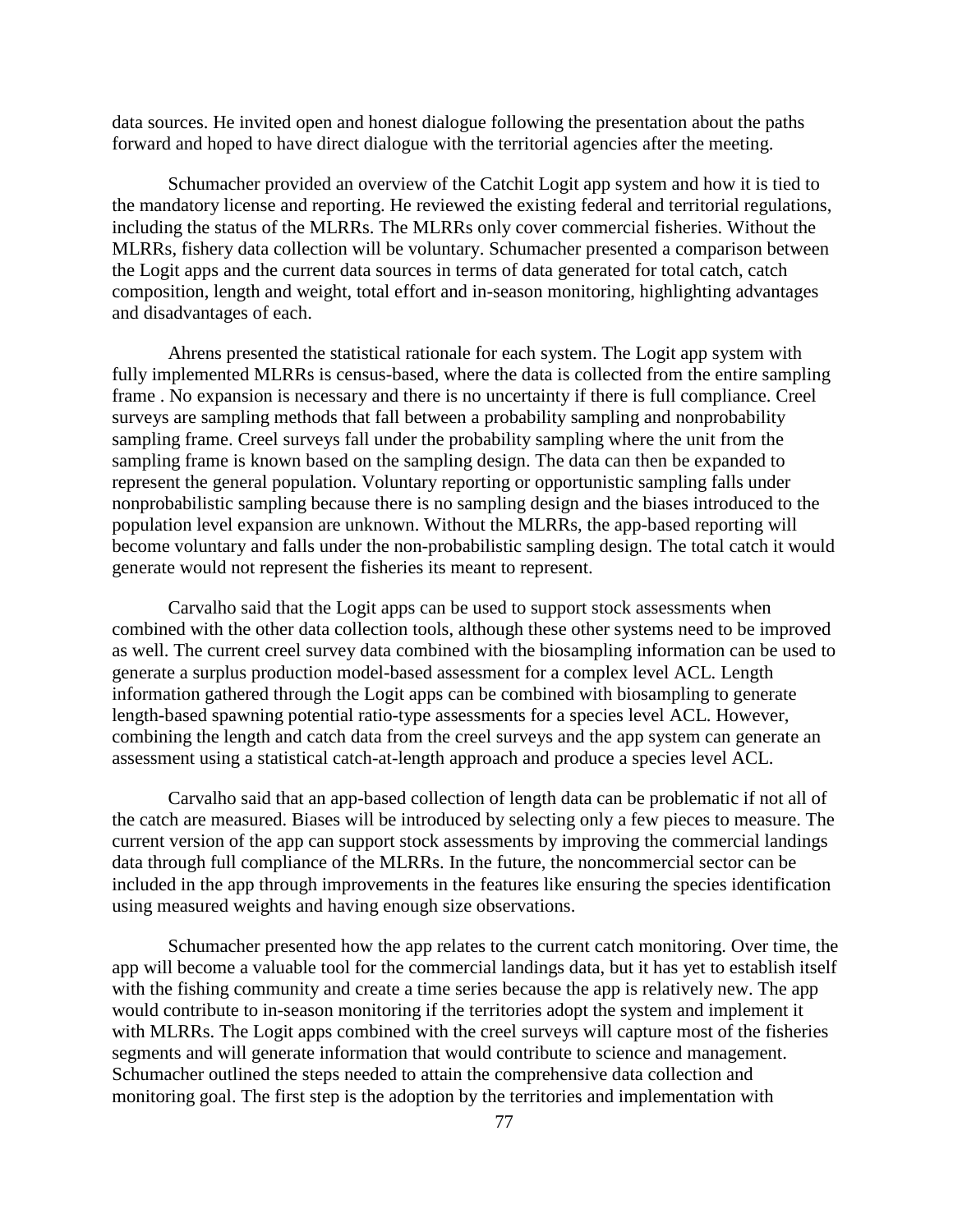MLRRs. Second is a need to understand the reporting and compliance with the regulations. Third is the calibration of the app data with the creel and commercial receipt books. Fourth, it can be used for tracking catch against the ACL. There are fisheries for which the commercial portion is higher or equal to the noncommercial portion, such as the MHI uku fishery. There are also some examples of fisheries where the commercial portion is minute relative to the total and this is where the app performance needs to be understood and calibrated. The potential for the app's data stream increases over time and could be used in assessments after undergoing calibration.

Jones summarized the points raised in the presentation. The MLRRs are designed for commercial fisheries and, in some instances, the commercial component is a small fraction of the total catch. The voluntary nature of reporting must be understood to replace the current data streams in stock assessment. Therefore, the need to improve the creel surveys is a high priority. Part of the overall improvement is the integration of creel surveys, the app and biosampling. The next step is for the local fishery management agency to make a decision to drive the adoption of the software and the coordinated implementation and compliance of the commercial MLRRs. There are some elements of the app that can be improved in the future, including refinements to the fields, particularly the species composition, and the integration of the prototype fish identification and length estimation software the Council developed. Continued training and outreach to emphasize the importance of submitting accurate data are needed to ensure better data for stock assessments and management.

Jones described other activities that contribute to the refinement of stock assessments. Improvements to the creel survey include the following: 1) Center for Independent Experts review of the boat-based expansion; 2) PIFSC redesign of the data systems from Visual FoxPro to MySQL (Structured Query Language), which could include the development of a tablet-based data entry for creel surveys; 3) Marine Recreational Information Program review of the surveys as part of the certification process; 4) support for agencies to increase sample size, improve species level identification and adjust the sampling frame. Other improvements include the following: revise the life history information and incorporate that information into stock assessments; conduct data workshops leading up to assessments; explore the use of alternative assessment models for relevant species and regroup the BMUS list; and explore the feasibility of conducting fishery-independent surveys.

Gourley said that he is getting complaints from the fishermen that they have to get a federal license, the license from DFW for the MLRRs and report in Catchit Logit. There are data streams out there that the federal government is requiring the fishermen to get and perhaps there needs to be an evaluation whether to keep that data stream or delete it. He asked whether the data from the federal bottomfish license is worthwhile reviewing.

Carvalho said that he is not familiar with the data stream that Gourley referred to. He added that there are opportunities to discuss this with everyone during the data workshop scheduled for 2024 for the Guam assessment. Every data stream that is available will be considered and a decision will be made whether to incorporate that into the assessment.

Tosatto said that NMFS implements the Council decision. The Council found a purpose and need for the federal bottomfish license data to be collected and NMFS implement them. The Council can address its need at the time and come collectively to the right purpose for 2021.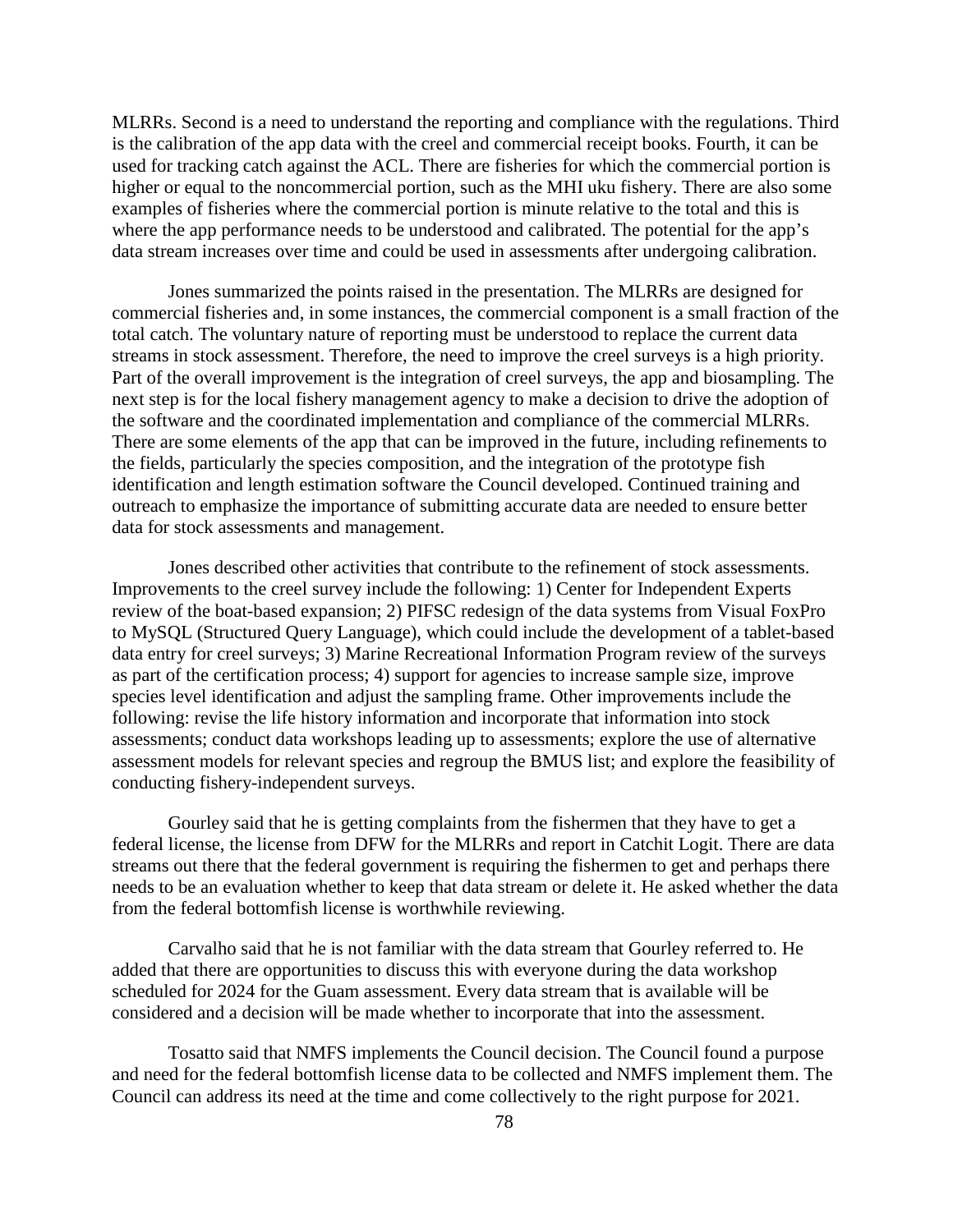Jones said that PIFSC has not received any logsheets under the federal bottomfish license since 2017.

Simonds asked whether these concerns can be brought up at the workshop that PIFSC is holding in August 2021.

Carvalho said that the data workshop is an excellent opportunity to look at all the data.

Simonds said that Council members should realize the importance of the data workshop. Council staff can work with Council members on their issues and concerns related to data leading up to those workshops to make sure those questions are answered.

Gourley said that efforts should be directed to enhancing the fishermen's fish identification for MUS. The CNMI Commercial Biosampling Program also gathers detailed catch and effort information, along with life history data. In the shift to focusing on bottomfish, the program started purchasing the entire catch to collect the data in the lab and bring the fish back to the vendor to sell the fish.

Dueñas sought clarification on Jones's statement that it is necessary for the app to incorporate lengths while PIFSC used data from creel surveys that do not incorporate length information. He asked why the app could not move forward without collecting length when the creel survey does not consistently collect length data.

Jones said that the limitation for the use of the app data stems from implementation on a voluntary basis and that a full census of the fishery through MLRRs is needed for the data to be useful. Collecting length information does not need full census of the data and can be collected on a voluntary basis. As for the creel surveys, the length data is collected if fishermen allow the surveyors to measure the fish and PIFSC receives that length data.

Carvalho said that the PIFSC Stock Assessment Program is looking at length data from the creel surveys and evaluating its potential use in the next assessment.

Jones added that the app could speed up the collection of length data.

Dueñas asked about the fishery-independent cooperative research and whether PIFSC will be coming out to the Mariana Archipelago to do it.

Jones said unfortunately, due to COVID-19, they are not able to do so. PIFSC is planning to travel to the Mariana Archipelago when allowed to conduct the data workshops. Independent of the workshops, PIFSC's goal is to increase the frequency of engaging the territory agencies and the fishing communities with their Life History, Stock Assessment and Fishery Monitoring Programs.

Amani supported the use of the Catchit Logit app, noting that she uses it to report her catch when she goes out fishing and the Sellit Logit app for her restaurant. She encourages fishermen and vendors to follow her lead. She expressed concerns on the implementation of the creel surveys because she rarely interacts with the data collectors. She asked if there is a way to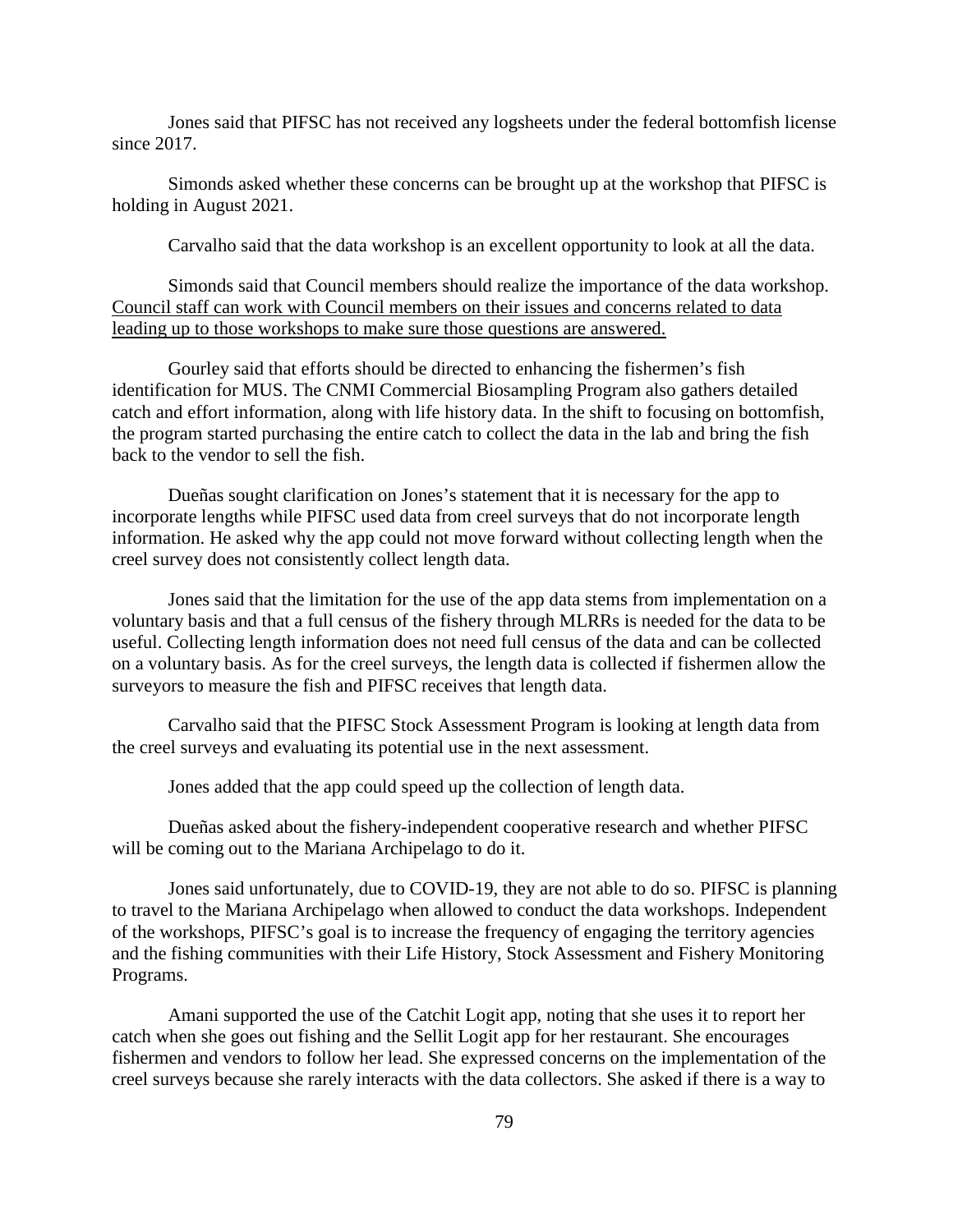utilize the information in the app given that they know how many people are registered and reporting and compare that with the creel results. She is concerned that the data the fishermen provide are being used against them by shutting fisheries down. She emphasized the need to work together and the need to move forward. She affirmed Simonds's statement that the past is the past and there is a need to fix the current situation where there is a potential to lose fishing access, which upsets the community.

Jones said that it is their goal to work with the territory agencies and fishing communities and be transparent on how these data collection programs work. Jones emphasized the need for enhanced communication and reiterated the improvements planned for the assessment, including the advancements in territorial data collection. Jones said that the AP could help message these improvements to the fishing community. The app can be changed to start collecting length data. The length data are not used in the surplus production model, but moving forward it can be used in the length-based surplus production model assessments. On the question about when the app data can be used, Jones said the length data can be used if that is the direction that the stock assessment team decides to go. The data from the commercial side would require the MLRRs be in place.

Carvalho added that the length data from creel surveys are not currently being used in the assessment, but his program is looking into the possibility of using such data and will be presenting the exploration to the stakeholders.

Ahrens said that PIFSC is interested in working with the territorial agencies to review the creel survey and consider improvements for gathering better data streams. It is a matter of striking the balance between gathering the data without disrupting the fishermen's schedule and how to equip the surveyor with the tools and resources they need to get it done more efficiently. Regardomg Amani's question about cross referencing the app data with the creel data, Ahrens said that if there is disparity between the two data sets, it raises flags as to what each is actually monitoring. One challenge with the app data is understanding which trips have been reported. One approach is to take the voluntary nature of the app reporting into a probability sampling by asking if the fisherman will be fishing for the day and whether they are going to report their catch.

Soliai said that he and his staff are working on the mandatory reporting regulation for American Samoa. Soliai added that he is still critical of the data collection methods and affirmed that working together is the only way to resolve this issue.

Watamura encouraged the use of a mandatory registry to define the universe of fishery participants.

#### **F. Fisheries 101 Capacity Building**

John Kaneko, Hawaiʻi Seafood Council, reported on the Saltonstall-Kennedy grantfunded project to support sustainable fisheries management and development in U.S. Pacific Islands through fisheries education and community outreach. The focus was on fishery education to promote fisheries management, science and related jobs in the Pacific Islands, with the idea of looking for homegrown students and people to get into the business. The effort took a train-the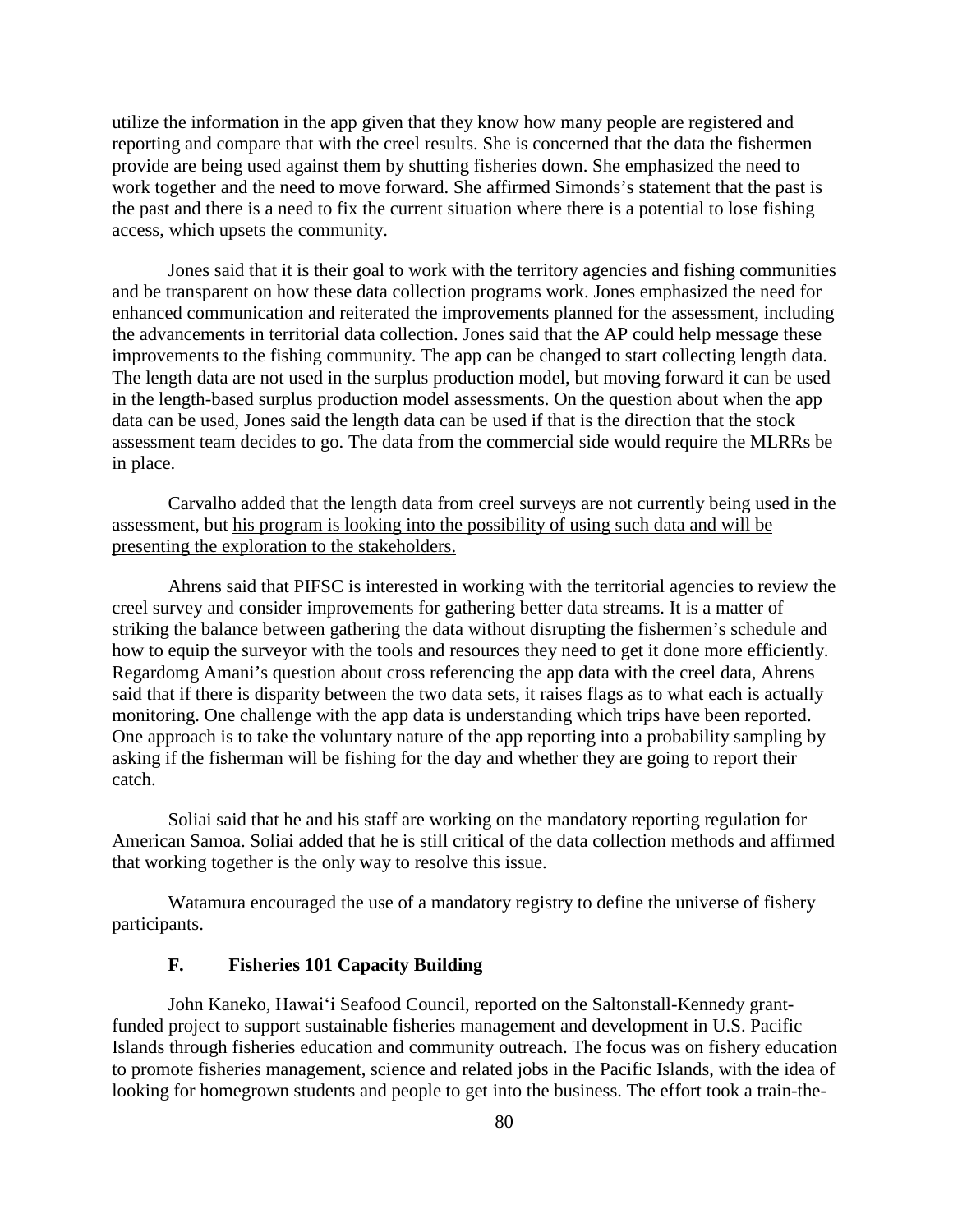trainer approach, assembling island teams of trainers, with each one of the teams consisting of a fisherman, fishery management or fishery science expert and an educator. The island teams came from CNMI, Guam and American Samoa, and were assembled in Honolulu for an intensive fisheries short course, followed by educational seminars and fishing community outreach workshops with the island teams. Workshops were also conducted in each of the island areas. Hawaiʻi Seafood Council also conducted a tour of the Honolulu Fish Auction for PIFSC and PIRO staff to better understand the commercial fisheries and the importance of the fish auction.

Kaneko introduced the island team members, which included Carey Demapan from CNMI who was one of the Council's U.S. Pacific Territories Fishery Capacity-Building Scholarship Program recipients. Kaneko described the fishery short course agenda and the different learning components of the curriculum. He hoped that through this effort the ability of the educators was enhanced to utilize the firsthand experience of the program to develop and customize their own fisheries-related training. He also hoped that the fishermen participants started to understand the importance of accurate catch reporting for enhancing the quality and quantity of fishery-dependent data and improving the quality of stock assessments.

Watamura suggested creating a public service announcement-type video that encapsulates the Fisheries 101 course for Hawaiʻi fishermen.

#### **G. Updates to the Pacific Island Stock Assessment Prioritization**

John Syslo, PIFSC, provided updates on the Stock Assessment Prioritization for the Pacific Island MUS. The Stock Assessment Prioritization process was developed by NMFS to guide and provide advice on identifying and ranking stocks for assessment development based on a standardized set of criteria. This process was to be implemented on a regional level to assist the councils and NMFS regions in ranking stocks for assessment. The PIFSC scientists identified the relevant factors from the Stock Assessment Prioritization document and provided their factor scores based on available data and expert opinion for each of the MUS in all of the FEPs. The fishery managers (the Council, territory fishery management agencies and PIRO) provided the weighting scores for each factor and MUS. Results showed the clear effect of the stock status situation in American Samoa and Guam bottomfish MUS, where it ranked first and second, respectively, in the scoring. Pelagic species such as mahimahi and ono (wahoo) ranked third and fourth, which are currently not listed for assessment in the Western Pacific Stock Assessment Review (WPSAR) schedule. The results are meant to advise the WPSAR Steering Committee in planning the assessments on a five-year horizon.

#### **H. Regional Communications and Outreach Report**

Amy Vandehey, Council staff, reported on the various communications and outreach efforts. Four new monographs have been published: *History of the Billfish Fisheries and Their Management in the Western Pacific Region* by Michael Markrich; *University of Hawaiʻi Pelagic Fisheries Research Program* by Paul Dalzell; *Fishery Ecosystem Management in the Western Pacific Region* by Liz Martell and Sylvia Spalding; and *Fishery Data Collection Systems: Evasive as an Elusive Fish* by Sabater. Vandehey also reported on the latest quarterly *Pacific Islands Fishery News* newsletter that highlighted the new government changes including articles on the COVID-19 relief law and CARES Act updates. Vandehey reported on the U.S. Pacific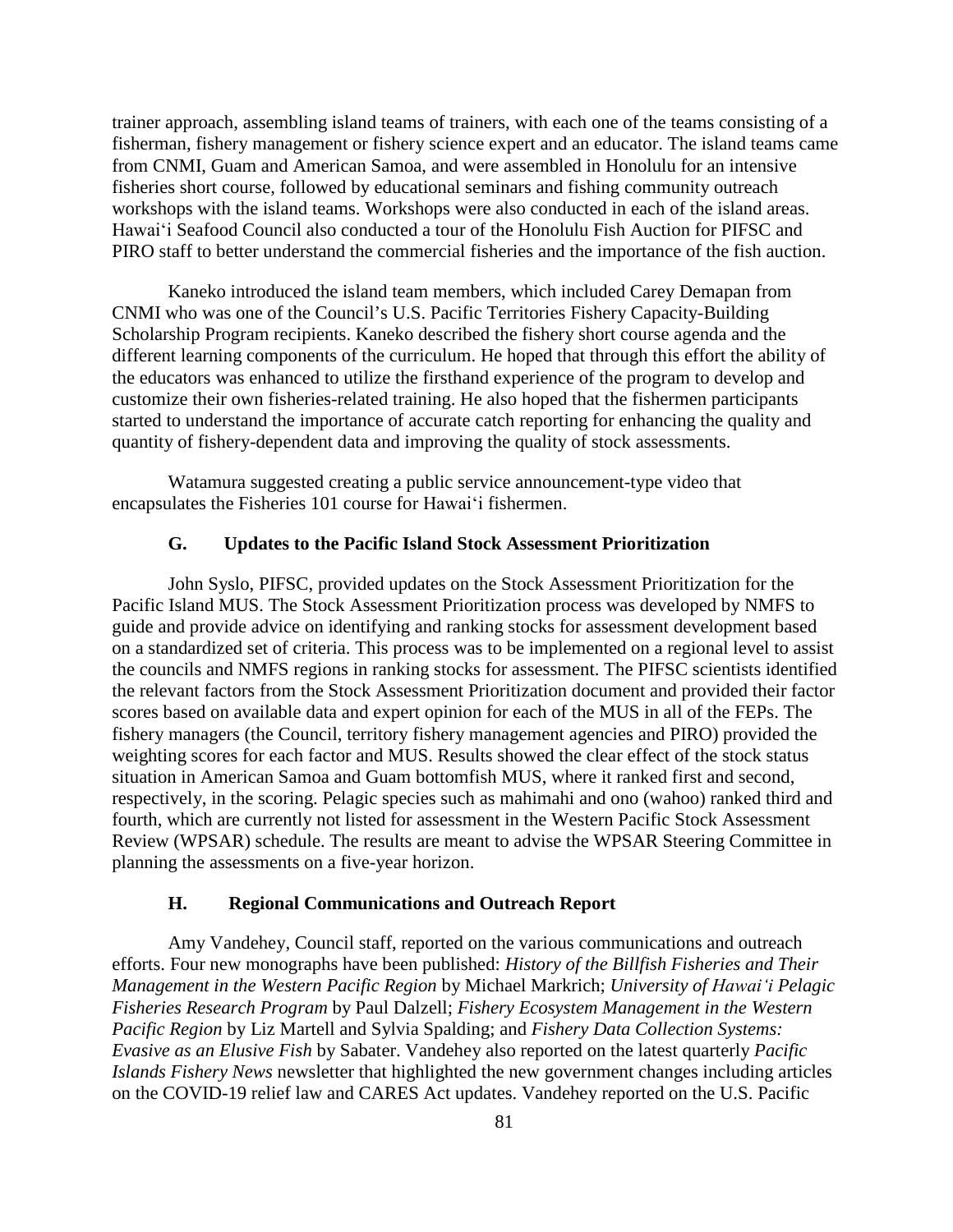Territories Fishery Capacity-Building Scholarship Program and the status of the scholarship recipients. She also reported on the outreach plans by the four regional Council Advisory Panels, the articles published in *Hawaiʻi Fishing News*, the Mike Buck Go Fish! radio show, lunar calendars and on-air media public service announcements.

# **I. Advisory Group Report and Recommendations**

# **1. Advisory Panel**

There were no AP recommendations regarding Program Planning.

## **2. Fishery Data Collection and Research Committee**

Soliai, Fishery Data Collection and Research Committee (FDCRC) chair, reported on the outcome of the committee's 2021 intersessional meeting. Committee members reported on the challenges of COVID-19 that impacted data collection in the past year. All of the territories experienced similar challenges. The committee also talked about the status of the mandatory license and reporting in light of the Catchit Logit app implementation. The recommendations were as follows.

- The FDCRC recommended DMWR, DAWR and DFW provide the Council the list of fishermen from the CARES Act and any list of fishermen and vendors required by the local regulations to support the implementation of the Catchit Logit electronic reporting.
- The FDCRC recommended the Council direct staff, in collaboration with PIFSC and the territorial fishery agencies, to conduct strategic planning to develop the 2021-2025 FDCRC Strategic Plan focused on the Pacific Insular Fisheries Monitoring, Assessment and Planning Summit recommendations.
- The FDCRC recommended the Council direct staff and Council contractors to conduct regular meetings with the territorial fishery agencies and PIFSC to enhance coordination with the agencies data collection activities.
- The FDCRC recommended the Council request DMWR and DAWR to coordinate with the Council and PIFSC on the development of any Fishery Management Plan which has implications on other existing or planned FMPs being developed, data collection, the monitoring of the Council's ecosystem component species and the science that would support the FMPs.

# **3. Fishing Industry Advisory Committee**

Goto presented the FIAC recommendations.

*Regarding the PRIMNM*, the FIAC recommended the Council request the Administration remove commercial fishing prohibitions allowing fishery resources to be managed under the authority of the MSA.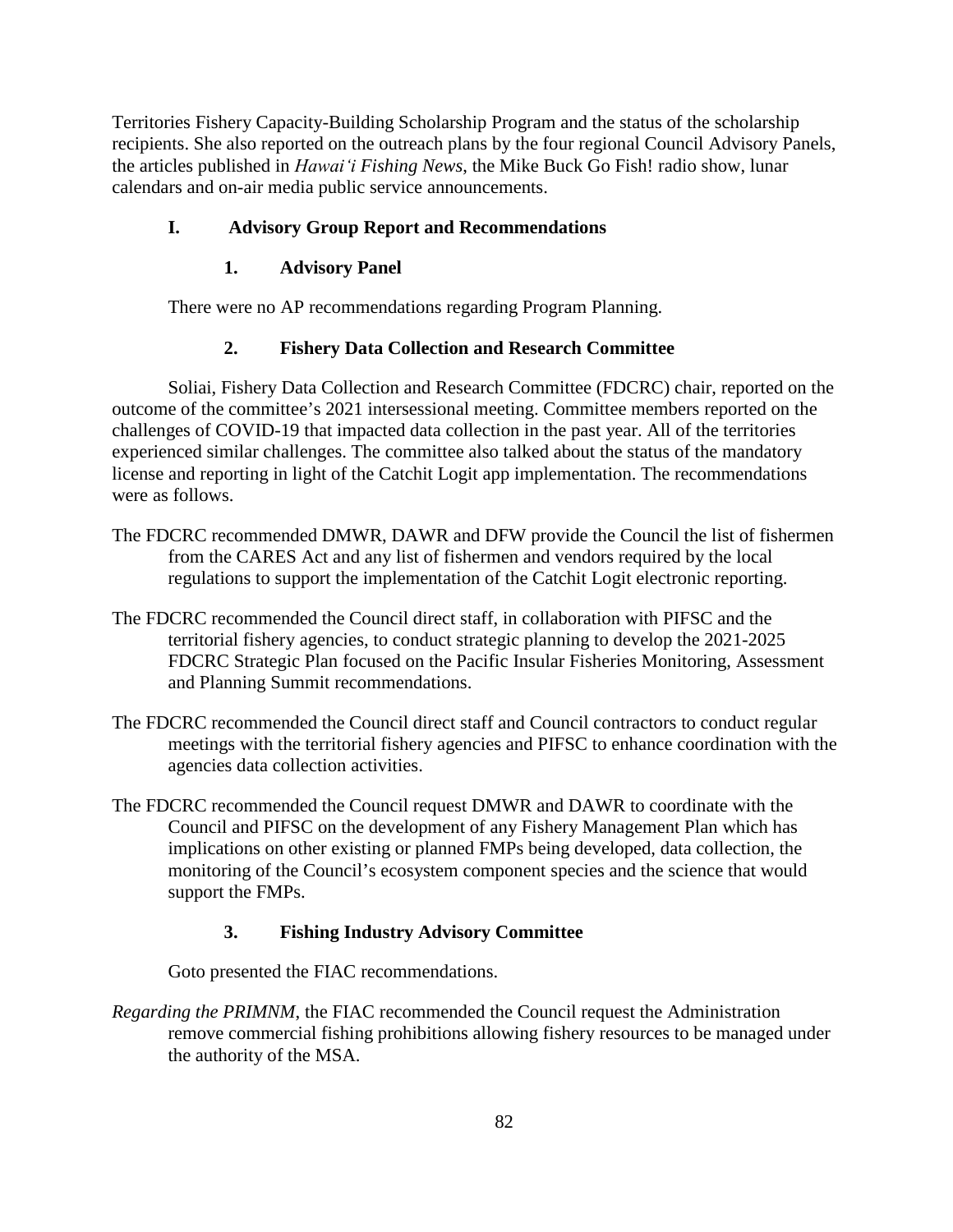- *Regarding the Young Fishermen's Development Act*, the FIAC recommended the Council request NMFS to provide plans (including funds) on implementing the Act in the region and nationwide and to involve stakeholders in the process.
- *Regarding nuclear testing impacts*, the FIAC recommended the Council request NMFS PIFSC or other appropriate federal agencies conduct research to determine any possible impacts from the nuclear testing areas in the Marshall Islands to Guam waters and fisheries.

#### **4. Non-Commercial Fishing Advisory Committee**

Dean Sensui, NCFAC Chair, presented the NCFAC recommendations.

- The NCFAC recommended the Council develop a list of noncommercial issues for the NCFAC to address and include a roadmap; the list should address the low-hanging fruit and then the longer-term.
- The NCFAC recommended the Council request the summary data from self-reporting apps for discussion by its advisory groups.
- The NCFAC recommended the Council work with NMFS to expand the recreational snapshot to MUS in each of the island areas to develop an Annual Stock Assessment and Fishery Evaluation Report module that also identifies the problems in the data.

#### **5. Scientific and Statistical Committee**

Hospital presented the SSC recommendations.

- *Regarding the NMFS briefing on EO 14008 on Tackling the Climate Crisis at Home and Abroad*, the SSC recommended a subcommittee consisting of Ray Hilborn, Kobayashi, Chaloupka, Frank Camacho, Erik Franklin and James Lynch be assigned to work with Council staff to provide scientific input in response to section 216(a) and 216(c).
- *Regarding the integration of the Catchit Logit app information into fisheries assessments and monitoring*, the SSC recommended the integration of creel survey, commercial receipt book, biosamplin, and app-based data collection systems to generate the data elements from the different sectors of the territorial fisheries to meet the requirements of stock assessments. The SSC acknowledged the need to modernize the creel surveys to account for recent changes in the fisheries and provide an improved probability sampling design to generate catch estimates and quantifiable variability. These data shall be augmented by the mandatory app-based data collection system through Catchit Logit. For noncommercial fisheries, further development of the app should be undertaken to provide useful information, which may include length data, on this important sector of the territorial bottomfish fisheries.

Hospital also reported that the SSC deferred endorsement of the Three-Year SSC Plan for the SSC working group to review the revisions suggested by PIFSC and to add socioeconomic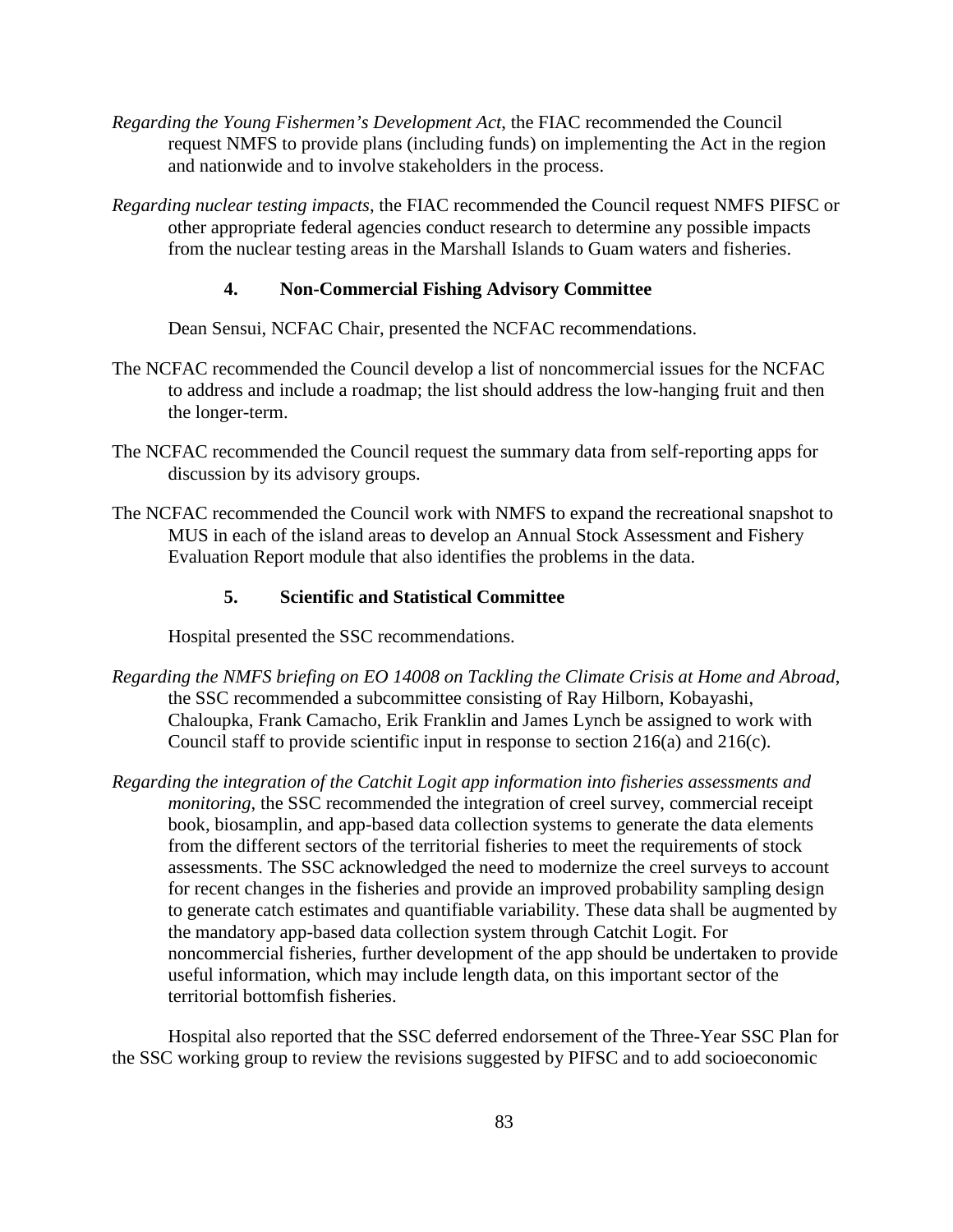priorities to the SSC plan after the SSPC meets in April 2021. The SSC intends to review and finalize the Three-Year Plan at its June 2021 meeting.

# **J. Public Comment**

Tam provided comments regarding bottomfish data, noting that a boating registry could provide a universe of bottomfish participants because a boat is a prerequisite for catching bottomfish. If there is a registry, then a check box could be created on the application for vessel permit renewals to determine if the person fishes for bottomfish. The vessel registry data combined with the data on known commercial participants could be used to extrapolate the noncommercial participants.

# **K. Council Discussion and Action**

*Regarding President Biden's EO 14008, the Council* **in accordance with the request for written input from interested parties pursuant to section 216(c), directed staff to draft and send a letter to the DOC providing information on how to increase the resilience of fisheries and protected species prior to the April 2, 2021 deadline.** 

**The Council directed staff to draft and send a letter to the DOI and DOC regarding strategies and conservation of 30% of waters by 2030 prior to the 90-day deadline of April 27, 2021.** 

**The Council endorsed the SSC subgroup composed of Ray Hilborn, Don Kobayashi, Frank Camacho, Erik Franklin, Milani Chaloupka and James Lynch to provide the scientific recommendations to the Council for fisheries management to consider climate change resilience in fisheries and protected resources.**

Tosatto said that the Council is on a reasonably short timeline to provide comments and asked if the SSC subgroup is providing input for those letters or for input after the letters are sent. He said that additional details on what the staff is expected to include in the letters would be useful.

Simonds said that drafts were sent out to the executive committee, but are not yet ready for review. The drafts will be revised to reflect the discussion in the Council meeting. The SSC subgroup will convene after the Council meeting and provide additional comments since NMFS is still going to accept comments from the Council after the deadline. She said she would include Tosatto in the draft review before the letters are finalized.

Sakoda asked that the drafts also be provided to the State of Hawaiʻi for review before they are finalized.

Simonds confirmed and asked for DAR to make note of the deadlines.

*Moved by Rice; seconded by Dunham. Motion passed.*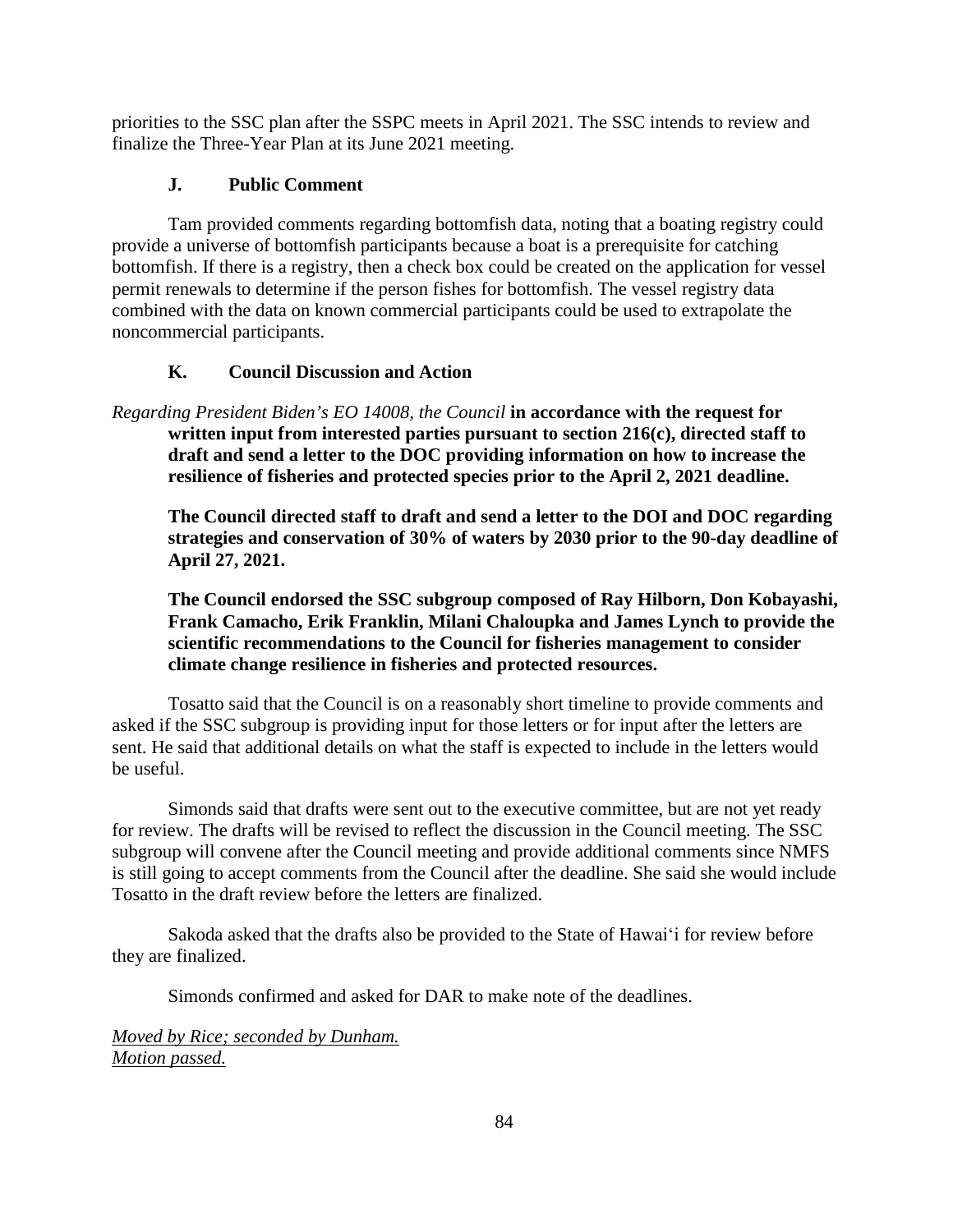*Regarding EO 13985 to Advance Racial Equity and Support Underserved Communities Through the Federal Government, the Council* **directed staff to review and analyze the provisions of the EO as applied to the Council's FEPs, programs and Pacific Island fishing communities that may have been historically underserved, marginalized and adversely affected by persistent poverty and inequality.**

# *Moved by Rice; seconded by Dunham. Motion passed.*

*Regarding territorial fishery data collection, the Council* **recommended DMWR, DAWR and CNMI DFW provide the Council the list of fishermen from the CARES Act and any list of fishermen and vendors required by the local regulations to support the implementation of the Catchit Logit electronic reporting**.

**The Council directed staff, in collaboration with NMFS PIFSC and the territorial fishery agencies, to conduct the strategic planning to develop the 2021-2025 FDCRC Strategic Plan.**

**The Council directed staff and Council contractors to conduct regular meetings with the territorial fishery agencies and NMFS PIFSC to enhance coordination with the agencies' data collection activities.**

**The Council directed staff to work with NMFS to improve the pilot version of the Catchit Logit app suite based on federal and territorial data needs, and further directs staff to work with the territorial agencies and NMFS on integrating established data collection systems with the associated review of the creel surveys for certification and collection implementation with any new licensing and reporting requirements.**

**The Council requested NMFS PIFSC expand the recreational snapshot to MUS in each of the island areas to be able to develop an Annual Stock Assessment and Fishery Evaluation Report module that also identifies the problems in the data.**

## *Moved by Rice; seconded by Dunham. Motion passed.*

*Regarding the SSC Three-Year Plan, the Council* **directed staff to work with the SSC subgroup to finalize the plan incorporating the PIFSC recommendations and the socioeconomic priorities identified by the SSPC in April 2021.**

## *Moved by Rice; seconded by Dunham. Motion passed.*

*Regarding fishery prohibitions in the monuments, the Council* **directed staff to draft a letter to the Biden Administration to explore options to remove commercial fishing prohibitions in the PRIMNM to allow fishery resources to be managed under the authority of the MSA.**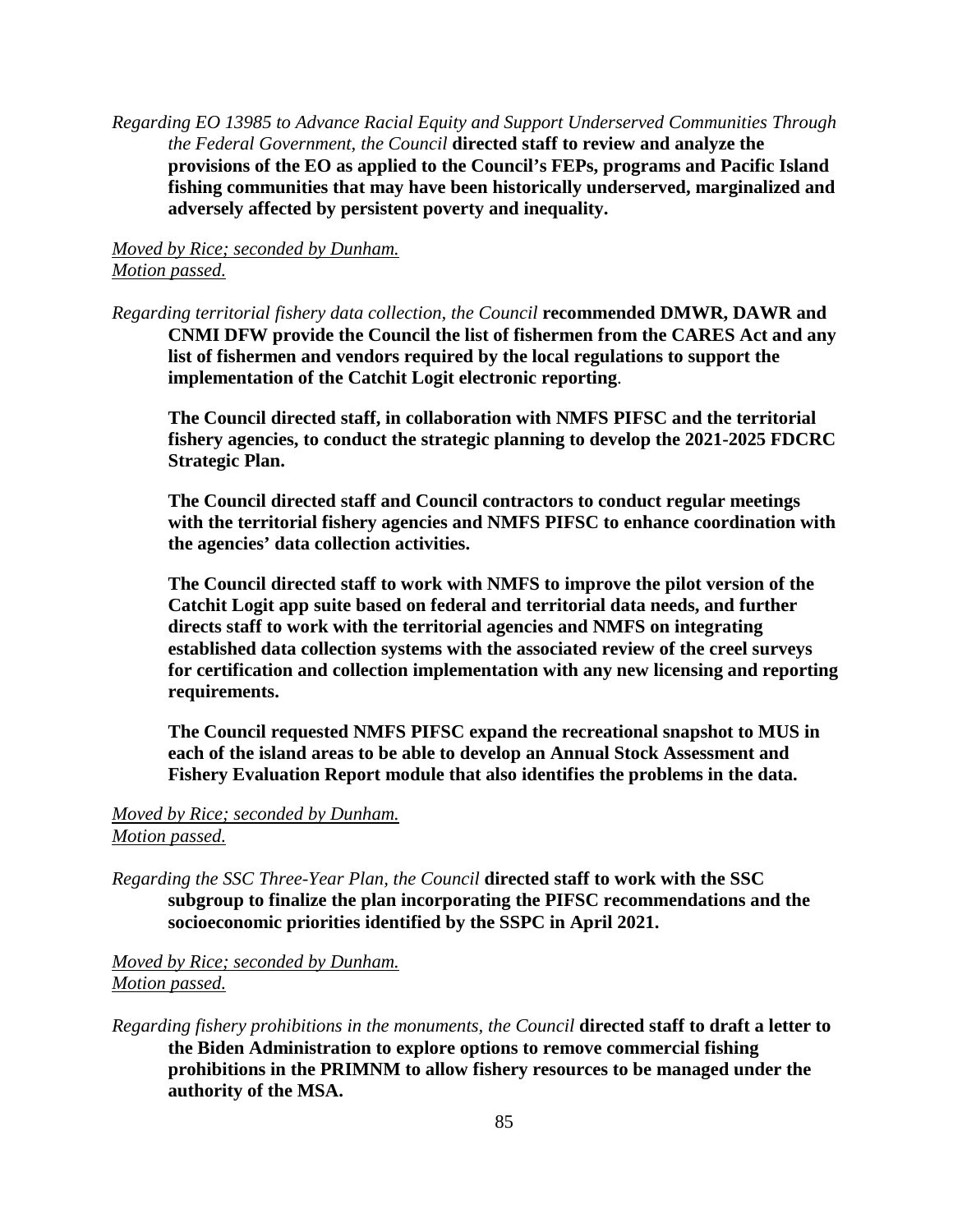Tosatto said that the wording of the recommendation is unusual in that it is a recommendation to the Administration rather than directing Council staff to write a letter. He suggested rewording the recommendation to direct staff to write a letter to the Administration.

Soliai also suggested clarifying whether the letter would be sent to NMFS or to the Biden Administration.

Peck clarified that the correct name for the monument is the PRIMNM.

The mover and the second agreed with the changes.

## *Moved by Rice; seconded by Dunham. Motion passed.*

## *Regarding the Young Fishermen's Development Act, the Council* **requested NMFS provide information and plans (including funds) on how stakeholders will be included regionally and nationwide in the implementation of the Act's provisions.**

Gourley asked if the intent of the recommendation is to request for request for funds instead of asking NMFS to provide information on funding.

Simonds said that the Council is always in need of funds.

## *Moved by Rice; seconded by Dunham. Motion passed.*

#### **XII. Hawai'i Archipelago and Pacific Remote Island Areas**

### **A. Moku Pepa**

Watamura presented a report on Hawaiʻi's fisheries, noting the impacts of COVID-19 restrictions on gatherings by the community and carrying capacity aboard fishing vessels. This resulted in an increase in shoreline noncommercial recreational fishing, as people have more time due to unemployment and are also trying to meet the need to feed their families. This increase also caused a depletion of fishing supplies.

He also reported that the Lokahi fishing app is gaining traction due to publicity from local media as well as the success of virtual tournaments. The concept of the virtual tournaments having random weight and even mystery fish winners encourages all to participate.

Watamura said that legislation important to the fishing community was being considered and the community has been working to have these bills recognized and passed into law for years. The first bill would allow fishermen to get a commercial marine vessel license (CMVL) instead of having to meet the requirement of everyone on board needing to possess a CML. This would alleviate the need to purchase a CML for family, friends, crew and visitors. The other bill under consideration is the inclusion of wild-caught seafood as a viable food source in the State of Hawaiʻi's plan of self-sufficiency. Seafood is an important part of people's diet and it has been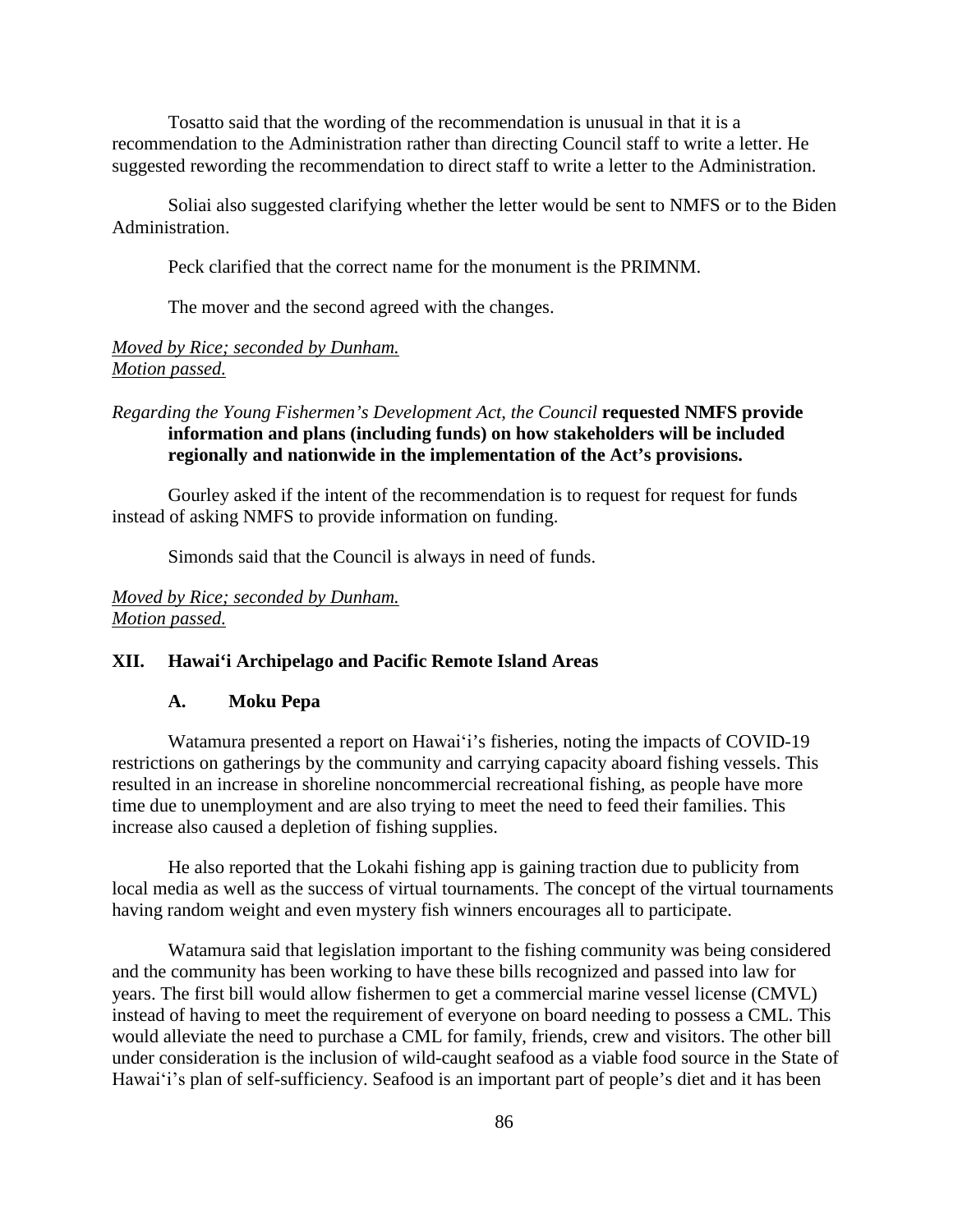taken for granted, as Hawaiʻi consumes seven times more seafood per capita than any other state in the nation.

Rice reported that the Big Island charter fleet businesses picked up during the Christmas and New Year's period when tourism started to open up. The small-boat commercial fleet has had a good run of ahi in the winter, and with hotels opening up, the prices have stayed up. The fishing community is surviving, but the state needs to open up tourism because it is the life blood of the charter and commercial fleets.

He said that the legislative bills that are of great interest to the fishermen on the Big Island include one for a CMVL and another to make the harbor a state-private partnership. He said that he received comments from fellow fishermen about observations made regarding offshore aquaculture and provided those comments as part of the written report.

Dang reported that the COVID-19 impacts continued into 2021 and that it continues to affect the HLA that has lost about 40 to 45% of its revenue. At the end of the year, Christmas and New Year season, sales were promising with about 70% of the pre-COVID-19 local market for fish. The market fell off the cliff in January when the tourists left and there were no breaks or holidays for travel in February. The first half of March was similar. The second, third and potentially fourth week of March is looking strong, with high demand as hotel capacity and booked flights increase. However, there are still some boats tied up as they take their time on preventive maintenance while waiting for things to get back to normal. The fleet has also diversified with more vessels adopting the shallow-set fishing method and the swordfish prices have been strong with decent demand.

### **B. Department of Land and Natural Resources/Division of Aquatic Resources Report**

Bryan Ishida, Division of Aquatic Resources (DAR), provided the State of Hawaiʻi report. For the 2020-2021 MHI deep-seven bottomfish fishery season, the catch is currently at 108,221 pounds of mixed deep-seven species. The first four months of the season catch tracked close to previous seasons, which shows that in spite of the economic effects of COVID-19, fishers were still targeting deep-seven at typical rates, at least during the holiday season. After that period, the catch leveled off in February and March. Prices are looking better but the fishery is highly dependent upon fishing conditions, the ability to find and locate fish and rates of depredation, all of which have been challenging in recent times. There has also been an atypical contribution of catch by the different species, with opakapaka (pink snapper) making up only 23% of the total catch when the species normally represents closer to half of the catch. This is likely due in part to the challenging conditions and fishermen having a hard time finding opakapaka, as aggregations are in places that they do not expect or missing where they are usually found. While opakapaka catch is relatively low this year, other species are seeing above average catch, notably gindai (oblique-banded snapper), which has already surpassed 130% of what is normally caught in the entire year.

The 2020 Kona crab season finished with 4,265 pounds landed and, as of the end of this reporting period, the 2021 season has seen 873 pounds landed. This is continued improvement over the historical low catch in 2016, but still relatively low compared to the landings in the past.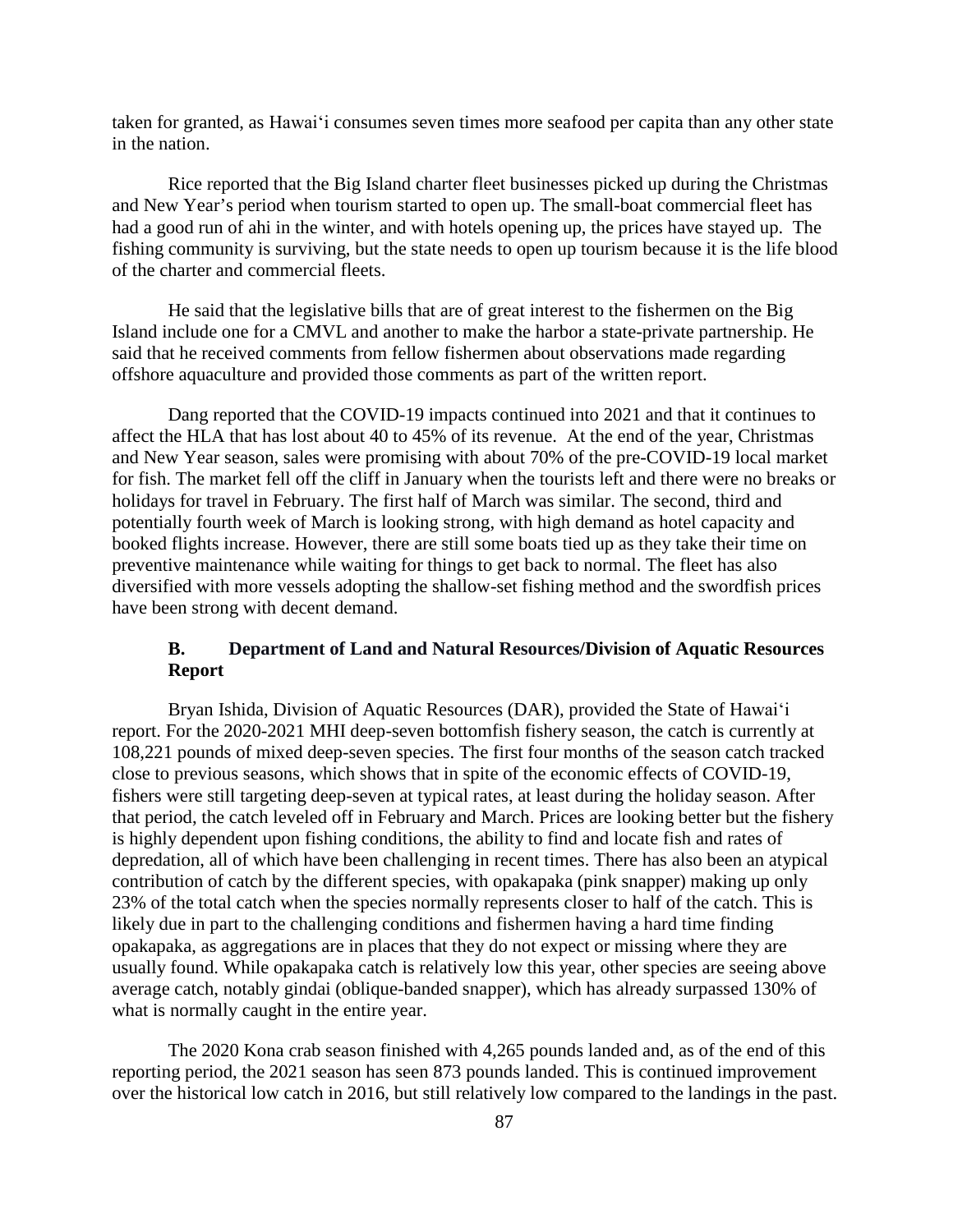The 2020 uku season produced 47,927 pounds and, as of January 28, the fishery has landed 7,279 pounds in the 2021 season. Catch was low in 2020 and along with the effects of COVID-19, which were substantial, a lot of the issues that the deep-seven bottomfish fishers reported in the last year also affected uku and contributed to this low catch. The fishery missed out on the late spring to early summer bump in catch that has been seen in the past.

In 2020, there were 3,102 CMLs issued or renewed for total revenue of \$308,220. There was a reduction in licenses requested and while COVID-19 may have impacted the requests, the downward trend has been occurring since 2012. Adding to this was the temporary hold that DAR put on some CMLs in December 2020 while updating terms and conditions relating to the commercial take of fish for aquarium purposes.

Ishida said that two conservation and management access permits for the Papahānaumokuākea Marine National Monument were granted to the state. FAD activity across the state in terms of missing or recovered FADs was moderate. The state also held a public hearing on a proposal to increase the nonresident CML fee from \$100 to \$250 and plan to make the proposal to the Board of Land and Natural Resources (BLNR) for final rulemaking in April or May 2021.

Ishida also provided a legislative report. DAR received final approval on crustacean housekeeping rule amendments. The amendments repealed Hawaiʻi Administrative Rules (HAR) 13-84, HAR 13-89 and incorporated substantive provisions in HAR 13-95, including statutory provisions of Hawaiʻi Revised Statutes (HRS) §188-58.5, which prohibits the taking or killing of female Samoan crab, Kona crab and spiny lobster. This took effect Jan. 31, 2021, and did not result in any substantive changes to crustacean laws. The next step is for the Legislature to repeal HRS 188-58.5 and, if successful, DAR intends to reassess the current Kona crab regulations, particularly the prohibition on take of females. Many administrative bills for the 2021 legislative session were introduced and fishing-related bills included the following: House Bill (HB) 1016, which would give DLNR the authority to establish a CMVL; HB 1017, which would repeal section 188-58.5 for crustaceans; HB 1018, which would give DLNR the authority to establish a lay net permit; HB 1020, which would give the BLNR adaptive management authority to temporarily adopt, amend and repeal certain natural resource rules by formal BLNR action in response to rapidly changing resource conditions; and HB 1023, which would establish a nonresident recreational marine fishing license. DLNR also provided testimony on fishingrelated bills introduced by other parties, including HB 553, relating to the protection of sharks and Senate Bill 255, relating to CMVLs.

Watamura said that he personally experienced shark predation on uku and that he was able to find schools of opakapaka in their normal places, but they would not bite. He said that other fishers noted that the water was too warm and when it cooled off the bite got better, but the weather changed and made it impossible to go fishing.

Rice said that Big Island fishermen were told to hold off on bottomfish by the fish brokers because tourists left, which could be a reason why the catch tapered off in January. Last week the fishermen were informed to provide bottomfish again because the tourists are coming back and that might account for the recent upward trend. He said that the Big Island was missing more buoys, one for quite a while.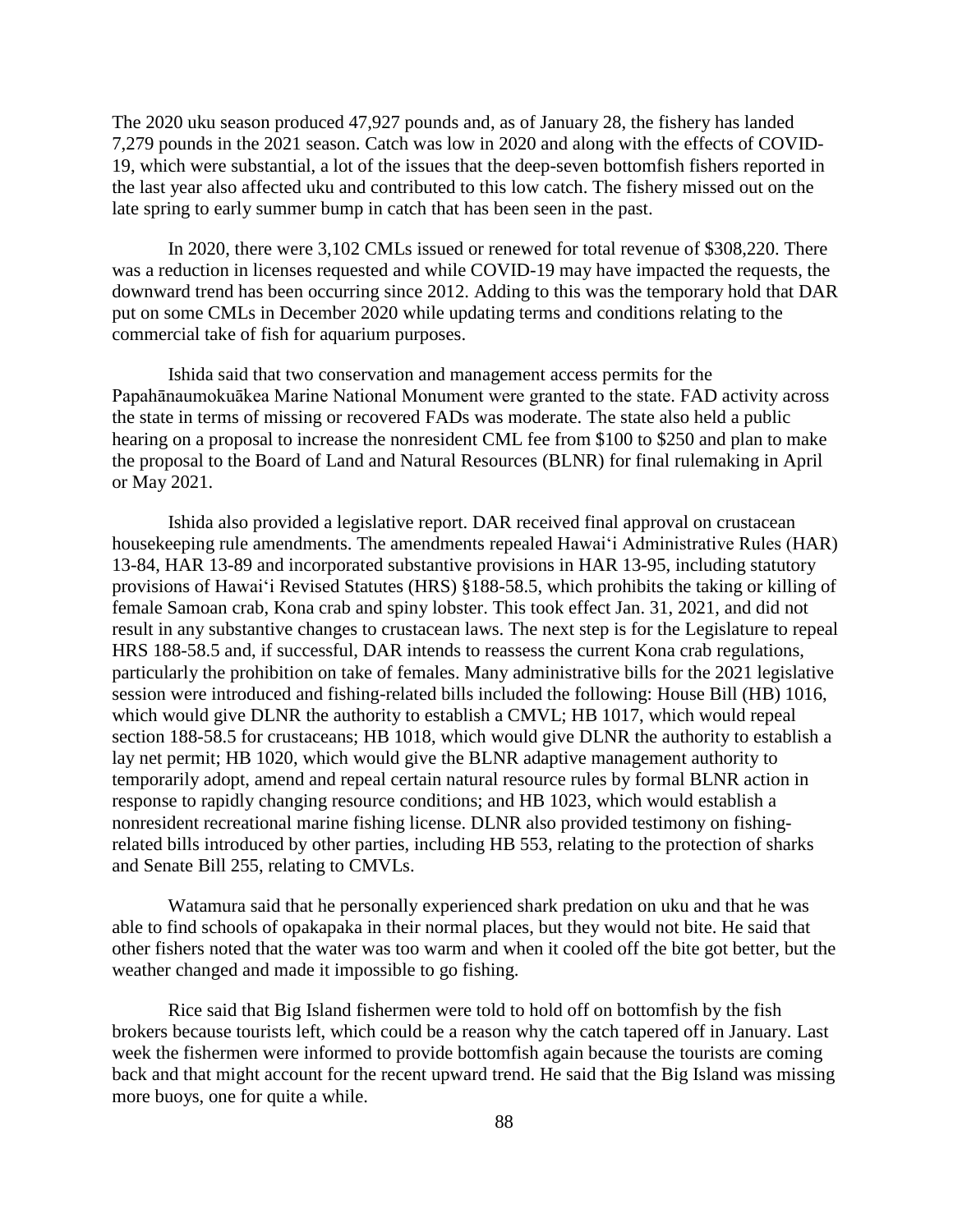### **1. CARES Act Funding Distribution**

Ishida reported that the CARES Act disbursement of \$4.3 million in federal funding was completed in December 2020 in accordance with the Hawaiʻi Spend Plan. An additional \$780,000 in state CARES Act funds was disbursed to eligible charter and nonlongline fishery participants.

#### **C. Main Hawaiian Islands Deep-Seven Bottomfish Fishery**

#### **1. Updates to the Deep-Seven Bottomfish Complex Stock Assessment**

Syslo provided a report on the updated stock assessment for the MHI deep-seven bottomfish complex. This 2021 assessment is a follow-up to the 2018 benchmark assessment. The timeframe of the assessment is 1949 through 2018 for the fishery dynamics, with projections for years 2021 through 2025. Under the WPSAR framework, an update means that the scientists were constrained to using the same methodology as the 2018 benchmark assessment, with three years of additional data.

He reviewed the data sources, the projections for fishing years 2021 through 2025 and the results of an opakapaka-only model. The model uses total catch, which is the sum of the reported catch and the unreported catch. 2018 was the first time PIFSC implemented improved data selection methods based on input from five data workshops with bottomfishing constituents. These same methods were used in 2021. The model found that the fishery was not overfished and that overfishing was not occurring. The model also provided probabilities of overfishing at various levels of reported catch projected for the years 2021-2025. The projections for the probability of overfishing from zero to 50% were provided. The first opakapaka-only model was developed and resulted in the status for opakapaka being not overfished nor experiencing overfishing.

Watamura asked what happens when the ACL is not reached and if the surplus production is taken into account for the following years.

Syslo said that surplus production is not taken into account in the model. It is hard to know at the time of the assessment what is going to happen in that first year. They could simulate different scenarios to say what if 50% is taken, or what if 75% is taken, but it is not something that was done in the benchmark or in the update.

## **2. Report on the Western Pacific Stock Assessment Review of the Deep-Seven Bottomfish Update**

Erik Franklin, WPSAR chair, provided a report on the review for the deep-seven bottomfish stock assessment update. The WPSAR review panel members also included Itano and Steve Martell and the review was held online in December 2020. The panel interacted with the assessment team and coordinating committee, and addressed the eight terms of reference for this WPSAR, which resulted in individual and a panel summary report.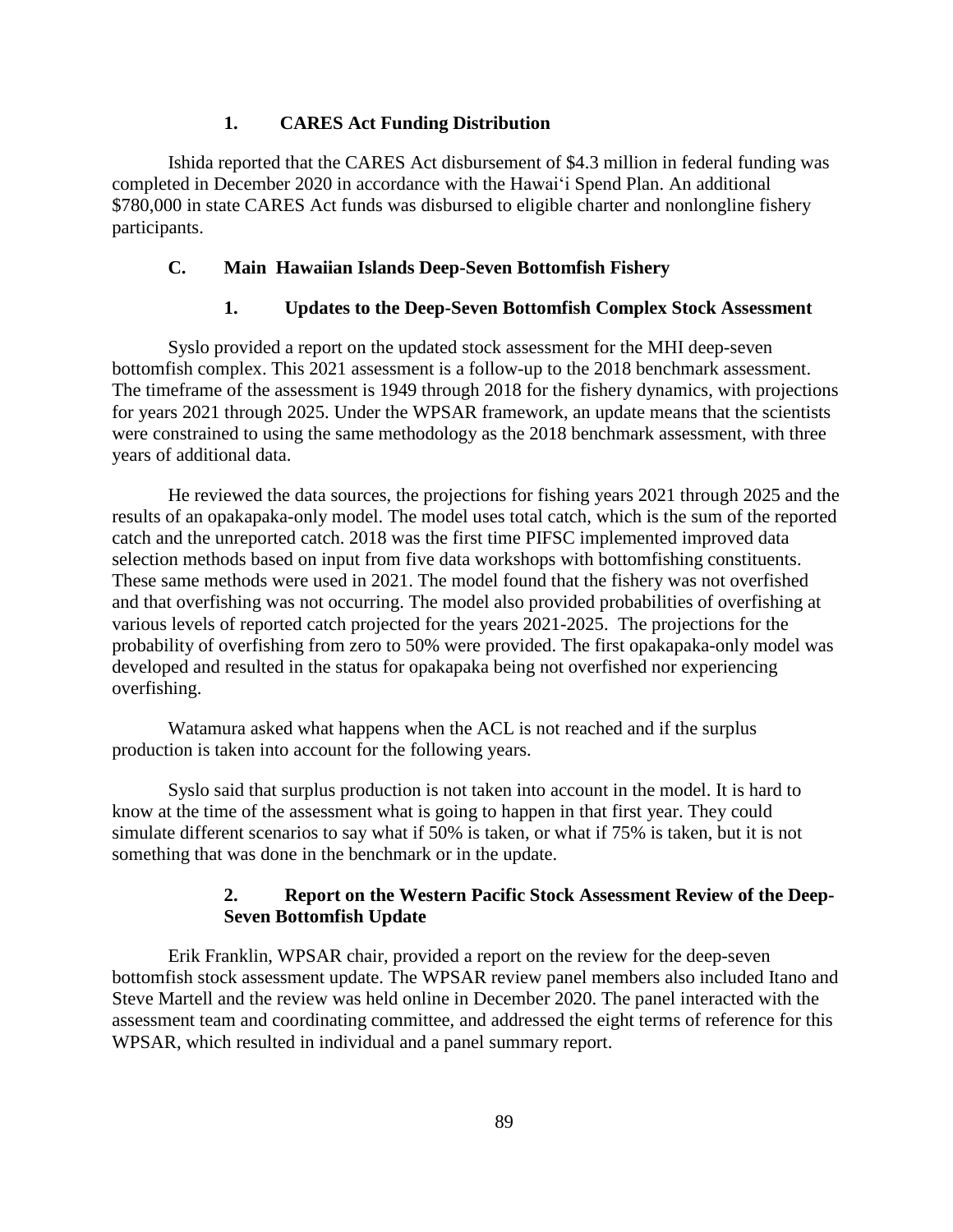Franklin said the panel found that the prior deep-seven fishery data workshops involving the fishing community were extremely useful and highly encouraged the continued pursuit and collaboration with PIFSC in future stock assessments, both for this complex and other assessments. One of the primary sources of uncertainty found was in the noncommercial and unreported catch. The assessment suggested that the noncommercial recreational catch likely exceeds reported commercial catch and this highlighted the need to reduce the uncertainty in these catch estimates for future assessments. To accommodate this, various catch scenarios were examined to model the influence of those on assessment results and the approach was found to be adequate.

The Bottomfish Fishery-Independent Survey Hawaii video surveys were found to have provided sufficient detail to evaluate the sampling design and biomass estimation, but there is still some uncertainty with what is called the effective sampling area. What is essential is the area of capture so that an area estimate can be calculated for how much of an abundance or biomass estimate. Potential species-specific selectivity issues, given things like the daytime-only sampling, demersal orientation of the cameras and potential difference in diurnal schooling feeding and vertical movements between the different species of the complex were also identified as an uncertainty.

Franklin reported that the panel found the CPUE standardization was properly applied and appropriate for this species, fishery and available data. There were still some improvements that could be made and those were provided as recommendations to the assessment team. The panel also found that the assessment model and method were the same as those used in the 2018 benchmark stock assessment and that primary sources of uncertainty were documented and presented. The two primary sources of uncertainty were the unreported catch, which was termed the noncommercial or recreational catch, and the fishery-independent stereo video surveys. The panel noted that the results include stock status with relation to biological reference points and other results that can address management goals. The methods used to project future populations stayed the same as those used in the benchmark and, in consideration of future benchmarks, the panel provided suggestions for recommendations.

High priority recommendations included: maintaining direct communications with fishers about stock assessment activities; conducting data workshops with the fishing community to develop collaborative contributions to data and methods in the next benchmark assessment; and continuing collaborative efforts between NOAA, the Council, the State and the fishing community to improve collection of noncommercial catch data. Medium priority recommendations included: continuing to present both deep-seven complex and single-species assessments for species with sufficient information in the next benchmark assessment with recommendations for future data collection and life history studies for other species in the complex to facilitate stock assessments; performing research activities to provide improved empirical estimates of the survey area for the stereo-video method; investigating species-specific issues regarding diurnal schooling characteristics and vertical behavior in relation to the orientation and the field-of-view for these cameras; exploring the inclusion of additional factors that may impact deep-seven CPUE identified at previous and future workshops on data standardization; and interacting with fishers and the scientific community for additional ideas to improve the standardization process and, where data is lacking for potentially important factors,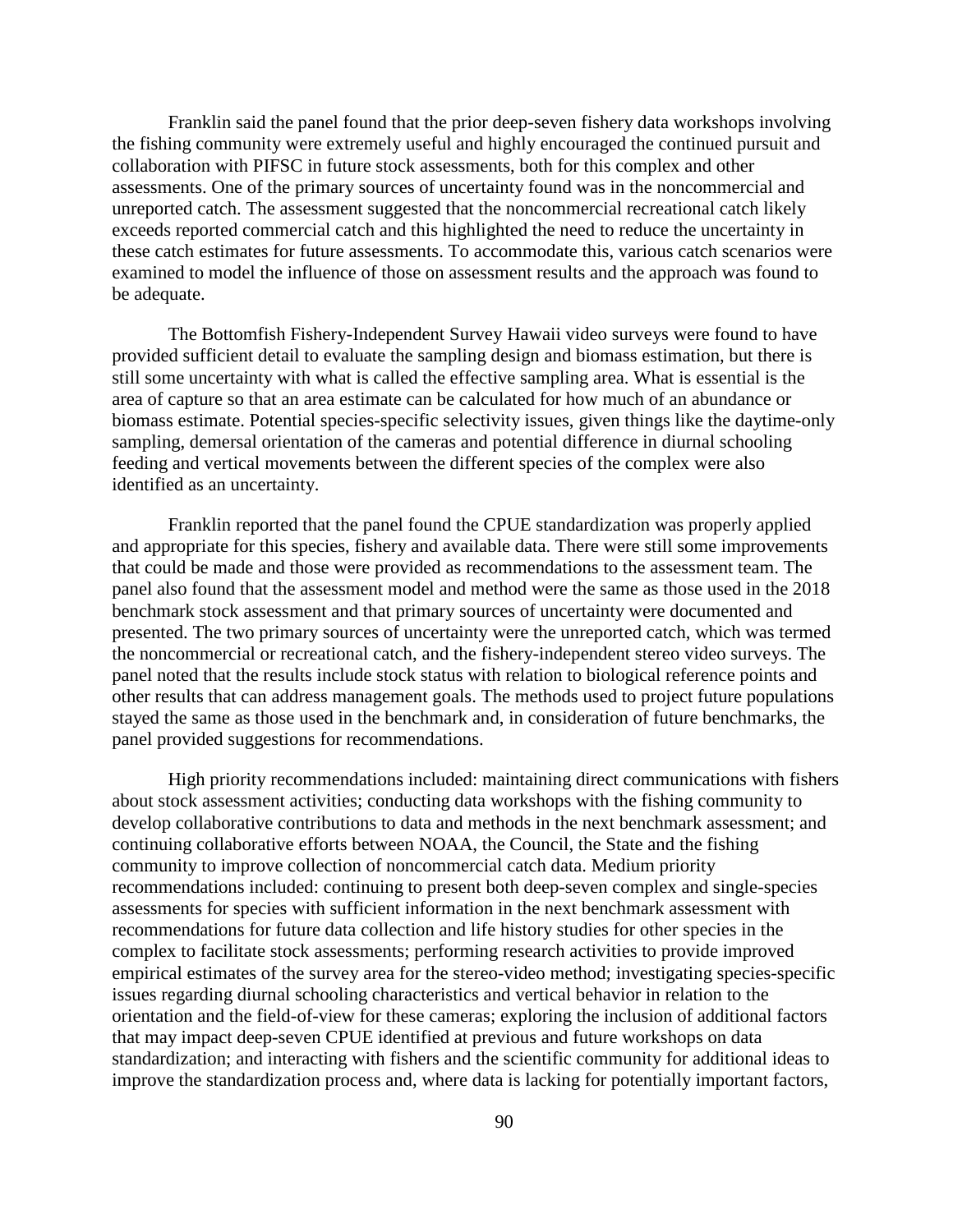conducting further research and collecting these data. A low priority recommendation was to update software to avoid limitations in propagating process errors.

Watamura thanked the panel for prioritizing the integration and collaboration of the fishermen.

## **3. Update to the Deep-Seven Bottomfish Annual Catch Limits (Initial Action)**

Sabater presented the options for ACLs for the MHI deep-seven bottomfish fishery, based on the 2021 stock assessment update. Sabater presented a comparison of the new information from the update with the 2018 benchmark assessment, noting that the same modeling software, catch data and assumptions were used, with the 2012 update including updated data. Comparing the outcomes of the two assessments, there was a decrease in the MSY from the 2018 benchmark to the 2021 update, similar harvest rate and an increase in biomass. The stock is not being overfished or experiencing overfishing. The overfishing limit from the 2021 update dipped slightly by 2,000 pounds in the terminal year compared to the benchmark assessment. Considering the P-Star (P\*) level of 40% risk that the Council selected in specifying the current ACL of 492,000 pounds, the ACL would increase by 4,000 pounds to 496,000 pounds with the new assessment. Since there is no new information that was considered in the update to revise the  $P^*$  analysis, the SSC recommended rolling over the 42% risk of overfishing and recommended an ABC of 510,000 pounds. The previous Social, Economic, Ecological and Management analysis accounted for the uncertainty related to the increase in the CML fee and new fishing methods and sales of fish on social media and took a 2% reduction. Since the last Social, Economic, Ecological and Management analysis, four of the 12 bottomfish restricted fishing areas were opened, although not much fishing is happening in those areas. The Council could decide whether there is any information that warrants changing the current ACL of 492,000 pounds.

Sakoda asked whether increasing the ACL to 496,000 pounds would be a lengthy, complicated process.

Sabater said that the Council and NMFS would be required to prepare a new EA if the number changed. Rolling over the previous ACL would be a simpler administrative task.

## **D. Hawaiʻi Noncommercial Data Collection Plans**

Watamura presented on the Council's efforts to improve noncommercial data collection. He noted that the previous presentations highlighted the dire need to improve noncommercial data as the current fisheries management is based on the commercial fisheries data. The stock assessment scientists are using percentage value for noncommercial fisheries data, and it would behoove the scientists and managers to collect better noncommercial data.

The Hawaiʻi Marine Recreational Fishing Survey (HMRFS) has been improving their methodologies, conducting roaming effort and airplane effort surveys. The National Saltwater Angler Registry has declined from 8,000 people registered in 2010 to seven in 2021, with only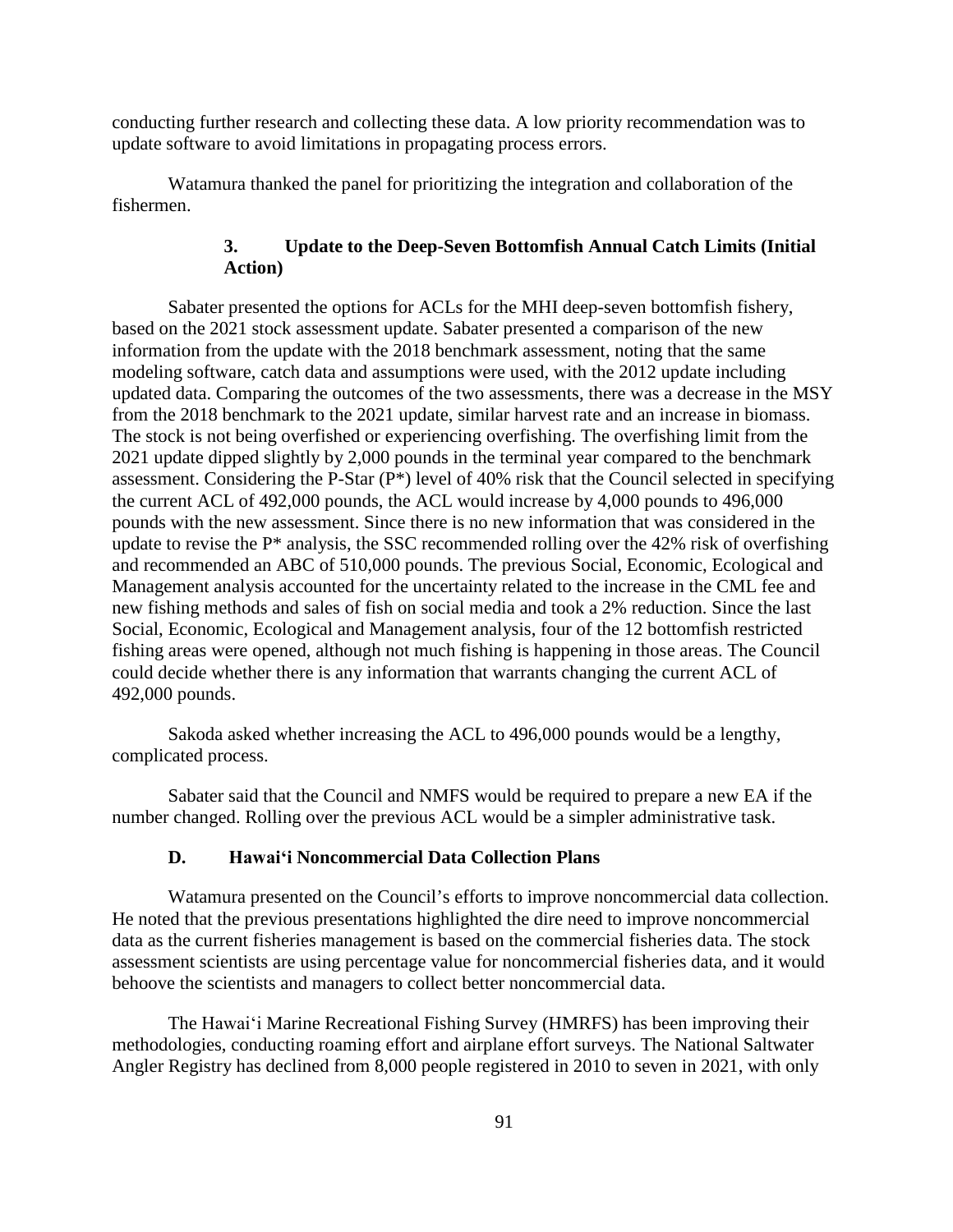one resident. Options for improving the noncommercial data collection could include a mandatory federal bottomfish permit or state noncommercial permits.

He reported that the Council met with the State of Hawaiʻi to discuss using the mandatory bottomfish vessel registry as a starting point to identify the known universe of bottomfish fishermen both commercial and noncommercial. Similarly, an effort to look at the vessel registration database to identify commercial and noncommercial pelagic fishermen was started by meeting with the Division of Boating and Ocean Recreation. This would result in registries of fishermen that could be used for data collection.

DeMello added that in discussions with the State, the idea of using a registry was broached and there are some steps that would need to be taken before it could be used. The next step is for the Council, the State and PIFSC to talk about what those steps are.

## **E. Advisory Group Report and Recommendations**

### **1. Advisory Panel**

Tam presented the AP report and recommendation.

*Regarding the MHI deep-seven bottomfish fishery ACL specification*, the Hawaiʻi AP recommended the Council request PIFSC provide an explanation on how the HMRFS is appropriate to be used for assessments. Further, the AP recommended the Council request PIFSC conduct an update on the bottomfish commercial/noncommercial ratio to provide an alternative to HMRFS data for the next benchmark assessment.

## **2. Fishing Industry Advisory Committee**

There were no FIAC recommendations.

## **3. Non-Commercial Fishing Advisory Committee**

There were no NCFAC recommendations.

## **4. Scientific and Statistical Committee**

Hospital presented the SSC report and recommendations.

- *Regarding updates to the deep-seven bottomfish complex stock assessment*, the SSC accepted the stock assessment update as the BSIA for the Council to use for management decisions.
- *Regarding the WPSAR of the deep-seven bottomfish update*, the SSC accepted the results of the WPSAR review and supported the panel's conclusions and recommendations.
- *Regarding the update to the deep-seven bottomfish ACLs*, the SSC recommended retaining the risk of overfishing level at 42%, accounting for scientific uncertainty. The catch level associated with this level of risk is 510,000 pounds, which corresponds to the ABC for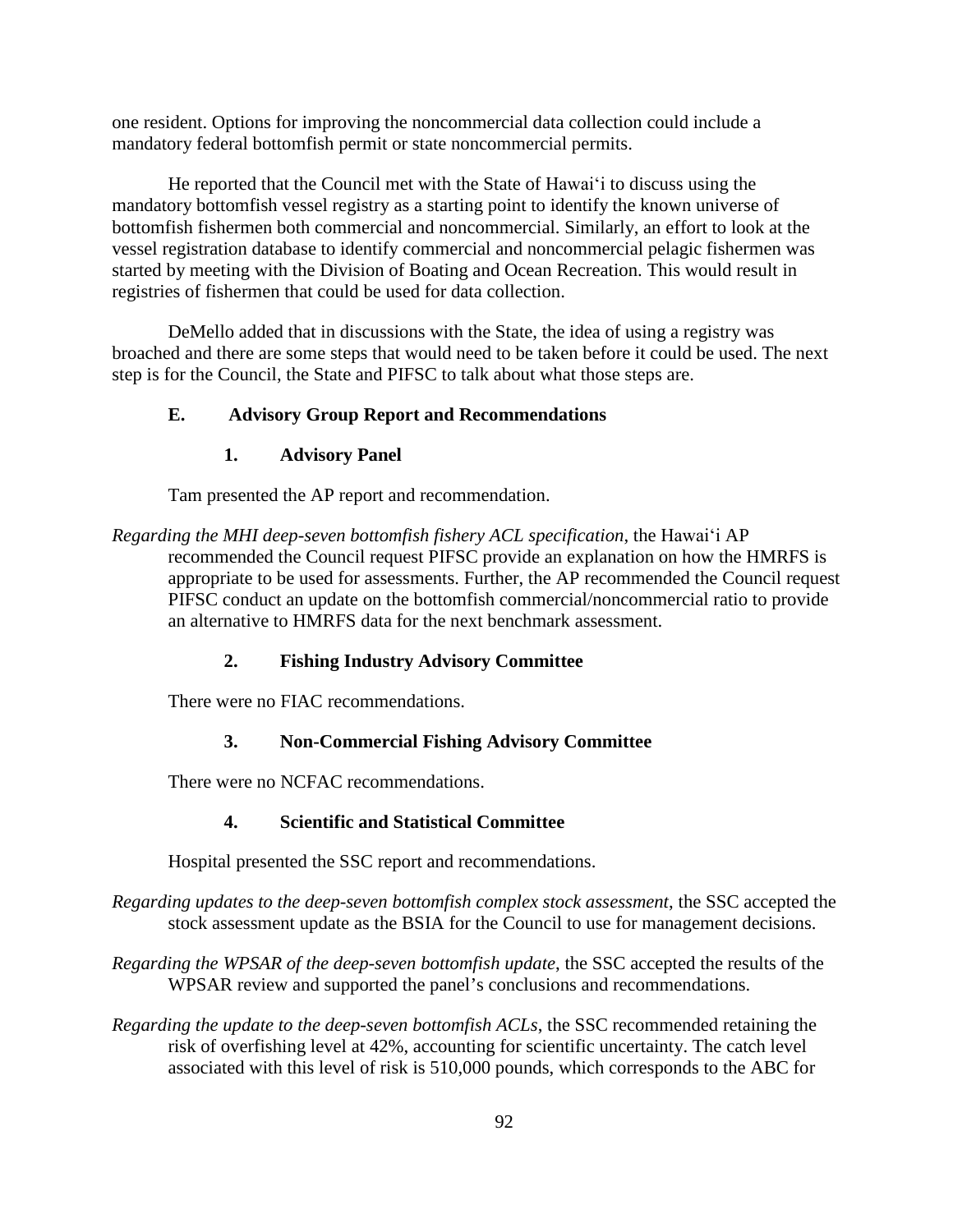the MHI deep-seven bottomfish fishery for the fishing years 2021-2022, 2022-2023 and 2023-2024.

## **F. Public Comment**

There were no public comments.

# **G. Council Discussion and Action**

*Regarding the MHI deep-seven bottomfish fisheries, the Council* **recommended an ACL of 492,000 pounds, corresponding to a risk of overfishing level of 39 to 40% for fishing year 2021-22, 2022-23 and 2023-24. Further, the Council recommended continuing with the current AMs using in-season closure based on the projected date of when the ACL will be reached for the MHI deep-seven bottomfish fishery. In an event that the ACL has been exceeded, any overage will be applied in the subsequent fishing year.**

**The Council directed staff, in collaboration with the MHI Deep-Seven Bottomfish Action Team, to develop the appropriate documentation and present the report to the Council at its 186th meeting in June 2021 for final action.**

**The Council requested NMFS PIFSC provide an explanation on how the deep-seven HMRFS data will be used for future assessments and present the findings to the Hawaiʻi AP. Further, Council requested NMFS PIFSC conduct an update of the bottomfish commercial/noncommercial ratio to provide an alternative to HMRFS data for the next benchmark assessment.**

Tosatto said he supported the recommendations, but that it is too early to tell whether it would be appropriate to use an alternative to HMRFS data. As PIFSC is preparing for the next assessment, it will decide which alternatives are appropriate to use.

Onaga said that she was unsure what developing a Supplemental Information Report meant or intended to do.

Sabater said that the Supplemental Information Report would be used as part of NEPA as the current ACL would be rolled over.

Onaga said that the recommendation would be worded better by saying to develop the appropriate NEPA document and present that to the Council.

*Moved by Rice; seconded by Dunham. Motion passed.*

# **XIII. Administrative Matters**

# **A. Financial Reports**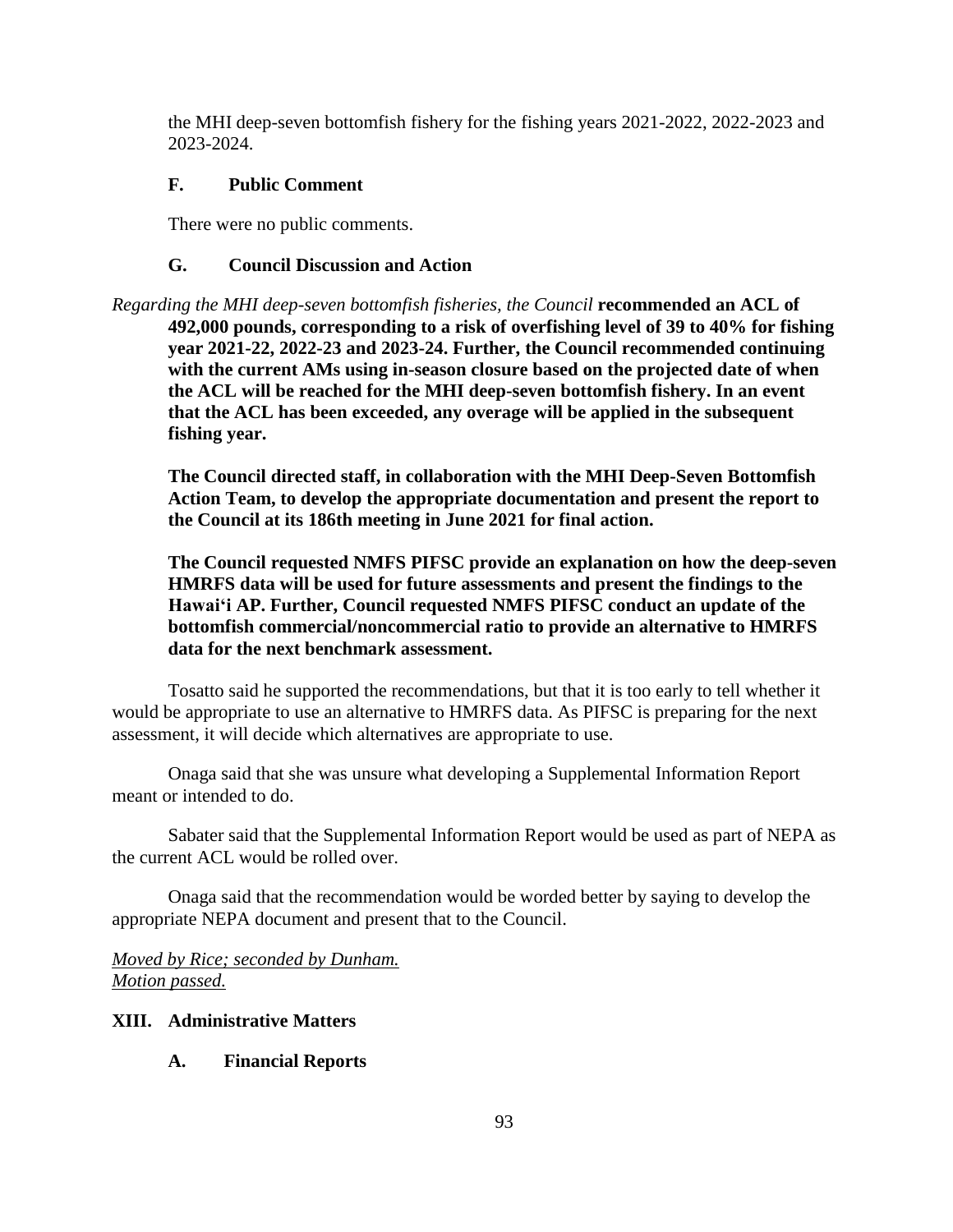Simonds referred to the report on last year's multi-year expenditures and noted that the Council will have the full five-year report at the June meeting. The current year expenditures up to March included Council compensation, personnel and other contracts related to equipment, maintenance and transportation. Simonds said staff was available to report on other grant projects.

DeMello summarized a few of the ongoing projects for the coral reef grant, such as biosampling on nenue (rudderfish) with the State of Hawaiʻi and ecosystem indicators. That grant started in October 2020 and is scheduled to end in September 2022.

Under the protected species grant, Ishizaki said the Leatherback Turtle Tag Head project is in collaboration with PIFSC and involves developing a tag head that would allow vessel-side deployment of satellite tags for leatherback turtles. The Ecosystem-Based Fisheries Management project is in collaboration with PIFSC and University of Florida and will be completing the TurtleWatch validation project soon. The final project under the award is the Mariana Archipelago Shark Sampling project.

Mitsuyasu reported on the projects under the four open SFF grants. The Garapan Fish Base Revetment project under SFF IX is working through permitting and they are hoping to conclude before the grant ends in September 2021. The CNMI Fishery Training and Demonstration project and the American Samoa Malaloa Dock and fuel subsidies for the American Samoa longline fleet were supported under the SFF X grant, which also ends in September 2021. The SFF XI grant supports the CNMI Fishery Training and Demonstration project and the American Samoa Longline Diversification project, which are ongoing. The remaining project under this grant was reprogrammed to support American Samoa fisheries outreach and education related to bottomfish data collection. The SFF XII grant will support an albacore tuna study, alia boat improvements, ice transport projects and other education and outreach for American Samoa. That grant will also support the Garapan Fish Base improvements and electronic data collection for CNMI.

Ishizaki reported on the projects under turtle 2020 and 2021, which support the ongoing tori line EFP project. Ishizaki said this project is scheduled to conclude by September 2021.

#### **B. Administrative Reports**

Simonds reported that Diana Kitiona started with the Council Jan. 5, 2021, and was previously one of the participants in the Council's Capacity-Building Scholarship Program funded by PIRO, PIFSC and the Council. The annual audit for fiscal year 2019 started last year, but will end later on March 31, 2021, due to COVID-19. The Council has been working with the U.S. Office of Inspector General since November 2019 and completed the process for supporting documents in November 2020. Simonds referred to briefing materials for recent Freedom of Information Act requests and recusal determination from GCPI for this Council meeting.

### **C. Council Coordination Committee**

Soliai said the report for the previous CCC meeting is included in the briefing materials and noted the dates for the upcoming meeting in May 2021.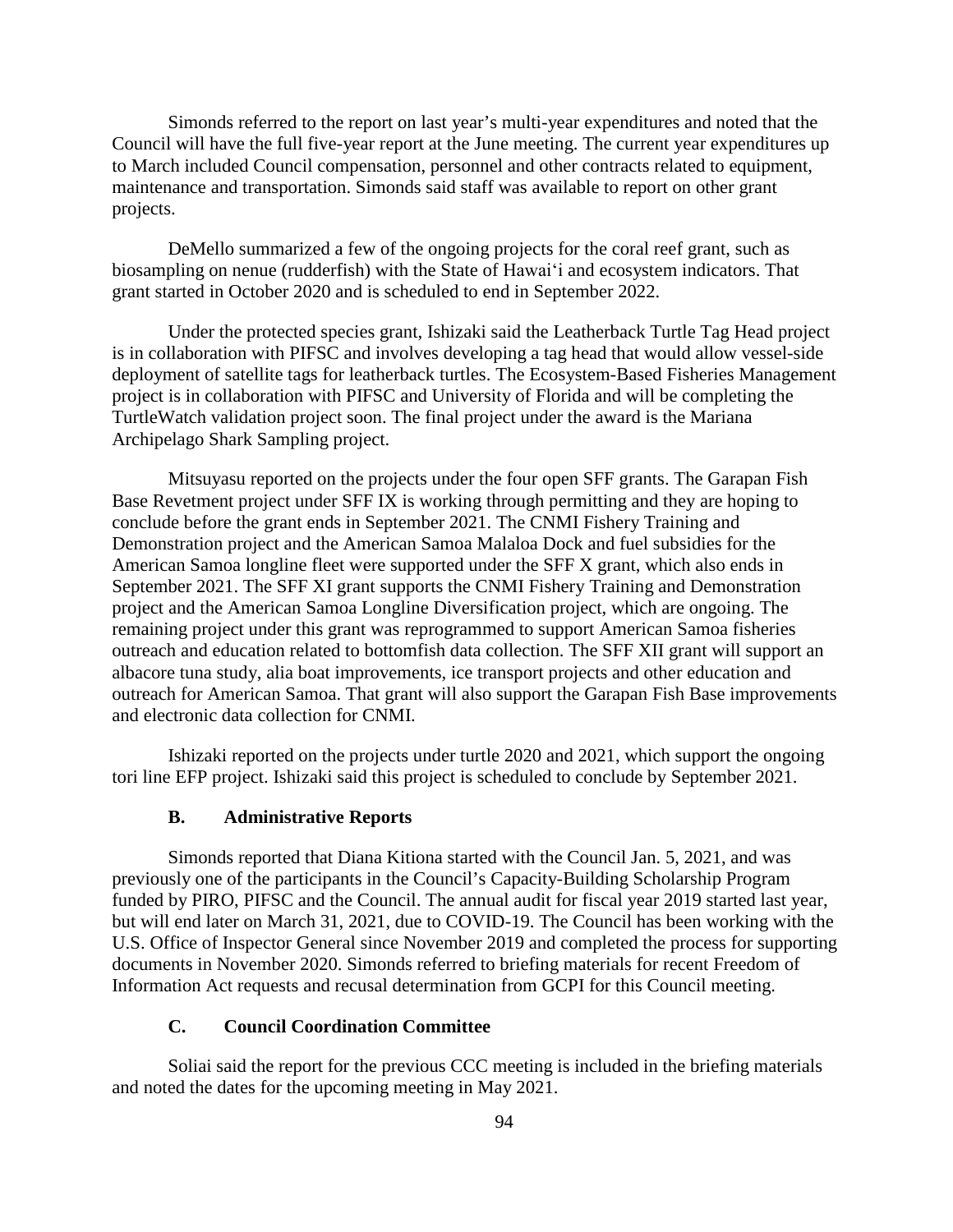Simonds added that members should email any comments about the CCC agenda and said the region will be selecting participants for the Council Member Ongoing Development workshop and referred to the briefing materials for further information.

## **D. Council Family Changes**

Simonds said the Council is obligated under the Convention on the Conservation and Management of High Seas Fishery Resources in the South Pacific to recommend a U.S. commissioner from the Council and the Council discussed recommending Soliai. Simonds also noted that the three Council member obligatory seats for Hawaiʻi, American Samoa and Guam are up and that March 15, 2021, was the deadline for governors to send their nominations to Paul Doremus.

Sabater reported on the list of Council family changes, which are included under Council Discussion and Action.

## **E. Meetings and Workshops**

Simonds referred members to the list of meetings included in their briefing materials. Most meetings will be virtually hosted and members should let the Council know if they are interesting in attending.

## **F. Standing Committee Report and Recommendations**

Soliai reported that the Executive and Budget Standing Committee met earlier in the week and that most issues were discussed through the plenary.

## **G. Public Comment**

There were no public comments.

# **H. Council Discussion and Action**

*Regarding Council family changes, the Council:*

- **1. Appointed Jay Gutierrez from DAWR to the SSC;**
- **2. Appointed the following to the Archipelagic Plan Team:**
	- **a. Jude Martinez from DAWR to replace Jay Gutierrez for Guam**
	- **b. Danika Kleiber from PIFSC to replace Kirsten Leong on socioeconomics**
	- **c. Bryan Ishida to replace Reginald Kokubun as the ex-officio member from DAR**
	- **d. Keith Bigelow from PIFSC for data reporting and bycatch**
	- **e. Robert Ahrens from PIFSC for management strategy evaluation**
	- **f. Removes Annette Tagawa (retired)**

# **3. Appointed the following to the Pelagic Plan Team:**

**a. Bryan Ishida from DAR to replace Mike Fujimoto**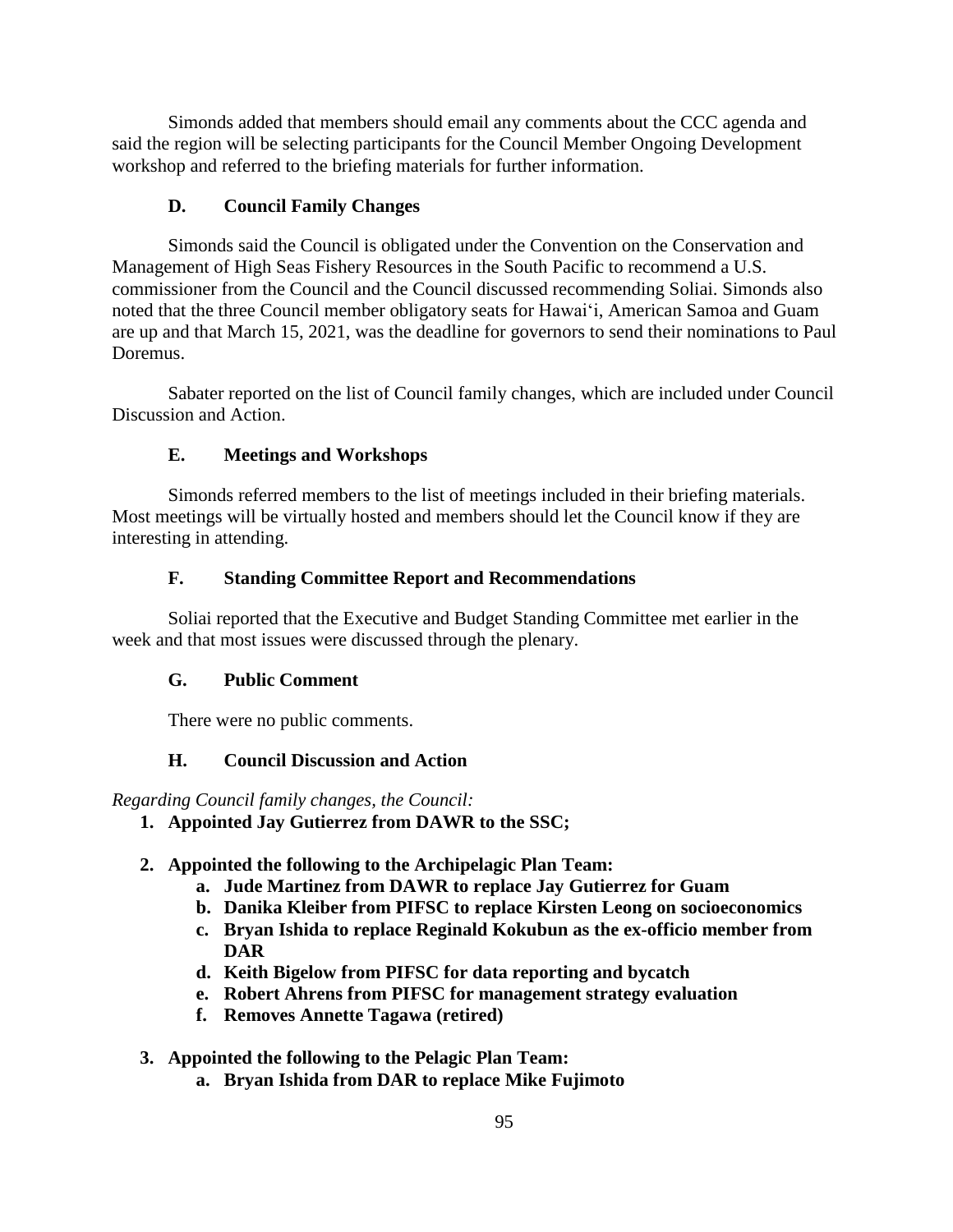- **b. Frank Roberto from DAWR for Guam**
- **c. Frank Villagomez to replace Trey Dunn for DFW**
- **d. Chelsey Young for PIRO**
- **e. Robert Ahrens from PIFSC for management strategy evaluation**
- **4. Appointed the following to the Fishery Data Collection and Research Committee-Technical Committee:**
	- **a. Jason Helyer to replace Reginald Kokubun (retired)**
	- **b. Jay Gutierrez to replace Tino Aguon (retired)**
- **5. Appointed the following to the Education Committee:**
	- **a. Jay Gutierrez to replace Tino Aguon (retired) for DAWR**
	- **b. Leah Beth Naholowaa to replace Eloise Sanchez (retired) for the Guam Department of Education**
- 6. **Removes Carlos Herrera as a Guam member on the FIAC.**

## *Moved by Dunham; seconded by Dueñas. Motion passed.*

*Regarding the South Pacific Regional Fishery Management Organization, the Council* **directed staff to send a letter to the State Department recommending Archie Soliai, Council member and chair, to be appointed to serve as a commissioner on the management organization.**

Tosatto said he has no changes to the recommendation but requested that the letter is copied to his office.

*Moved by Gourley; seconded by Dunham. Motion passed.*

*Regarding Council reports, the Council* **endorsed the financial and administrative reports as presented.**

*Moved by Gourley; seconded by Dunham. Motion passed.*

*Regarding Council policy, the Council* **directed staff to develop guidelines controlling timely receipt and distribution of briefing documents/PowerPoints for Council, SSC and other advisory body deliberations at their respective meetings.** 

*Moved by Dueñas; seconded by Gourley. Motion passed.*

## **XIV. Other Business**